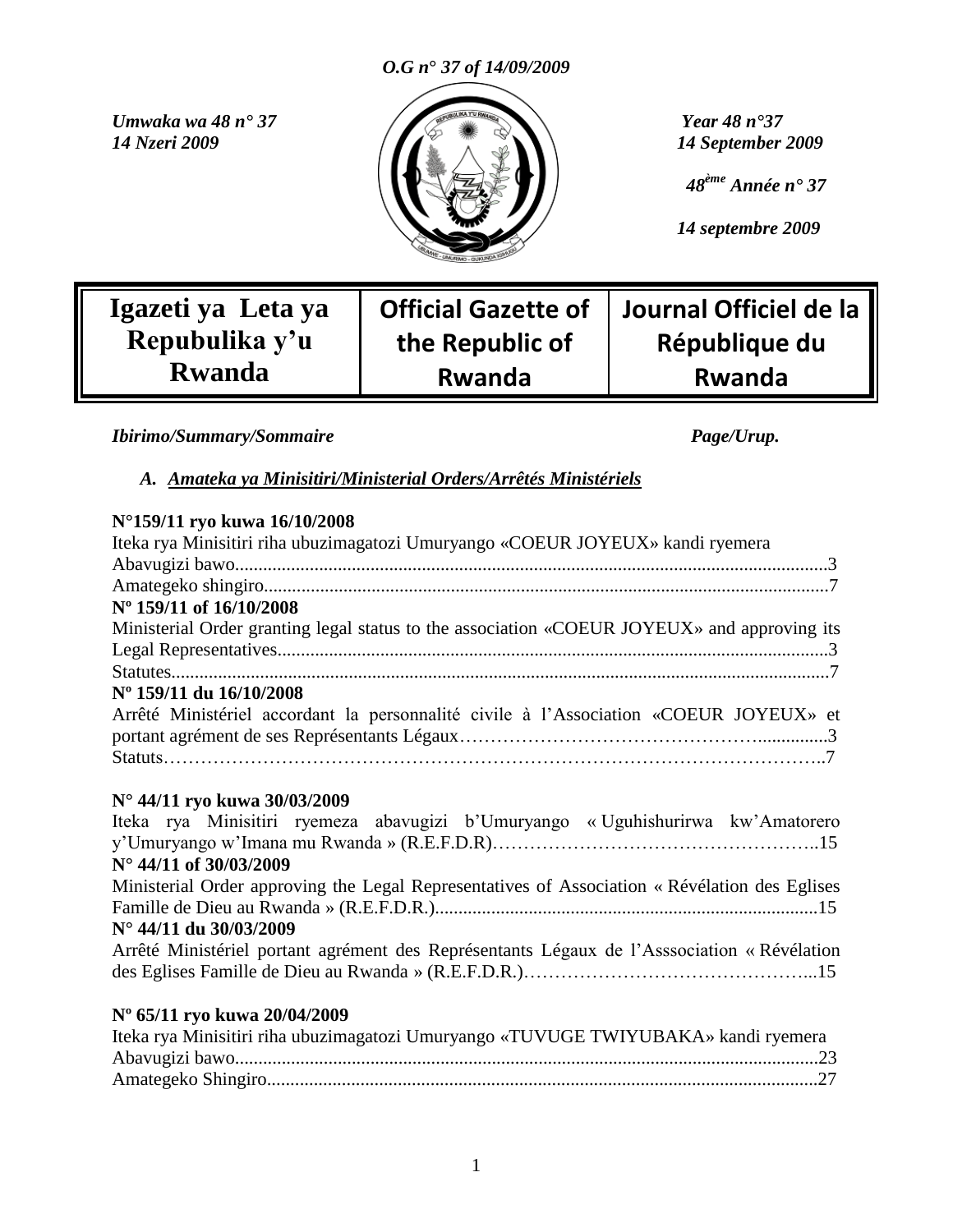### **Nº 65/11 of 20/04/2009**

|  |  |  |  | Ministerial Order granting legal status to the Association «TUVUGE TWIYUBAKA» and |  |
|--|--|--|--|-----------------------------------------------------------------------------------|--|
|  |  |  |  |                                                                                   |  |
|  |  |  |  |                                                                                   |  |

### **Nº 65/11 du 20/04/2009**

| Arrêté Ministériel accordant la personnalité civile à l'Association «TUVUGE TWIYUBAKA» et |  |
|-------------------------------------------------------------------------------------------|--|
|                                                                                           |  |
|                                                                                           |  |

## *B. Amasosiyete y'Ubucuruzi/Trading Companies/ Sociétés commerciales*

| ARCHITECTURE DU BATIMENT, CONSTRUCTION ET DEVELOPPEMENT                                            |  |
|----------------------------------------------------------------------------------------------------|--|
|                                                                                                    |  |
| <b>CFE S.A. AGASEKE</b> : - P - V. de l'Assemblée annuelle des Actionnaires, tenue à Kigali, le 19 |  |
|                                                                                                    |  |
|                                                                                                    |  |
|                                                                                                    |  |
|                                                                                                    |  |
|                                                                                                    |  |
| <b>RWACOF EXPORTS (2006) S.A.RL.:</b>                                                              |  |
|                                                                                                    |  |
|                                                                                                    |  |
| STEELRWA INDUSTRIES LTD: Memorandum and Articles of Association109                                 |  |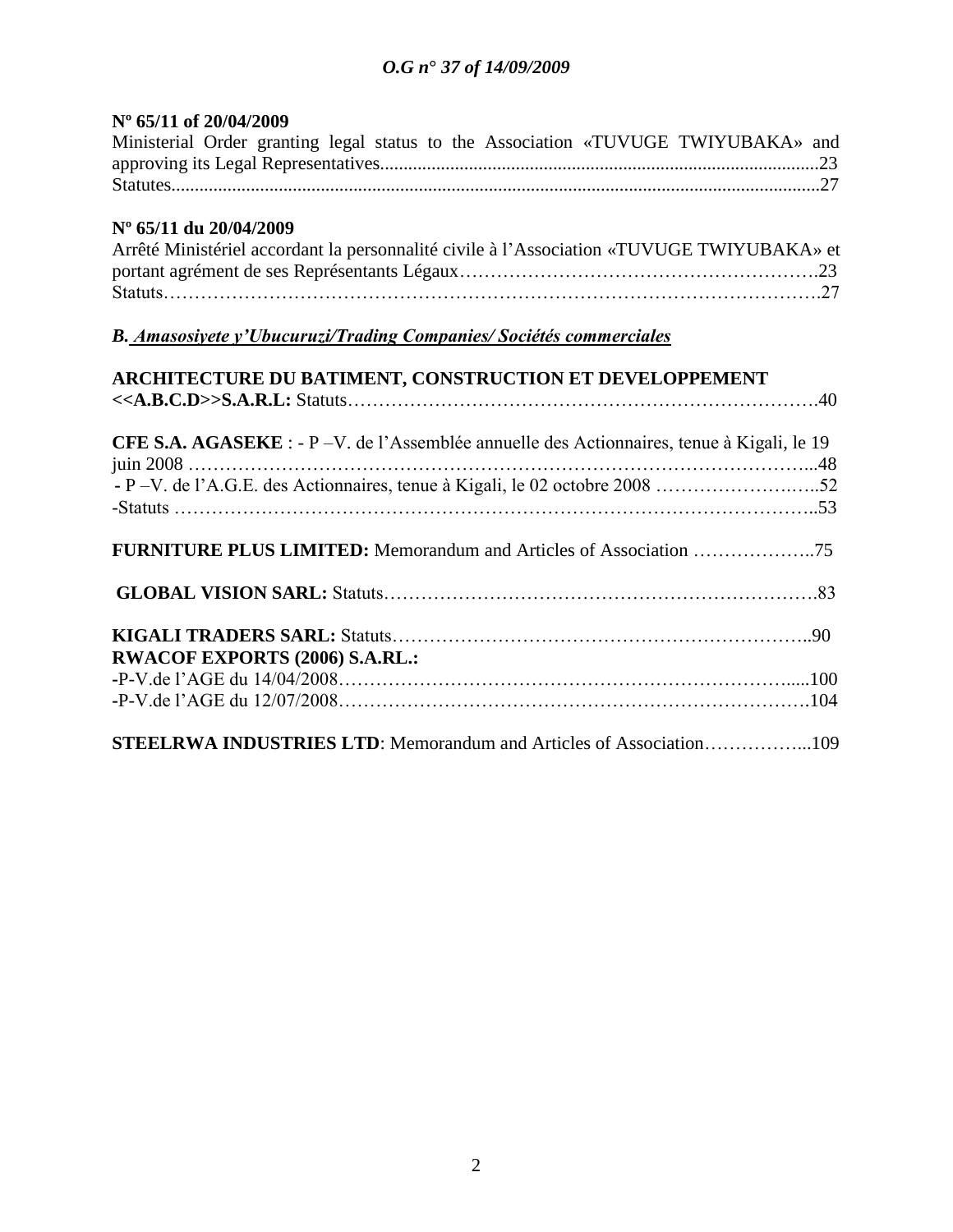| RYA MINISITIRI Nº<br>159/11<br><b>ITEKA</b><br>16/10/2008<br><b>RIHA</b><br><b>KUWA</b><br><b>RYO</b><br><b>UMURYANGO</b><br><b>UBUZIMAGATOZI</b><br><b>KANDI</b><br><b>«COEUR</b><br><b>JOYEUX</b> »<br>RYEMERA ABAVUGIZI BAWO | MINISTERIAL ORDER Nº 159/11 OF<br>20/04/2008<br><b>GRANTING</b><br><b>LEGAL</b><br><b>THE</b><br><b>ASSOCIATION</b><br><b>STATUS</b><br>TO.<br>«COEUR JOYEUX» AND APPROVING<br><b>ITS LEGAL REPRESENTATIVES</b> | <b>ARRETE MINISTERIEL Nº 159/11</b><br>DU<br><b>ACCORDANT</b><br>LA<br>20/04/2008<br><b>PERSONNALITE</b><br><b>CIVILE</b><br>$\mathbf A$<br>L'ASSOCIATION «COEUR JOYEUX» ET<br><b>AGREMENT</b><br><b>SES</b><br><b>PORTANT</b><br>DE<br>REPRESENTANTS LEGAUX |
|---------------------------------------------------------------------------------------------------------------------------------------------------------------------------------------------------------------------------------|-----------------------------------------------------------------------------------------------------------------------------------------------------------------------------------------------------------------|--------------------------------------------------------------------------------------------------------------------------------------------------------------------------------------------------------------------------------------------------------------|
| <b>ISHAKIRO</b>                                                                                                                                                                                                                 | <b>TABLE OF CONTENTS</b>                                                                                                                                                                                        | <b>TABLE DES MATIERES</b>                                                                                                                                                                                                                                    |
| Ingingo ya mbere: Izina n'Icyicaro<br>by'Umuryango                                                                                                                                                                              | <b>Article One: Name and Head Office</b><br>of the Association                                                                                                                                                  | <b>Article premier:</b> Dénomination et<br>siège de l'Association                                                                                                                                                                                            |
| Ingingo ya $2:$ Intego z'Umuryango                                                                                                                                                                                              | <b>Article 2:</b> Objectives of the Association                                                                                                                                                                 | Article 2: Objet de l'Association                                                                                                                                                                                                                            |
| Ingingo ya 3 : Abavugizi b'Umuryango                                                                                                                                                                                            | <b>Article 3:</b> The Legal Representatives                                                                                                                                                                     | <b>Article 3:</b> Les Représentants Légaux                                                                                                                                                                                                                   |
| Ingingo ya 4: Igihe Iteka ritangira<br>gukurikizwa                                                                                                                                                                              | <b>Article 4: Commencement</b>                                                                                                                                                                                  | <b>Article 4 :</b> Entrée en vigueur                                                                                                                                                                                                                         |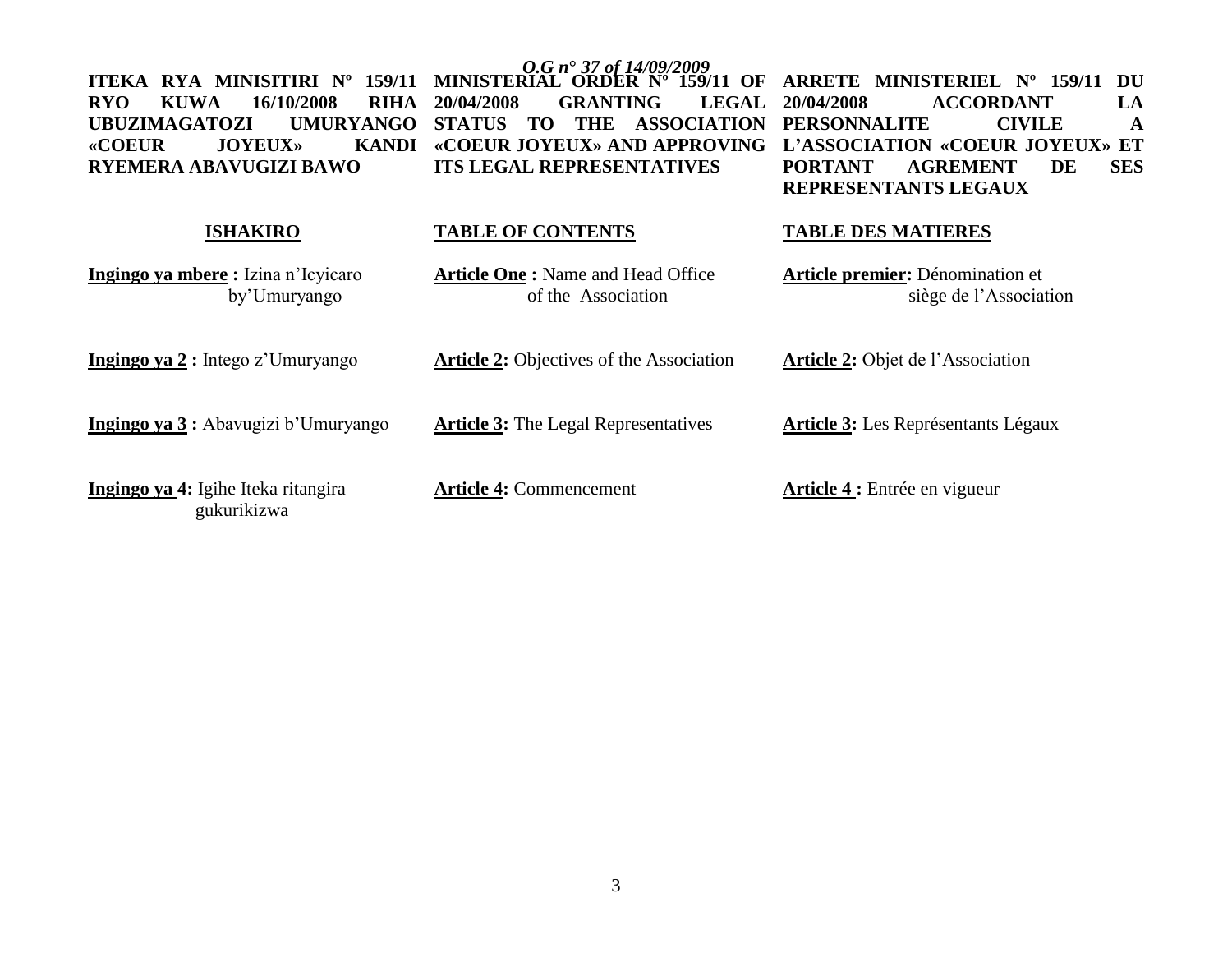### **RYO KUWA 16/10/2008 RIHA UBUZIMAGATOZI** «COEUR JOYEUX» **RYEMERA ABAVUGIZI BAWO**

### **Minisitiri w'Ubutabera/ Intumwa Nkuru The Minister of Justice/ Attorney ya Leta,**

Ashingiye ku Itegeko Nshinga Repubulika y"u Rwanda ryo kuwa 04 Kamena 2003, nk'uko ryavuguruwe date, especially in Articles 120 and 121; kugeza ubu, cyane cyane mu ngingo zaryo iya 120 n"iya 121 ;

26/07/2000 ryerekeye imiryango idaharanira inyungu, cyane cyane mu ngingo zaryo iya 8, iya 9, iya 10 n'iya 20;

Ashingiye ku Iteka rya Perezida n° 27/01 ryo kuwa 18/07/2004 rigena amwe mu mateka y"Abaminisitiri yemezwa atanyuze mu Nama y"Abaminisitiri, cyane cyane mu ngingo yaryo ya mbere ;

Abisabwe n'Umuvugizi w"Umuryango **«COEUR JOYEUX»** mu rwandiko rwe Representative of the Association rwakiriwe kuwa 15/01/2008;

*O.G n***°** *37 of 14/09/2009* **ITEKA RYA MINISITIRI Nº 159/11 MINISTERIAL ORDER Nº 159/11 OF 20/04/2008 GRANTING LEGAL ITS LEGAL REPRESENTATIVES**

## **General,**

Pursuant to the Constitution of the Republic of Rwanda of 04 June 2003, as amended to

> Organisations, especially in Articles 8, 9, 10 en ses articles 8, 9, 10 et 20 ; and 20;

of  $18/07/2004$ , determining without consideration by the Cabinet, spécialement en son article premier ; especially in Article One;

Upon request lodged by the Legal Sur requête de la Représentante Légale de **«COEUR JOYEUX»** on 15/01/2008;

STATUS TO THE ASSOCIATION PERSONNALITE CIVILE A **«COEUR JOYEUX» AND APPROVING L"ASSOCIATION «COEUR JOYEUX» ET ARRETE MINISTERIEL Nº 159/11 DU 20/04/2008 ACCORDANT LA PORTANT AGREMENT DE SES REPRESENTANTS LEGAUX** 

**Le Ministre de la Justice/ Garde des Sceaux,**

Vu la Constitution de la République du Rwanda du 04 juin 2003, telle que révisée à ce jour, spécialement en ses articles 120 et 121 ;

Ashingiye ku Itegeko nº 20/2000 ryo kuwa Pursuant to Law nº 20/2000 of 26/07/2000, Vu la Loi nº 20/2000 du 26/07/2000 relative relating to Non Profit Making aux associations sans but lucratif, spécialement

> Pursuant to the Presidential Order n° 27/01 Vu l"Arrêté Présidentiel n° 27/01 du 18/07/2004 Ministerial Orders which are adopted sont pas adoptés par le Conseil des Ministres, déterminant certains Arrêtés Ministériels qui ne

> > l'Association **«COEUR JOYEUX»** reçu le 15/01/2008;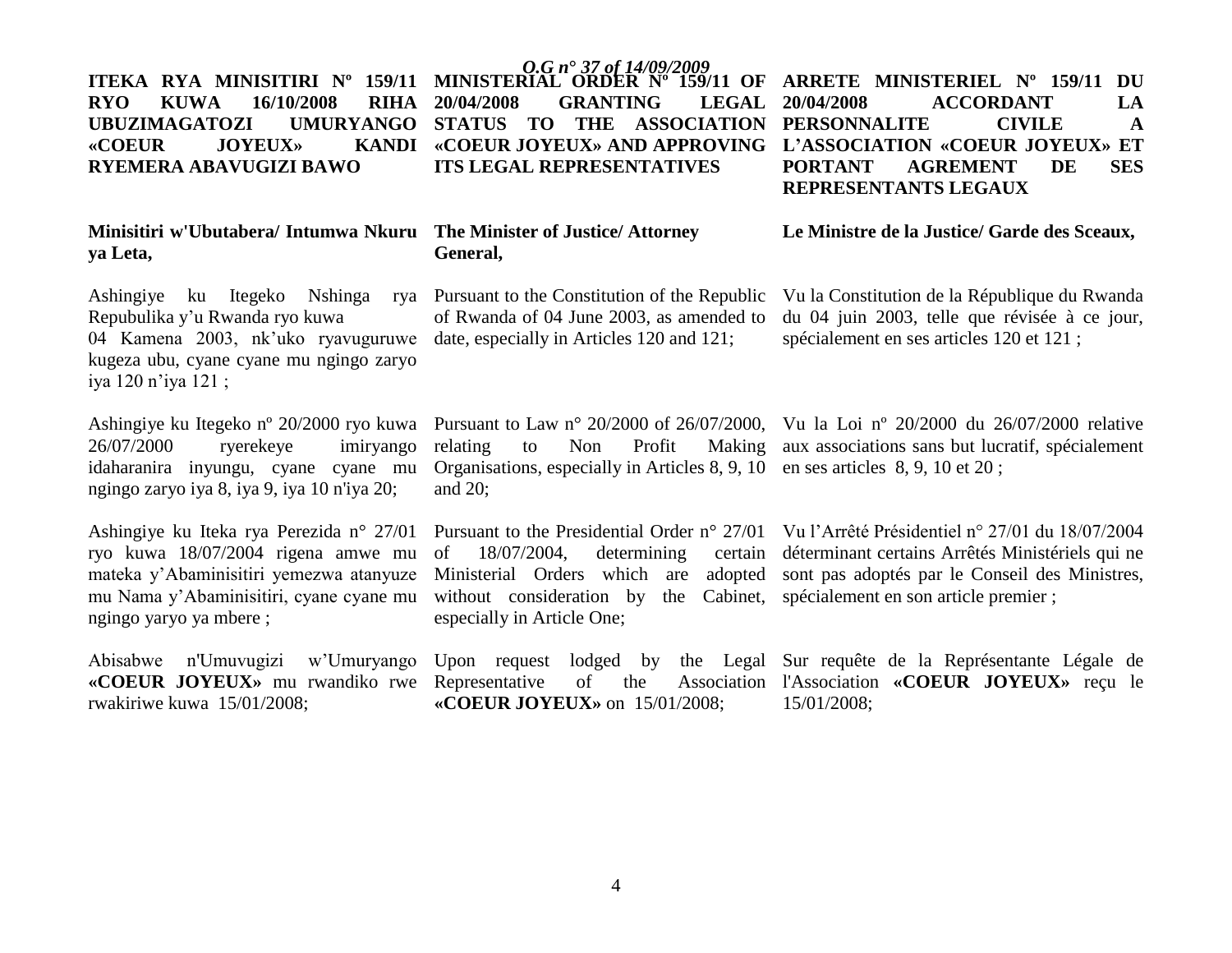### **ATEGETSE :**

### **Ingingo ya mbere: Izina n"Icyicaro by"Umuryango**

Ubuzimagatozi buhawe cyawo mu Karere ka Kicukiro, mu Mujyi at Kicukiro District, in Kigali City. wa Kigali.

### **Ingingo ya 2 : Intego z"Umuryango**

Umuryango Ugamije:

- Kurwanya Sida, gufasha abanduye n"abandi bafite ingaruka za sida, gukangurira abaturage kwipimisha ku bushake ngo bamenye none n"ejo hazaza;
- Gufasha abaturage mu bikorwa byo kwiteza imbere mu mibereho n"ubukungu, amajyambere arambye;
- Kwimakaza bihoraho umuco w"amahoro,ubumwe n"ubwiyunge binyuze mu mahugurwa n"ivugabutumwa;
- Kurwanya ihohoterwa ry"uburenganzira bwa Muntu;
- Gufasha mu burezi.

### **HEREBY ORDERS :**

### **Article One: Name and Head Office of the Association.**

#### **Article 2: Objectives of the Association**

The Association has the following L"Association a pour objet de : objectives :

- Prevention against HIV/AIDS, and counseling, assisting HIV/AIDSvictims along with sensitizing people as regards voluntary AIDS testing;
- Assisting people by creating activities aimed at ensuring their sustainable social and economic development;
- Sensiting on peace, unity and reconciliation through seminars and preaching;
- Fighting for human rights;
- Assistance in education.

### **ARRETE** :

### **Article premier: Dénomination et siège de l"Association**

**«COEUR JOYEUX»,** ufite icyicaro Association **«COEUR JOYEUX»** situate l"Association **«COEUR JOYEUX»** dont le Legal status is hereby granted to the La personnalité civile est accordée à siège est dans le District de Kicukiro, Ville de Kigali.

#### **Article 2 : Objet de l"Association**

- La prévention et counselling contre le VIH/SIDA et aussi la sensibilisation de la population au dépistage volontaire ;

- Création des activités de la population pour son développement social et économique durable ;

- L"éducation permanente pour la paix, l"unité et réconciliation à travers les séminaires et évangélisation ;

- La lutte contre la violence de droit de la personne ;
- Assistance à l"éducation.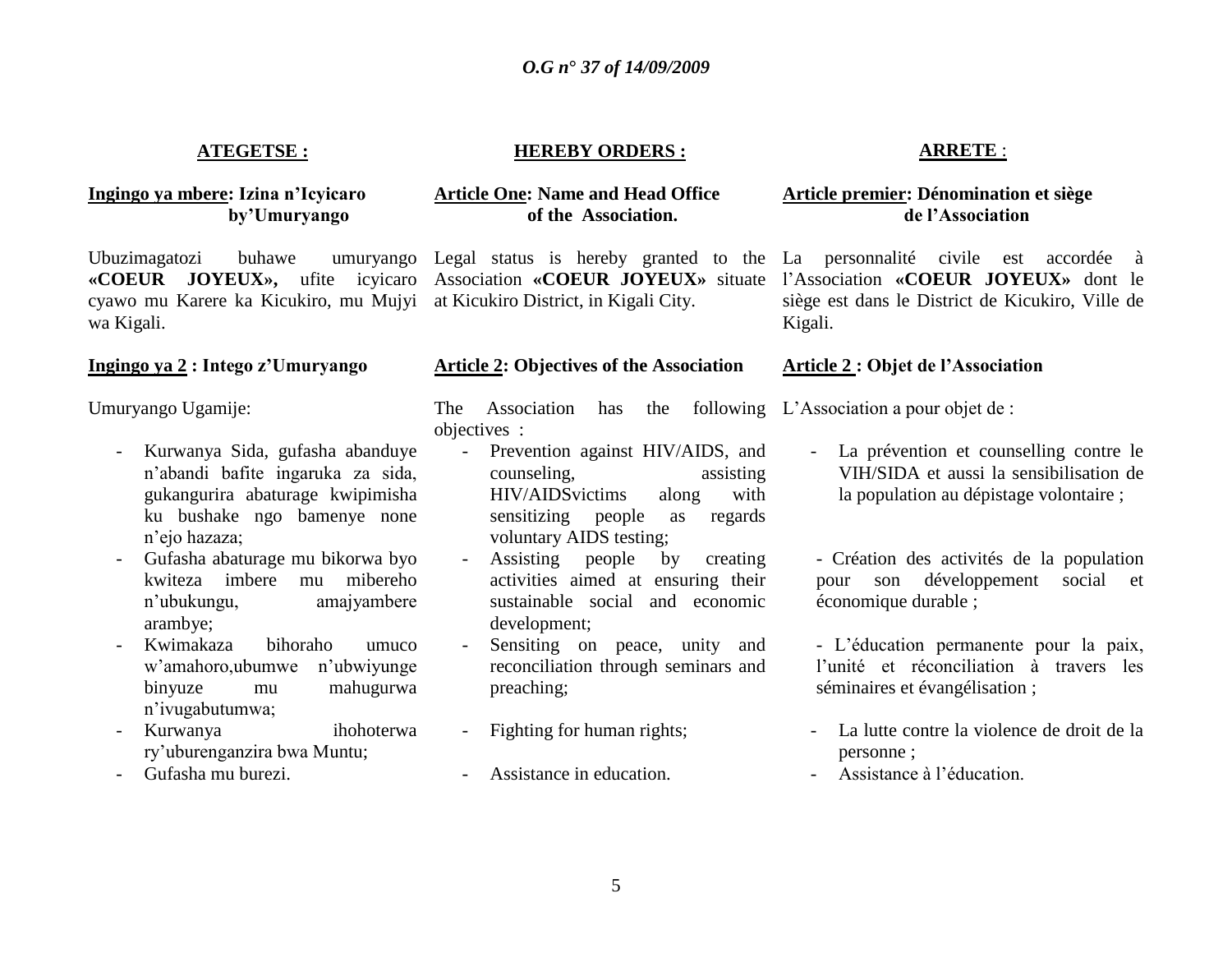|                                                                                                                                                                                                                                            | Ingingo ya 3: Abavugizi b'Umuryango                                                                     | <b>Article 3: The Legal Representatives</b>                                                                                                                                                                                              | <b>Article 3 : Les Représentants Légaux</b>                                                                                                                                                                                              |  |
|--------------------------------------------------------------------------------------------------------------------------------------------------------------------------------------------------------------------------------------------|---------------------------------------------------------------------------------------------------------|------------------------------------------------------------------------------------------------------------------------------------------------------------------------------------------------------------------------------------------|------------------------------------------------------------------------------------------------------------------------------------------------------------------------------------------------------------------------------------------|--|
| Umuvugizi<br>Uwemerewe<br>kuba<br>w'Umuryango «COEUR JOYEUX» ni<br><b>BATUNGWANAYO</b><br><b>Janvier</b><br>Bwana<br>Félicien,<br>umunyarwandakazi uba<br>mu<br>Akarere<br>Murenge<br>Gitega,<br>ka<br>wa<br>Nyarugenge, Umujyi wa Kigali. |                                                                                                         | Mr. BATUNGWANAYO Janvier Filicien<br>of Rwandan Nationality, residing in Gitega<br>Sector, Nyarugenge District, in Kigali City,<br>is hereby authorised to be the Legal<br>of<br>Representative<br>the<br>Association<br>«COEUR JOYEUX». | Est agréée en qualité de Représentant Légal de<br>l'Association «COEUR JOYEUX» Monsieur<br>BATUNGWANAYO Janvier Filicien de<br>nationalité rwandaise, résidant dans le Secteur<br>de Gitega, District de Nyarugenge, Ville de<br>Kigali. |  |
| Uwemerewe kuba Umuvugizi Wungirije<br>w'uwo Muryango ni Bwana KARAGWA<br>Valens, Umunyarwanda uba mu Murenge<br>wa Kimisagara, Akarere ka Nyarugenge,<br>Umujyi wa Kigali.                                                                 |                                                                                                         | Mr <b>KARAGWA</b> Valens of Rwandan<br>nationality, residing in Kimisagara Sector,<br>Nyarugenge District, in Kigali City, is<br>hereby authorised to be the Deputy Legal<br>Representative of the same Association.                     | Est agréé en qualité du Représentant Légal<br>Suppléant de la même Association, Monsieur<br>KARAGWA Valens, de nationalité rwandaise,<br>résidant dans le Secteur de Kimisagara, District<br>de Nyarugenge, Ville de Kigali.             |  |
|                                                                                                                                                                                                                                            |                                                                                                         |                                                                                                                                                                                                                                          |                                                                                                                                                                                                                                          |  |
|                                                                                                                                                                                                                                            | Ingingo ya 4: Igihe Iteka ritangira<br>gukurikizwa                                                      | <b>Article 4: Commencement</b>                                                                                                                                                                                                           | Article 4 : Entrée en vigueur                                                                                                                                                                                                            |  |
|                                                                                                                                                                                                                                            | Iri teka ritangira gukurikizwa umunsi<br>ritangarijweho mu Igazeti ya Leta ya<br>Repubulika y'u Rwanda. | This Order shall come into force on the date<br>of its publication in the Official Gazette of<br>the Republic of Rwanda.                                                                                                                 | Le présent arrêté entre en vigueur le jour de sa<br>publication au Journal Officiel de la République<br>du Rwanda.                                                                                                                       |  |
|                                                                                                                                                                                                                                            | Kigali, kuwa 16/10/2008                                                                                 | Kigali, on 16/10/2008                                                                                                                                                                                                                    | Kigali, le 16/10/2008                                                                                                                                                                                                                    |  |
|                                                                                                                                                                                                                                            | Minisitiri w'Ubutabera/Intumwa Nkuru ya<br>Leta                                                         | The Minister of Justice/ Attorney General                                                                                                                                                                                                | Le Ministre de la Justice / Garde des Sceaux                                                                                                                                                                                             |  |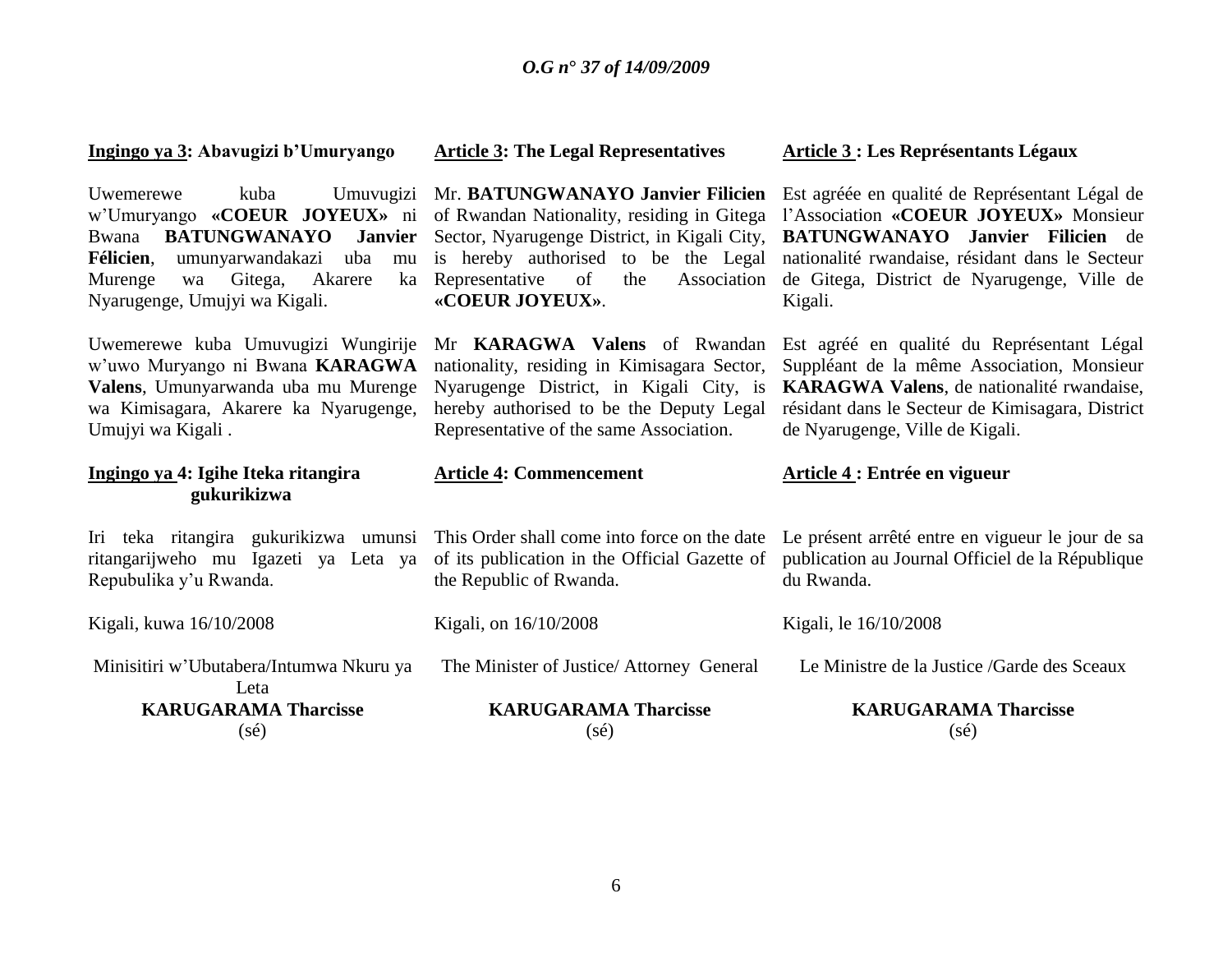#### **CŒUR JOYEUX STATUTES CHAPTER ONE NAME, HEAD OFFICE, OBJECT AND DURATION**

#### **Article one:**

In accordance with Rwandan law relating to non profit-making Organisations especially Law  $N^{\circ}$  25/2000 here in after referred to as "Organisation Coeur Joyeux" is here by established among parties to these statues.

#### **Article 2:**

The head office of the "Organisation Coeur Joyeux" us established in the City of Kigali, Kicukiro District. It may be relocated to any other place in the territory of the Republic of Rwanda upon a decision by the General Assembly. Organisation shall exercise its activities throughout the country.

#### **Article 3:**

Objectives of the Organisation include:

- Prevention of and counselling against HIV/AIDS, assistance to HIV/AIDS victim along with sensitizing people on voluntary AIDS test;
- Assistance to people by creating activities aimed to ensure their sustainable social and economic development;
- Continuing education on peace, unity and reconciliation through seminars and preaching.
- Fighting violence of human right
- Assistance for education

#### **COEUR JOYEUX STATUTS CHAPITRE PREMIER DENOMINATION, SIEGE SOCIAL, OBJET, DURE**

#### **Article premier :**

Conformément la législation Rwandaise relative aux Organisme sans but lucratif plus particulièrement la loi N°25/2000 il est constitué entre les signataires des présents statuts, une Organisation sans but lucratif, dénommée « Cœur Joyeux »

#### **Article 2 :**

L"organisation « Cœur Joyeux » à son siège social dans la ville de Kigali, District de Kicukiro, il peut être transféré en tout lieu de la République sur la décision de l"assemblée générale

L"organisation exerce ses activités sur le territoire du Rwanda.

#### **Article 3 :**

L"Organisation a pour objet :

- La prévention et conseilling contre le VIH/SIDA, Assistance aux victimes du VIH/SIDA et aussi la sensibilisation de la population dépistage volontaire.

- Création des activités de la population pour son développement sociale et économique durable

- L"éducation permanente pour la paix l"unité et la réconciliation à travers les séminaires et Evangélisation.

-La lutte contre la violence de droit de la personne

-Assistance à l"éducation

#### **CŒUR JOYEUX AMATEGEKO NSHINGIRO UMUTWE WA MBERE IZINA, ICYICARO, INTEGO, IGIHE RIZAMARA**

#### **Ingingo ya mbere :**

Bitanyuranyije n"amategeko nyarwanda agenga imiryango idaharanira inyungu cyane cyane N°25/2000 hashinzwe umuryango udaharanira inyungu hagati yabashyize umukono kuri aya mategeko, witwa "COEUR JOYEUX"

#### **Ingingo ya 2:**

Icyivaro cy"umuryango "COEUR JOYEUX" gishinzwe mu mujyi wa Kigali, Akarere ka Kicukiro, kandi gishobora kwimuka kigakorera n"ahandi hose byemejwe n"inama rusange. Umuryango ukorera mu Rwanda hose.

#### **Ingingo ya 3:**

Umuryango ufite intego zikurikira:

- Kurwanda SIDA, gufasha abanduye, n"abandi bafite ingaruka za SIDA, gukangurira abaturage kwipimisha ku bushake ngo bamenye none n"ejo hazaza.

- Gufasha abaturage mu bikorwa byo kwiteza imbere mu mibereho n"ubukungu, amajyambere arambye

- Kwimakaza bihoraho umucow"amahoro, ubumwe n"ubwiyunge binyuze mu mahugurwa n"ivugabutumwa

- Kurwanya ihihiterwa ru"uburenganzira bwa muntu

- Gufasha m"uburezi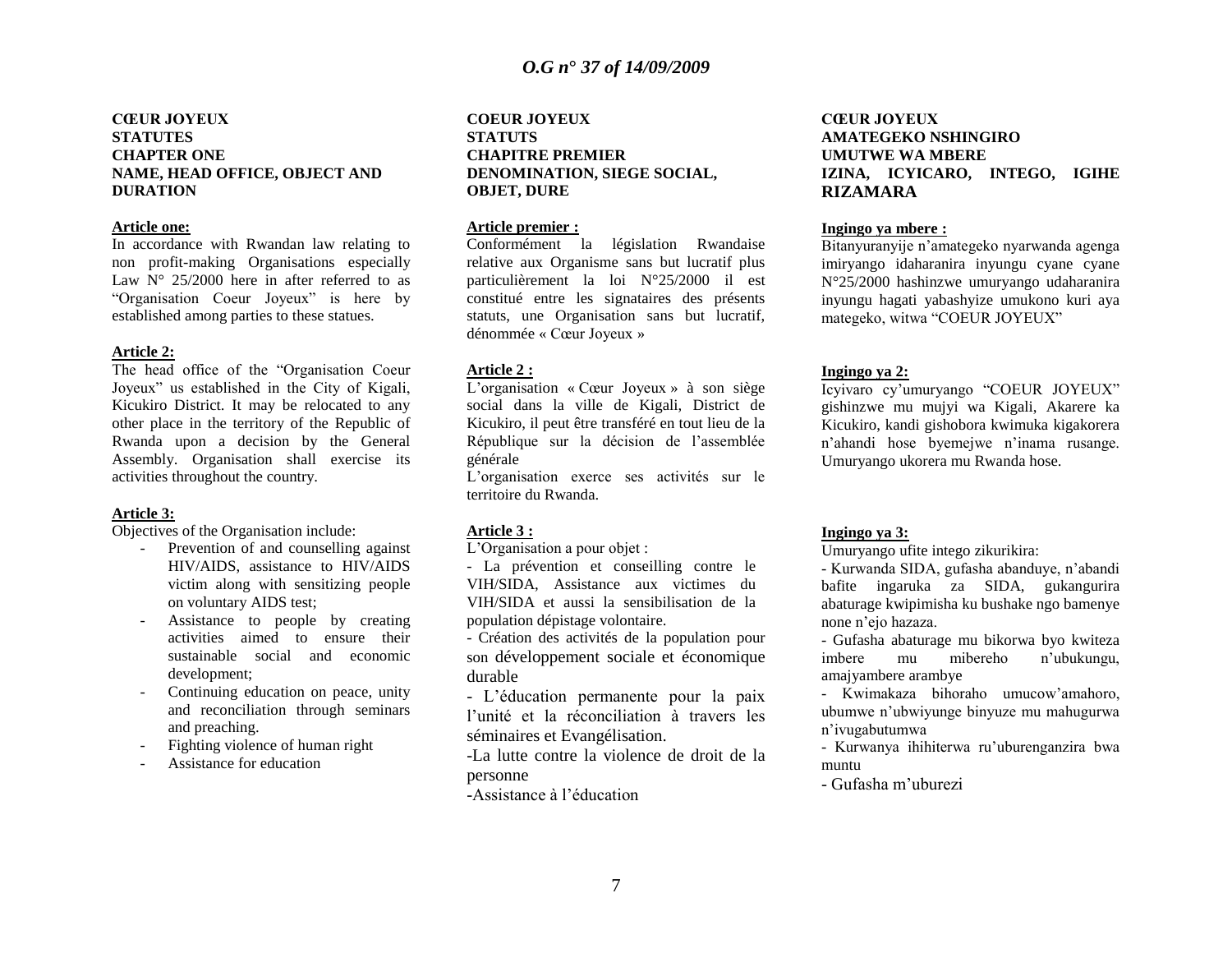#### **Article 4:**

The Organization is established for an unspecified period of time.

#### **CHAPTER II: MEMBERSHIP**

#### **Article 5:**

Member of the Organisation include individual persons and legal entities. They fall into three categories, namely:

- Founder members,
- Effective member :
- Honorary member.

#### **Article 6:**

\* Founder members are members ; who are signatories to the present statutes.

\* Effective members;

Are individual persons or legal entities who agree to abided by the present statutes as members and who meet the required conditions.

\*Honorary members:

Are individual persons and legal entities whose morality and integrity are known to the public; who statutes is so acknowledged by the General Assembly.

#### **Article 7:**

Application for membership shall be forwarded to the chairperson of the Board of Director. The applicant should fulfil the following conditions: -Be of good reputation:

Produce a written recommendation letter from at least three members;

#### **Article 4:**

L"Organisation à une durée indéterminée.

#### **CHAPITRE II. DES MEMBLES**

#### **Article 5 :**

L"Organisation a pour membres des personnes physique et morales. Ils sont en trois catégories :

- Les membres fondateurs
- Les membres adhérant
- Les membres d'honneur

#### **Article 6 :**

\*Les membres fondateurs ;

Sont ceux qui ont signé des présents statuts

\*Les membres adhérents :

Sont les personne physique ou morales qui adhèrent aux présent statut comme membres et qui remplissent les conditions.

\*Les membres d"honneurs :

- Sont les personnes physiques ou morales d"une certaine notoriété et honorabilités publiques, qui soutiennent l"Organisme et à cette qualité est attribuée par l"Assemblée Générale.

#### **Article 7 :**

La demande d"adhésion est adressée au résident du conseil d"administration et remplissent les conditions suivantes :

-Etre de bonne réputation ;

-Avoir la recommandation écrite de trois membres au moins :

#### **Ingingo ya 4 :** Umuryango uzamara igihe kitagenwe

#### **UMUTWE WA II : ABANYAMURYANGO Ingingo ya 5 :**

Ishyirahamwe rigizwe n"abantu cyangwa ibisa muntu ibyiciro byabo ni bitatu:

- Abanyamuryango bawushinze
- Abanyamuryango bawinjiyemo
- Abanyamuryango b"icyubahiro

#### **Ingingo ya 6:**

\*Abanyamuryango bawushinze:

Ni abashyize umukono bemeza aya mategeko nshingiro

\*Abanyamuryango bawinjiyemo :

Ni abantu cyangwa ibisamuntu bemera aya mategeko nshingiro kandi bujuje ibisabwa. \*umunyamuryango w"icyubahiro

- Ni abantu cyangwa ibisamuntu bazwi kandi bashimwa cyane na rubanda batera

inkunga umuryango kandi bemewe n"inteko rusange.

#### **Ingingo ya 7** :

Gusaba kuba umunyamuryango bisabwa umukuru w"inama y"ubuyobozi hakurikizwa amabwiriza akurikira :

- Kuba indacyemwa ;
- Gushyirwa mu nyandiko nibura n"abanyamuryango batatu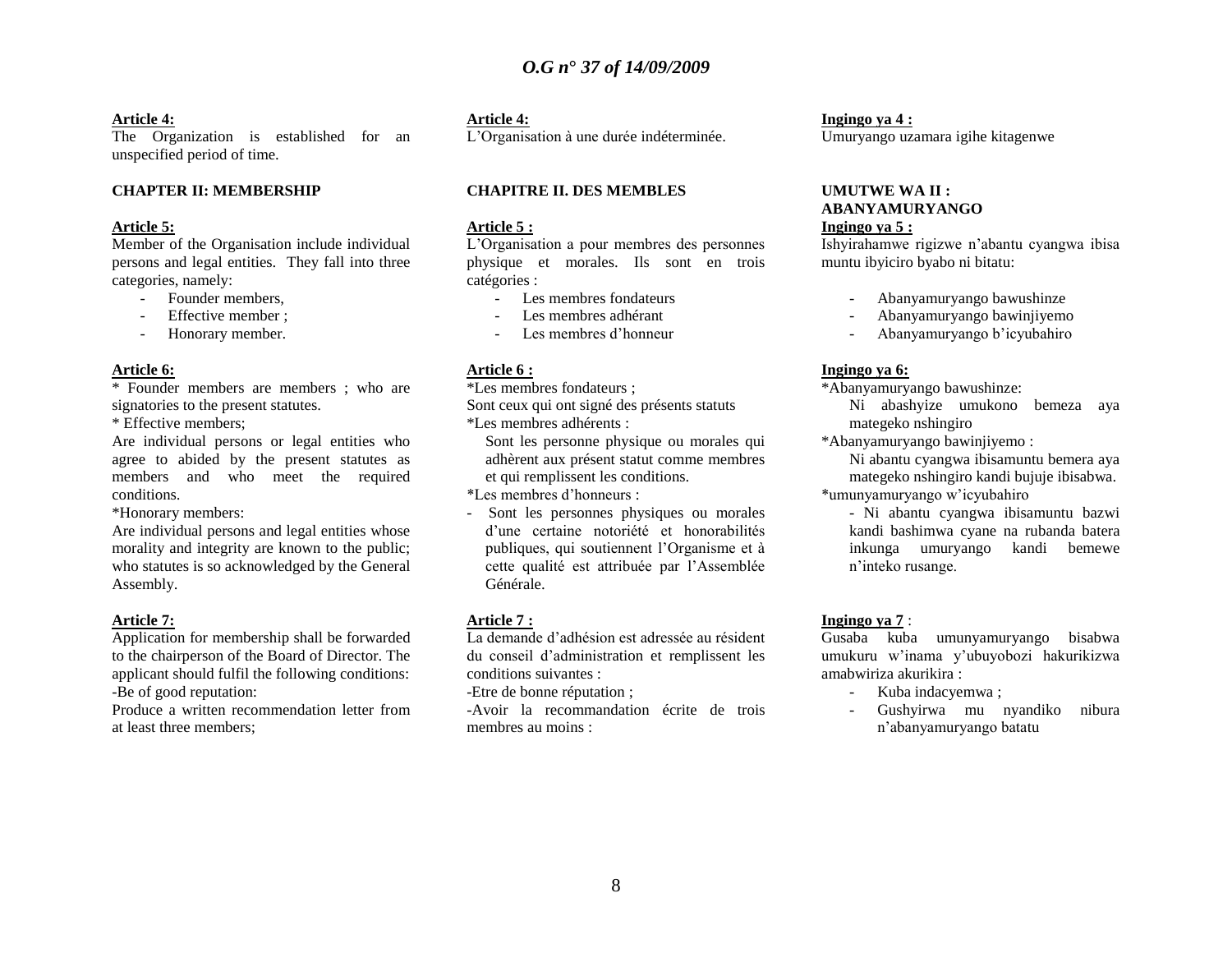- Hold a legal status and present its statutes and internal rules and regulations where applicant is a legal entity ;

- Present a curriculum vitae in case applicant is a natural person;

- Be approved by the General Assembly upon recommendation from the Board of Directors.

#### **Article 8:**

Effective members include both founder member and members who joined the organization.

They enjoy the following rights:

- To elect and be eligible in all organs of the organization.

- To be informed of activities of the organisation at take part in them.

Honorary members shall have the right to be informed on activities of the Organisation in which they are free to participate in a consultative capacity.

#### **Article 9:**

Any effective member shall have the right to attend actively and regularly meeting of organs of the Organisation and participate in its activities when so requested.

#### **Article 10:**

Membership shall cease following :

- Death;
- Voluntary resignation;
- Exclusion to be decided by the absolute majority of effective member after notification to the Board of Directors.
- Failure to comply with internal rules and regulations.

-Avoir la personnalité juridique et présenter ses statuts et règlement d"ordre intérieur, pour une personne morale ;

- Présenter son curriculum vitae, pour une personne physique ;

- Etre agrée par l"assemblée générale sur recommandation du conseil d"administration.

#### **Article 8 :**

Les membres effectifs sont :

Les membres fondateurs et de l"Organisation. Ils ont les doits ci-après :

- Elire et être éligible dans tous les organes de l"organisme

Etre informé des activités de l"organisation et y participer

Les membres d"honneurs ont droit d"être informés des activités de l"organisation auxquelles ils sont libres de participer avec voix consultative.

#### **Article 9 :**

Tous membres effectifs ont le devoir de participer activement et régulièrement aux réunions des activités de l"organisme aux quelles ils sont invités.

#### **Article 10 :**

La qualité de membres se perd par :

- Décès
- Démission volontaire
- Exclusion : il se fait par la majorité absolu des membres effectifs après avoir informé le conseil d"administration.
- Non respect règlement d"ordre intérieur.

- Kugira ubuzimagatozi, no kwerekana amategeko shingiro, n"amategeko ngengamikorere, iyo ari igisamuntu ;

- Kwerekana umwirondoro we iyo ari umuntu ku giti cye ;

- Kwemerwa n"inteko Rusange, bisabwe n"inama y"ubutegetsi.

#### **Ingingo ya 8:**

Abanyamuryango nyirizina:

- Ni abanyamuryango bawushinze n"abanyamuryango binjiyemo; bafite uburenganzira bukurikira:
- Gutora no gutorwa mu nzego zose mu nzego zose z'umuryango;
- Kumenyeshwa no kugira uruharre mu bikorwa by"umuryango.

Abanyamuryango b"icyubahiro bafite uburenganzira bwo kumenyeshwa ibikorwa by"umuryango no kubigiramo uruhare abyishakiye mu buryo ngishwanama.

#### **Ingingo ya 9:**

Umunyamuryango nyiirizina wese afite inshingano yo kwitabira asasibye inama z"inzego z"umuryango arimo hamwe n"ibikorwa by"umuryango ahamagariwe.

#### **Ingingo ya 10:**

Umunyamuryango avamo ku buryo bukurikira : - itaba Imana

- 
- Gusezera ku bushake

- Kwirukanwa: Bikorwa ku bwisanzure busesuye bw"abanyamuryango nyirizina nyuma yo kwihanangiizwa n"inama nyobozi.

- Kutubahiriza amategeko y"umwihariko agenga imikorere y"umuryango.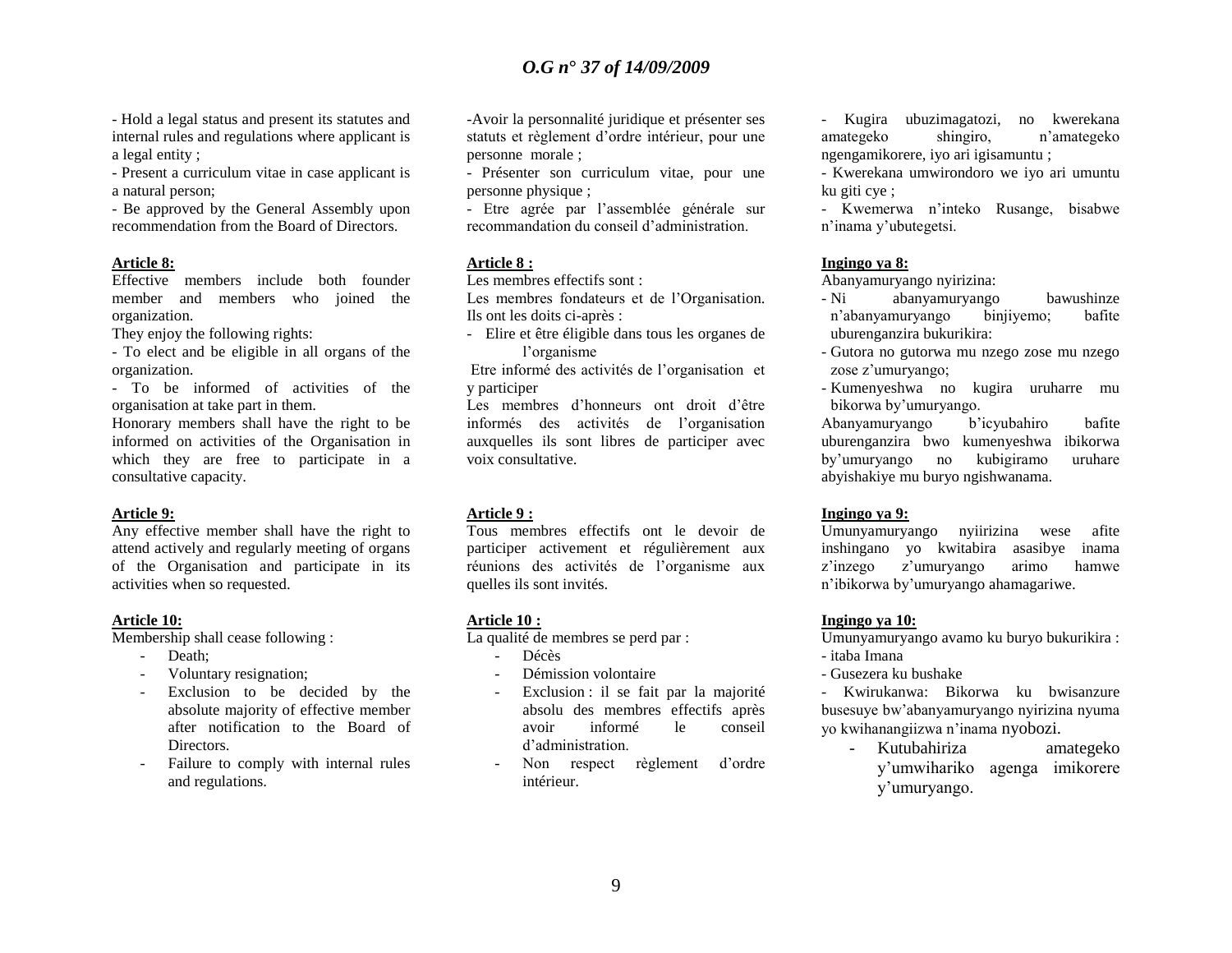#### **CHAPTER III. PROPERTY OF THE ORGANIZATION**

#### **Article 11:**

Resources of the Organization shall come from:

- Voluntary service by members;
- Subscription ;
- Grants, and various gifts;
- Receipts generated by activities of the Organization.

#### **CHAPTER IV: ORGANIS AND THEIR FUNCTIONING**

#### **Article 12:**

The organization comprises the following organs:

- The General Assembly:
- The Board of Directors
- The Supervisory Committee;
- The branch Coordination.

#### **Article 13:**

The General Assembly is the supreme organ of the Organisation. It enjoys extensive power some of which may be delegate to other organs. The General Assembly is composed of all members of the Organization as well as branch coordinators.

#### **Article 14:**

The General Assembly shall meet in an ordinary session once every three months, and as often as required in an extraordinary session. It shall be convened and chaired by the chairperson.

#### **CHAPITRE III. DU PATRIMOINE DE L"ORRGANISME**

#### **Article 11 :**

Les Ressources de l'organisme proviennent :

- Du bénévolat des membres
- Des cotisations des membres
- Dons, et libéralités diverses
- Des recettes générales par les activités de l"organisme

#### **CHAPITRE IV. DES ORGANES ET DE LEUR FONCTIONNEMENT**

#### **Article 12 :**

L"organisme a des organes suivants :

- L"assemblé Générale ;
- Le conseil d'administration
- Le comite de surveillance
- La coordination de Branche

#### **Article 13 :**

L"assemblée Générale est l"organe suprême de l"organisation. Elle dispose de tous les pouvoirs dont elle peut déléguer certains aux autres organes.

L"assemblée Générale est composée de tous les membres de l"organisme ainsi que les coordinateurs des Branches

#### **Article 14 :**

L"assemblée Générale ordinaire se réunit en session ordinaire une fois par trimestre. Et en session extraordinaire autant de fois que nécessaire.

#### **UMUTWE WA III : UMUTUNGO W"UMURYANGO**

#### **Ingingo ya 11 :**

Umutungo w"Umuryango uturuka :

- Ku bwitange bw"abanyamuryango ;
- Ku misanzu y"abanyamuryanngo ;
- Ku mpano n"imfashanyo zindi zitangiwe ubuntu
- Ku musaruro w'ibikorwa by"umuryango

#### **UMUTWE WA IV : INZEGO N"IMIKORERE YAZO**

#### **Ingingo ya 12:**

Umuryango ufite inzego zikurikira:

- Inteko rusange
- Inama y'ubuyobozi
- Inama ubugenzuzi
- Ubuhuzabikorwa mu mashami

#### **Ingingo ya 13**:

Intego rusange ni rwa rwego rukuru ry"umuryango ifite ubushobozi bwose ishobozi bwose ishobora gutizaho bumwe izindi nzego. Inteko rusange igizwe n"abanyamuryango bose hamwe n"abahuzabikorwa b"amashami y"umuryango.

#### **Ingingo ya 14:**

Inteko rusange isanzwe iterana rimwe mu gihembwe. Iterana mu nama idasanzwe igihe cyose bibaye ngombwa: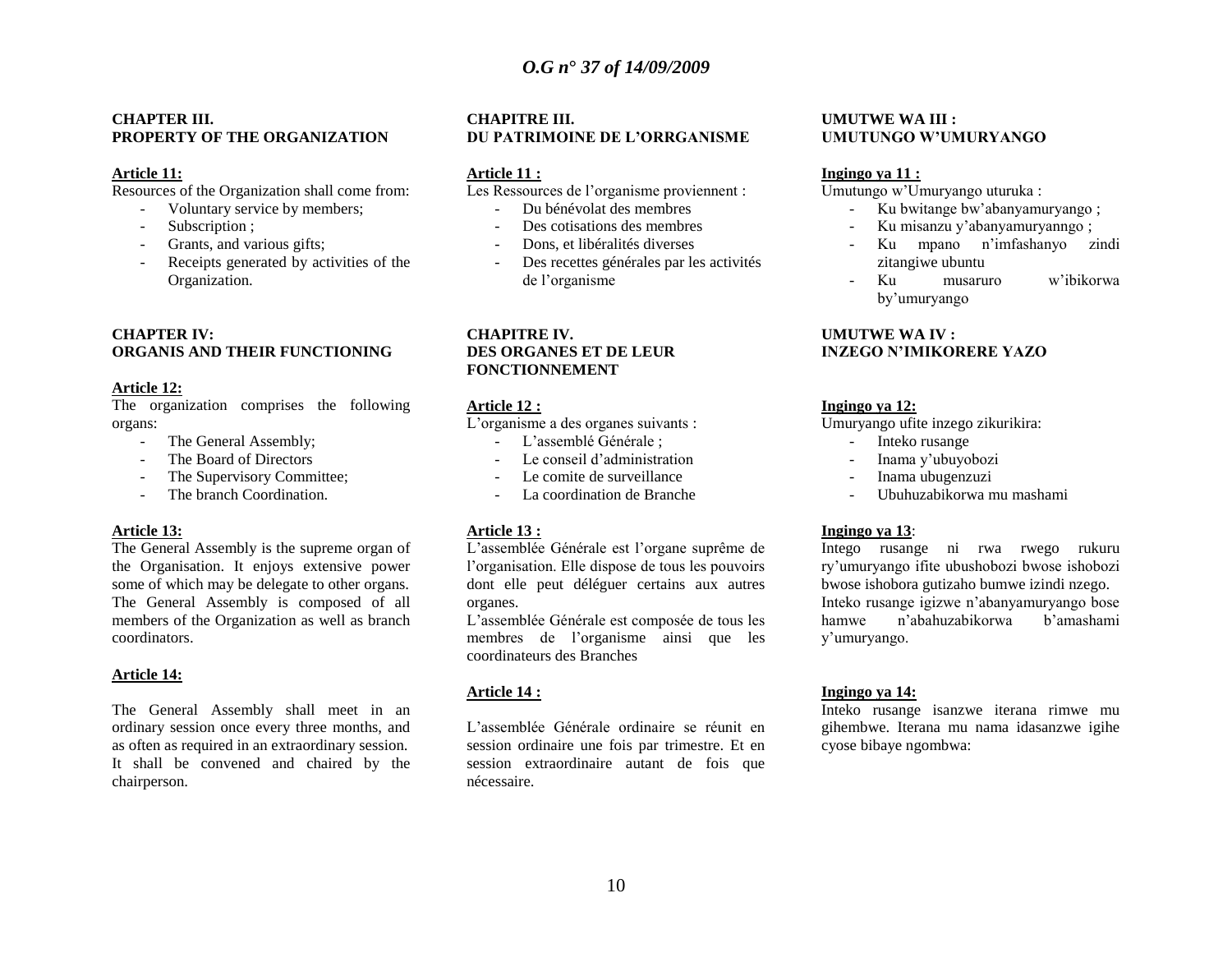It shall be convened and chaired by the chairperson is absent.

In case both the chairperson and Vice chairperson or where they refuse to convene the General Assembly, the latter shall be convened by at least one third of its effective members.

In such a case, the Assembly shall elect from within itself the persons to chair the session.

#### **Article 15:**

The General Assembly shall meet and take valid decision only where absolute majority of its effective members in attendance.

#### **Article 16:**

Decision by the General Assembly shall be taken by the absolute majority of members present. However, decisions relating to modification of statutes shall be taken by the majority of 2/3 of all members of the General Assembly.

#### **Article 17:**

the General Assembly shall be responsible for: - to adopt and modify the constitution and the internal rules and regulations of the association - elect and dismiss the president and his/her vice president

- to determine the activities of the association

- to accept, suspend and exclude any members

- to approve the yearly accounts
- to dissolve the association

#### **Article 18:**

The Board of Directors is the administrative organ of the Organization. It comprises of:

- The Chairperson;
- The Vice Chairperson
- The Secretary
- The treasurer

Members of the Boards of Directors are elected for a seven-year renewable term of office.

Elle convoquée et dirige par le Président ou le Vice Président en cas d"absence Président.

En cas d"absence simultanée du Président et du Vice président, ou lorsque ils refusent de convoquée au moins au moins par un tiers 1/3 de ses membres effectifs. Dans ce cas, l"assemblée élit à son sein un Président de la séance.

#### **Article 15 :**

L"assemblée Générale ne peut valablement siéger que si la majorités absolue de ses membres effectifs est présent.

#### **Article 16 :**

Les décisions de l"assemblée Général sont prises à la majorité absolue des membres présents.

Toutes fois, les décisions relatives à la majorité de la 2/3 de tous les membres de l"assemblée Générale.

#### **Article 17 :**

L"assemblée Générale est chargée :

- adoption et modification des statuts et du règlement intérieur de l"association,

- élection et révocation du/de Président(e) et son/sa vice président(e),

- détermination des activités de l"association,

- admission, suspension et exclusions d'un membre,

- approbation des comptes annuels,
- dissolution de l"association.

#### **Article 18 :**

Le conseil d'administration est l'organe administratif de l"organisation. Il est compose

- Président
- Le vice président
- Secrétaire
- **Trésorier**

Les membres du Conseil du Conseil d"administration sont élus pour un mandant de 7 ans renouvelable.

Itumizwa kandi ikayoborwa n"umuyobozi wawo mu gihe abuze iyoborwa n"umukurwa n"umukuru wungirije.

Iyo umukuru n"umungirije batabonetse cyangwa banze kuyitumiza, inama itumizwa nabura na 1/3 cy"abanyamuryango nyiri zina.

Ikitoramo uyobora inama mu cyicaro cyayo aricyo atorewe gusa.

#### **Ingingo ya 15:**

Inteko rusange iterana hakurikijwe ubwiganze busesuye bw"abanyamuryango bayigize

#### **Ingingo ya 16:**

Ibyemezo by"inteko rusange bifatwa mu bwiganze busanze by"abitabiriye inama.

Ariko guhindura amategeko shingiro byemezwa nabiri bya gatatu (2/3)by"abagize bose Inteko Rusange.

#### **Ingingo ya 17:**

Inama rusange inshinzwe:

- kwemeza no guhindura amategeko agenga umuryango n"amategeko y"umwihariko,
- gushyiraho no kuvanaho abahagarariye umuryango n"ababungirrije,
- kwemeza ibyo umuryango uzakora,
- kwemera, guhagarika no kwirukana umunyamuryangho
- kwemeza buri mwaka imicungire y"imari
- gusesa umuryango

#### **ingingo ya 18:**

inama y"ubuyobozi ni rwo rwego rrw"ubuyobozi bw"umuryango, igizwe:

- umuyobozi mukuru
- umuyobozi wungirije
- umwanditse
- umubitsi

abagize Inama Nyobozi batorerwa igihe cy"imyaka irindwi. Gishobora kongerwa.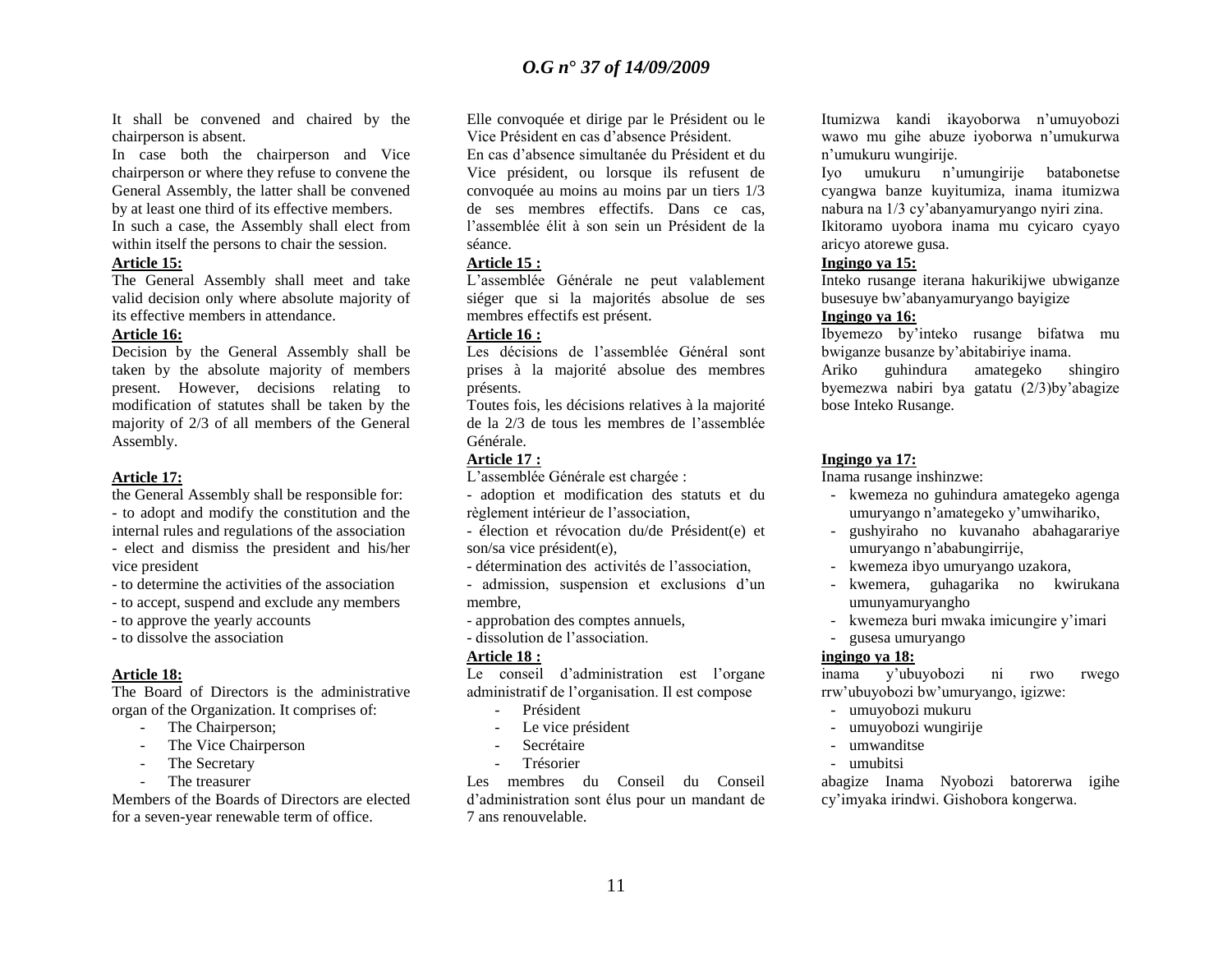The Chairperson and the Vice Chairperson shall also act as Legal Representatives of the Organization.

#### **Article 19:**

The Board of Directors shall meet in an ordinary session once quarterly and in an extraordinary session whenever the need arises, when convened by its chairperson or, should the latter be absent, by its chairperson or, should the latter be absent, by the vive chairperson.

The Board of Directors shall have the most extensive power in the Administration of the Organisation.

#### **Article 20:**

The Board of Directors shall be responsible for: -Conducting analyses and studies to ensure achievement of the objective of the Organisation;

-Coordinating activities of the Organisation

-Preparing, convening and chairing the meeting of the General Assembly;

-Representing and making advocacy for the Organisation before various institutions;

-Drafting reports of activities and submitting them to the General Assembly;

-Solving, on provisional basis, those problems to de dealt with by the General Assembly

-Preparing the draft budget and monitoring use of the property of the Organisation

-Performing any other task as may be assigned to it by the General Assembly;

-Putting in place appropriate mechanisms to coordinate site activities.

#### **Article 21:**

The Supervisory Committee is composed of members of the Organisation, elected by the General Assembly for a two-year renewable term of office.

Le président et le Vice président du conseil d"administration sont à la fois les représentants légaux de l"organisme.

#### **Article 19 :**

Le conseil d"administration se réunit ordinairement une fois par trimestre et extraordinairement autant de fois que nécessaire sur convocation de son Président, ou à défaut par le vice président.

Le conseil d"administration dispose des pouvoirs les plus étendus d"administration de l"organisme.

#### **Article 20 :**

Le conseil d"administration est chargé :

- De faire les analyses et études pour la réalisation de l"objectif de l"organisme
- Coordonner les activités de l"organisme
- Préparer, convoquer et rédiger la réunion de l"assemblé Générale
- Présenter et plaider à sa faveur dans les Institutions ;
- Préparer les rapports des activités et leurs soumettre à l"assemblée
- Résoudre provisoirement les problèmes qui seront traités par l"Assemblée Générale
- Elaborer les projets de budget et assurer le suivi de l"utilisation du patrimoine
- Assurer toute autre tache lui confie par l"assemblée générale
- Mettre en place une synthèse appropriée de coordination des activités des cites.

#### **Article 21 :**

Le comité de surveillance est composé des personnes membres de l"organisme, élues par l"assemblée Générale pour un mandat de deux ans renouvelable.

Umukuru w"Inama y"ubuyobozi n"uwungiije nibo bakuru b"umuryango kandi bawuhagarariye imbere y"amategeko. **Ingingo ya 19** :

Inama Nyobozi iterana mu bihe bisanzwe imwe mu gihembwe no mu bihe bidasanze igihe bibaye ngombwa itumijwe n"umukuru w"umuryango cyangwa mu gihe atabonetse n"umukuru wungirije.

Inama Nyobozi ifite ububasha bwo kuyobora umuryango butagenewe inteko rusange mu buryo bweruye.

#### **Ingingo ya 20 :**

Inama Nnyobozi ishinzwe :

- Gusesengura no kwiga ibituma intego z"umuryango zigerwaho
- Guhuza ibikorwa by"umuryango
- Gutegura, gutumira no kuyobora inama y"inteko rusange.
- Guharanira no kuvuganira umuryango mu nzego zose.
- Gukemura by"agateganyo ibibazo bizigwa n"inteko rusange.
- Gutegura raporo z"ibikorwa no kuzigeza ku nteko rusange
- Gutegura ingengo y"imari no gukurikirana ikoreshwa ry"umutungo
- Gukora undi murimo yahabwa n"inama Rusange
- Gishyiraho ku butyo bunoze bwo guhuza ibikorwa byo mu mashami.

#### **Ingingo ya 21:**

Inama y"ubugenzuzi ni urwego rugizwe n"abanyamuryango batora n"inama rusange batorerwa igihe cy"imyaka ibiri gishobora kongerwa.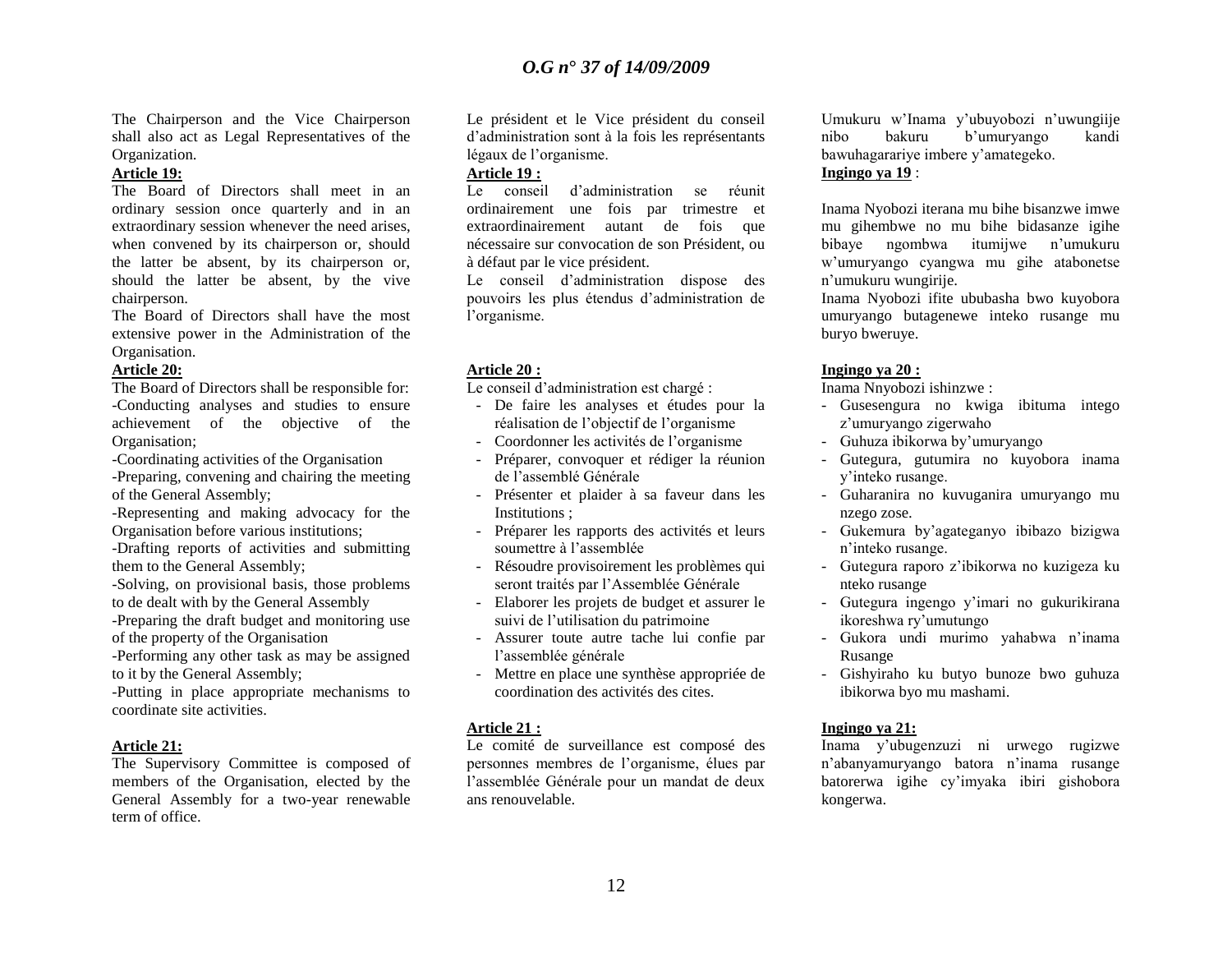#### **Article 22:**

The supervisory Committee is responsible for controlling the administrative and financial management of the Organisation and presenting a report to the General Assembly.

#### **Article 23:**

The site Coordination shall be responsible for:

- Coordinating branch activities
- Preparing, convening and chairing meetings of the Assembly of branch beneficiaries,
- Managing activities of the Committee on the branch,
- Representing the branche before Government local administrative entities and the General assembly of the Organisation,
- Preparing report of activities and submitting them to the Board of Directors and the supervisory Committee,
- Issuing instructions to beneficiaries of the branch on activities of the Organisation.

#### **CHAPTER V: MODIFICATION TO STATUTES AND FINAL PROVISIONS**

#### **Article 24:**

The present statutes may be subject to modification upon a decision by the General Assembly by the majority of 2/3 of all members attending the General Assembly.

#### **Article 25:**

Dissolution of the Organisation may be decided by the Extraordinary General Assembly convened specifically for that purpose and taking decisions by the absolute majority of effective members.

#### **Article 22:**

La comité de surveillance est chargé:

- contrôle de la Gestion Administrative et Financière de l"Organisme, et rend compte à l"assemblée Générale.

#### **Article 23**

La Coordination du branche est chargé de :

- Coordonner les activités du branche
- Préparer, convoquer et diriger des réunions de l"assemblée des bénéficiaires du branche
- Diriger les travaux de la comite dans la branche
- Représenter le branche dans les institutions locales du Gouvernement et dans l"assemblée Générale de l"organisme.
- Préparer les rapports des activités et les soumettre au conseil d"administration et à la comite de surveillance
- Donner les énormes aux bénéficiaires du branche sur les activités de l"Organisme.

#### **CHAPITRE V :**

#### **DE LA MODIFICATION DES STATUTS ET DISPOSIONS FINALES**

#### **Article 24 :**

Les présents statuts peuvent être modifies sur décisions de l"assemblée Générale à la majorités des 2/3 de tous les membres de l"assemblée Générale.

#### **Article 25 :**

La dissolution de l"Organisme est décidée par l"assemblée Générale extraordinaire convoqué spécialement à la majorité absolue de tous les membres affectifs.

#### **Ingingo ya 22 :**

Inama y"ubugenzuzi ishinzwe :

- Ingenzura ry'imicungire y'umutungo n"imiyoborere y"umuryango igashyikiriza impamyabikorwa inteko rusange.

#### **Ingingo ya 23 :**

Ubuhuzabikorwa mu mashami bushinzwe :

- Guhuza ibikorwa byo mu mashami
- Gutegura, gukumira no kuyobora inama y"inteko y"abagenerwa bikorwa mu ishami
- Kuyobora imirimo ya komite mu ishami
- Guhagararira ishami mu nzego z"ibanze za leta no mu nteko rusange y"umuryango
- Gutegura raporo z"ibikorwa no kugeza ku nama nyobozi z"ibikorwa no kugeza ndetse no ku nama ngenzuzi
- Guha amabwiriza abari mu ishami ku bikorwa by"umuryango.

#### **UMUTWE WA V:**

#### **IHINDURA RY"AMATEGEKO N"INGINGO ZISOZA**

#### **Ingingo ya 24:**

Aya mategeko shingiro ashobora guhindurwa byemejwe n"inteko Rusange mu bwiganze bwa 2/3 by"abayigize bose.

#### **Ingingo ya 25:**

Iseswa ry"umuryango ryemezwa n"inteko Rusange idasanzwe yahamagariwe icyo gusa hakurikijwe ubwiganze busesuye by"abanyamuryango nyirizina bose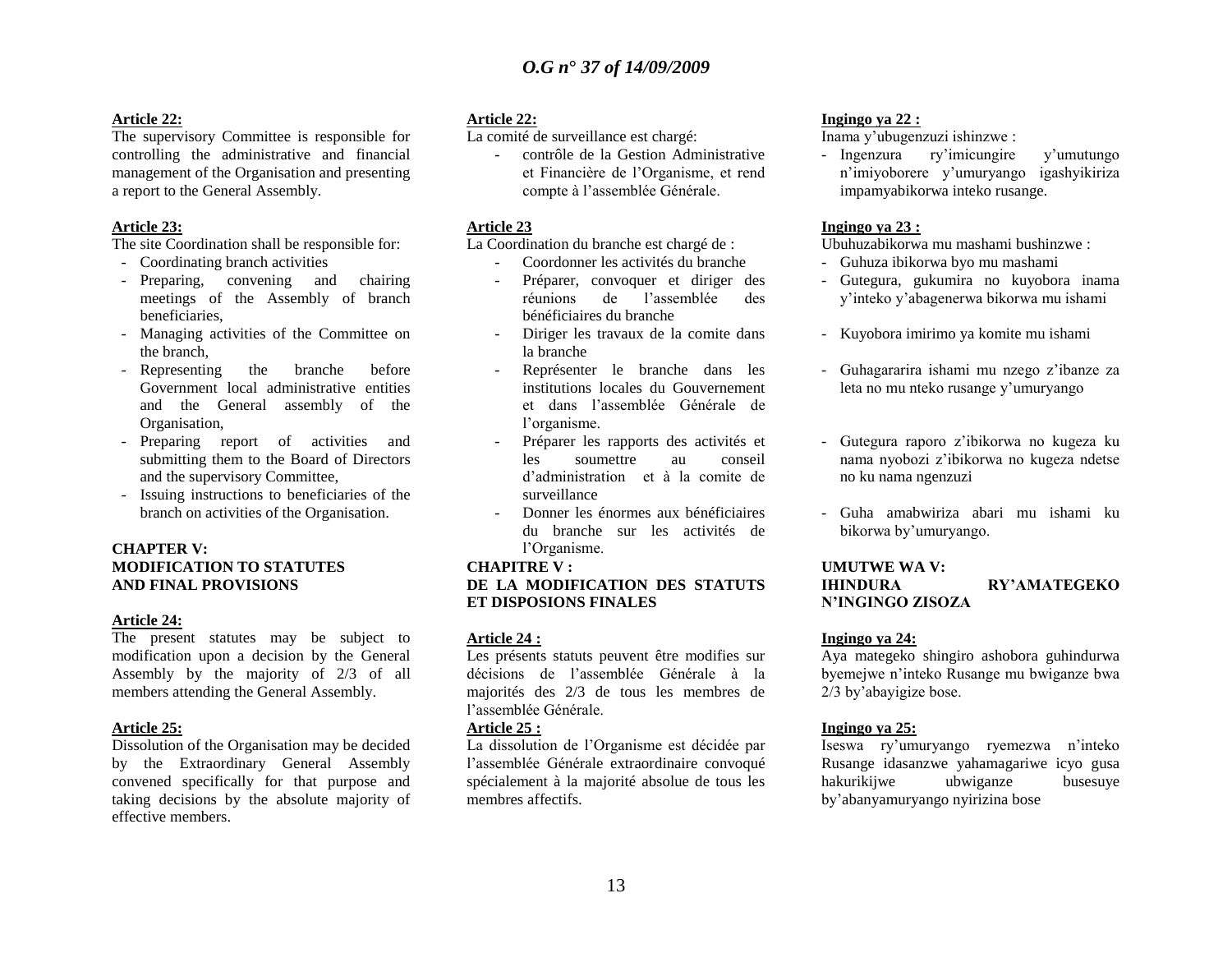| The General Assembly shall appoint liquidators<br>and the asset, after paying debts, shall be<br>devoted to charities pursing activities that are<br>similar to those of the dissolved Organisation. | L'assemblée Général nomme les liquidateurs,<br>et le patrimoine, après apurement du passif,<br>revient aux oeuvres philanthropiques similaires<br>à celles de l'Organisme dissoute. | Inteko rusange igena abarangizasesa.<br>Umutungo, hamaze kwishyurwa imyenda,<br>uhabwa ibikorwa by'ubugiranzeza bias<br>n'iby'umuryango usheshwe. |  |
|------------------------------------------------------------------------------------------------------------------------------------------------------------------------------------------------------|-------------------------------------------------------------------------------------------------------------------------------------------------------------------------------------|---------------------------------------------------------------------------------------------------------------------------------------------------|--|
| <b>Article 26:</b>                                                                                                                                                                                   | <u>Article 26 :</u>                                                                                                                                                                 | Ingingo ya 26:                                                                                                                                    |  |
| The present statutes shall come into force on<br>the date of their signature.                                                                                                                        | Les présents statuts entrent en vigueur à la date<br>de sa signature                                                                                                                | Aya mategeko shingiro atangira gukurikizwa<br>umunsi yashyiriweho umukono.                                                                        |  |
| Done in Kigali, on 13/04/2005                                                                                                                                                                        | Fait à Kigali, le 13/04/2005                                                                                                                                                        | Bikorewe i Kigali, kuwa 13/04/2005                                                                                                                |  |
| The president of the Organisation Coeur<br>Joyeux                                                                                                                                                    | Le présent de l'Organisme Cœur Joyeux                                                                                                                                               | Umukuru w'umuryango Coeur Joyeux                                                                                                                  |  |
| <b>BATUNGWANAYO Janvier</b>                                                                                                                                                                          | <b>BATUNGWANAYO Janvier</b>                                                                                                                                                         | <b>BATUNGWANAYO Janvier</b>                                                                                                                       |  |
| $(s\acute{e})$                                                                                                                                                                                       | $(s\acute{e})$                                                                                                                                                                      | $(s\acute{e})$                                                                                                                                    |  |
| The Vice president                                                                                                                                                                                   | Le Vice président                                                                                                                                                                   | Umukuru wungirije                                                                                                                                 |  |
| <b>KARANGWA Valens</b>                                                                                                                                                                               | <b>KARANGWA Valens</b>                                                                                                                                                              | <b>KARANGWA Valens</b>                                                                                                                            |  |
| (sé)                                                                                                                                                                                                 | (s <sub>é</sub> )                                                                                                                                                                   | (sé)                                                                                                                                              |  |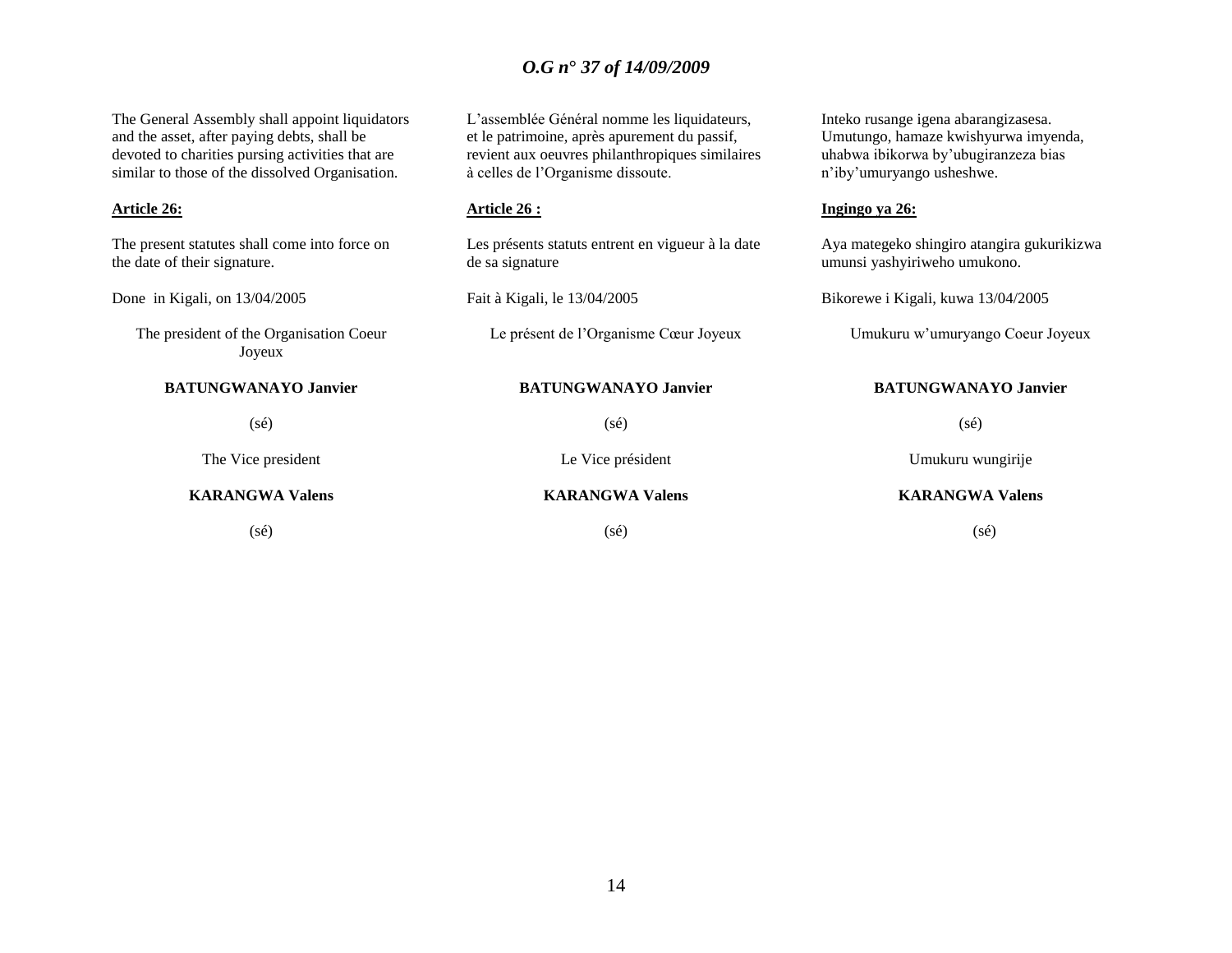**ITEKA RYA MINISITIRI N° 44/11 RYO MINISTERIAL ORDER N° 44/11 OF ARRETE MINISTERIEL N° 44/11 DU KUWA 30/03/2009 RYEMEZA 30/03/2009 APPROVING THE LEGAL 30/03/2009 PORTANT AGREMENT ABAVUGIZI B"UMURYANGO REPRESENTATIVES OF ASSOCIATION DES REPRESENTANTS LEGAUX DE « UGUHISHURIRWA KW"AMATORERO Y"UMURYANGO FAMILLE DE DIEU AU RWANDA » DES EGLISES FAMILLE DE DIEU W"IMANA MU RWANDA » (R.E.F.D.R) (R.E.F.D.R.) « REVELATION** DES **L"ASSSOCIATION « REVELATION AU RWANDA » (R.E.F.D.R.)**

#### **ISHAKIRO**

#### **TABLE OF CONTENTS**

#### **TABLE DES MATIERES**

**Ingingo ya mbere :** Abavugizi b"Umuryango **Article one :** The Legal Representatives

**Article premier :** Les Représentants Légaux

**Ingingo ya 2 :** Ivanwaho ry"ingingo zinyuranyije n"iri Teka **Article 2:** Repealing of inconsistent provisions

**Article 2 :** Disposition abrogatoire

**Ingingo ya 3 :** igihe Iteka ritangira gukurikizwa

**Article 3:** Commencement

**Article 3 :** Entrée en vigueur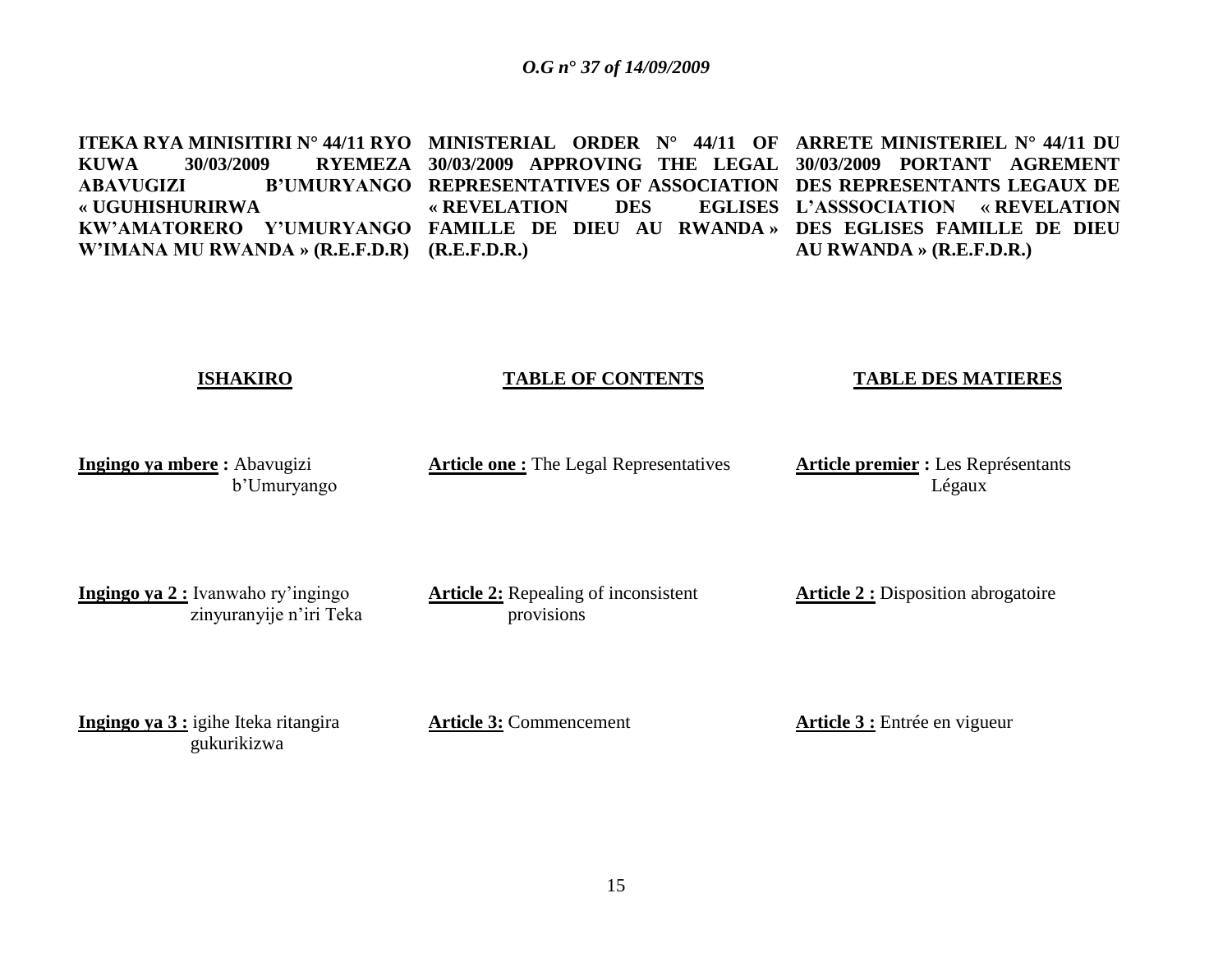**ITEKA RYA MINISITIRI N° 44/11 RYO MINISTERIAL ORDER N° 44/11 OF ARRETE MINISTERIEL N° 44/11 DU KUWA 30/03/2009 RYEMEZA 30/03/2009 APPROVING THE LEGAL 30/03/2009 PORTANT AGREMENT ABAVUGIZI B"UMURYANGO REPRESENTATIVES OF ASSOCIATION DES REPRESENTANTS LEGAUX DE « UGUHISHURIRWA KW"AMATORERO Y"UMURYANGO FAMILLE DE DIEU AU RWANDA » DES EGLISES FAMILLE DE DIEU W"IMANA MU RWANDA » (R.E.F.D.R) (R.E.F.D.R.) « REVELATION** DES **L"ASSSOCIATION « REVELATION AU RWANDA » (R.E.F.D.R.)**

**Minisitiri w"Ubutabera/Intumwa Nkuru The Minister of Justice/Attorney General, ya Leta,**

Repubulika y"u Rwanda ryo ku wa 04 Kamena 2003, nk'uko ryavuguruwe kugeza especially in Articles 120 and 121; ubu, cyane cyane mu ngingo zaryo iya 120 n"iya 121;

26/07/2000 ryerekeye imiryango idaharanira inyungu, cyane cyane mu especially in Article 20; ngingo yaryo ya 20;

ryo kuwa 18/07/2004 rigena amwe mu mateka y"Abaminisitiri yemezwa atanyuze mu Nama y"Abaminisitiri, cyane cyane mu Article One; ngingo yaryo ya mbere;

Asubiye ku Iteka rya Minisitiri n° 067/17 ryo kuwa 06/12/2002 ryemera abavugizi Rwanda » (R.E.F.D.R), cyane cyane mu (R.E.F.D.R) especially in Article 3; ngingo yaryo ya 3;

Ashingiye ku Itegeko Nshinga rya Pursuant to the Constitution of the Republic of Vu la Constitution de la République du Rwanda of 04 June 2003, as amended to date, Rwanda du 04 juin 2003, telle que révisée

Ashingiye ku Itegeko n° 20/2000 ryo ku wa Pursuant to Law n° 20/2000 of 26/07/2000 Vu la Loi n° 20/2000 du 26/07/2000 relating to Non Profit Making Organisations,

Ashingiye ku Iteka rya Perezida n° 27/01 18/07/2004, determining certain Ministerial Vu l"Arrêté Présidentiel n° 27/01 du Pursuant to the Presidential Order n° 27/01 of Orders which are adopted consideration by the Cabinet, especially in Ministériels qui ne sont pas adoptés par le

b"umuryango « Uguhishurirwa representatives of the association « Révélation Représentants Légaux de l"Association kw"Amatorero y"Umuryango w"Imana mu des Eglises Famille de Dieu au Rwanda » « Révélation des Eglises Famille de Dieu  $06/12/2002$ , approving the

**Le Ministre de la Justice/Garde des Sceaux**

à ce jour, spécialement en ses articles 120 et 121 ;

relative aux associations sans but lucratif, spécialement en son article 20 ;

18/07/2004, déterminant certains Arrêtés Conseil des Ministres, spécialement à son article premier ;

Reviewed Ministerial Order n° 067/17 of Revu l'Arrêté Ministériel n° 067/17 du 06/12/2002 portant agrément des au Rwanda » (R.E.F.D.R), spécialement en son article 3 ;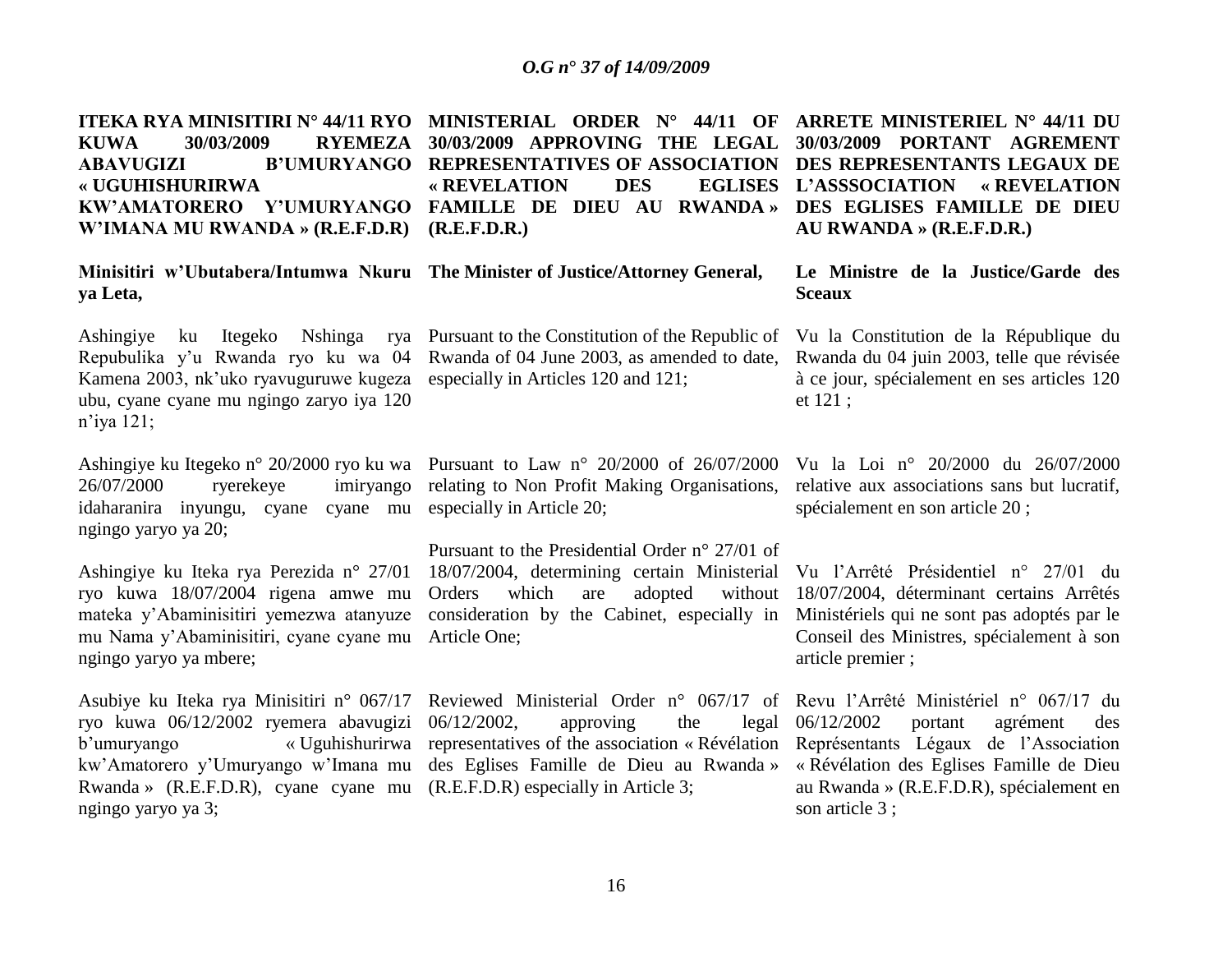Abisabwe n'Umuvugizi  $\ll$  Uguhishurirwa y"Umuryango w"Imana mu Rwanda » « Révélation des Eglises Famille de Dieu au Famille de Dieu au Rwanda » (R.E.F.D.R), (R.E.F.D.R)mu rwandiko rwakiriwe ku wa Rwanda » (R.E.F.D.R) on 11/09/2008; 11/09/2008; w'Umuryango Upon request lodged by kw'Amatorero Representative of the

### **ATEGETSE:**

 **b"Umuryango**

**Ingingo ya mbere: Abavugizi** 

### **ORDERS:**

### **Article one: The Legal Representatives**

Rwanda » (R.E.F.D.R) ni **Bwana**  uba mu Murenge wa Kabarore, Akarere ka de Dieu au Rwanda » (R.E.F.D.R). Gatsibo, Intara y"Iburasirazuba.

Uwemerewe kuba Umuvugizi Wungirije w"uwo Muryango ni **Bwana RUZINDANA Godfrey**, Umunyarwanda, uba mu Murenge wa Kabarore, Akarere ka Gatsibo, Intara y"Iburasirazuba.

### **Ingingo ya 2: Ivanwaho ry"ingingo zinyuranyije n"iri Teka**

Ingingo zoze z"amateka yabanjirije iri kandi zinyuranyije naryo zivanyweho.

w"Umuryango « Uguhishurirwa Nationality, residing in Kabarore, Gatsibo de l"Association « Révélation des Eglises kw"Amatorero y"Umuryango w"Imana mu District, Eastern Province is hereby authorised Famille de Dieu au Rwanda » (R.E.F.D.R), **GASABIRA Emmanuel**, Umunyarwanda, Association « Révélation des Eglises Famille to be the Legal Representative of the **Monsieur GASABIRA Emmanuel**, de

> **Mr RUZINDANA Godfrey**, of Rwandan Est agréé en qualité du Représentant Légal Nationality, residing in Kabarore Sector, Gatsibo District, in Eastern Province, is hereby authorised to be the Deputy Legal Representative of the same Association.

### **Article 2: Repealing of inconsistent provisions**

All prior provisions contrary to this Order are Toutes hereby repealed.

Sur requête du Représentant Légal de l"Association « Révélation des Eglises reçue le 11/09/2008 ;

#### **ARRETE :**

### **Article premier : Les Représentants Légaux**

Uwemerewe kuba Umuvugizi **Mr GASABIRA Emmanuel** of Rwandan Est agréé en qualité du Représentant Légal Rwandaise, résidant à Kabarore, District de Gatsibo, Province de l"Est.

> Suppléant de la même Association, **Monsieur RUZINDANA Godefrey**, de nationalité Rwandaise, résidant dans le secteur de Kabarore, District de Gatsibo, Province de l"Est.

### **Article 2 : Disposition abrogatoire**

les dispositions antérieures contraires au présent arrêté sont abrogées.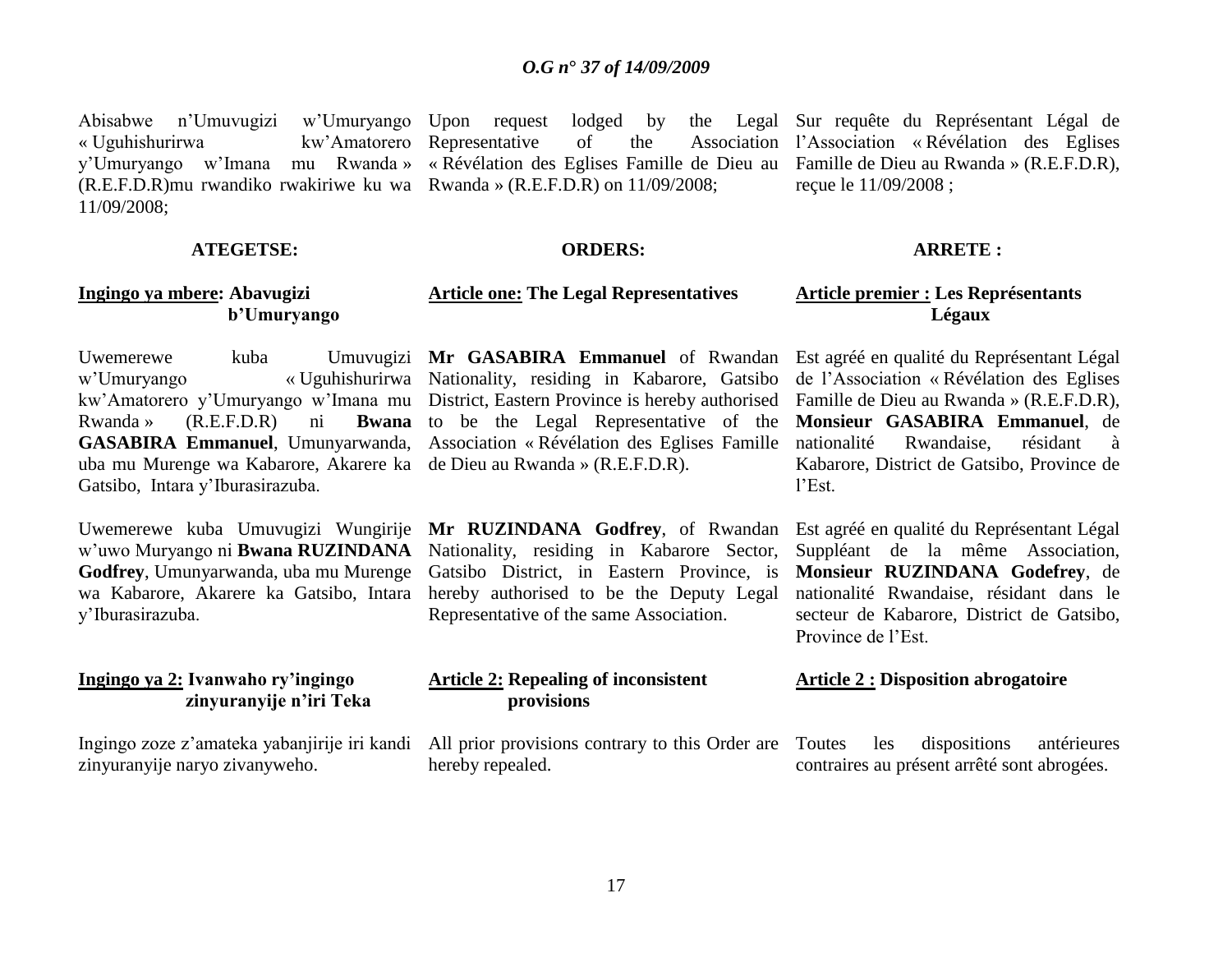| Ingingo ya 3: Igihe Iteka ritangira<br>gukurikizwa | <b>Article 3: Commencement</b>                                                                                                                                                                                                                                                             | Article 3 : Entrée en vigueur              |
|----------------------------------------------------|--------------------------------------------------------------------------------------------------------------------------------------------------------------------------------------------------------------------------------------------------------------------------------------------|--------------------------------------------|
| Repubulika y'u Rwanda.                             | Iri teka ritangira gukurikizwa umunsi This Order shall come into force on the date of Le présent arrêté entre en vigueur le jour<br>ritangarijweho mu Igazeti ya Leta ya its publication in the Official Gazette of the de sa publication au Journal Officiel de la<br>Republic of Rwanda. | République du Rwanda.                      |
| Kigali, kuwa 30/03/2009                            | Kigali, on 30/03/2009                                                                                                                                                                                                                                                                      | Kigali, le 30/03/2009                      |
| Minisitiri w'Ubutabera/Intumwa Nkuru ya<br>Leta    | The Minister of Justice/Attorney General                                                                                                                                                                                                                                                   | Le Ministre de la Justice/Garde des Sceaux |
| <b>KARUGARAMA Tharcisse</b><br>(sé)                | <b>KARUGARAMA Tharcisse</b><br>(sé)                                                                                                                                                                                                                                                        | <b>KARUGARAMA Tharcisse</b><br>(sé)        |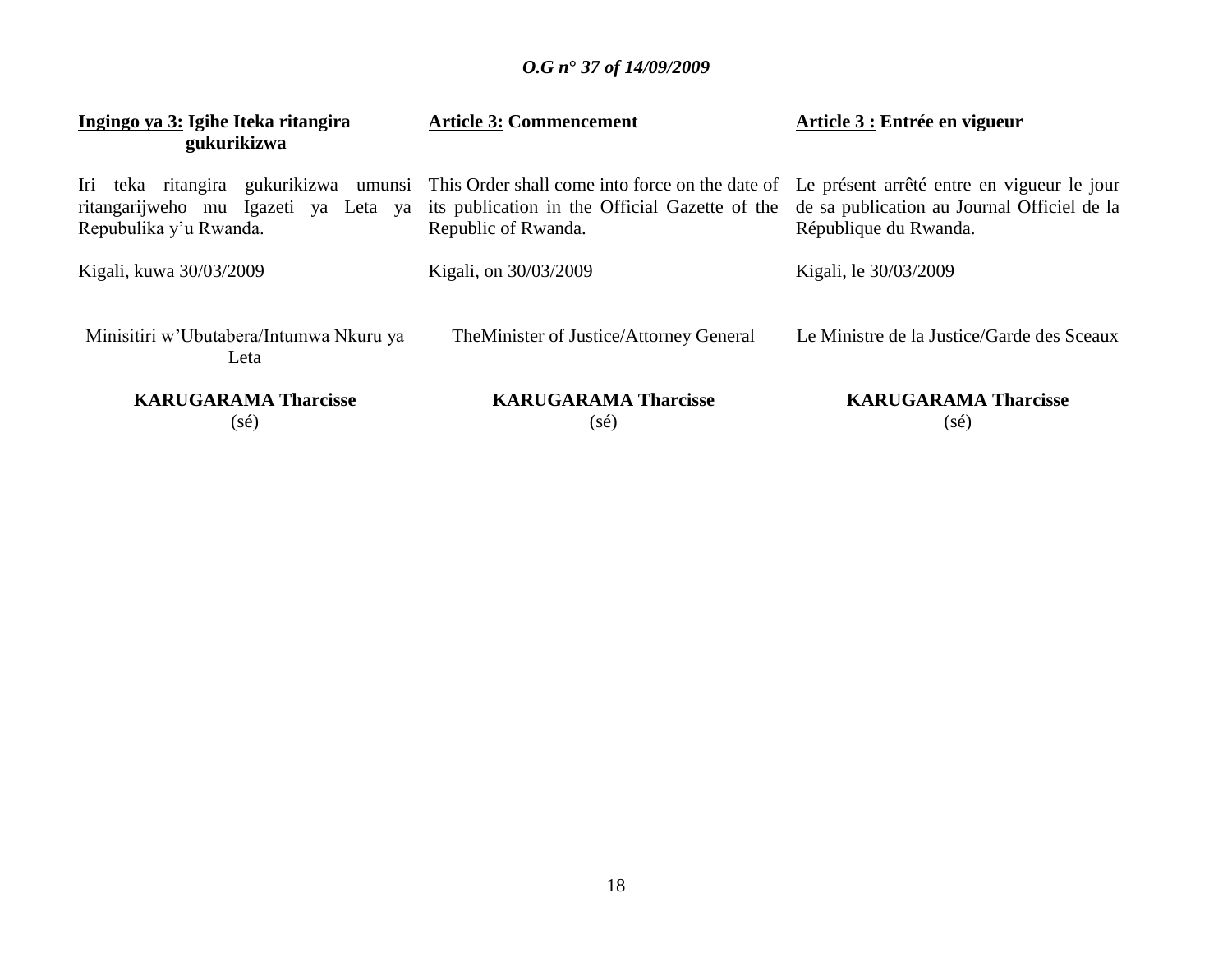### **DECLARATION DES REPRESENTANTS LEGAUX**

Nous soussignés **Rév. GASABIRA Emmanuel** et **RUZINDANA Godfrey**, membres de l"association **REVELATION DES EGLISES FAMILLE DE DIEU AU RWANDA, « R.E.F.D.R. » ASBL,** déclarons avoir été élus respectivement comme Représentant Légal et Représentant Légal Suppléant de notre association au cours de l"Assemblée Générale du 22 janvier 2008.

**Rév. GASABIRA Emmanuel RUZINDANA Godfrey**  $(s\acute{e})$  (sé)

Le Représentant Légal Le Représentant Légal Suppléant

### **INYANDIKO-MVUGO Y"INAMA RUSANGE YA ASSOCIATION REVELATION DES EGLISES FAMILLE DE DIEU AU RWANDA YABEREYE MU KARERE KA GATSIBO KUWA 22 MUTARAMA 2008**

Inama yari igamije igikorwa cy"amatora cyari gifite gahunda ikurikira abari bagize inteko bagombaga kubanza kwemeranyaho mbere y"uko amatora nyirizina aba.

- 1. Gusobanura impamvu y"amatora n"ibigomba kumvikanwaho mbere y"uko aba ;
- 2. Gusobanukirwa uko amatora agomba gukorwa ;
- 3. Gusobanura imyanya igomba gutorerwa;
- 4. Ibisabwa kugira ngo umuntu atorerwe kuba Umuyobozi;
- 5. Ibibazo bitandukanye no gusobanuza ku ngingo zimwe na zimwe;
- 6. Igikorwa cy"amatora nyirizina;
- 7. Kugaragaza Komite y"abamaze gutorwa;
- 8. Ijambo ry"Umuyobozi Mukuru uri butorwe mu izina ry"abamaze gutorwa;
- 9. Ijambo ry"Umuyobozi wa Leta;
- 10. Igihe cy"ihererekanya-bubasha;
- 11. Gusoza amatora ku mugaragaro.

Nyuma yo gusenga, Perezida wa Komisiyo y"amatora (Pasteur BUTARE Tom) yagaragarije abitabiriye inama abandi bagize Komisiyo y"amatora ari bo TWAGIRIMANA Eugène, Umwanditsi wa Komisiyo na BUTARE Joseph, Komiseri ushinzwe kubarura amajwi no kuyatangaza.

Perezida wa Komisiyo yabwiye abitabiriye amatora ko hari bamwe mu bagize inteko itora bataziye ku gihe nk"uko byari biteganyijwe kugira ngo umubare w"abagize inteko itora ugere. Nyuma yabagejejeho gahunda y"uko amatora ari bugende n"ibigomba gukurikizwa byose. Yakomeje amenyesha abitabiriye amatora ko igihe cyari kigeze ngo Komite yari iriho isimburwe kuko yacyuye igihe, dore ko manda yabo yarangiye kuwa 06 Ukuboza 2007. Ko na manda y"abayobozi b"Itorero ku rwego rw"Igihugu ari imyaka itanu kandi iyari iriho yagiyeho kuwa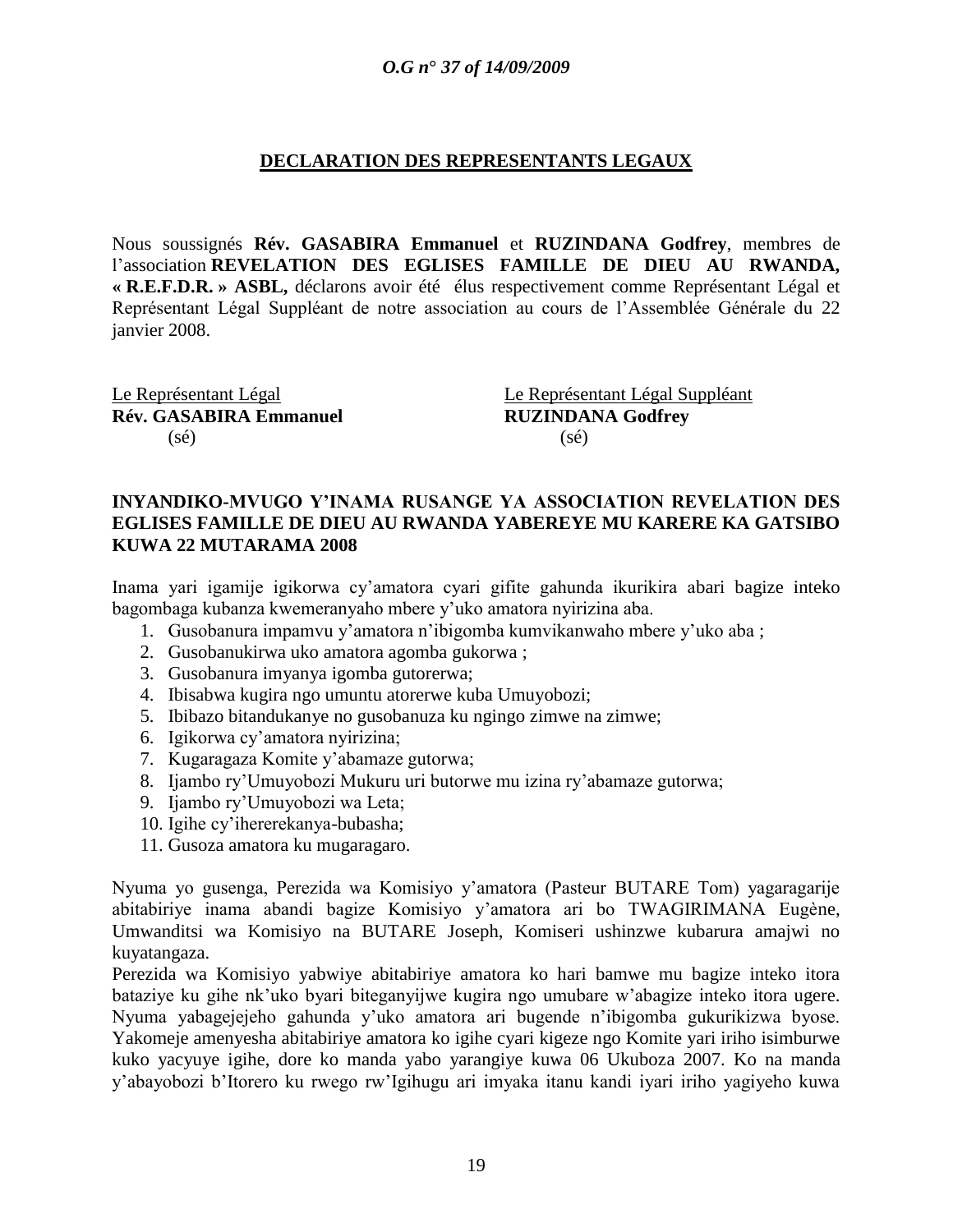06/12/2002, bityo bikaba byari bikwiye ngo isimburwe, ari nayo mpamvu y"amatora y"uyu munsi.

Nyuma yo gusobanura inzego Komisiyo yateganyije ko zatorwa hashingiwe ku cyifuzo cy"uko zikenewe kandi Itorero rikeneye imbaraga n"amaraso mashya, habayeho kujya impaka mu buryo butandukanye ku byerekeranye n"izo nzego, ariko hemezwa ibi bikurikira hashingiwe ku myanya iteganywa n"ingingo ya 23 y"Amategeko agenga Itorero rya Révelation mu Rwanda:

- 1. Ko imyanya iteganywa n"ingingo ya 23 y"Amategeko agenga Itorero rya Révélation mu Rwanda ari yo yatorerwa hanyuma indi myanya iteganywa abazayijyamo bakazagenwa n"ubuyobozi buzaba bwatowe.
- 2. Ko atari ngombwa ko utorerwa kuba Umuyobozi wungirije ushinzwe iby"amategeko ataba umupasitori nk"uko byasabwaga.
- 3. Ko ugomba gutorerwa kuyobora wese asabwa kuba amaze nibura imyaka ine mu Itorero rya Révélation. Bityo ntawe ugomba gutorerwa imwe mu myanya yo hejuru atujuje iyo myaka.
- 4. Ko imyanya igomba gutorerwa ari iyo ikurikira nk"uko iteganywa n"ingingo ya 23:
	- Perezida (Umuvugizi Mukuru) w"Itorero;
	- V/Perezida (Umuvugizi wungirije w"Itorero) uyu akazaba cyane cyane ashinzwe imirimo ya Tekinike;
	- Umunyamabanga Mukuru w"Itorero;
	- Umubitsi (ashinzwe gucunga no kubika umutungo) w"Itorero;
	- Abajyanama b"Itorero babiri.

Abandi basigaye bakazashyirwaho n"iyi Komite iri butorwe uyu munsi.

Ibi abagize Komisiyo y"amatora babyemeje ku bwiganze bw"amajwi **93.75%**, ni ukuvuga abantu 15 kuri 16 by"abagize inteko itora.

### **IMIGENDEKERE Y"AMATORA NYIRIZINA**

Ubusanzwe umubare w"abagize inteko itora wagombaga kuba ari abantu 24, ariko itora rigomba gutangira ari uko 2/3 by"abayigize bihari (ni ukuvuga abantu 16 bangana na (66.67%). Ariko bitewe n"impamvu zitandukanye za bamwe batakiri mu nteko, umubare w"inteko itora wasigaye ari 20 gusa, bityo 2/3 byabo bikaba 13, ni ukuvuga rero ko hashingiwe ku mubare w"abaje n"umubare fatizo w"abagomba gutora, itora ryagombaga kuba kuko ibisabwa byose byari byuzuye nk"uko itegeko ribiteganya.

Igikorwa cy"amatora nyirizina cyatangiye saa kumi n"iminota mirongo itanu n"umwe z"umugoroba.

### **Uburyo amatora yakozwe:**

- Abagize inteko itora bamenyeshejwe ko uburyo buri bukoreshwe muri aya matora ari ibanga kandi umuntu akandika ku rupapuro rw"itora rwagenwe na Komisiyo, umukandida umwe yifuza gutora mu bakandida bari bube batanzwe.
- Abakandida bemerwa ni abashobora kwitangaho umukandida cyangwa utanzwe n"inteko itora kandi imaze kubyumvikanaho.
- Nta wemerewe gutora abakandida babiri ku mwanya umwe kandi uwemerwa ko atsinze ni uwarushije abandi amajwi ku mwanya yatorewe.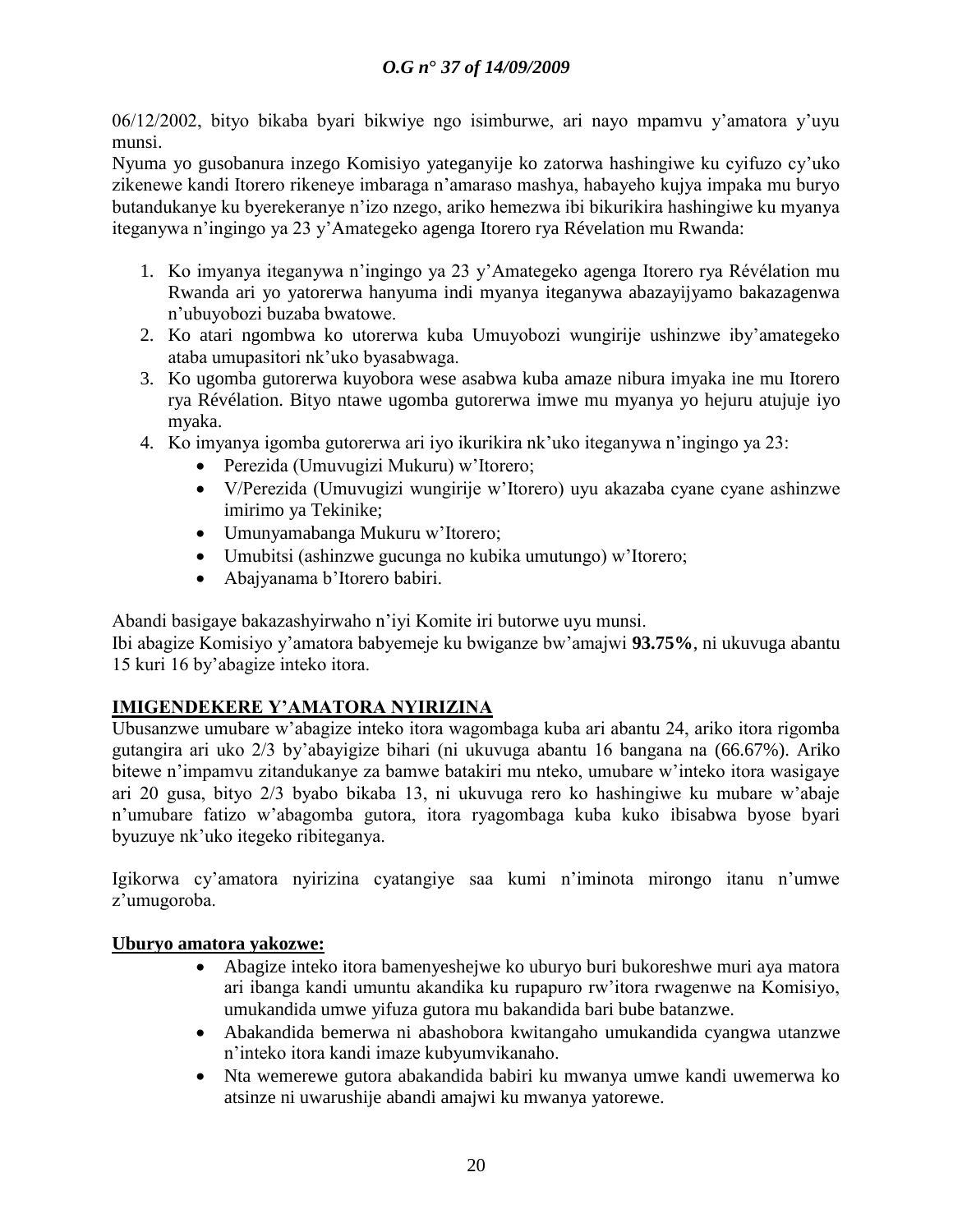| Umwanya       | Abakandida                 | Amajwi         | <b>I</b> janisha<br>$($ %) | <b>Uwatsinze</b>           |
|---------------|----------------------------|----------------|----------------------------|----------------------------|
| 1. Perezida   | 1. Rev. GASABIRA Emmanuel  | 14             | 87.5%                      | Rev. GASABIRA Emmanuel     |
|               | 2. Rev. MWESIGYE Daniel    | 01             | 6.25%                      |                            |
|               | 3. Rev. GATSIGAZI Damien   | 01             | 6.25%                      |                            |
| 2. V.Perezida | 1. RUZINDANA Godfrey       | 13             | 81.25%                     | <b>RUZINDANA Godfrey</b>   |
|               | 2. Rev. MWESIGYE Daniel    | 01             | 6.25%                      |                            |
|               | 3. Rev. GATSIGAZI Damien   | 02             | 12.5%                      |                            |
| 3. Secrétaire | 1. KABAGWIRA Violette      | 04             | 25.0%                      |                            |
|               | 2. KANTARAMA Marie Chantal | 02             | 12.5%                      |                            |
|               | 3. GISAGARA Emmanuel       | 10             | 62.5%                      | <b>GISAGARA</b> Emmanuel   |
| 4. Umubitsi   | 1. BATAMURIZA Easther      | 09             | 56.25%                     | <b>BATAMURIZA Easther</b>  |
|               | 2. Pasteur RUZINDANA John  | 01             | 6.25%                      |                            |
|               | 3. Rev. KAYINAMURA Vianney | 06             | 37.5%                      |                            |
| Abajyanama 2  | 1. Bishop SADIKI Zacharie  | 16             | 100%                       | 1. Bishop SADIKI Zacharie  |
|               | 2. Rev. GATSIGAZI Damien   | 0 <sub>5</sub> | 31.25%                     |                            |
|               | 3. Rev. KAYINAMURA Vianney | 11             | 68.75%                     | 2. Rev. KAYINAMURA Vianney |

|  |  | Amatora yabaye ku buryo bukurikira hifashishijwe iyi mbonerahamwe ikurikira: |
|--|--|------------------------------------------------------------------------------|
|  |  |                                                                              |

Nyuma y"amatora, hakurikiyeho ijambo ry"Umuyobozi Mukuru w"Amatorero ya Révélation mu Rwanda wari umaze gutorwa. Yatangiye ashimira abamugiriye icyizere bakamutorera uwo mwanya, maze mu ijambo rye rigufi ati :

- 1. Ndashimira uburyo aya matora yagenze n"ababigizemo uruhare bose.
- 2. Abari basanzwe mu myanya batatorewe iyindi, ntabwo bavuyeho bazakomeza imirimo yabo nk"uko bisanzwe.

### **URUTONDE RW"ABITABIRIYE AMATORA YO GUSHYIRAHO UBUYOBOZI BW"ITORERO KU RWEGO RW"IGIHUGU KUWA 22/01/2008**

| $N^{\circ}$      | <b>AMAZINA</b>            | <b>AHO</b><br><b>ABARIZWA</b> | $N^{\circ}$ YA<br><b>TELEFONE</b> | <b>UMUKONO</b> |
|------------------|---------------------------|-------------------------------|-----------------------------------|----------------|
| 1.               | <b>SADIKI</b> Zacharie    | Kigali                        | 08416757                          |                |
| 2.               | <b>KABAGWIRA Violette</b> | Kigali                        | 08416757                          |                |
| 3.               | <b>KANTARAMA Chantal</b>  | Kigali                        | 08409254                          |                |
| $\overline{4}$ . | <b>BATAMURIZA Esther</b>  | Kigali                        | 08408959                          |                |
| 5.               | RUZINDANA John            | Kabarore                      | 08747669                          |                |
| 6.               | <b>BUTERA Eugène</b>      | Nyagatare                     | 08509774                          |                |
| 7.               | <b>KAYINAMURA Vianney</b> | Kabarore                      | 08753785                          |                |
| 8.               | <b>KAYUMBA</b> Festo      | Rwimbogo                      | 08475484                          |                |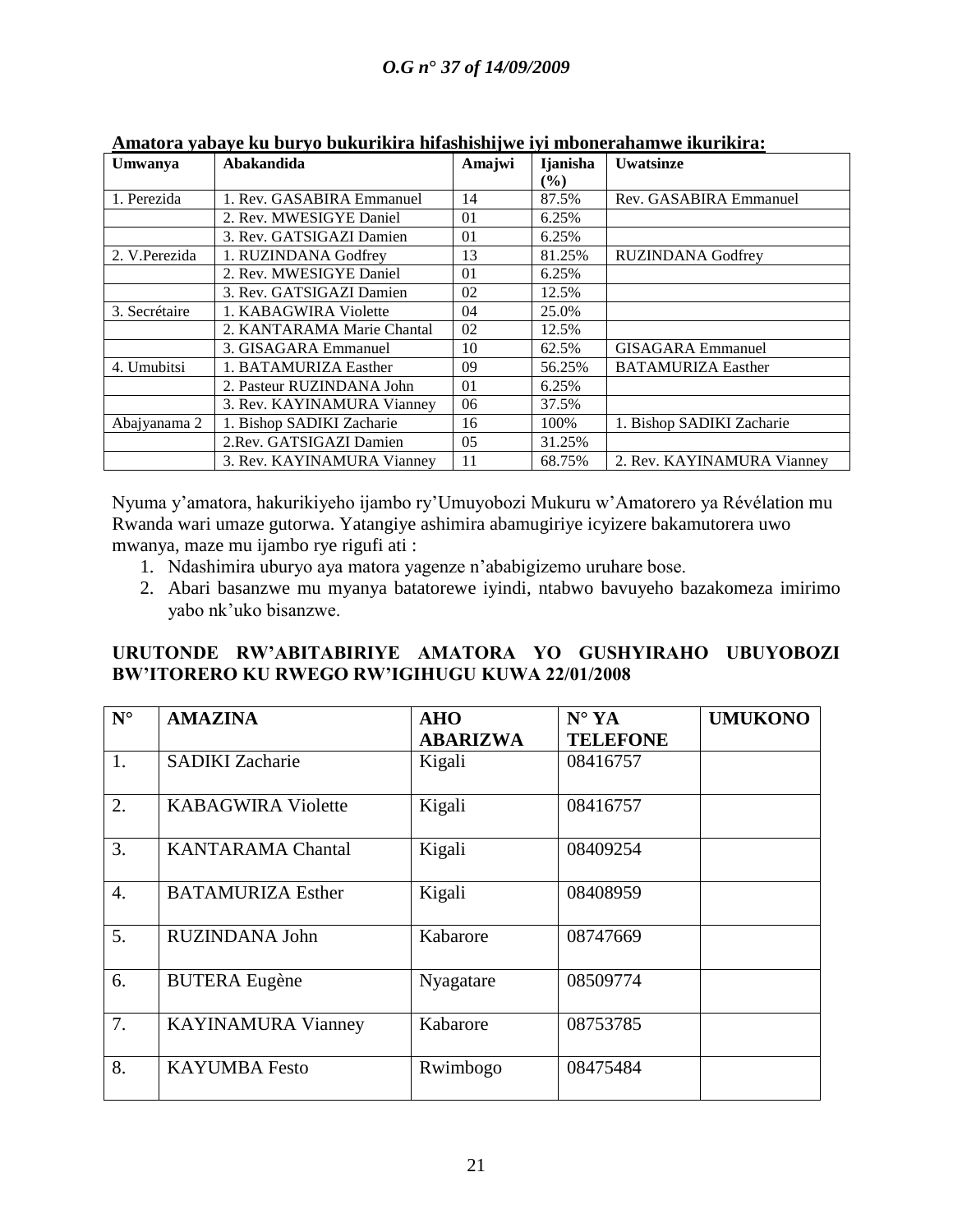| 9.  | <b>RUZINDANA Godfrey</b> | Kabarore | 08981002 |
|-----|--------------------------|----------|----------|
| 10. | Pr. MUNANA Andrew        | Rukara   | 03057468 |
| 11. | Rev. MWESIGYE Daniel     | Kayonza  | 08439115 |
| 12. | Rev. GATSIGAZI Damien    | Ryabega  | 08487735 |
| 13. | <b>MUKANDORI Alice</b>   | Kabarore | 08579745 |
| 14. | <b>KANKINDI Sarah</b>    | Rugarama | 08621532 |
| 15. | <b>GISAGARA</b> Emmanuel | Kabarore | 08420738 |
| 16. | Rev. GASABIRA Emmanuel   | Kabarore | 08649928 |

### **Abagize Komisiyo y"amatora**

- 1. Pr. BUTARE Tom, Perezida (sé)
- 2. TWAGIRIMANA Eugene, Umwanditsi (sé)
- 3. BUTARE Joseph, Komiseri ushinzwe kubarura amajwi(sé)

### **Bikorewe i Kabarore, kuwa 22/01/2008**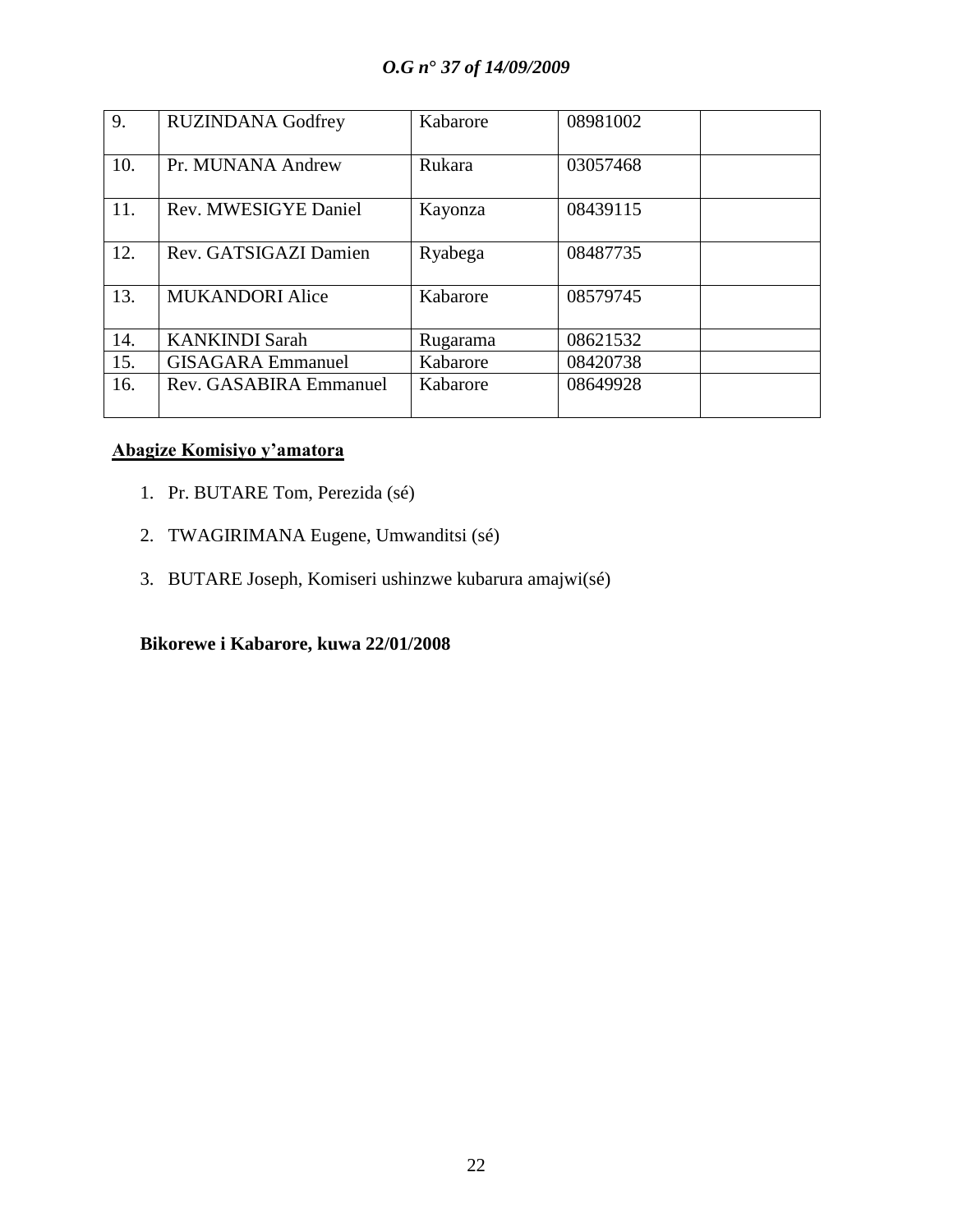### **RYO KUWA 20/04/2009 RIHA UBUZIMAGATOZI «TUVUGE TWIYUBAKA» KANDI RYEMERA ABAVUGIZI BAWO**

### **Minisitiri w'Ubutabera/ Intumwa Nkuru The Minister of Justice/ Attorney ya Leta,**

Ashingiye ku Itegeko Nshinga Repubulika y"u Rwanda ryo kuwa 04 Kamena 2003, nk'uko ryavuguruwe date, especially in Articles 120 and 121; kugeza ubu, cyane cyane mu ngingo zaryo iya 120 n"iya 121 ;

26/07/2000 ryerekeye imiryango idaharanira inyungu, cyane cyane mu ngingo zaryo iya 8, iya 9, iya 10 n'iya 20;

Ashingiye ku Iteka rya Perezida n° 27/01 ryo kuwa 18/07/2004 rigena amwe mu mateka y"Abaminisitiri yemezwa atanyuze mu Nama y"Abaminisitiri, cyane cyane mu ngingo yaryo ya mbere ;

Abisabwe n'Umuvugi **«TUVUGE TWIYUBAKA»** mu rwandiko rwe rwakiriwe kuwa  $10/$ 

*O.G n***°** *37 of 14/09/2009* **20/04/2009 GRANTING LEGAL TWIYUBAKA» APPROVING ITS REPRESENTATIVES**

# **General,**

of Rwanda of 04 June 2003, as amended to

Organisations, especially in Articles 8, 9, 10 en ses articles 8, 9, 10 et 20 ; and 20;

of 18/07/2004, determining certain without consideration by the Cabinet, spécialement en son article premier ; especially in Article One;

**ITEKA RYA MINISITIRI Nº 65/11 MINISTERIAL ORDER Nº 65/11 OF ARRETE MINISTERIEL Nº 65/11 DU** STATUS TO THE ASSOCIATION PERSONNALITE CIVILE A **20/04/2009 ACCORDANT LA L"ASSOCIATION «TUVUGE**  LEGAL TWIYUBAKA» ET PORTANT **AGREMENT DE SES REPRESENTANTS LEGAUX** 

**Le Ministre de la Justice/ Garde des Sceaux,**

Pursuant to the Constitution of the Republic Vu la Constitution de la République du Rwanda du 04 juin 2003, telle que révisée à ce jour, spécialement en ses articles 120 et 121 ;

Ashingiye ku Itegeko nº 20/2000 ryo kuwa Pursuant to Law nº 20/2000 of 26/07/2000, Vu la Loi nº 20/2000 du 26/07/2000 relative relating to Non Profit Making aux associations sans but lucratif, spécialement

> Pursuant to the Presidential Order n° 27/01 Vu l"Arrêté Présidentiel n° 27/01 du 18/07/2004 Ministerial Orders which are adopted sont pas adoptés par le Conseil des Ministres, déterminant certains Arrêtés Ministériels qui ne

|              |         |                   | izi w'Umuryango Upon request lodged by the Legal Sur requête de la Représentante Légale de            |
|--------------|---------|-------------------|-------------------------------------------------------------------------------------------------------|
|              |         |                   | <b>KA</b> mu rwandiko Representative of the Association l'Association <b>«TUVUGE TWIYUBAKA</b> » recu |
| $/06/2008$ ; | «TUVUGE | <b>TWIYUBAKA»</b> | on le $10/06/2008$ :                                                                                  |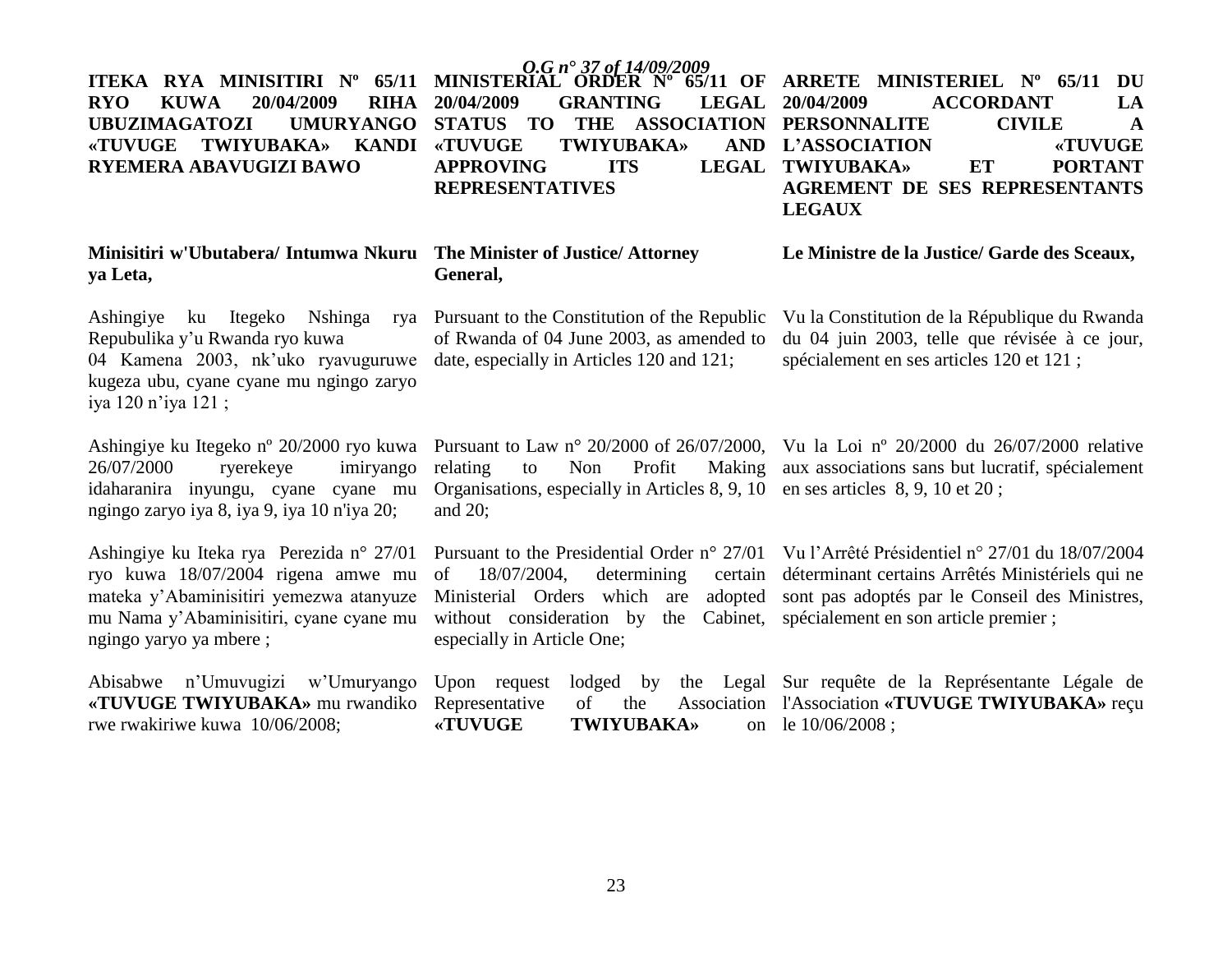#### 10/06/2008;

### **ATEGETSE :**

#### **HEREBY ORDERS :**

### **Ingingo ya mbere: Izina n"Icyicaro by"Umuryango**

### **Article One: Name and Head Office of the Association.**

Ubuzimagatozi buhawe «TUVUGE TWIYUBAKA», Karere ka Nyamagabe, mu y"Amajyepfo.

#### **Ingingo ya 2 : Intego z"Umuryango**

Ishyirahamwe rigamije:

-Kongera ubushobozi bwo ibitekerezo no kuvuga kwiyubaka ; -To reinforce the capacity of expressing tugamije ideas and speak out basing on development;

-Kongera ubushobozi bwo ihohoterwa iryo ariryo ryose;

-Kongera ubushobozi bwo amakimbirane hifashishijwe ibiganiro ; -To reinforce the capacity to solve conflicts

kumva ibitekerezo binyuranye kandi mu opinions and in mutual respect; bwubahane ;

Ntara Southern Province.

**Article 2: Objectives of the Association**

The Association has

all forms of violence;

through dialogue;

objectives :

### **ARRETE** :

### **Article premier: Dénomination et siège de l"Association**

icyicaro cyawo mu murenge wa Gasaka,mu situate at Gasaka, Nyamagabe District, in dont le siège est dans le secteur de Gasaka, Legal status is hereby granted to the La personnalité civile est accordée à Association **«TUVUGE TWIYUBAKA»**  l"Association **«TUVUGE TWIYUBAKA»**  District de Nyamagabe, dans la Province du Sud.

### **Article 2 : Objet de l"Association**

the following L'Association a pour objet de :

-Renforcer la capacité d"exprimer ses opinions ou ses points de vue ;

-To reinforce the capacity to fight against -Renforcer la capacité de lutter contre la violence sous toutes ses formes ;

> -Renforcer la capacité de résoudre les conflits par le dialogue ;

-Kongera ubushobozi bwo kwakira no -To increase comprehension of different -Augmenter la compréhension des opinions différentes et dans le respect mutuel ;

-Guteza imbere umuco w'ubupfura no -To reinforce the values relating to integrity -Renforcer les valeurs relatives à l'intégrité et à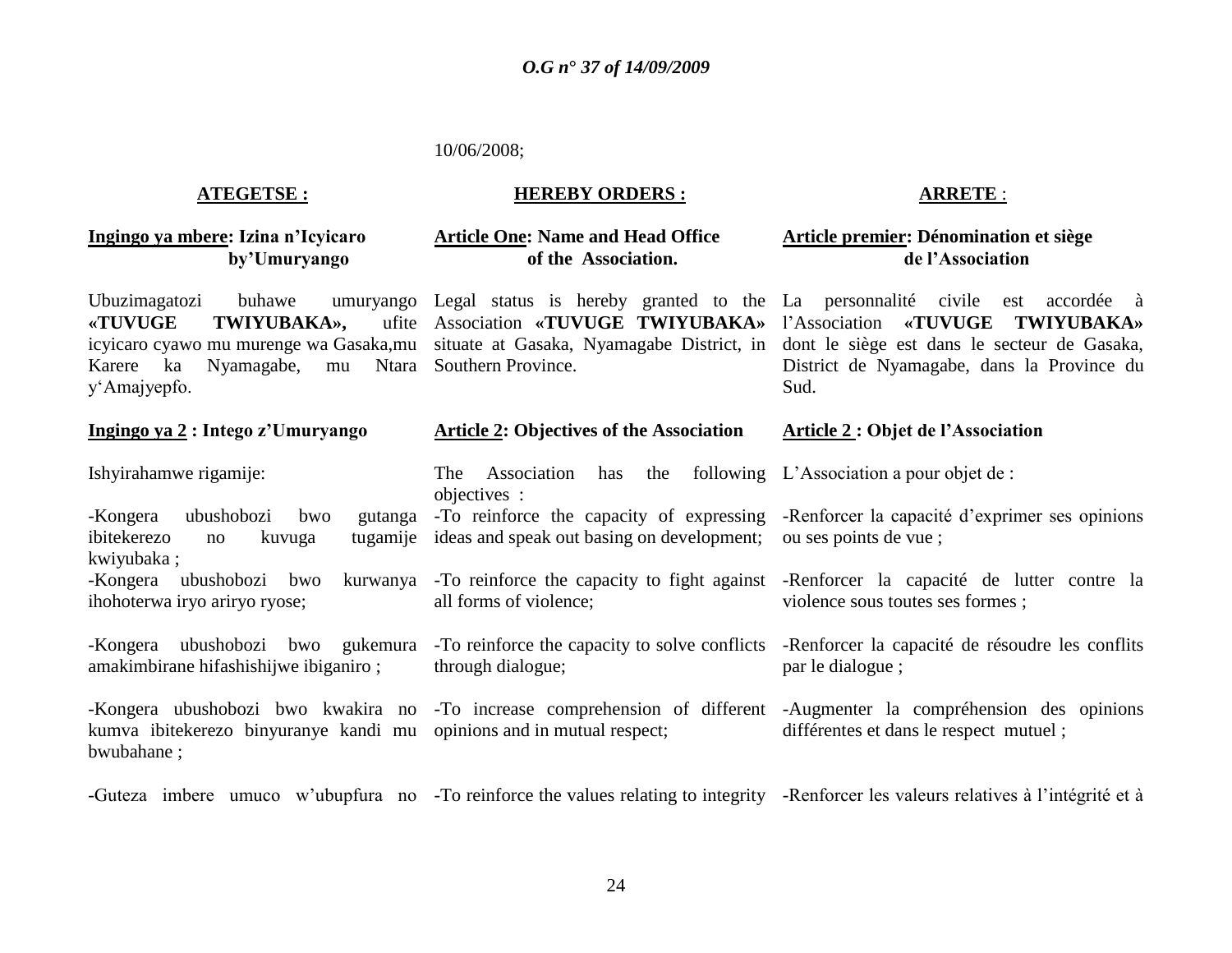kwigirira icyizere ;

rusange, ubw"abana n"ubw"abagore particular those of children and woman; by"umwihariko.

-Gutoza urubyiruko ubutore, w"amahoro n"ubworoherane ;

bwa SIDA, abana bo mu muhanda, abahoze street children and former prostitutes) mu mwuga w"uburaya, ….)

### **Ingingo ya 3:Abavugizi b"Umuryango**

| Uwemerewe         | kuba | Umuvugizi      |
|-------------------|------|----------------|
| w'Umuryango       |      | <b>«TUVUGE</b> |
| <b>TWIYUBAKA»</b> | ni   | Madamu         |
| <b>MUKAHIGIRO</b> |      | Vénantie,      |

Gasaka,Akarere ka Nyamagabe, mu Ntara **«TUVUGE TWIYUBAKA»**  y"Amajyepfo.

Uwemerewe kuba Umuvugizi Wungirije w"uwo Muryango ni Bwana **HITAYEZU Emmanuel**, Umunyarwanda uba mu Murenge w'Uwinkingi, Akarere Nyamagabe, mu Ntara y"Amajyepfo.

and hope;

umuco -To educate the youth about leadership, culture of peace and tolerance.

-Gukorera ubuvugizi abanyantege nke -To advocate on behalf of vulnerable groups (imfubyi,abapfakazi, ababana n"ubwandu (orphans, widows, HIV positive people,

#### **Article 3: The Legal Representatives**

Mrs **MUKAHIGIRO Vénantie** of E Rwandan Nationality, residing in Gasaka Légale

Mr **HITAYEZU Emmanuel** of Rwandan nationality, residing in Uwinkingi Sector, Nyamagabe District, in Southern Province, ka is hereby authorised to be the deputy Legal Representative of the same Association.

la confiance en soi ;

-Kongera ubushobozi mu kubumbatira no -To reinforce in general the capacity to -Renforcer la capacité de protéger et de kurengera uburenganzira bwa muntu muri protect and defend human rights in défendre les droits de l"homme en général mais les droits de l"enfant et les droits de la femme en particulier ;

> -Eduquer les jeunes au leadership, à la culture de la paix et de la tolérance ;

> -Mener le plaidoyer en faveur des groupes vulnérables (orphelins, veuves, PVV, enfants de la rue, ex -prostituées,….).

### **Article 3 : Les Représentants Légaux**

umunyarwandakazi uba mu Murenge wa Legal Representative of the Association dans le Secteur de Gasaka, District de Sector, Nyamagabe District, in Southern **TWIYUBAKA»** Madame **MUKAHIGIRO**  Province, is hereby authorised to be the **Vénantie** de nationalité rwandaise, résidant Est agréée en qualité de la Représentante Légale de l"Association **«TUVUGE**  Nyamagabe, dans la Province du Sud.

> Est agréé en qualité du Représentant Légal Suppléant de la même Association, Monsieur **HITAYEZU Emmanuel**, de nationalité rwandaise, résidant dans le Secteur de Uwinkingi, District de Nyamagabe, dans la Province du Sud.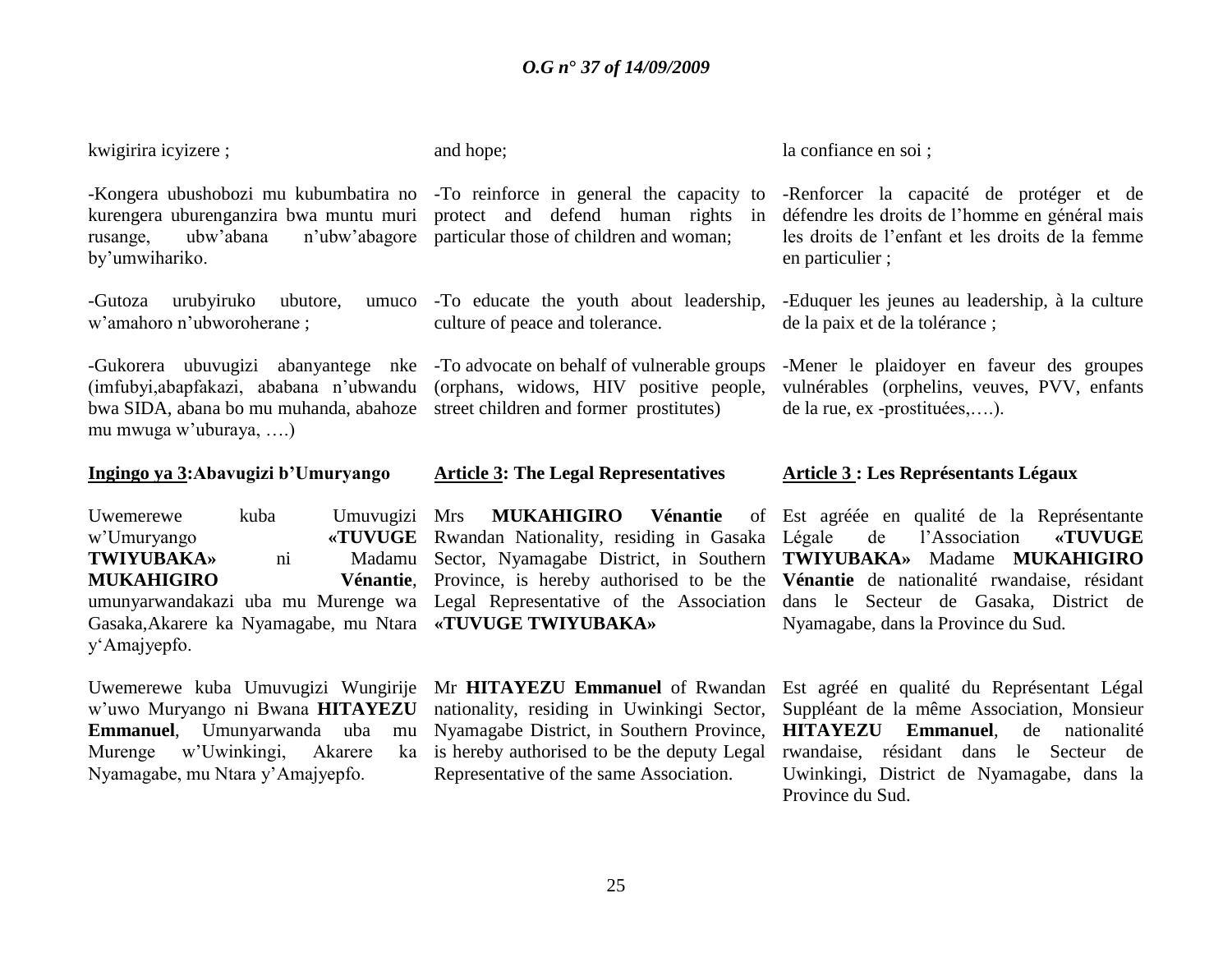| Ingingo ya 4: Igihe Iteka ritangira<br>gukurikizwa                                                       | <b>Article 4: Commencement</b>                                                                                           | Article 4 : Entrée en vigueur                                                                                      |
|----------------------------------------------------------------------------------------------------------|--------------------------------------------------------------------------------------------------------------------------|--------------------------------------------------------------------------------------------------------------------|
| Iri teka ritangira gukurikizwa umunsi<br>ritangarijweho mu Igazeti ya Leta ya<br>Repubulika y' u Rwanda. | This Order shall come into force on the date<br>of its publication in the Official Gazette of<br>the Republic of Rwanda. | Le présent arrêté entre en vigueur le jour de sa<br>publication au Journal Officiel de la République<br>du Rwanda. |
| Kigali, kuwa 20/4/2009                                                                                   | Kigali, on 20/4/2009                                                                                                     | Kigali, le 20/4/2009                                                                                               |
| Minisitiri w'Ubutabera/Intumwa Nkuru ya<br>Leta                                                          | The Minister of Justice/ Attorney General                                                                                | Le Ministre de la Justice /Garde des Sceaux                                                                        |
| <b>KARUGARAMA Tharcisse</b><br>(sé)                                                                      | <b>KARUGARAMA Tharcisse</b><br>(sé)                                                                                      | <b>KARUGARAMA Tharcisse</b><br>$(s\acute{e})$                                                                      |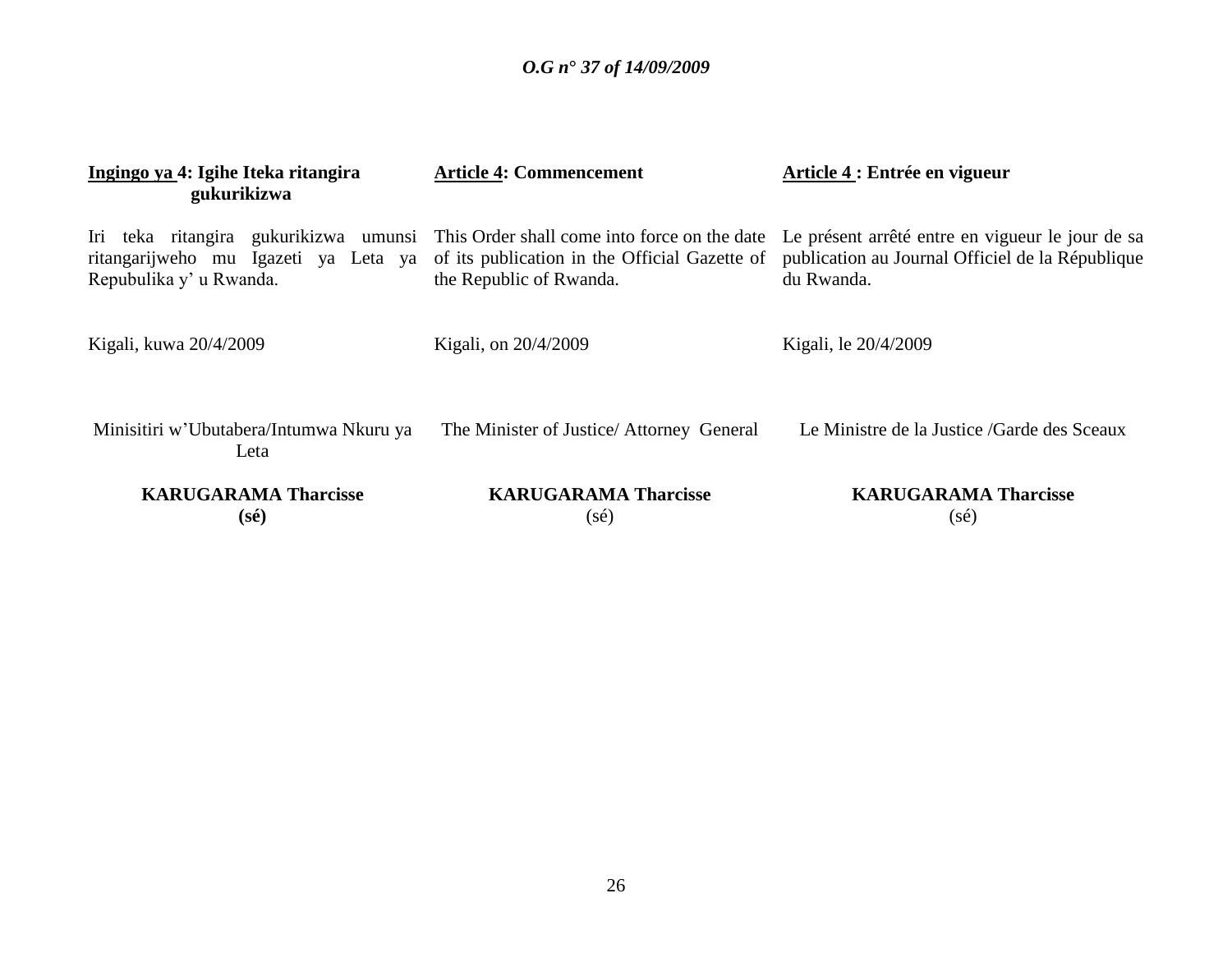| <b>UMURYANGO</b><br><b>UDAHARANIRA</b><br><b>INYUNGU</b> | ASSOCIATION SANS BUT NON-PROFIT-MAKING-<br><b>LUCRATIF</b>                        | <b>ASSOCIATION</b>  |
|----------------------------------------------------------|-----------------------------------------------------------------------------------|---------------------|
| AMATEGEKO SHINGIRO STATUTS                               |                                                                                   | <b>STATUTES</b>     |
| TWIYUBAKA"(a.s.b.l)                                      | UMURYANGO "TUVUGE ASSOCIATION "TUVUGE ASSOCIATION "TUVUGE<br>TWIYUBAKA "(a.s.b.l) | TWIYUBAKA"(a.s.b.l) |

### **UMUTWE WA MBERE**

#### **IZINA, INTEBE, IGIHE DENOMINATION, SIEGE, DUREE ET OBJET**

**CHAPITRE PREMIER**

### **Ingingo ya mbere**

**N"INTEGO**

Abashyize umukono kuri aya mategeko bashinze umuryango udaharanira inyungu witwa "**TUVUGE TWIYUBAKA"** ugengwa n"aya mategeko shingiro kimwe n"itegeko n°20/2000 ryo kuwa 26 Nyakanga 2000 ryerekeye imiryango idaharanira inyungu.

### **Ingingo ya 2:**

Icyicaro cy"umuryango gishinzwe mu Murenge wa Gasaka, Akarere ka Nyamagabe, Intara y"Amagepfo. Gishobora kwimurirwa ahandi hantu hose mu Rwanda byemejwe n"Inteko Rusange.

### **Ingingo ya 3**

Umuryango ukorera imirimo yawo mu Karere ka Nyamagabe, ariko ushobora kwagurira ibikorwa mu gihugu hose byemejwe n"Inteko rusange. Igihe uzamara ntikigenwe.

### **Article premier**

Il est constitué entre les soussignés, une association sans but lucratif dénommée **« TUVUGE TWIYUBAKA »**, régie par les présents statuts et soumise aux dispositions de la loi n°20/2000 du 26 Juillet 2000 relative aux associations sans

### **Article 2 :**

but lucratif.

Le Siège de l"association est établi dans le Secteur Gasaka, District de Nyamagabe, Province du Sud. Il peut être transféré en toute autre localité du Rwanda sur décision de l"assemblée

Générale.

### **Article 3**

L'association exerce ses activités sur toute l"étendue du District de Nyamagabe mais pourra les étendre sur tout le territoire national après approbation de l"Assemblée Générale. Elle est créée pour une durée indéterminée.

### **CHAPTER ONE**

### **DENOMINATION, HEAD OFFICE, DURATION AND OBJECT**

### **Article one**

It is made up between the undersigned, a non-profitmaking association called **« TUVUGE TWIYUBAKA»** Governed by these statutes and subjected to the provisions of the law n°20/2000 of July 26<sup>th</sup>, 2000 relating to the non-profitmaking-associations.

### **Article 2:**

The head office of the association is established at Gasaka Sector, Nyamagabe District, Southern Province.

It can nevertheless be transferred elsewhere in Rwanda on the decision from the General Assembly.

### **Article 3**

The association carries on its activities on all the extent of Nyamagabe District, but can spread them on all the extent of the Rwandan territory after the approval of the general Assembly. It is created for an undetermined period.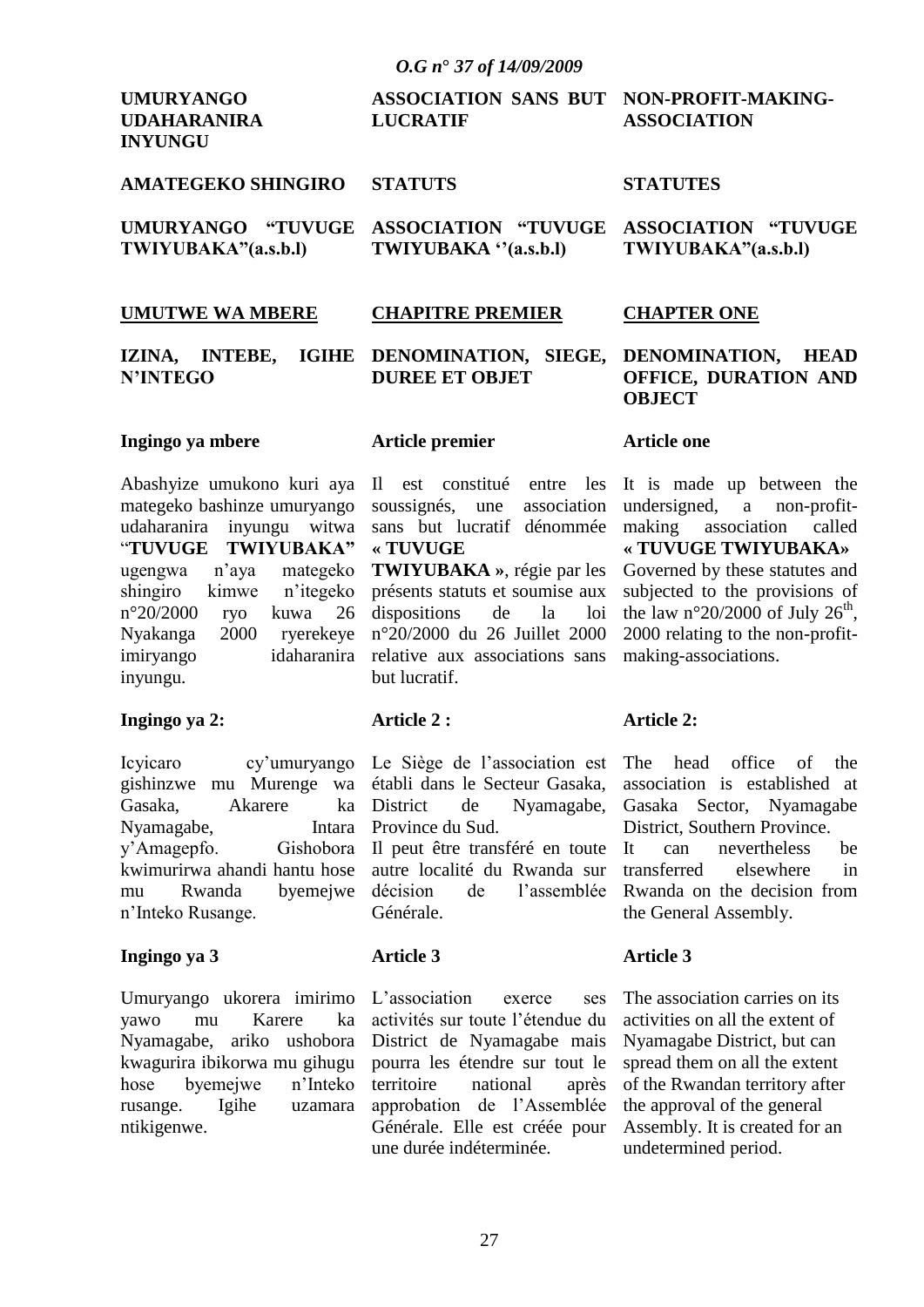| Ingingo ya 4:                                                                                                                                                         | <b>Article 4 : Objectifs :</b>                                                                                                                                                            | <b>Article 4: Objectives :</b>                                                                                                                                     |
|-----------------------------------------------------------------------------------------------------------------------------------------------------------------------|-------------------------------------------------------------------------------------------------------------------------------------------------------------------------------------------|--------------------------------------------------------------------------------------------------------------------------------------------------------------------|
| Umuryango ugamije:                                                                                                                                                    | Les objectifs de l'association<br>sont les suivants :                                                                                                                                     | The association's objectives<br>are:                                                                                                                               |
| 1. Kongera ubushobozi bwo<br>gutanga ibitekerezo no kuvuga<br>tugamije kwiyubaka;                                                                                     | 1. Renforcer<br>la<br>capacité<br>d'exprimer ses opinions ou ses<br>points de vue;                                                                                                        | 1. To reinforce the capacity o<br>express its opinions or its<br>points of view;                                                                                   |
| 2. Kongera ubushobozi bwo<br>kurwanya ihohoterwa iryo ari<br>ryo ryose                                                                                                | 2. Renforcer la capacité de<br>lutter contre la violence sous<br>toutes ses formes;                                                                                                       | 2. To reinforce the capacity to<br>fight violence in all its forms;                                                                                                |
| 3. Kongera ubushobozi bwo<br>gukemura<br>amakimbirane<br>hifashishijwe ibiganiro;                                                                                     | 3. Renforcer la capacité de<br>résoudre les conflits par le<br>dialogue;                                                                                                                  | 3. To reinforce the capacity to<br>solve the conflicts by the<br>dialogue;                                                                                         |
| 4. Kongera ubushobozi bwo 4.<br>kwakira no kumva ibitekerezo<br>binyuranye<br>kandi<br>${\rm mu}$<br>bwubahane;                                                       | Augmenter<br>compréhension des opinions<br>différentes et dans le respect<br>mutuel;                                                                                                      | la 4. To increase comprehension<br>of different opinions and in the<br>mutual respect;                                                                             |
| imbere<br>5.<br>Guteza<br>umuco<br>kwigirirra<br>w'ubupfura<br>$\rm no$<br>icyizere;                                                                                  | 5. Renforcer<br>valeurs<br>les<br>relatives à l'intégrité et à la<br>confiance en soi ;                                                                                                   | 5. To reinforce the values<br>relating to integrity, with self-<br>confidence and with firmness;                                                                   |
| 6. Kongera ubushobozi mu<br>kubumbatira<br>kurengera<br>no<br>uburenganzira bwa muntu muri<br>ubw'abana<br>rusange,<br>n'ubw'abagore<br>by'umwihariko.                | 6. Renforcer la capacité de<br>protéger et de défendre les<br>droits de l'homme en général<br>mais les droits de l'enfant et<br>les droits de la femme en<br>particulier;                 | 6. To reinforce in general the<br>capacity to protect and defend<br>the human rights but also those<br>of the child and woman;                                     |
| 7. Gutoza urubyiruko ubutore,<br>w'amahoro<br>umuco<br>n'ubworoherane;                                                                                                | 7. Eduquer les jeunes au<br>leadership, à la culture de la<br>paix et de la tolérance ;                                                                                                   | 7. To educate the young people<br>with leadership, the culture of<br>peace and the tolerance;                                                                      |
| Gukorera<br>ubuvugizi<br>8.<br>nke<br>abanyantege<br>(imfubyi, abapfakazi,<br>ababana<br>n'ubwandu bwa SIDA, abana<br>bo mu muhanda, abahoze mu<br>mwuga w'uburaya, ) | 8. Mener le plaidoyer<br>en<br>faveur de ceux qui n'ont pas de<br>voix (les groupes vulnérables :<br>orphelins,<br>veuves,<br>PVV.<br>enfants<br>de<br>la<br>rue,<br>ex<br>prostituées,). | 8. To make the advocacy in<br>favor of those which do not<br>have a voice (the vulnerable<br>groups: orphans, widows,<br>PVV, street children, ex-<br>prostitutes) |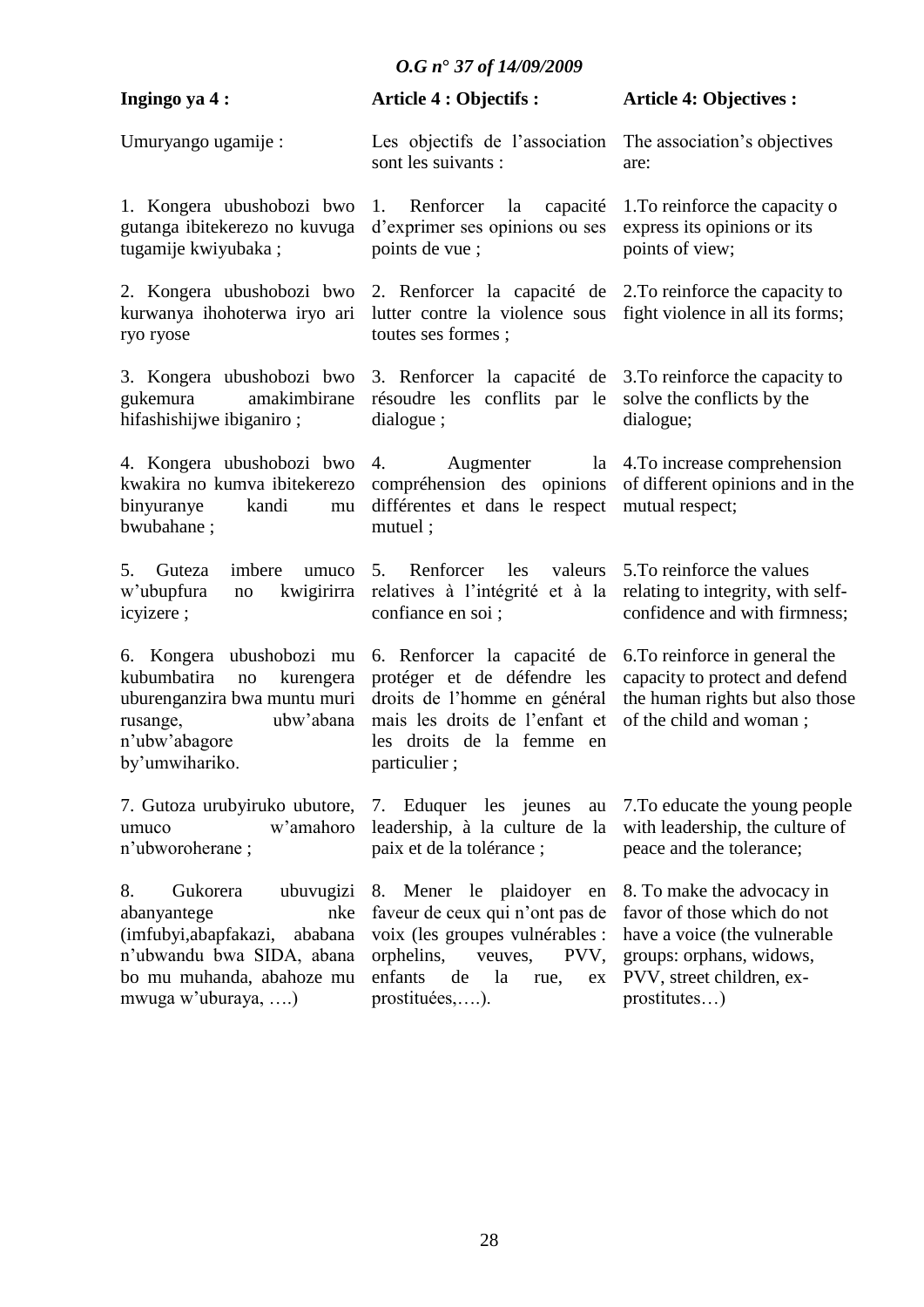| <b>UMUTWE</b>  | <b>WA</b> | I: CHAPITRE    |  | <b>DES CHAPITER II: MEMBERS</b> |
|----------------|-----------|----------------|--|---------------------------------|
| ABANYAMURYANGO |           | <b>MEMBRES</b> |  |                                 |

### **Ingingo ya 5 :**

**Article 5 :**

Umuryango ugizwe n"abanyamuryango bawushinze, abanyamuryango bawinjiramo n"abanyamuryango b"icyubahiro.

Abanyamuryango bawushinze ni abashyize umukono kuri aya mategeko shingiro.

Abanyamuryango bawinjiramo ni abantu babisaba bamaze kwiyemeza gukurikiza aya mategeko shingiro, bakemerwa n"Inteko Rusange.

Abashinze umuryango n"abawinjiramo nibo banyamuryango nyakuri.

Bagira inshingano n"uburenganzira bingana imbere y"umuryango.

Abanyamuryango b"icyubahiro ni abantu cyangwa imiryango bemerwa n"inteko rusange kubera ibyiza by"akarusho bakoreye umuryango.

Abanyamuryango b"icyubahiro batangwa n'Inama y"ubuyobozi, bakemerwa n"Inteko rusange.

Bagishwa inama gusa, ariko ntibatora kandi ntibatorwa mu nzego zinyuranye z'umuryango.

L"association se compose de membres fondateurs, de membres adhérents, et de membres d"honneur.

### **Article 5 :**

The Association is made of the founder members, the adherent members and the members of honor.

Sont membres fondateurs des signataires des présents statuts, Sont membres adhérents des personnes physiques qui, après avoir souscrit aux présents statuts, sont agréées par l"Assemblée Générale.

The signatories of these statutes are founder members. Are adherent members the physical persons whom, on request and after having subscribed to the present statutes, are approved by the General Assembly.

Les membres fondateurs et les membres adhérents constituent les membres effectifs de l"Association.

Ils ont les mêmes droits et devoirs vis-à-vis de l"association.

Les membres d"honneur sont des personnes physiques ou morales auxquelles l"assemblée générale aura décerné ce titre en reconnaissance des services spéciaux et appréciables rendus à l"association.

Les membres d"honneur sont proposés par le CA et agréés par l"Assemblée Générale.

Ils jouent un rôle consultatif mais ne peuvent pas être électeurs ni éligibles aux différents organes de l"association.

The founder members and adherent members are the effective members of Association.

They have the same rights and duties with respect to association.

The members of honor are persons or entities to which the General Assembly will award this title in recognition of the special and appreciable services rendered to the association.

The members of honor are proposed by the Administration Council and are approved by the general Assembly.

They play an advisory part but do not elect or be elected in the different organs of the association.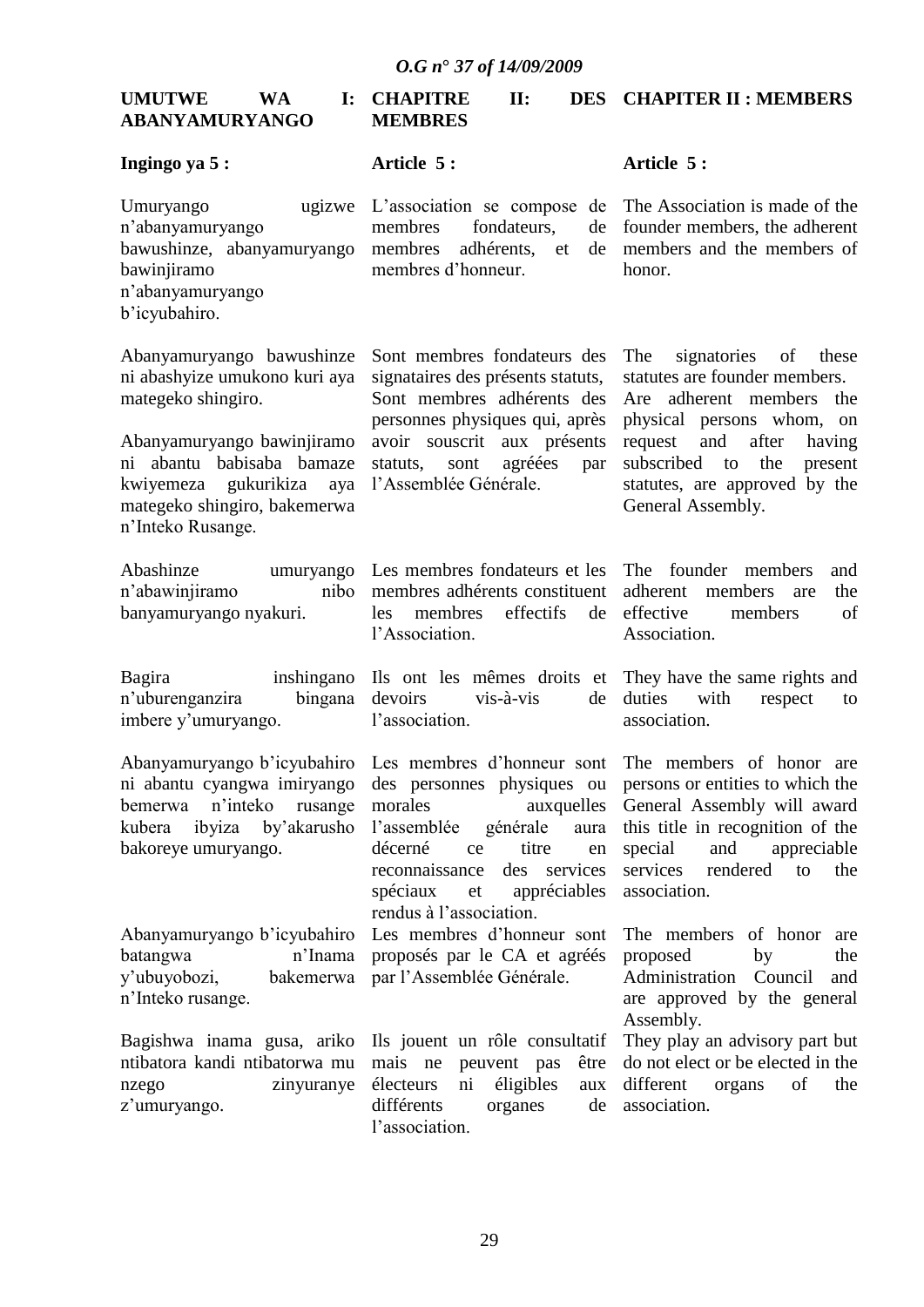### **Ingingo ya 6 :**

**Article 6 :**

Inzandiko zisaba kwinjira mu muryango zohererezwa Perezida w"Inama y"Ubuyobozi akazigeza ku Nteko Rusange kugira ngo ibyemeze.

### **Ingingo ya 7 :**

Umuntu areka kuba umunyamuryango iyo apfuye, iyo asezeye ku bushake, iyo yirukanywe cyangwa igihe l"Association. umuryango usheshwe.

Usezeye ku bushake yandikira Perezida w"Inama y"Ubuyobozi bikemezwa n"Inteko Rusange.

Icyemezo cyo kwirukana umunyamuryango gifatwa n"Inteko Rusange ku bwiganze bwa 2/3 by"amajwi, iyo atacyubahiriza aya mategeko shingiro n'amabwiriza ngengamikorere y"umuryango.

Uburyo umuntu yinjira mu muryango n"uko awuvamo cyangwa awikuramo biteganywa mu mabwiriza ngengamikorere y"umuryango.

Les demandes d"adhésion sont adressées par écrit au Président du Conseil d"Administration, qui les soumet à l"Assemblée Générale pour approbation.

### **Article 7 :**

La qualité de membre se perd par décès, le retrait volontaire, l'exclusion ou la dissolution de

Le retrait volontaire est adressé par écrit au Président du Conseil d"Administration et soumis à l"approbation de l"Assemblée Générale.

L"exclusion est prononcée par l"Assemblée Générale à la majorité de 2/3 des voix contre un membre qui ne se conforme plus aux présents statuts et au règlement d"ordre intérieur de l"association.

Les modalités d"adhésion, de retrait volontaire et /ou d"exclusion sont déterminées dans le règlement intérieur d"ordre de l"association.

### **Article 6 :**

The requests for adhesion are addressed in writing to the President of the Administration Council who submits them to the General Assembly for approval.

### **Article 7 :**

The membership is lost by death, the voluntary withdrawal, the exclusion or the dissolution of association.

The voluntary withdrawal is addressed in writing to the president of Administration Council and approved by the General Assembly.

Exclusion is pronounced by General Assembly in the majority of 2/3 of the votes against a member who does not conform any more to the present statutes and the rules of procedure of association.

Modes of adherence, of voluntary withdrawal and/or of exclusion are determined in internal policy and procedures of the association.

UMUTWE WA **UMUTUNGO III: CHAPITRE PATRIMOINE III: CHAPITER III: INHERITANCE**

### **Ingingo ya 8 :**

Umuryango ushobora gutira cyangwa gutunga ibintu byimukanwa n"ibitimukanwa ukeneye kugira ngo ugere ku ntego zawo.

**Article 8 :**

L'association peut posséder, soit en jouissance, soit en propriété, les biens meubles et immeubles nécessaires à la réalisation de ses objectifs.

### **Article 8 :**

Association can have, or lease movable or non-movable properties which are necessary to the achievement of its objectives.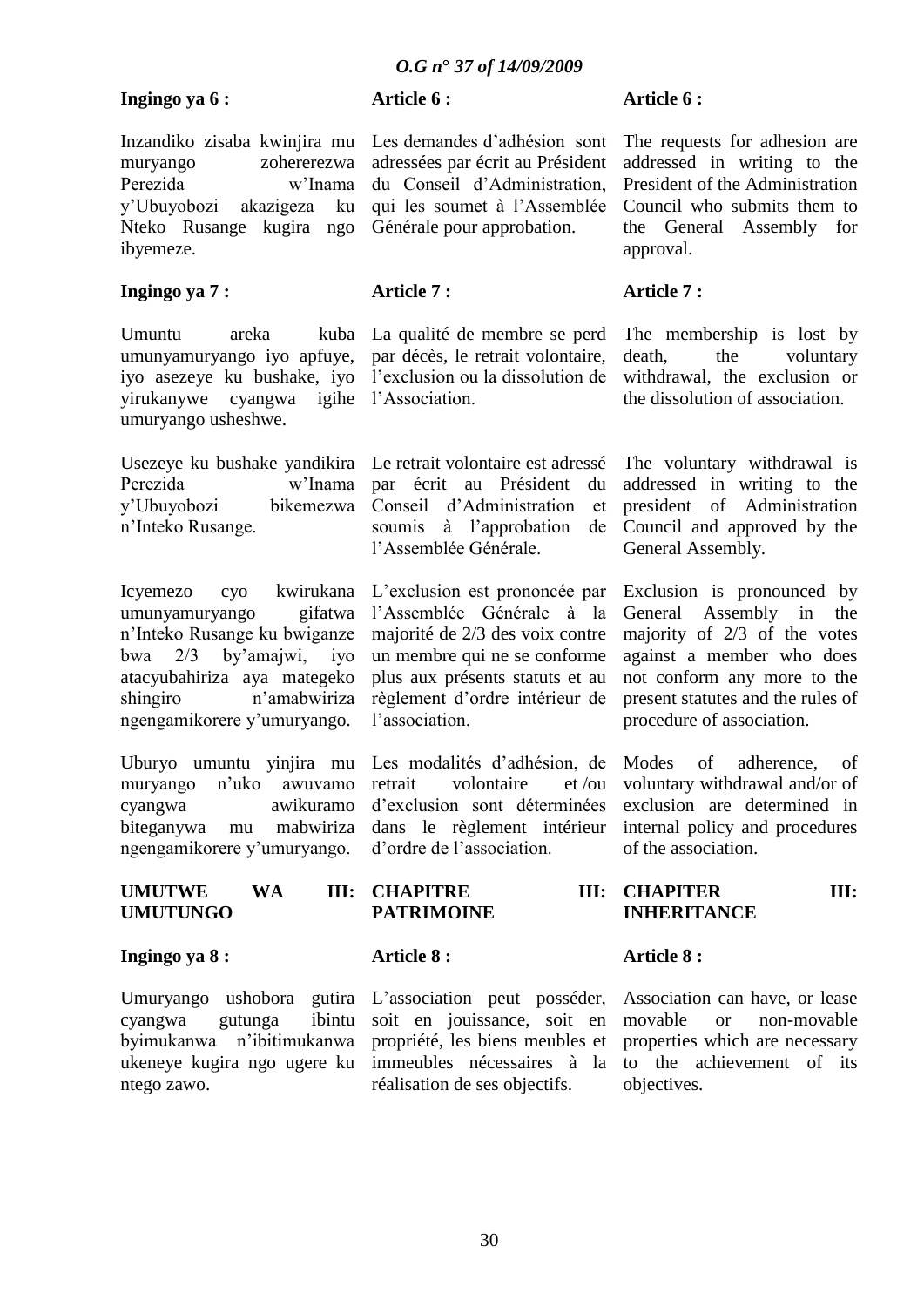Le patrimoine de l"association est constitué par les cotisations des membres, les dons, les legs, les subventions diverses ainsi que les revenus issus des activités de l"association.

### **Ingingo ya 9 :**

**Article 9 :**

Umutungo w"umuryango ugizwe n"imisanzu y"abanyamuryango, impano, imirage, imfashanyo, cyangwa inkunga zinyuranye n"umusaruro uva mu bikorwa by"umuryango.

### **Ingingo ya 10 :**

Umuryango ugenera umutungo wawo ibikorwa byose byatuma ugera ku ntego zawo ku buryo buziguye cyangwa butaziguye.

Nta munyamuryango ushobora kuwiyitirira cyangwa ngo agire umugabane asaba igihe asezeye, yirukanywe cyanga iyo umuryango ushenshwe.

L"Association affecte ses ressources à tout ce qui concourt directement à la réalisation de ses objectifs.

Aucun membre ne peut s'en arroger le droit de possession ni en exiger une part quelconque, en cas de retrait volontaire, d"exclusion ou de dissolution de l"association.

**Article 10 :** The association assigns its resources to all that contributes directly or indirectly to the

realization of its objectives.

No member can assume of it the right neither of possession nor to require an unspecified share in the event of voluntary withdrawal, of exclusion or dissolution of the association.

### **Ingingo ya 11 :**

Igihe umuryango usheshwe, inteko rusange ishyiraho umuntu umwe cyangwa benshi bashinzwe kurangiza iryo seswa ryawo.

Iyo hamaze gukorwa ibarura ry"ibintu byimukanwa by"umuryango no kwishyura imyenda, umutungo usigaye uhabwa undi muryango bihuje intego.

### **Article 11 :**

**Article 10 :**

En cas de dissolution, l"assemblée générale désigne un ou plusieurs curateurs charges de procéder à la liquidation de l"association.

Après inventaire des biens meubles et immeubles de l"Association et après apurement du passif, l"actif du patrimoine sera cédé à une autre association poursuivant les objectifs similaires.

### **Article 11 :**

In case of dissolution the general assembly designates one or several guardians in charge of the liquidation of the association.

After the inventory of movable possessions, buildings of the association, auditing of liability, and credit settling, the remaining inheritance will be yielded to another association pursuing similar objectives.

The inheritance of the association is constituted by contributions of members, grants, legacies, the various subsidies as well as incomes resulting from the activities of the association.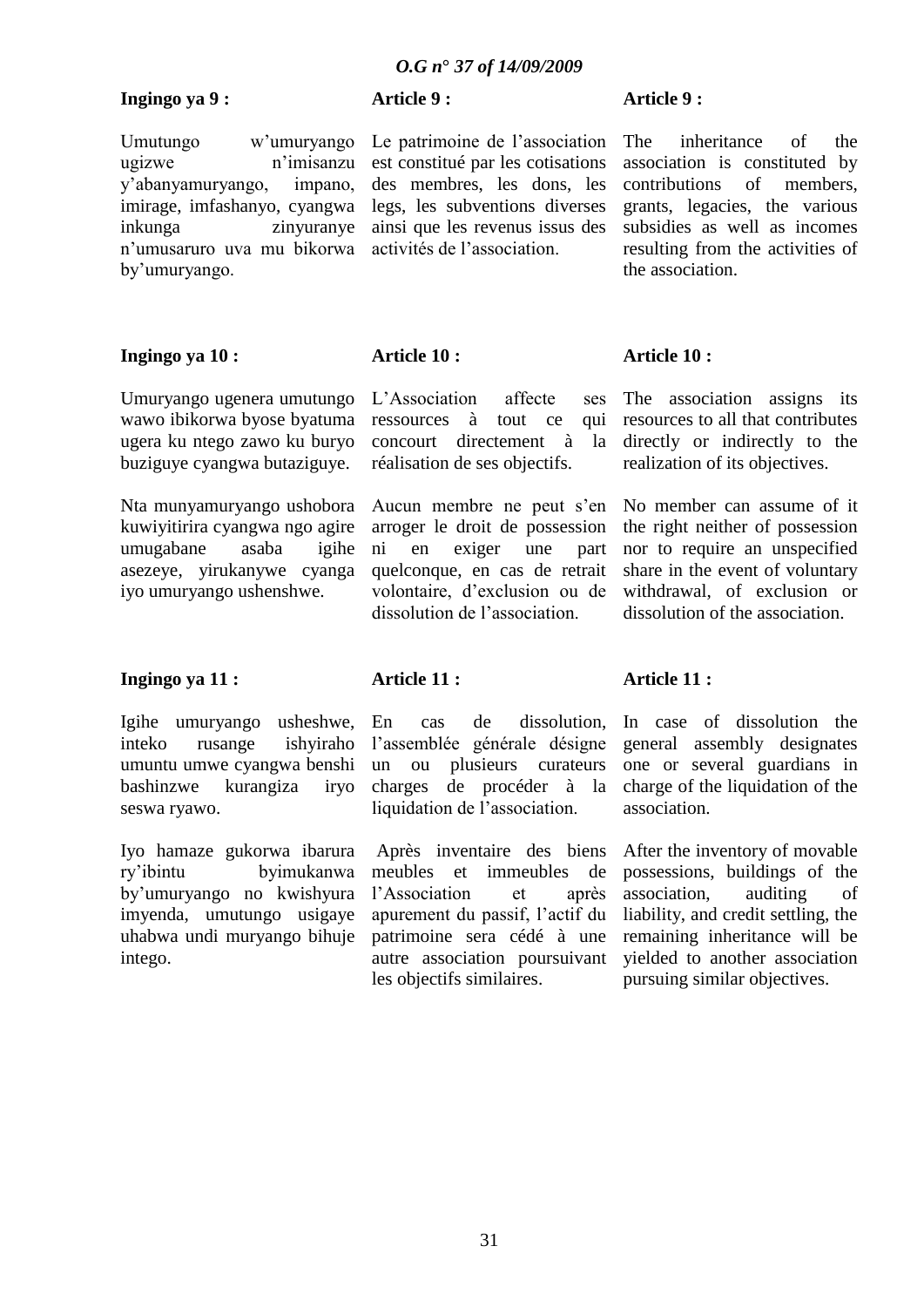#### **UMUTWE WA INZEGO CHAPITRE IV: ORGANES CHAPITER IV: Bodies**

| Ingingo ya 12 :<br>zikurikira: | Article 12 :<br>Inzego z'umuryango ni izi Les organes de l'Associations<br>sont: | Article 12 :<br>The organs of the Association<br>are: |
|--------------------------------|----------------------------------------------------------------------------------|-------------------------------------------------------|
| Inteko rusange;                | L'Assemblée Générale;                                                            | The General Assembly;                                 |
| Inama y'ubuyobozi;             | Le Conseil d'Administration;                                                     | <b>The Administration Council;</b>                    |
| Inama y'ubugenzuzi.            | Le Commissariat au Compte                                                        | The Auditorship.                                      |

**Igice cya mbere: Ibyerekeye Inteko Rusange Section Première: l"Assemblée Générale :**

**Ingingo ya 13 :** Inteko Rusange ni rwo rwego rw"ikirenga rw"umuryango. **Article 13 :** L"Assemblée Générale est l"organe suprême de l"association. Elle est composée de tous les

Igizwe n"abanyamuryango nyakuri bose.

### **Ingingo ya 14 :**

### **Article 14 :**

l"association.

Inteko Rusange ihamagazwa kandi ikayoborwa na Perezida w"Inama y"Ubuyobozi, yaba adahari cyangwa tabonetse, bigakorwa na Visi-perezida.

Iyo Perezida na Visi-perezida badahari, batabonetse cyangwa banze, Inteko Rusange ihamagazwa na 1/3 cy"abanyamuryango.

Icyo gihe, abagize Inteko bitoramo Perezida w"Inama n"Umwandisi wayo.

### **Ingingo ya 15 :**

Inteko Rusange iterana rimwe mu gihembwe mu nama isanzwe no mu gihe cyose ari ngombwa mu nama idasanzwe.

L"Assemblée Générale est convoquée et dirigée par le Président du Conseil d"Administration ou en cas d"absence ou d"empêchement, par le Vice- Président. En cas d"absence, d"empêchement ou de défaillance simultanés Président et du Vice-Président, L"Assemblée Générale est convoquée par 1/3 des membres. Pour la circonstance,

membres effectifs de

l"Assemblée élit en son sein un président et un rapporteur de la session.

### **Article 15 :**

L"Assemblée Générale se réunit une fois par trimestre en session ordinaire et autant de fois que de besoin en sessions extraordinaires.

**SECTION ONE : The General Assembly**

### **Article 13 :**

The General Assembly is the supreme organ of the association.

It is composed of all effective members of the association.

### **Article 14 :**

The General Assembly is convened and chaired by the President of the Administration Council or in case of absence or obstacle, by the Vicepresident.

In case of absence, obstacle or failing simultaneous of the President and the Vice-President, the General Assembly is convened by 1/3 of the members.

> For the circumstance the Assembly elects the chairman and a reporter of the session.

### **Article 15 :**

The General Assembly meets once per quarter in ordinary session and as much time as needed in extraordinary sessions.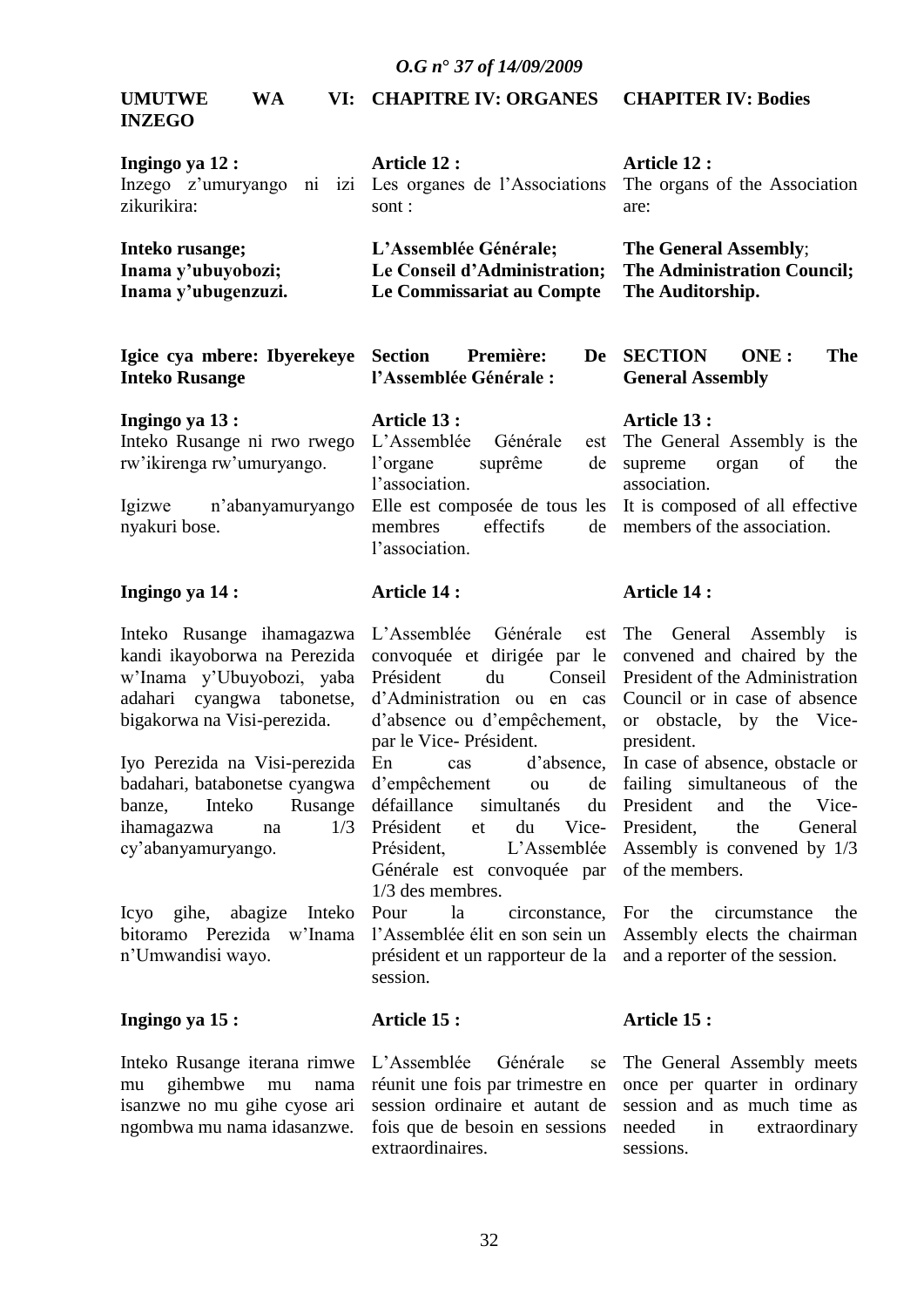invitations contenant

Inyandiko z"ubutumire zikubiyemo ibiri ku murongo w"ibyigwa zishyikirizwa abayigize, hasigaye iminsi 30 ngo inama iterane.

### **Ingingo ya 16 :**

Inteko Rusange iterana kandi igafata ibyemezo iyo 2/3 by"abayigize bahari.

Iyo uwo mubare utagezweho, indi nama itumizwa mu minsi 15.

Icyo gihe, Inteko Rusange iraterana kandi igafata ibyemezo bifite agaciro uko umubare w"abahari waba ungana kose.

### **Ingingo ya 17 :**

Inteko Rusange idasanzwe iterana buri gihe iyo bibaye ngombwa. Ihamagazwa kandi ikayoborwa mu buryo bumwe nk"ubw"Inteko Rusange.

Impaka zigibwa gusa ku kibazo cyateganyijwe mu butumire.

### **Ingingo ya 18 :**

Uretse ibiteganywa n"itegeko ryerekeye imiryango idaharanira inyungu kimwe n"aya mategeko shingiro, ibyemezo by"Inteko Rusange bifatwa hakurikijwe ubwiganze busesuye bw"amajwi.Iyo amajwi angana, irya perezida rigira uburemere bw"abiri**.**

l"ordre du jour sont remises aux membres au moins 30 nibura jours avant la réunion.

### **Article 16 :**

L"Assemblée Générale siège et délibère valablement lorsque les 2/3 de membres sont présents.

Si ce quorum n'est pas atteint, une nouvelle convocation est lancée dans un délai de 15 jours.

A cette échéance, l"Assemblée Générale siège et délibère valablement quel que soit le nombre de participants.

### **Article 17 :**

L"Assemblée Générale extraordinaire se tient autant de fois que de besoin. Les modalités de sa convocation et de sa présidence sont les memes que celle de l"Assemblée Générale ordinaire. Les débats ne portent que sur la question inscrite à l"ordre du jour de l'invitation

### **Article 18 :**

Sauf pour les cas expressément prévus par la loi relative aux Associations sans but lucratif et par les présents statuts, les décisions de l"Assemblée Générale sont prises à la majorité absolue des voix, celle du Président compte double.

Invitations containing the agenda are given to members at least 30 days before the meeting.

### **Article 16 :**

The General Assembly meets and deliberate validly when the 2/3 of members are present.

If this quorum is not reached, a new convocation is released within 15 days.

To this deadline, the General Assembly meets and deliberates validly regardless the number of the participants.

### **Article 17 :**

The Extraordinary General Assembly takes place as many times as of need. The methods of its convocation and its chairman are the same as those of the ordinary Assembly.

The debates can relate only to the registered question on the agenda of the invitation.

### **Article 18 :**

Except for expressly cases lie foreseen by the relative law to Associations without lucrative goals and by the present statutes, decisions of the General Assembly are taken to the absolute majority of votes. In case of parity votes, the vote of the president counts double.

### **Ingingo ya 19 :**

**Article 19 :**

### **Article 19 :**

Ububasha bw"inteko rusange

Capacities reserved to the

pouvoirs dévolus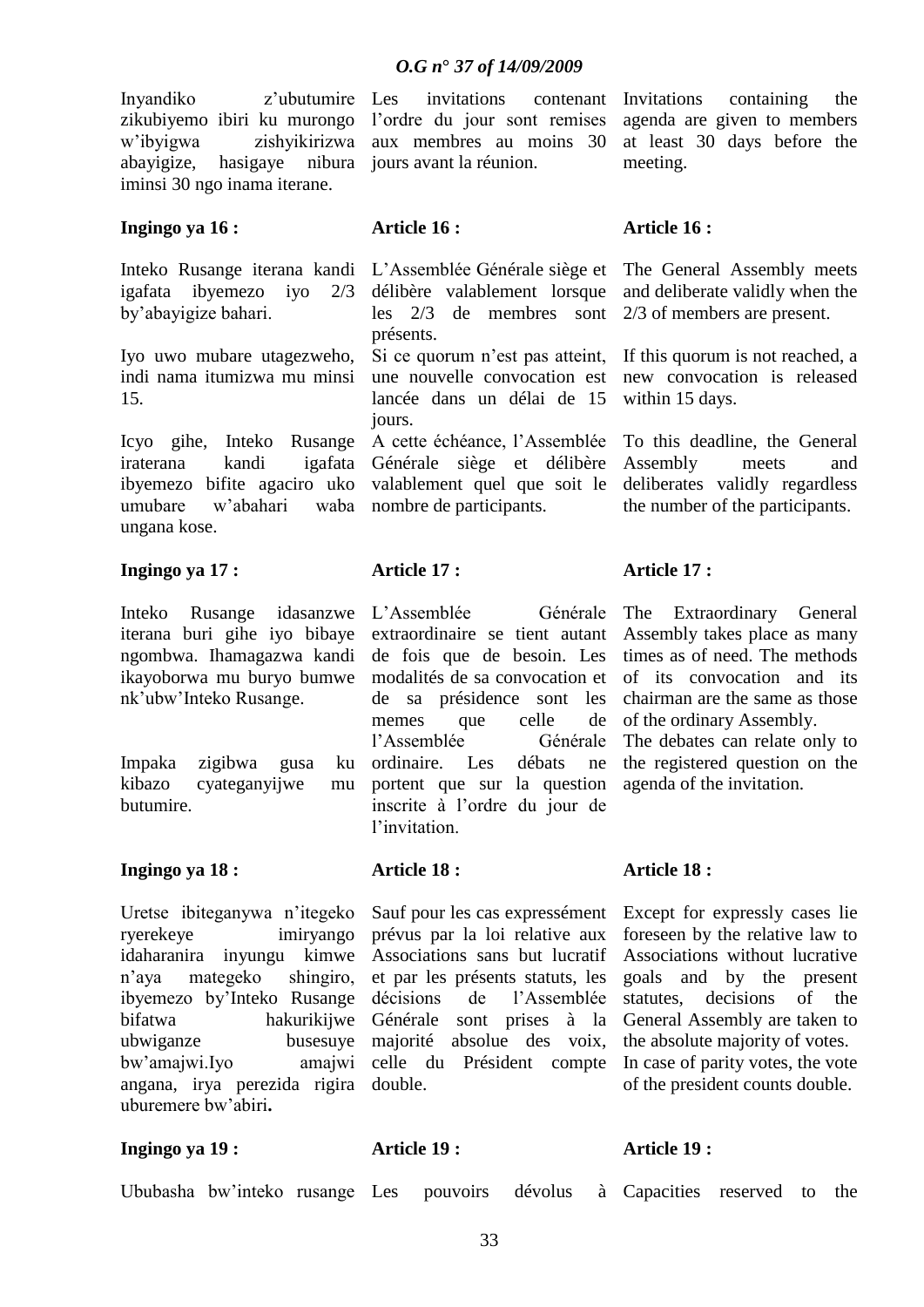|                                                                                                                                                                                          | $0. G n^{\circ} 37 of 14/09/2009$                                                                                                                       |                                                                                                                                                                                 |
|------------------------------------------------------------------------------------------------------------------------------------------------------------------------------------------|---------------------------------------------------------------------------------------------------------------------------------------------------------|---------------------------------------------------------------------------------------------------------------------------------------------------------------------------------|
| ni bumwe n'ubuteganwa mu l'Assemblée Générale<br>16<br>ngingo<br>ya<br>$n^{\circ}20/2000$<br>ryo ku wa 26<br>2000 ryerekeye<br>Nyakanga<br>imiryango<br>idaharanira<br>inyungu, ari bwo: | sont<br>y'itegeko ceux définis à l'article 16 de la<br>loi n°20/2000 du 26 Juillet<br>2000 relative aux associations<br>sans but lucratif, à savoir :   | General Assembly are those<br>defined in the article 16 of the<br>law $n^{\circ}20/2000$ of July 26,<br>2000 relating to associations<br>without lucrative goals, as<br>follow: |
| $\overline{\phantom{0}}$<br>Kwemeza<br>no<br>n'amabwiriza<br>amategeko<br>agenga<br>umuryango<br>n'amabwiriza<br>ngengamikorere yawo;                                                    | guhindura - Adoption et modification - Adoption and modification<br>des statuts et du règlement<br>d'ordre intérieur;                                   | of statutes and the interior<br>order regulation;                                                                                                                               |
| $\overline{\phantom{0}}$<br>abahagarariye<br>umuryango<br>n'ababungirije;                                                                                                                | Gushyiraho no kuvanaho - Nomination et révocation - Nomination and revocation<br>des représentants légaux et<br>des représentants légaux<br>suppléants; | of the legal representatives<br>and the temporary legal<br>representatives;                                                                                                     |
| Kwemeza<br>by'umuryango;                                                                                                                                                                 | ibikorwa - Détermination des activités - Determination of activities<br>de l'Association;                                                               | of the association;                                                                                                                                                             |
| y'umwaka;                                                                                                                                                                                | - Kwemeza ingengo y'imari - Approbation du budget - Approval of the annual<br>annuel;                                                                   | budget;                                                                                                                                                                         |
| kwirukana<br>umunyamuryango;                                                                                                                                                             | - Kwemerera, guhagarika no - Admission, suspension ou - Admission, abeyance<br>exclusion d'un membre ; exclusion of a member;                           | <b>or</b>                                                                                                                                                                       |
| $\frac{1}{2}$<br>n'indagano;                                                                                                                                                             | Kwemera impano, inkunga - Approbation des droits et - Acceptance of grants and<br>legs;                                                                 | legacy;                                                                                                                                                                         |
| $\overline{a}$<br>Gusesa<br>kwemeza amaherezo yawo.                                                                                                                                      | umuryango, - Dissolution de l'Association - Dissolution<br>autorisation<br>de<br>et<br>l'aliénation de ses biens.                                       | of<br>the<br>association<br>and<br>of<br>authorization<br>the<br>alienation of its possessions.                                                                                 |
| kabiri:<br><b>Igice</b><br>cya<br><b>Inama</b><br>y'ubuyobozi                                                                                                                            | <b>Section</b><br>deuxième:<br><b>Conseil d'Administration.</b>                                                                                         | Du Section<br><b>The</b><br>two:<br><b>Administration Council</b>                                                                                                               |
| Ingingo ya 20:<br>Inama y'ubuyobozi igizwe na :                                                                                                                                          | Article 20:<br>est composé du :                                                                                                                         | Article 20:<br>Le Conseil d'Administration The Administration Council is<br>made of :                                                                                           |
| Prezida:<br>Umuvugizi<br>$\overline{a}$<br>w'umuryango;<br>Visi-perezida:<br>umuvugizi<br>$\overline{\phantom{0}}$<br>w'umuryango wungirije;                                             | - Président :<br>Représentant<br>$legal$ ;<br>Président :<br>- Vice-<br>Représentant<br>Légal<br>Suppléant;                                             | - The<br>President:<br>Legal<br>Representative;<br>- Vice-President: Deputy legal<br>Representative;                                                                            |
| - Umwanditsi;<br>- Umubitsi.                                                                                                                                                             | Secrétaire;<br>- Trésorier.                                                                                                                             | Secretary;<br>- Treasurer.                                                                                                                                                      |

#### **Ingingo ya 21 : Article 21 :**

Abagize Inama y"Ubuyobozi Les membres du Conseil Members of the batorwa n"Inteko Rusange ku d"Administration sont élus par Administration Council are bwiganze busesuye. Manda l"Assemblée Générale à la

by the General

**Article 21 :**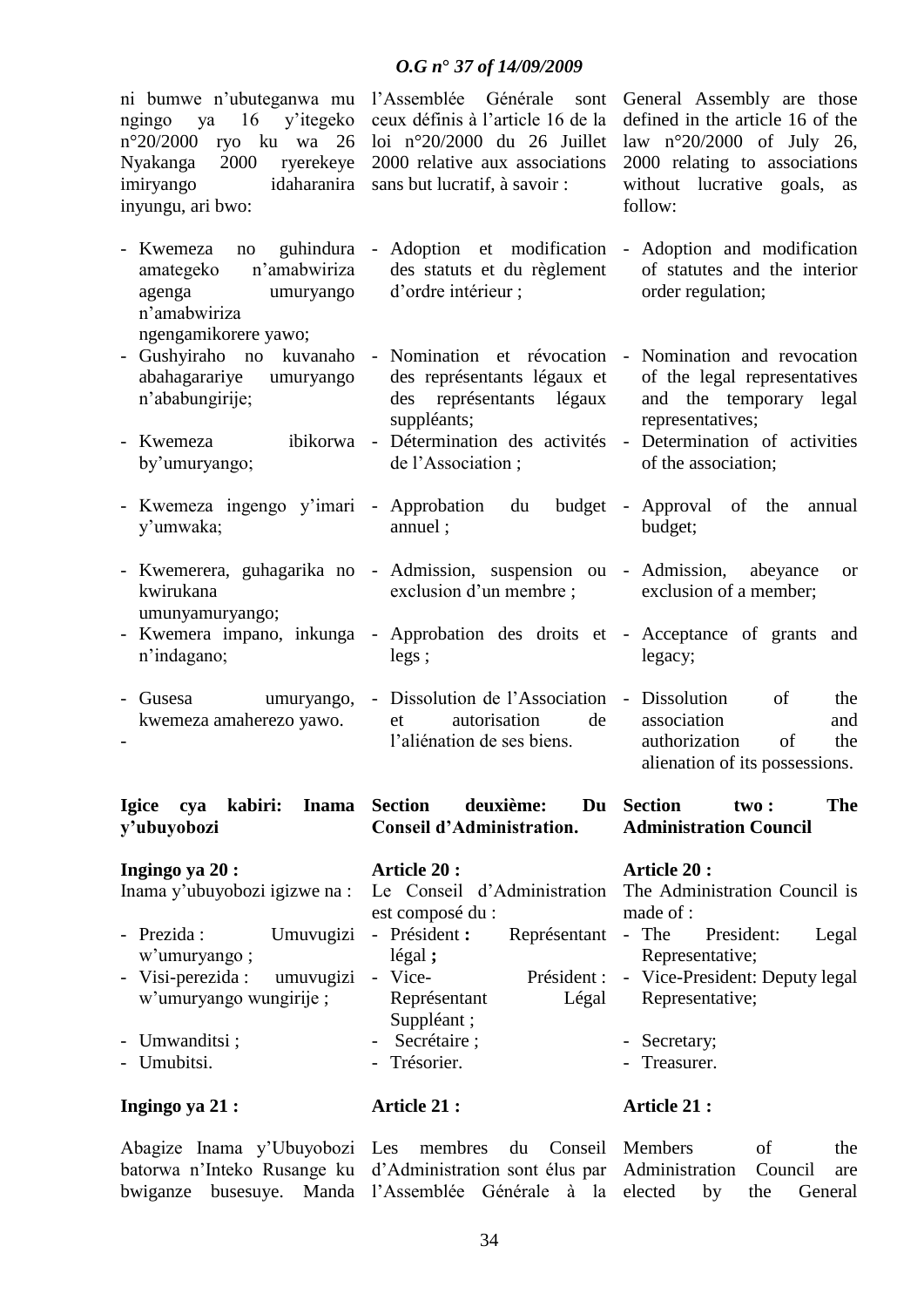yabo imara imyaka itanu ishobora kongerwa inshuro imwe gusa.

majorité absolue des voix. Leur mandat est de cinq ans renouvelable une seule fois.

Assembly to the absolute majority of votes. Their office term is five years renewable once.

### **Ingingo ya 22 :**

**Article 22 :**

Inama y"ubuyobozi iterana igihe cyose bibaye ngombwa, ariko byanze bikunze rimwe mu kwezi, ihamagajwe kandi iyobowe na Perezida cyangwa Visi-perezida. Iterana iyo hari by"abayigize.

Ibyemezo byayo bifatwa ku bwiganze busesuye bw"amajwi iyo hatabayeho ubwumvikane. Igihe amajwi angana, irya Perzida niryo riganza.

Le Conseil d"Administration se réunit autant de fois que de besoin, mais obligatoirement une fois par mois, sur convocation et sous la direction du Président ou du 2/3 Vice-président.

> Il siège lorsque les 2/3 des membres sont présents. Ses décisions se prennent à la majorité absolue des voix, lorsqu"il n"y a pas de consensus. En cas de parité des voix, celle du Président est prépondérante.

**Article 22 :**

The Administration Council meets as much time as needed, but inevitably once per month by, on the convocation and under the direction of the President or the Vice-President.

It meets when the 2/3 of the members are present. Its decisions take themselves to the absolute majority of voices, when there is not a consensus. In case of votes parity the one of the President is major.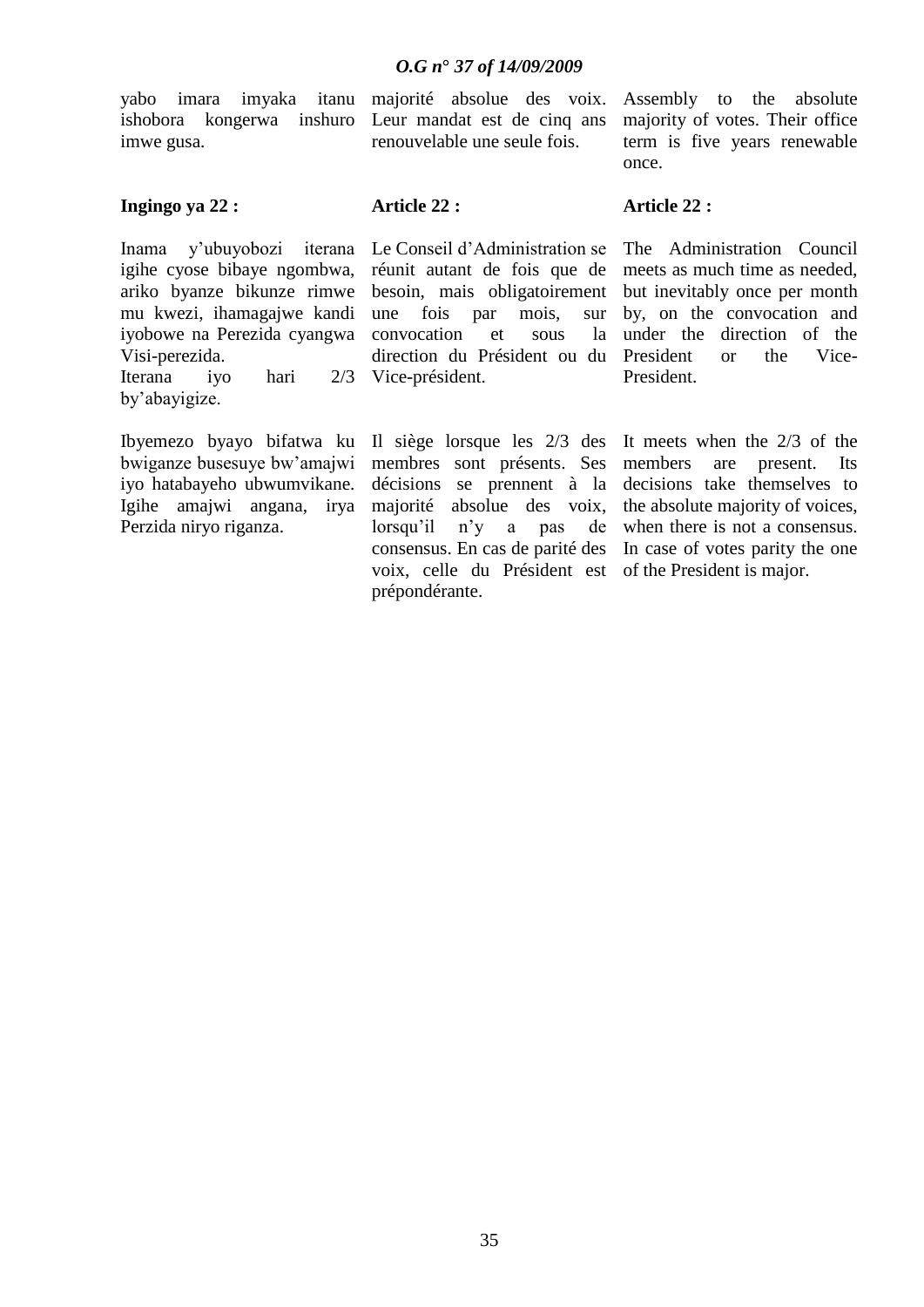| Ingingo ya 23:                                                                                                                                                                                                                                                             | Article 23 :                                                                                                                                                                                                                       | Article 23 :                                                                                                                                                                                                                                                   |
|----------------------------------------------------------------------------------------------------------------------------------------------------------------------------------------------------------------------------------------------------------------------------|------------------------------------------------------------------------------------------------------------------------------------------------------------------------------------------------------------------------------------|----------------------------------------------------------------------------------------------------------------------------------------------------------------------------------------------------------------------------------------------------------------|
| Inama y'ubuyobozi ishinzwe:<br>bikorwa<br>Gushyira<br>mu<br>$\sim$<br>n'ibyifuzo<br>ibyemezo<br>by'Inteko Rusange;                                                                                                                                                         | Le conseil d'Administration<br>est chargé de :<br>- Mettre en<br>exécution<br>les<br>décisions<br>les<br>et<br>recommandations<br>de<br>l'Assemblée Générale;                                                                      | The administration council is<br>in charge of :<br>$-$ To<br>in<br>put<br>execution<br>decisions<br>and<br>of<br>the<br>recommendations<br>General Assembly;                                                                                                   |
| - Kwita ku micungire ya buri<br>munsi y'umuryango;<br>Gutegura<br>raporo<br>$\overline{\phantom{0}}$<br>y'ibyakozwe<br>mwaka<br>mu<br>urangiye;                                                                                                                            | S'occuper<br>$\overline{\phantom{a}}$<br>quotidienne<br>de<br>l'Association;<br>$\overline{\phantom{a}}$<br>d'activités<br>de<br>l'exercice<br>écoulé;                                                                             | de la gestion - To take care of the daily<br>of<br>management<br>the<br>association;<br>Rédiger le rapport annuel - To write the yearly report of<br>the activities of the disposed<br>of exercise;                                                            |
| Gutegura ingengo y'imari<br>igomba<br>gushyikirizwa<br>inteko rusange;                                                                                                                                                                                                     | - Elaborer<br>les<br>prévisions<br>budgétaires à soumettre à<br>l'Assemblée<br>soumettre<br>à<br>Générale ;                                                                                                                        | - To elaborate the budgetary<br>forecasting to submit to the<br>General Assembly;                                                                                                                                                                              |
| - Gushyikiriza<br>Inteko<br>Rusange<br>ingingo<br>z'amategeko n'amabwiriza<br>ngengamikorere<br>zigomba<br>guhindurwa;                                                                                                                                                     | - Proposer<br>à<br>l'assemblée<br>Générale les modifications<br>aux statuts et au règlement<br>d'ordre intérieur;                                                                                                                  | - To propose to the General<br>Assembly modifications to<br>statutes and<br>the<br>interior<br>regulation;                                                                                                                                                     |
| Gutegura<br>y'Inteko<br>inama<br>rusange;                                                                                                                                                                                                                                  | - Préparer les sessions<br>l'Assemblée Générale;                                                                                                                                                                                   | de - To prepare sessions of the<br>General assembly;                                                                                                                                                                                                           |
| - Kugirana imishyikirano<br>n'indi<br>igamije<br>miryango<br>gushaka<br>ubutwererane<br>$\operatorname{no}$<br>inkunga;                                                                                                                                                    | Négocier les<br>$\sim$ $-$<br>accords<br>coopération<br>de<br>et<br>financement<br>les<br>avec<br>partenaires;                                                                                                                     | de - To negotiate agreements of<br>cooperation and financing<br>with partners;                                                                                                                                                                                 |
| - Gushaka,<br>gushyiraho<br>gusezerera abakozi bo mu<br>nzego zose z'umuryango.                                                                                                                                                                                            | no - Recruter,<br>nommer<br>et<br>de<br>révoquer le personnel<br>de<br>divers<br>services<br>l'Association.                                                                                                                        | To recruit, to name and to<br>dismiss the staff of various<br>services of the association.                                                                                                                                                                     |
| Igice cya gatatu: Ubugenzuzi<br>bw'Imari                                                                                                                                                                                                                                   | <b>Section</b><br>troisième :<br><b>Commissariat au Compte</b>                                                                                                                                                                     | <b>Section</b><br><b>The</b><br>three :<br>Auditorship.                                                                                                                                                                                                        |
| Ingingo ya 24 :                                                                                                                                                                                                                                                            | <b>Article 24:</b>                                                                                                                                                                                                                 | <b>Article 24:</b>                                                                                                                                                                                                                                             |
| Inteko rusange ishyiraho buri L'Assemblée Générale nomme<br>ibiri<br>myaka<br>Inama<br>y'ubugenzuzi<br>igizwe<br>n'abagenzuzi<br>bafite<br>3<br>inshingano yo kugenzura buri<br>gihe imiyoborere, imicungire<br>n'indi<br>mitungo<br>y'imari<br>by'umuryango no kuyikorera | les<br>deux<br>tous<br>ans<br>renouvelables un conseil de<br>surveillance compose<br>$de \quad 3$<br>commissaires<br>ayant<br>pour<br>mission de contrôler, en tout<br>temps,<br>la<br>gestion<br>administrative, financière et du | The General Assembly names<br>every two renewable years a<br>Council of Surveillance made<br>of 3 commissioners, with a<br>mission to control, in all the<br>time,<br>the<br>administrative,<br>financial management and of<br>inheritance<br>the<br>of<br>the |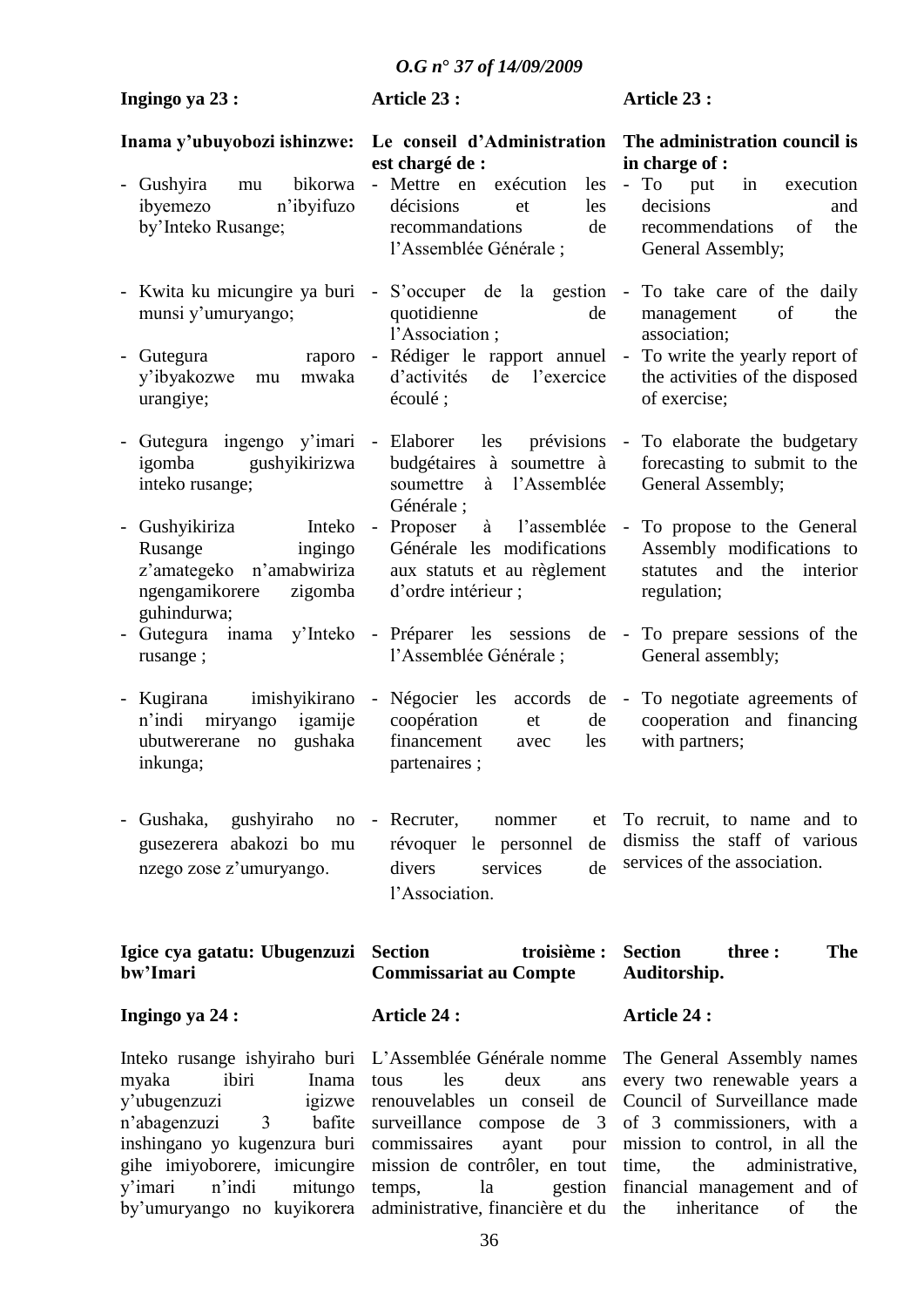raporo.

Bafite uburenganzira bwo kureba mu bitabo n"inyandiko z'ibaruramari z'umuryango ariko bitajyanye hanze y"ububiko.

## **UMUTWE WA V: IBYEREKEYE GUHINDURA AMATEGEKO N"ISESWA DISSOLUTION DE RY"UMURYANGO**

**Ingingo ya 25 :**

Aya mategeko ashobora guhindurwa byemejwe n"Inteko Rusange ku bwiganze busesuye bw"amajwi, bisabwe n"Inama y"Ubuyobozi cyangwa 1/3 cy"abanyamuryango nyakuri.

### **Ingingo ya 26 :**

Byemejwe ku bwiganze bwa 2/3 by"amajwi, Inteko Rusange ishobora gusesa umuryango, kuwufatanya n"undi muryango cyangwa kuwomeka ku wundi bihuje intego.

### **Ingingo ya 27 :**

Uburyo aya mategeko shingiro azubahirizwa kimwe n"ibindi bidateganjyijwe nayo bizasobanurwa ku buryo burambuye mu mategeko ngengamikorere y"umuryango yemejwe n"Inteko rusange ku bwiganze busesuye bw"amajwi.

patrimoine de l"association et lui en faire le rapport.

Ils ont l"accès, sans les déplacer, aux livres et aux documents comptables de l"Association.

**CHAPITRE V : DES MODIFICATIONS AUX STATUTS ET DE LA L"ASSOCIATION**

# **Article 25 :**

Les présents statuts peuvent faire objet de modifications sur décision de l"Assemblée Générale prise à la majorité absolue des voix, soit sur proposition du Conseil d"Administration, soit à la demande du tiers des membres effectifs.

Sur décision de la majorité de 2/3 des voix, l"Assemblée Générale peut prononcer la dissolution de l"Association, sa fusion avec ou son affiliation à toute autre Association poursuivant un but analogue.

# **Article 27 :**

**Article 26 :**

Les modalités d"exécution des présents statuts et tout ce qui n"y est pas prévu seront déterminés par le règlement d"ordre intérieur de l"Association adopté par l"Assemblée Générale à la majorité absolue des voix.

association and make the reports to the Association.

They have access, without displacing them, to books and accounts records of the association.

## **CHAPITER V : THE MODIFICATION OF THE CONSTITUTION AND DISSOLUTION OF THE ASSOCIATION**

# **Article 25 :**

The present statutes can make object of modifications on decision of the General Assembly taken to the absolute majority of votes, either on proposition of Administration Council or to the demand of the third of effective members of the association.

# **Article 26 :**

On the decision of the majority of 2/3 of votes, the General Assembly can pronounce the dissolution of the association, her fusion with or her affiliation to all other Association pursuing same objectives.

# **Article 27 :**

Modes of executing present statutes and everything that is foreseen shall be determined by the regulation of internal rules and procedures of the Association adopted by the General Assembly to the absolute majority of votes.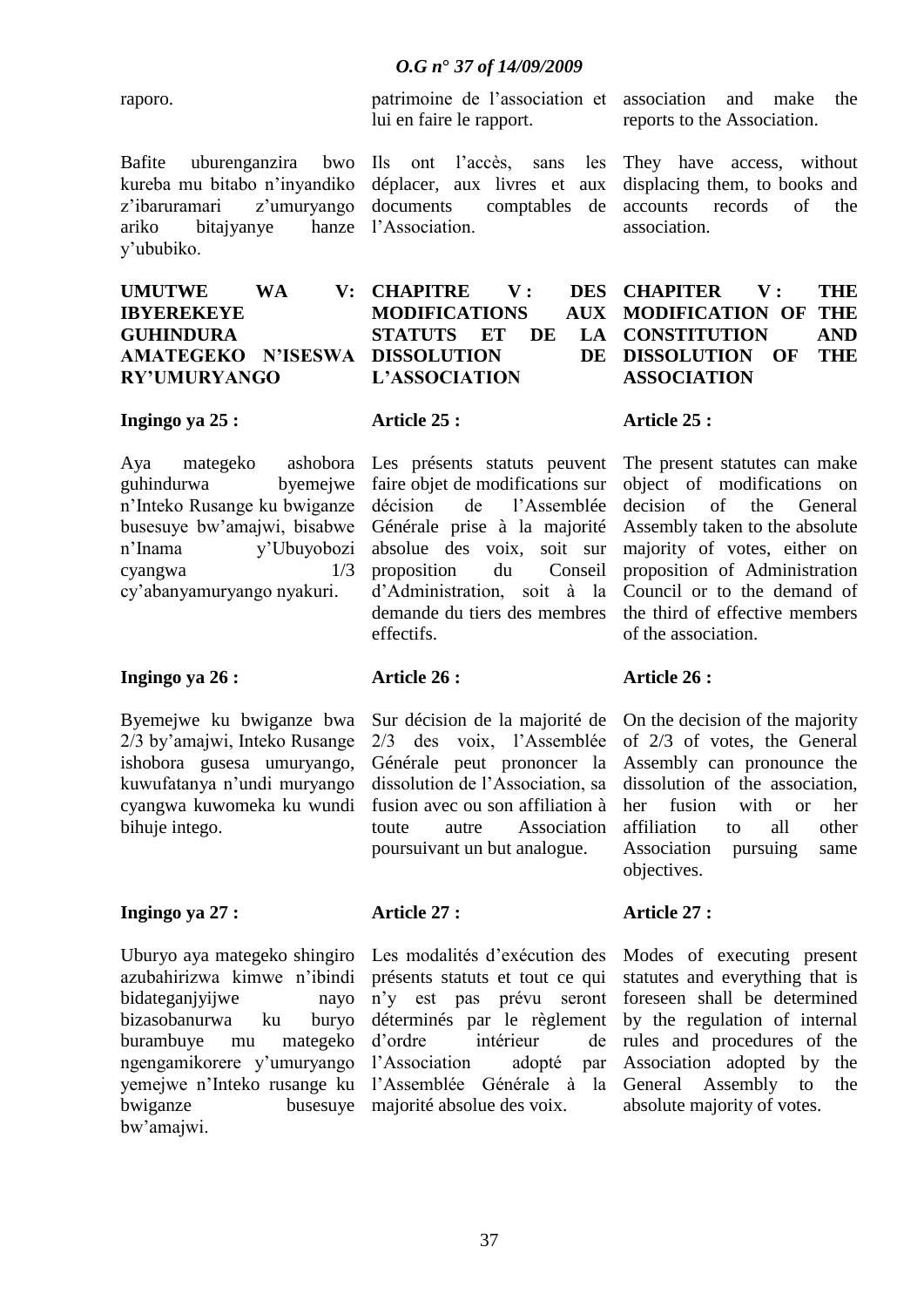# **Ingingo ya 28 :**

# **Article 28 :**

Aya mategeko yemejwe kandi ashizweho umukono n"abagize Inteko Rusange irema umuryango bari ku rutonde ruri ku mugereka w"aya mategeko.

Bikorewe i Nyamagabe, kuwa 19/11/2006

Perezida akaba n"Umuvugizi w"Umuryango:

## **MUKAHIGIRO Vénantie (sé)**

Visi-Perezida akaba n"Umuvugizi Wungirije w"Umuryango

**HITAYEZU Emmanuel (sé)**

Les présents statuts sont approuvés et adoptés par les membres de l"Assemblée Générale constituante de l"Association dont la liste est en annexe.

# **Article 28 :**

The present statutes are approved and are adopted by members of the constituent General Assembly of the Association whose list is attached.

Fait à Nyamagabe, le 19/11/2006

Présidente et Représentante Légale de l"Association:

**MUKAHIGIRO Vénantie (sé)**

Vice-Président et Représentant Légal Suppléant de l"Association:

**HITAYEZU Emmanuel (sé)**

at Nyamagabe, 19/11/2006

President and Legal Representative of the Association: **MUKAHIGIRO Vénantie**

**(sé)**

Vice-President and Deputy Legal Representative of the Association:

## **HITAYEZU Emmanuel (sé)**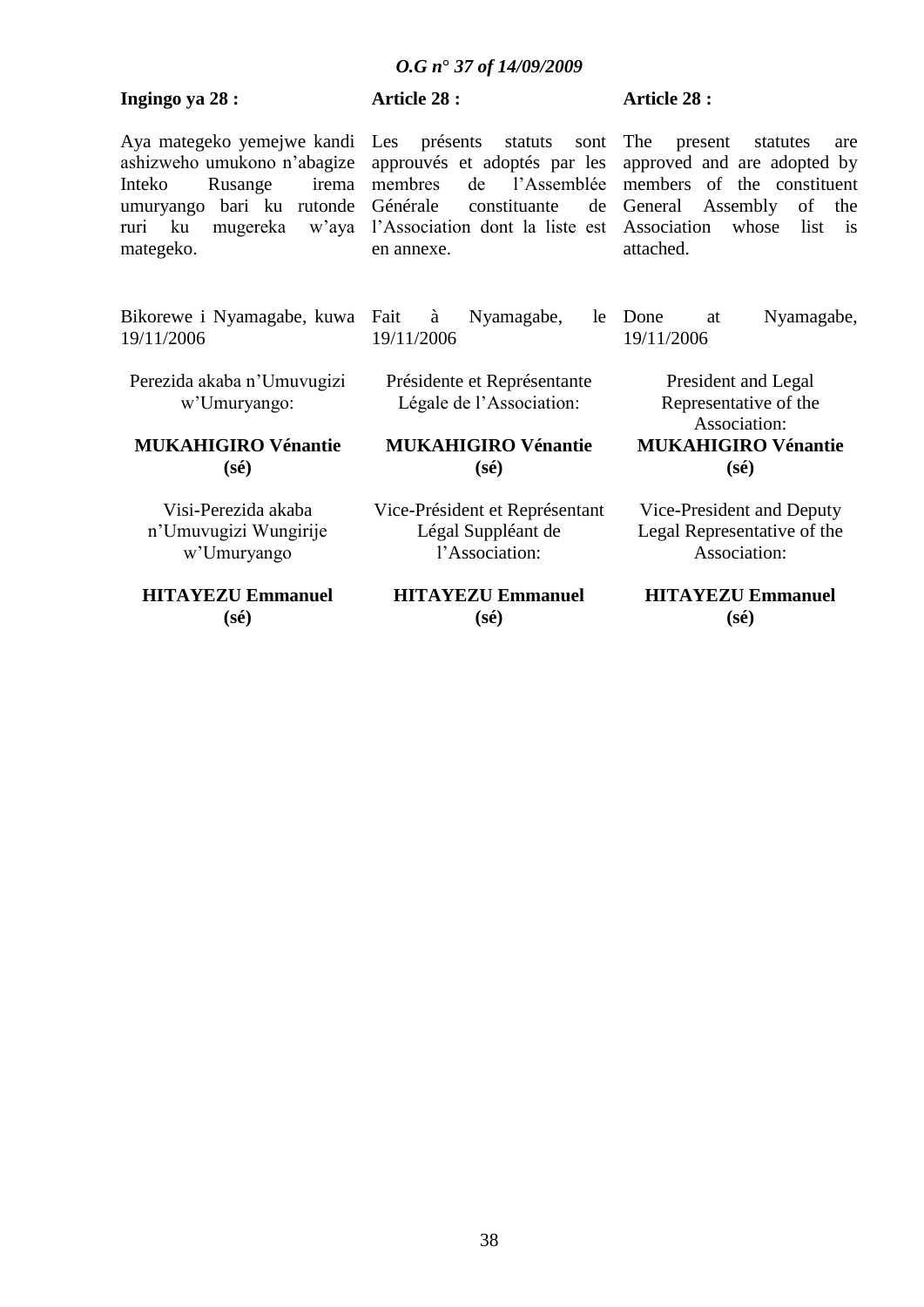# **INYANDIKO-MVAHO N° 046 IGITABO CYA I**

Umwaka w"ibihumbi bibiri n"icyenda, umunsi wa makumyabiri na gatanu w"ukwezi kwa werurwe. Twebwe NDAGIJIMANA François, Noteri wa Leta mu Karere ka NYAMAGABE, twemeje inyandiko y"amasezerano yanditse haruguru itugejejweho na :

- 1. MUKAHIGIRO Vénantie
- 2. HITAYEZU Emmanuel

Hari abahamya bemewe n"amategeko aribo :

- 1. HABINGABIRE Bernard
- 2. MUNYANDEKEZI François

Dusomeye iyi nyandiko y"amasezerano imbere y"abayizanye n"imbere y"aba bahamya, batangarije imbere yacu n"imbere y"aba bahamya ko iyo nyandiko ari iy"abo kandi ko bayikoze ku bushake bwabo.

Kubera iyo mpamvu, abazanye inyandiko y"amasezerano barasinye, abahamya barasinye, natwe Noteri, dushyize umukono kuri iyi nyandiko-mvaho kandi tuyiteyeho kasha ikoreshwa ku nyandiko-mvaho mu biro bya Noteri i NYAMAGABE.

# **ABAZANYE INYANDIKO KWA NOTERI**

- 1. MUKAHIGIRO Vénantie (sé)
- 2. HITAYEZU Emmanuel (sé)

## **ABAHAMYA**

- 1. HABINGABIRE Bernard (sé)°
- 2. MUNYANDEKEZI François (sé)

# **NOTERI**

NDAGIJIMANA François (sé)

### **AMAFARANGA YISHYUWE**

Hishyuwe amafaranga ibihumbi bibiri na magana atanu y"amanyarwanda kubera inyandiko-mvaho ibanziriza izindi ibikwa kwa Noteri ifite n° 46 igitabo cya I, kuri kitansi n° 07629 yo kuwa 25 Werurwe 2009 itanzwe n"umwakirizi w"imisoro w"Akarere ka Nyamagabe

Hishyuwe amafaranga ibihumbi umunani na maganinani y"amanyarwanda kubera kopi y"inyandiko-mvaho ihabwa beneyo kuri kitansi ifite nimero yanditse haruguru.

### **NOTERI NDAGIJIMANA François**  $(s\acute{e})$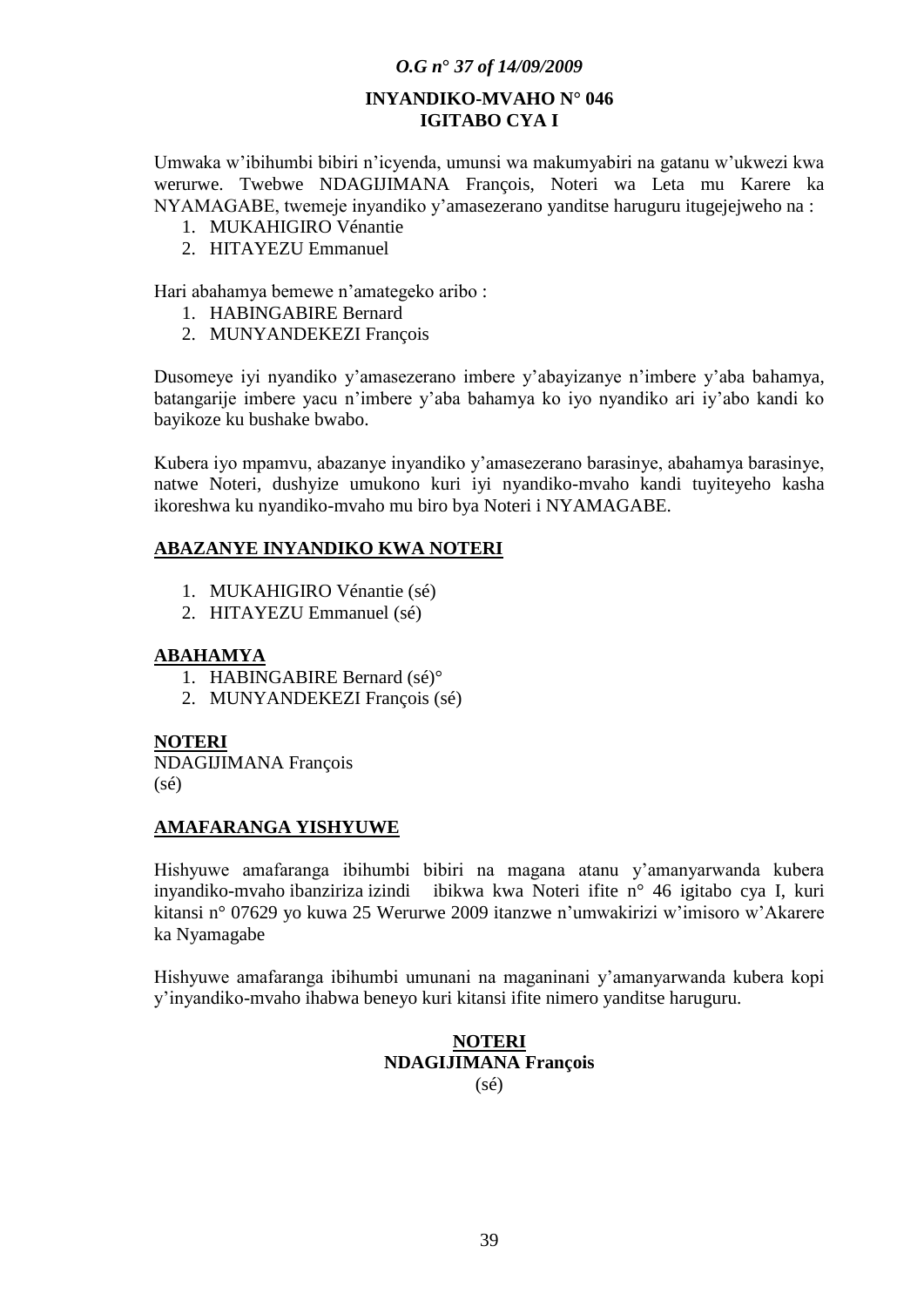# **ARCHITECTURE DU BATRIMENT ,CONSTRUCTION ET DEVELOPPEMENT <<A.B.C.D>>S.A.R.L**

# **STATUTS**

## **LES SOUSSIGNES :**

## **1.MUSHINGANTEKO Emmanuel**

 Lieu et date de naissance:Ruhashya, le 21/11/1972 Etat civil : célibataire Carte d"identité n°8007, délivrée à Kiruhura (ex-Ruhashya) le 21/05/1995 Profession : Ingénieur Technicien en construction Résidant à Kigali Ville, District de Kanombe

### **2 .DUSABIYAREMYE Jean Claude**

 Lieu et date de naissance : Kibirira, le 15/04/1967 Etat civil : Marié Carte d"identité°15508, délivrée à Nyagisagara (ex-Kibirira) le 05/12/1999 Technicien A2 en construction Résidant à Kigali District de Kacyiru

# **3. MUGWANEZA Welcome**

 Lieu et date de naissance : Bwakira, le 15/11/1973 Etat civil : Célibataire Carte d"identité n°35161, délivrée à Gisunzu le 22/07/2000 Profession : Ingénieur Technicien en construction Résidant à Kigali Ville, District de Kacyiru

Ont établi entre eux, ainsi qu"il suit, l"acte de constitution d"une société à responsabilité limitée, sous le régime de la législation en vigueur au RWANDA et dont les statuts sont les suivants :

# **CHAPITRE I :DE LA DENOMINATION ,SIEGE SOCIALE,OBJECTIF ET DUREE**

### **ARTICLE 1 :**

La société Responsabilité limitée instituée par le présent acte est dénommée <<ARCHITECTURE DU BATIMENT, CONSTRUCTION ET DEVELOPPEMENT>> ABCD S.A.R.L en sigle.

### ARTICLE 2 :

Le siège social est établi dans la Ville de Kigali .Il peut être transféré en tout autre endroit de La République du Rwanda par décision de l'Assemble Générale .Les succursales, agences ou

Bureaux peuvent être créés tant en République du Rwanda qu"à l"étranger.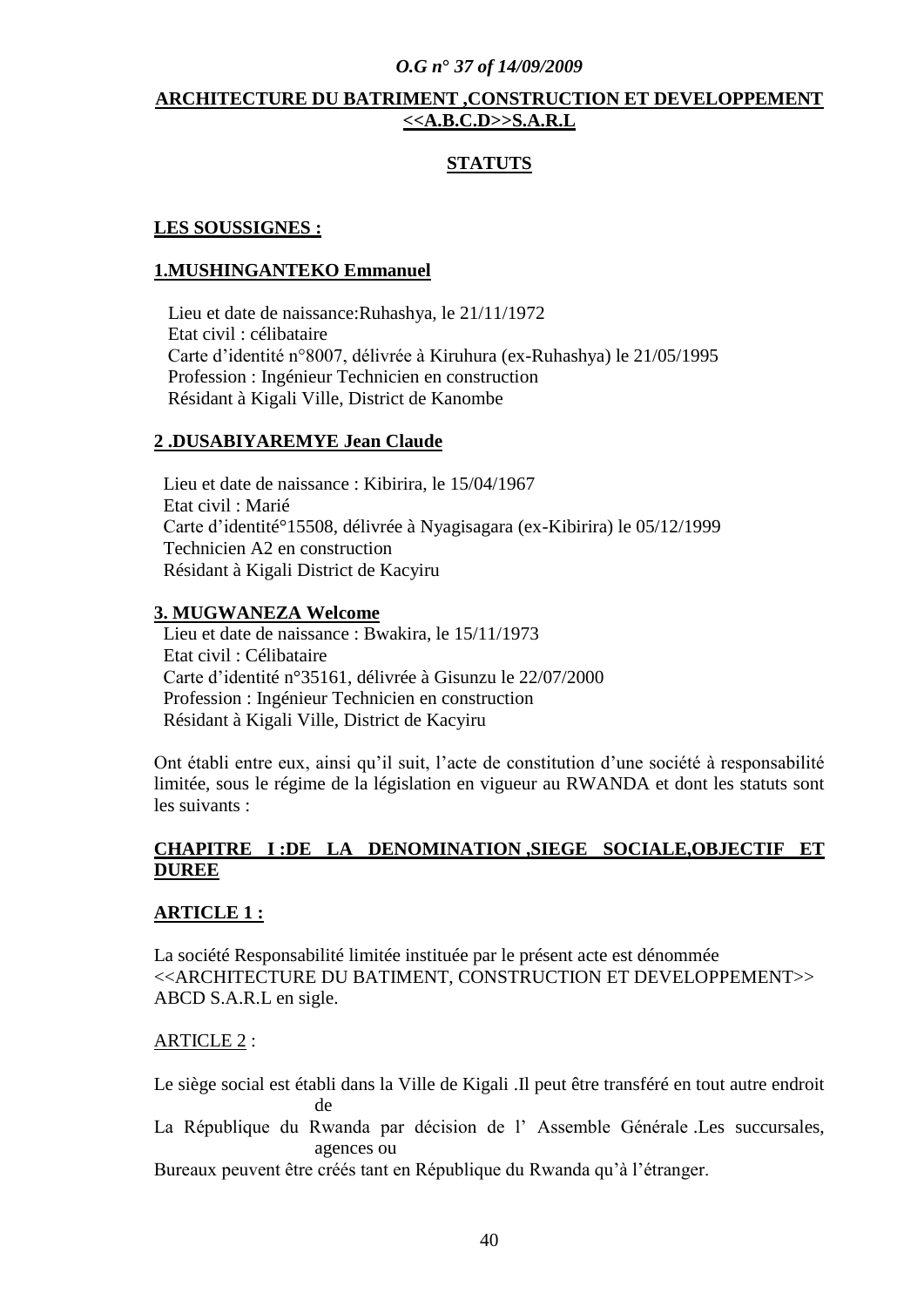# **ARTICLE 3 :**

La société a pour objet :

- L"étude de projet de génie civil, génie rural, hydraulique, urbanisme, routes, architecture, aménagement du territoire et environnement ainsi qua de travaux d"expertise, d"exécution et de surveillance dans les mêmes domaines.

-Importation et la commercialisation des matériaux et d"autres produits relevant du domine d"activité de la société

-Elle peut représenter au Rwanda les sociétés poursuivant le même objectif que les siens.

-Elle peut dispenser les services d"ingénieur conseil et assurer le transfert de la technologie ainsi que la formation et organisation du séminaire dans le domaine de sa compétence.

-Elle peut aussi tant au Rwanda qu"à l"étranger s"intéresser par voie d"apport, de fusion et souscription, d"achat des titres ou d"intervention financière à toutes opérations commerciales industrielles susceptibles de favoriser directement ou indirectement la réalisation de son objet sociale.

-Elle s"intéresse à la commercialisation, la fabrication et l"amélioration par la recherche en vue de la promotion de matériaux de construction.

# **ARTICLE 4 :**

La société est constituée pour une durée indéterminée à compter de la date d"immatriculation au registre de commerce

Elle peut être dissoute par la décision de l"assemblée générale.

# **CHAPITRE II : CAPITAL SOCIAL-PARTS SOCIALES**

# **ARTICLE 5 :**

Le capital social est fixé à un million cinq cents mille de francs Rwandais (1.500.000 Frws)

Représenté par 150 parts de 10.000 Frws chacune. Il est souscrit et entièrement libéré comme suit :

1.MUSHINGANTEKO Emmanuel…….. :50 parts, soit 500.000 Frws

2. DUSABIYAREMYE Jean Claude…… :50 parts, soit 500.000 Frws

3. MUGWANEZA Welcome…………… :50 parts, soit 500.000 Frws

Les frais de construction de la société s'élèvent à 200.000 Frws (Deux cents mille francs Rwandais).

# **ARTCLE 6 :**

Le capital peut être augmenté ou réduit en une ou plusieurs fois par décision de l"assemblée Général statuant dans les conditions requises pour les modifications des statuts.

En cas d"augmentation du capital par apport de fonts, l"assemblée Général fixe le taux et les conditions de souscriptions et de libération de nouvelles parts sociales. **ARTICLE 7 :**

Les parts sociales sont nominatives. Elles sont inscrites dans le registre des associés, tenu au siège de la société. Il y est mentionné, noms ; adresse complète de chaque associé, le nombre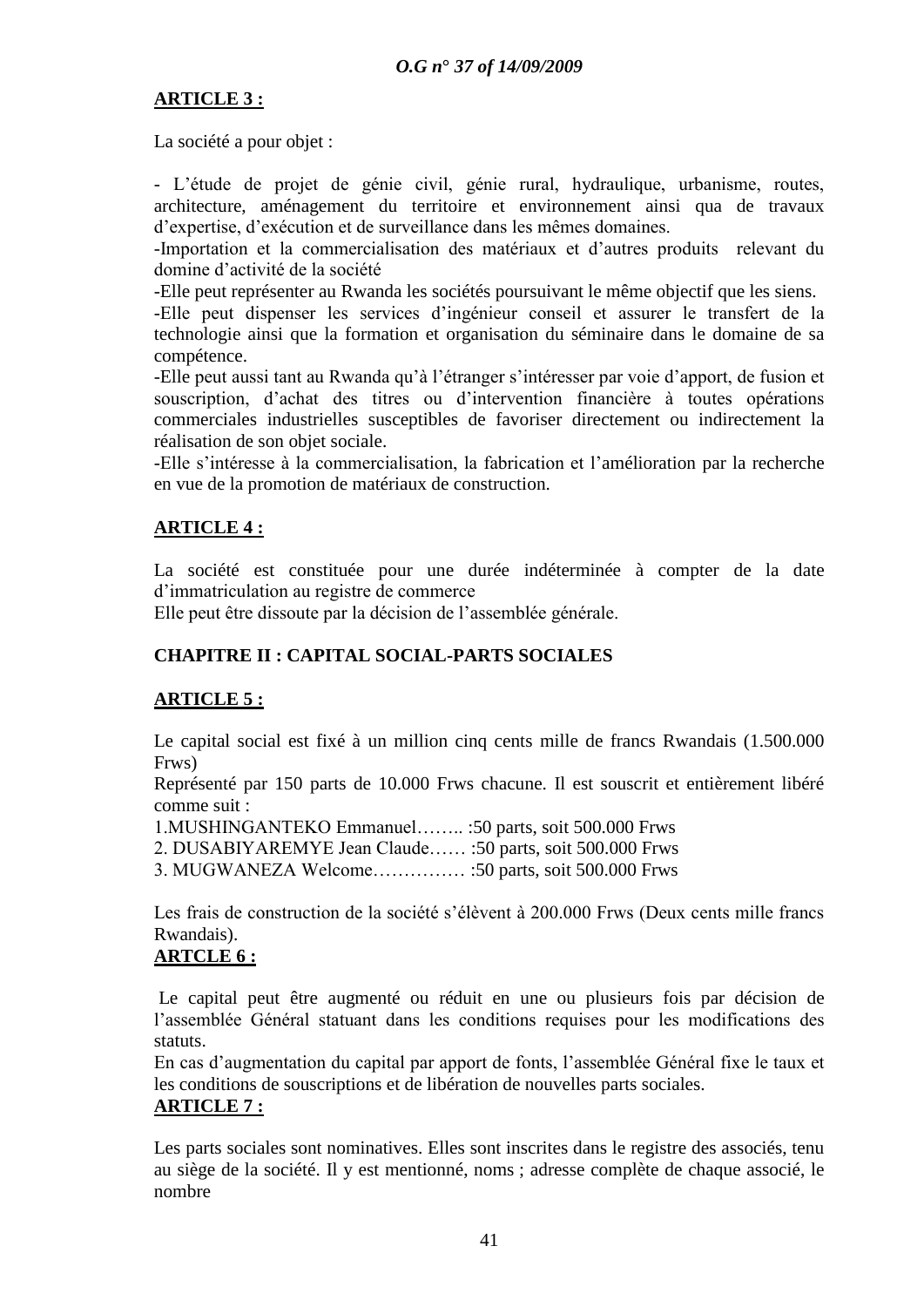De parts de chacun d'eux, l'indication des versements effectués ainsi que les transferts, les transmissions, les charges garanties ou tout autre élément affectant les parts.

# **ARTICLE 8 :**

Chaque part sociale confère un droit égal dans l"exercice des prérogatives d"associés, notamment dans le participation aux décisions et la répartition des bénéfices et des produits de liquidation.

Chaque part sociale est invisible. S"il y a plusieurs propriétaires, l"exercice des droits y afférant sera suspendu jusqu"à ce qu"une seule personne ait été désignée comme étant propriétaire de la part en question.

# **ARTICLE 9 :**

La cession des parts entre associés est libre. Toute cession ou transmission de parts à d"autres personnes est subordonnée à l"agrément exprès représentant 2/3 des associés. La cession des parts nominatives s"opérera par une déclaration de transfert inscrite sur le même registre, datée et signée par le cédant et la cessionnaire ou par leurs fondés de pouvoir, ainsi que suivant les règles relatives au transfert des créances. La possession d"une part entraîne implicitement l"adhésion aux présents statuts et aux décisions de l"assemblée Général.

# **ARTICLE 10 :**

La société n"est pas dissoute par le décès, le retrait, l"interdiction, la faillite ou la déconfiture de l"un des associés. En de décès ou de retrait, l"héritier ou l"associé avise l"assemblée Général par lettre recommandée adressée au président. Celui-ci convoque une réunion extraordinaire de l"assemblée Générale pour statuer dans le cas où l"associé ou l"héritier ne désire plus être associé, l"assemblée Générale se réserve le droit de fixer un délai de remboursement à celui qui s'en va.

Son montant est calculé suivant la situation financière de la société à la réception de sa lettre et il est productif d'un intérêt de 9% par mois à partir de la réunion de l'assemblée Général. Ce délai ne peut excéder deux ans.

# **ARTICLE 11 :**

Les parts sociales ne peuvent être cédées entre vifs ou transmises à cause de mort qu'avec l"accord représentant 2/3 des associés. Si la société refuse de consentir à la transmission, à la cession ou du retrait d"un un associé, elle devra décider dans un délai de trois à compter du refus, soit de racheter les parts. La valeur de rachat est celle qui résulte du dernier bilan. Les cessions ou transmissions n"ont d"effet vis-à-vis de la société et des tiers qu"a dater de leurs inscriptions au registre social.

# **CHAPITRE III : ADMINISTRATION-DIRECTION-SURVEILLANCE**

# **ARTICLE 12 :**

La société est administrée par un conseil d"administration composé de trois membres au moins tous associés et nommés par l"assemblée Générale pour un mandant de deux renouvelables.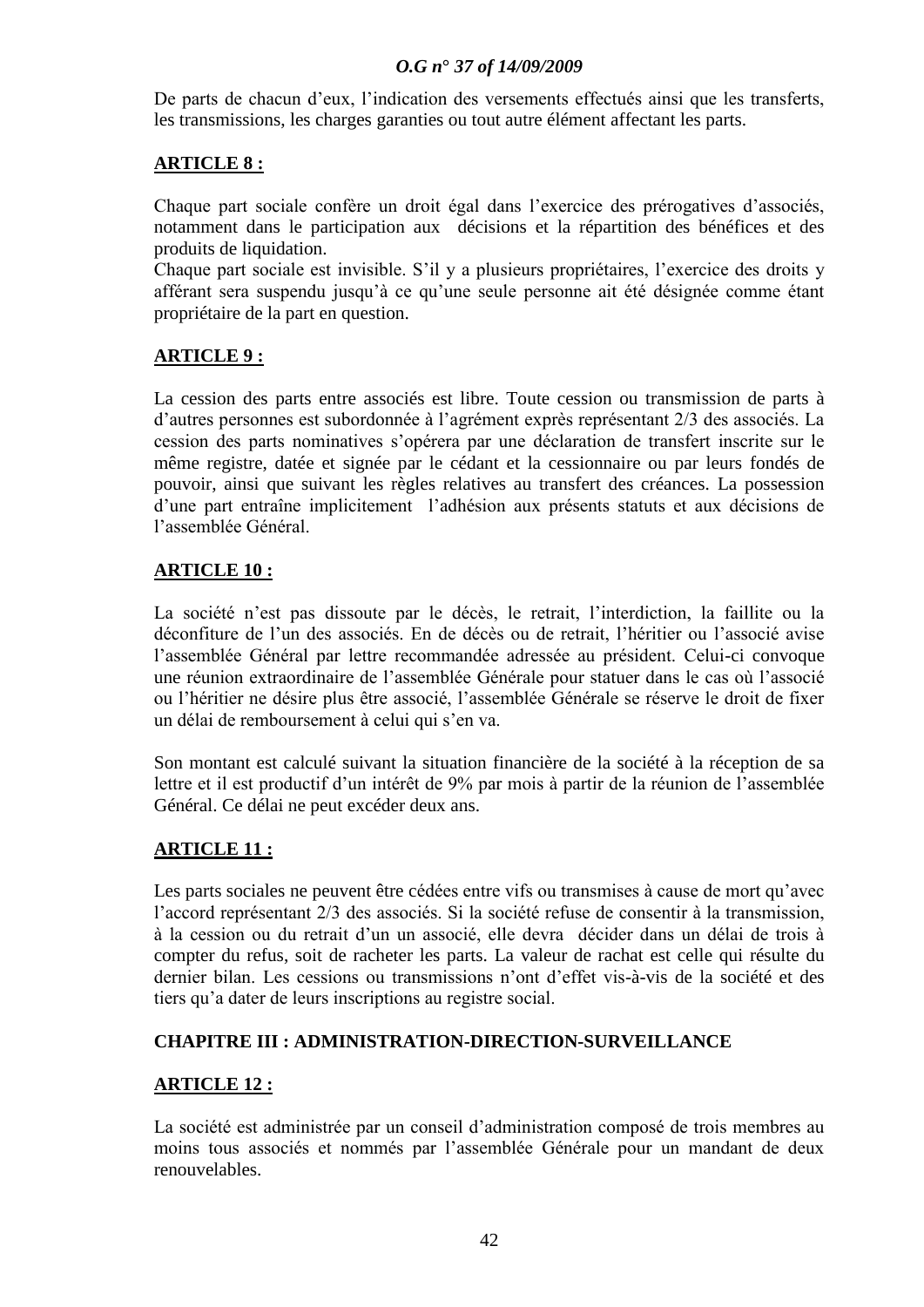Au début de chaque mandant, les administrateurs élisent parmi eux un président et un vice-président.

Pour siéger valablement le conseil d"administration doit comporter au moins le 2/3 de ses membres présents ou représentés.

Toutefois, les voix représentées sont au plus égales aux voix présentes. Les décisions du conseil d"administration sont prises à la majorité de 2/3.

# **ARTICLE 13 :**

Le conseil d"administration se réunit sur convocation de son Président ou Vice-président à son absence ou à la demande d"au moins deux administrateurs ainsi souvent que l"intérêt de la société l"exige. Dans tous les cas, il doit se réunir, avec indication du lieu, de la date, de l"heure et de l"objet de réunion.

# **ARTICLE 14 :**

Le conseil d'administration régulièrement réuni a les pouvoirs plus étendus pour gérer et administrer tous les biens de la société dans les limites de son objet social. Il est responsable devant l"assemblée Générale. Le conseil d"administration peut déléguer une partie de ses pouvoirs à un ou plusieurs administrateurs ou à tout mandataire associé ou non.

# **ARTICLE 15 :**

Un administrateur peut démissionner à la fin d'un exercice social en dressant une lettre recommandée ou remise contre accusé de réception au Président de l"assemblée Général, moyennant préavis d"au moins un an.

# **ARTICLE 16 :**

La gestion journalière de la société est confiée à un administrateur Directeur associé ou non, nommé par l"assemblée Général. Son mandat est renouvelable. Il peut être révoqué avant l"expiration de son terme dans les mêmes formes que sa nomination.

# **ARTICLE 17 :**

L"administrateur Directeur a les pouvoirs les plus étendus dans la gestion journalière da la société. Pour la gestion des comptes, la contre signature du Président du conseil d"administration requise. La décision du conseil d"administration sera également requise pour engager la société prise dans certains cas majeurs tels que la présentation des soumissions, la signature des contrats, les hypothèques sur les biens de la société, la constitution de garanties, des dépenses d"investissements et d"équipement. L"administration Directeur présente un rapport mensuel des activités de la société.

# **ARTICLE 18 :**

L"administrateur Directeur peut démissionner en adressant une lettre recommandée au Président de l"assemblée Général avec un préavis d"au moins un mois calendrier. La démission n"est effective qu"après décision de l"assemblée Général.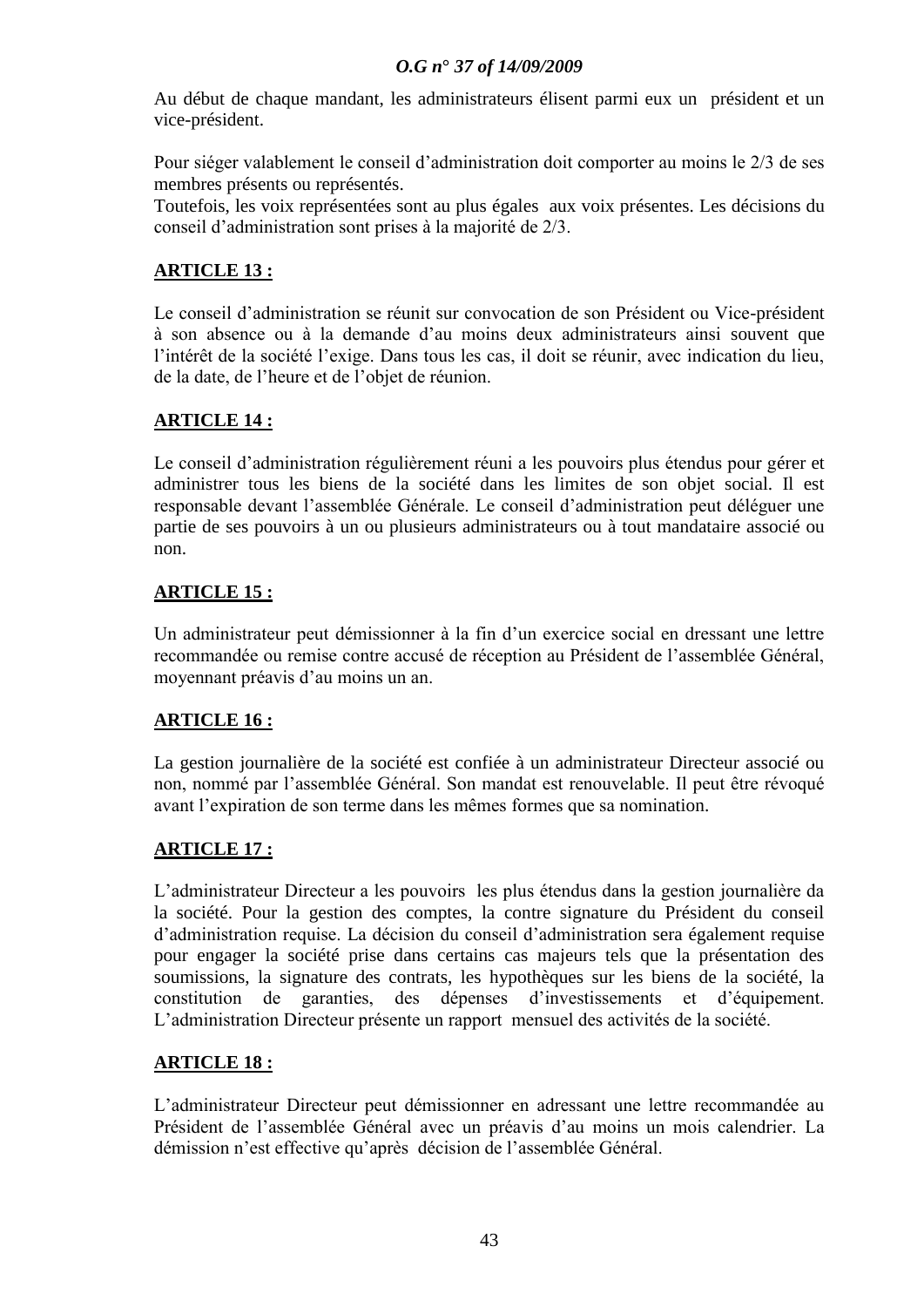# **ARTCLE 19 :**

L"administrateur Directeur n"est peut s"intéresser ni directement ni indirectement à toute société susceptible de concurrencer la société.

# **ARTICLE 20 :**

Un ou plusieurs commissaires aux comptes associés ou non, nommés par l"assemblée Général pour un mandant de deux ans renouvelables et en tout temps révocable, contrôle la gestion financière de la société et fait un rapport semestriel à l"assemblée Général. La rémunération des commissaires aux comptes sera fixée par l"assemblée Général et sera imputée aux frais généraux de la société.

# **CHAPITRE IV : ASSEMBLEE GENERALE**

# **ARTICLE 21 :**

L"Assemblée Général, régulièrement constitué représente l"universalité des associés, elle a les pouvoirs les plus étendus pour faire ou ratifier les actes qui intéressent la société .Ses décisions s"imposent à tous,même aux absents,aux incapable ou aux dissidents. Elle se réserve les pouvoirs suivants :

- Elire et révoquer les administrateurs et les commissaires aux comptes ;

- fixer les émoluments des administrateurs et des commissaires aux comptes ;

- Statuer sur le bilan, le comptes des pertes st sur l"affection des bénéfices ;

- Donner la décharge sur la gestion aux administrateurs et se prononcer sur le rapport des commissaires aux comptes ;

-modifier les statuts ;

-Décider de l"adhésion ; fusion ou association avec d"autres entreprises.

# **ARTICLE 22 :**

L"assemblée est présidée par le Président du conseil d"administration pour deux années renouvelables. Il est révocable à tout moment par l"assemblée Générale. Il peut démissionner en adressant à chaque associé une lettre recommandée ou remise avec accusé de réception, mais sa démission ne devient effective qu"après approbation par l"assemblée Général réunie en séance extraordinaire.

# **ARTICLE 23 :**

L"assemblée Général ordinaire se réunit deux fois par an, sur convocation écrite et recommandée du Président. L"assemblée Général Extraordinaire peut être convoqué à tout moment et autant de fois que le besoin, soit sur l"initiative du Président, à la demande des associés représentant au moins 1/3 du capital social. Chaque convocation de l"assemblée Générale doit être adressée aux associés au moins quinze jours avant la date prévue de la réunion. Le cachet de la poste faisant foi. Elle doit préciser l"ordre du jour, le lieu, et l"heure de la réunion et en cas de modification des statuts ; l"exposé des motifs, le texte à modifier et le proposé.

Tout associé pour se faire représenter à toute réunion de l"assemblée Général par un mandataire associé ou non muni d'une procuration écrite. Chaque part de donner droit à une voix.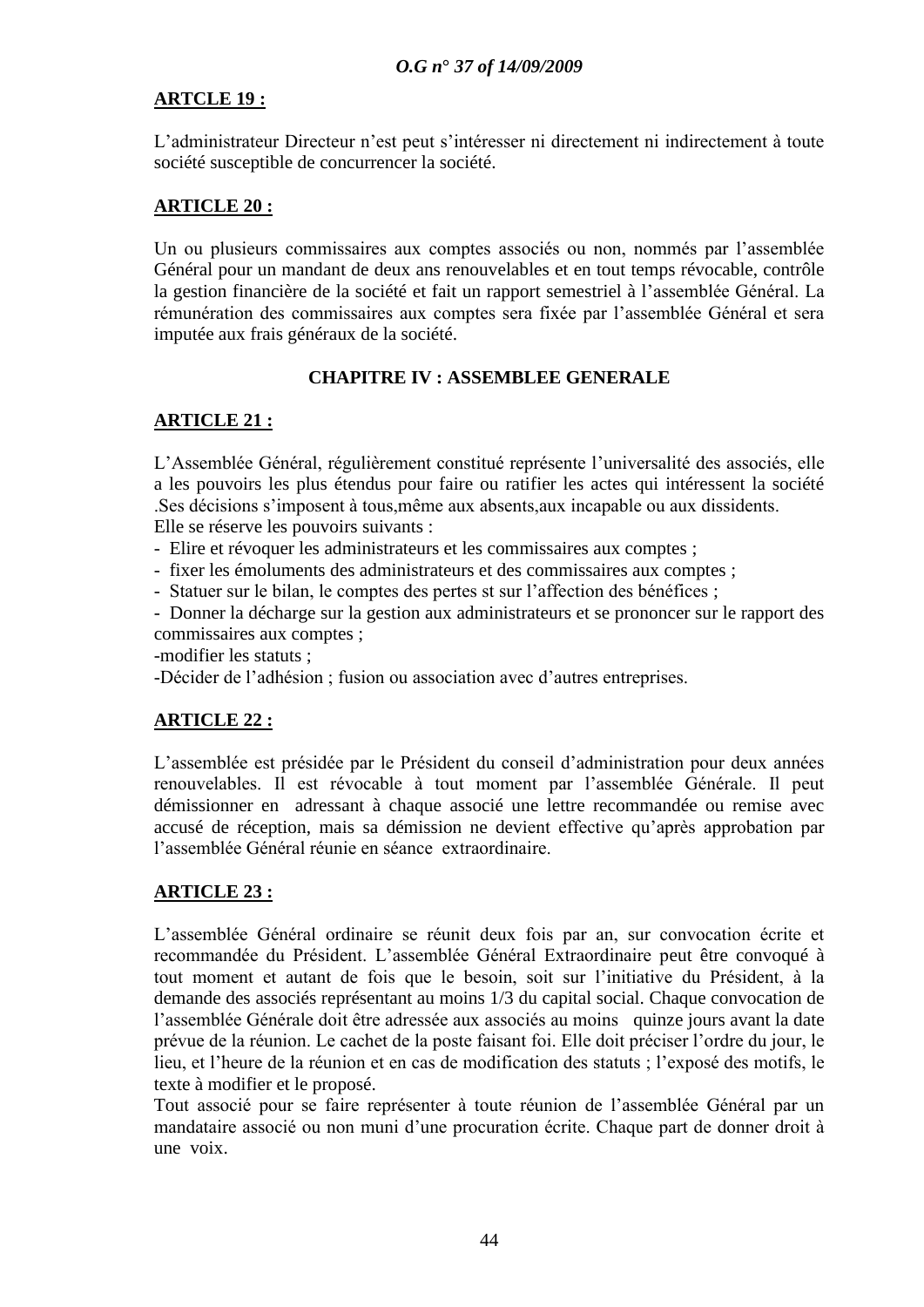# **ARTICLE 24 :**

Pour que l'assemblée Générale puisse siéger valablement, il faut qu'au moins les deux tiers de parts soient présents ou représentés. Les décisions sont prises à la majorité des voix présentes ou représentées. Toutefois Lorsque l"assemblée Générale aura à délibérer sur l"augmentation ou sur la modification du capital social, la fusion de la société avec d"autres sociétés ou sur toute autre modification de statuts, elle ne pourra valablement statuer que si les participants à la réunion représentent au moins ¾ du capital social et les décisions sont prises à la majorité des 2/3 de parts sociales présents ou représentées. Si le quorum requis dans chaque cas n"est pas atteint à la première convocation ou s"il y a parité des voix, une nouvelle convocation sera nécessaire et l"Assemblée Générale délibérera valablement quelle que soit la portion du capital représentée.

# **ARTICLE 25 :**

Les procès-verbaux des réunions de l'assemblée Générale sont signés par tous les associés ou mandataire ayant participé aux réunions. Les copies conformes, les expéditions et les extraits à produire en justice ou ailleurs sont signés par l"Administrateur Directeur et contresignés par le président.

# **CHAPITRE V : DISPOSITIONS FINANCIERES**

# **ARTICLE 26 :**

L"exercice social commence le premier janvier de chaque année et se termine le trente et un décembre de la même année. Néanmoins le premier exercice commence à la date de l'immatriculation au registre de commerce pour se terminer le 31 décembre suivant.

# **ARTICLE 27 :**

Les livres comptables sont arrêtés au 31 décembre. L'exercice clôture et l'inventaire dressé par le conseil d"administration. Il contient l"indication des valeurs mobilières et immobilières, les tableaux des amortissement, la liste des créances et des dettes de la société, un résumé de toutes les opérations d'engagement, de cautionnement de garantie ainsi que la situation active et passive de chaque associés au siége social au plus tard le 15 Février de chaque année. L"assemblée Générale ordinaire statue sur adoption du compte d"exploitation, le compte de perte et profits et du bilan. L"adoption du bilan, l"assemblée Générale se prononce à la majorité de ¾ des voix sur la décharge du conseil d"Administration et des commissaires aux comptes.

# **ARTICLE 28 :**

L"excédant favorable du bilan, déduction faite de toutes les charges, frais généraux et amortissements, nécessaire constitue le bénéfice de la société. Sur ce bénéfice, il sera prélevé une provision pour l"impôt et pour la réserve légale. Le solde sera partagé entre les associés au prorata de leurs parts. L"Assemblée Général pourra décider que tout ou partie de ce solde soit affecté à un fonds de réserve spéciale ou de provisions ou soit reporté à nouveau CHAPITRE VI : DISPOSITIONS FINALES : DISSOLUTION-LIQUIDATION-LITIGE.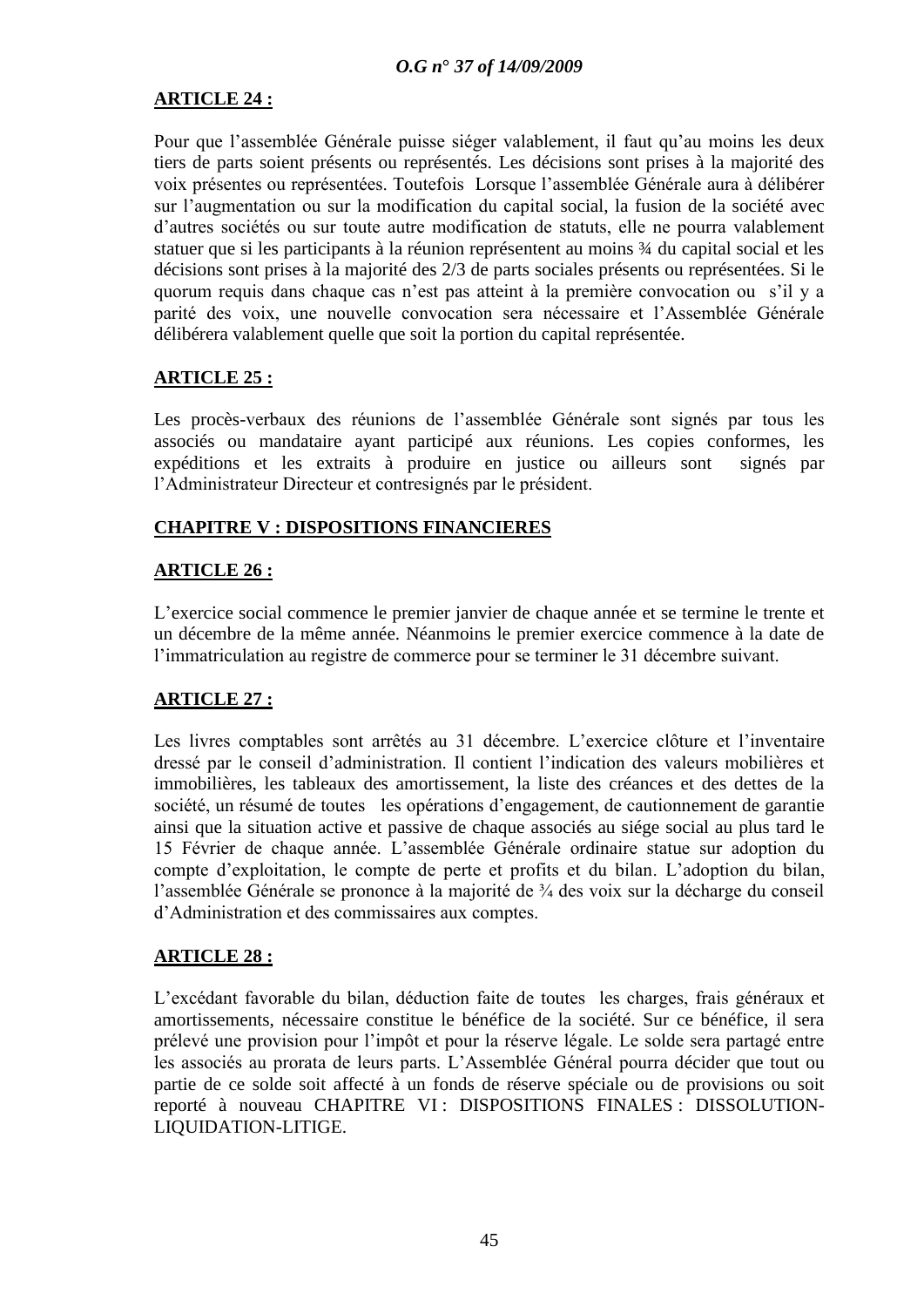# **ARTICLE 29 :**

La société pourra être dissoute par anticipation sur décision de l"assemblée Générale et en tout temps. En cas de perte de la moitié du capital social souscrit, l"Administrateur Directeur devra soumettre la question de dissolution de la société à l"assemblée Générale. Si la liquidation est décidée, l"Assemblée Générale désignera le ou les liquidateurs et déterminera leurs pouvoirs, les émoluments auxquels ils auront droits ainsi que les modalités de liquidation, après apurement de toutes les dettes, charges et frais de liquidation, l"actif ne sert d"abord qu"à rembourser en espèce et en titre le montant libéré non amorti en parts. Le solde est réparti également entre toutes les parts.

# **ARTICLE 30 :**

Toute contestation qui résulterait de l"exécution des présents statuts est de la compétence des juridictions du lieu du siège social de la société. Pour les objets non expressément réglés par les présents statuts les associés entendent se conformer à la législation Rwandaise en vigueur. En conséquence, les clauses qui seraient contraires aux dispositions de cette législation sont réputées non écrites.

Fait à Kigali, 08/09/2003

### **Les associés :**

- 1. MUSHINGANTEKO Emmanuel (sé)
- 2. DUSABIMANA Jean Claude (sé)
- 3. MUGWANEZA Welcome (sé)

### **ACTE NOTARIE NUNERO VINGT QUATRE MILLE NEUF CENT TRENTE DEUX VOLUME CDXCIII.**

L"an deux mille trois, le huitième jour du mois de septembre, Nous, NDIBWAMI Alain, Notaire Officiel de l"Etat Rwandais,étant et résident à Kigali, certifions que l"acte dont les clauses sont reproduites ci avant Nous a été présenté par :

- 1. MUSHINGANTEKO Emmanuel, résidant à, Kanombe-Kigali-Ville
- 2. DUSABIYAREMYE Jean Claude, résidant à, Kacyiru-Kigali-Ville
- 3. MUGWANEZA Welcome, résidant à, Kacyiru-Kigali-Ville

En présence de MUTANGANA Michel et de NYIRIGIRA Benoît, témoins instrumentaires à ce requis et réunissant les conditions exigées par la loi.

Lecture du contenu de l"acte ayant été faite aux comparants et aux témoins, les comparants ont déclaré devant Nous et en présence desdits témoins que l"acte tel qu"il est rédigé renferme bien l"expression de leur volonté.

En foi de quoi, le présent acte a été signé par les comparants, les témoins et Nous, Notaire et revêtu du sceau de l"Office Notarial de Kigali.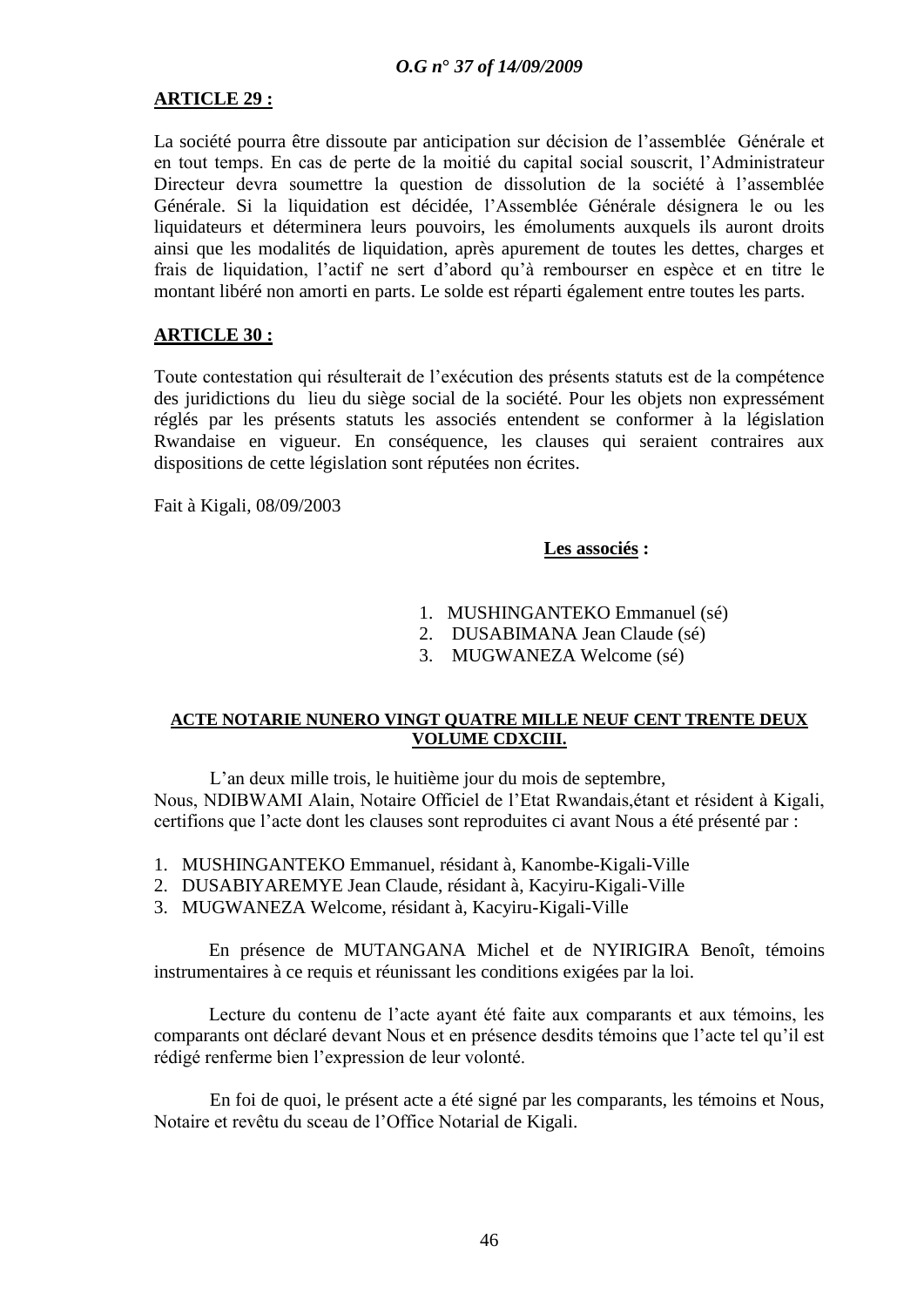# **LES COMPARANTS**

1. MUSHINGANTEKO Emmanuel 2. DUSABIYAREMYE Jean Claude  $(s\acute{e})$  (sé) 3. MUGWANEZA Welcome  $(s\acute{e})$ 

# **LES TEMOINS**

1. MUTANGANA Michel 2. NYIRIGIRA Benoît  $(s\acute{e})$  (sé)

#### **LE NOTAIRE** NDIBWAMI Alain

(sé)

**-DROITS PERCUS** : deux mille cinq cents francs rwandais, enregistré par Nous NDIBWAMI Alain, Notaire de lé Etat Rwandais étant et résident à Kigali,sous le n°24932,volume CDXCII dont le coût deux mille cinq cents francs rwandais perçus suivant quittance n°0959248 du 3septembre deux mille trois,délivrée par le Comptable Public de Kigali.

# **LE NOTAIRE**

NDIBWAMI Alain

 $(s\acute{e})$ 

-FRAIS D"EXPEDITION : Pour l"expédition authentique dont le coût six mille quatre cent francs Rwandais, perçus pour une expédition authentique sur la même quittance

# **LE NOTAIRE**

NDIBWAMI Alain (sé)

### **A.S. n° 195**

Reçu en dépôt au Bureau de l"Agence Nationale d"Enregistrement Commercial, le 15/07/2009 et inscrit au registre ad hoc des actes de sociétés sous le n° RCA 2439/Kig, le dépôt de Statuts de la société ABCD sarl

#### **Droit perçus :**

-Droit de dépôt : 5000 Frw -Amande pour dépôt tardif 2059/: -Frw -Suivant quittance n° 1405 du 14/07/2008

> (sé) **Le Registraire Général KABERA Eraste**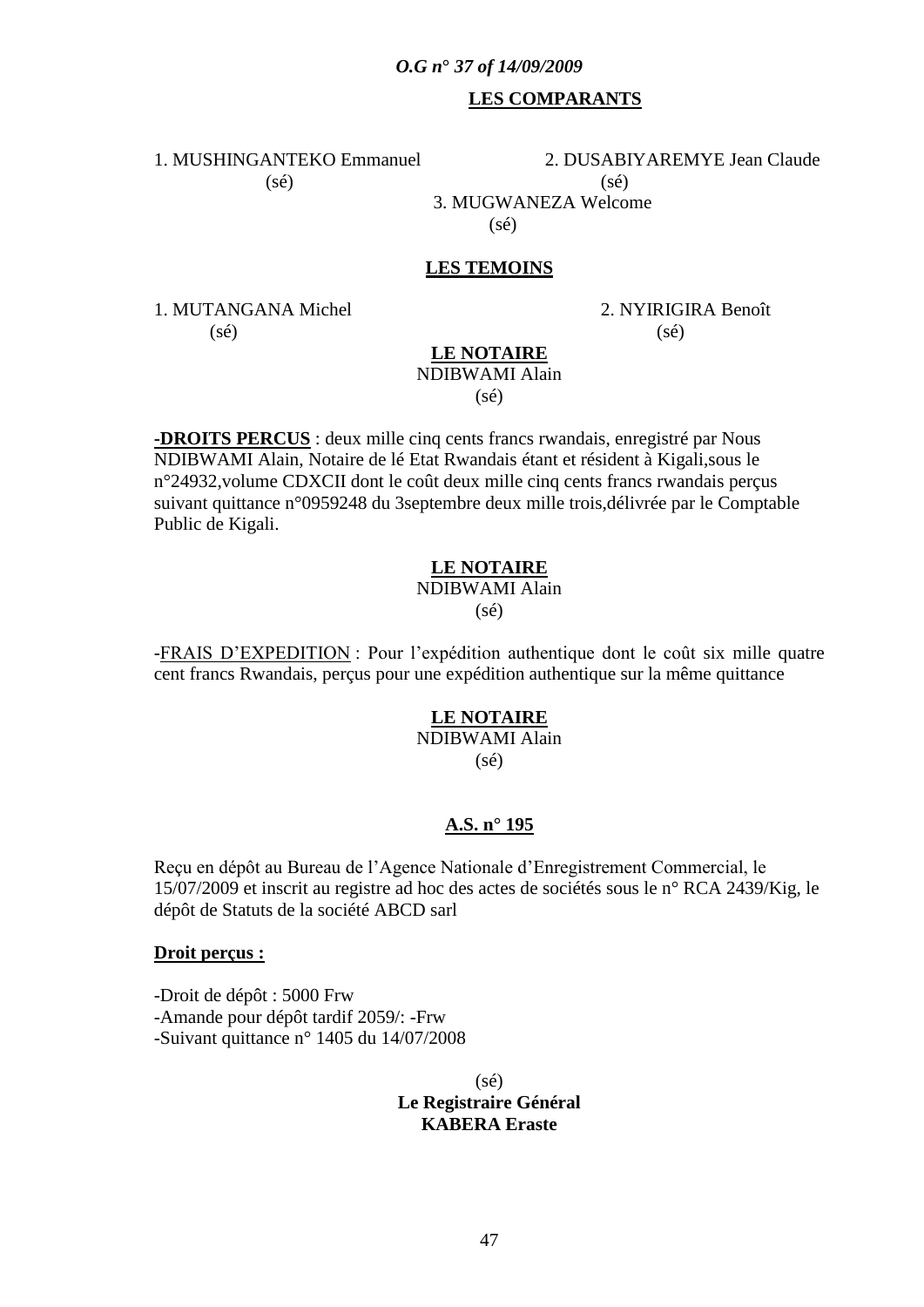

# **Procès -verbal de l"Assemblée annuelle des Actionnaires du Centre Financier aux Entrepreneurs du Rwanda – CFE s.a., tenue le 19 juin 2008 à Kigali**.

Lieu et date : Au siège social de la SORAS, le 19 juin 2008 à 17 H 00.

Participants : Sont Présents les Actionnaires figurant sur la feuille de présence annexée à l"original du présent Procès-verbal; ils représentent % du total des actions.

L"assemblée désigne comme Président M. Marc RUGENERA et comme secrétaire de l"Assemblée annuelle M. Festus GASIGWA

L'assemblée nomme deux scrutateurs :

- M. Jean Enoch HABIYAMBERE
- M. Isaac NKUBITO

Au vu de la feuille de présence, les scrutateurs constatent que le quorum est atteint et que l"Assemblée peut délibérer valablement.

# **Ordre du jou**r :

- 1. Rapport annuel du Conseil d"Administration à l"Assemblée générale sur l'exercice 2007;
- 2. Rapport du commissaire aux comptes sur l"exercice 2007;
- 3. Examen et approbation des comptes annuels au 31.12.2007;
- 4. Affectation du résultat de l"exercice 2007;
- 5. Quitus au commissaire aux comptes et aux administrateurs
- 6. Nomination des Administrateurs;

### **Première résolution**

L"Assemblée Générale approuve l"ordre du jour.

Cette résolution est approuvée à l"unanimité des voix présentes.

Résolution # 2008-AGA-001

### **Deuxième résolution**

L"Assemblée Générale approuve le rapport du Conseil d"Administration sur la situation de la société et les comptes annuels au 31.12.2007.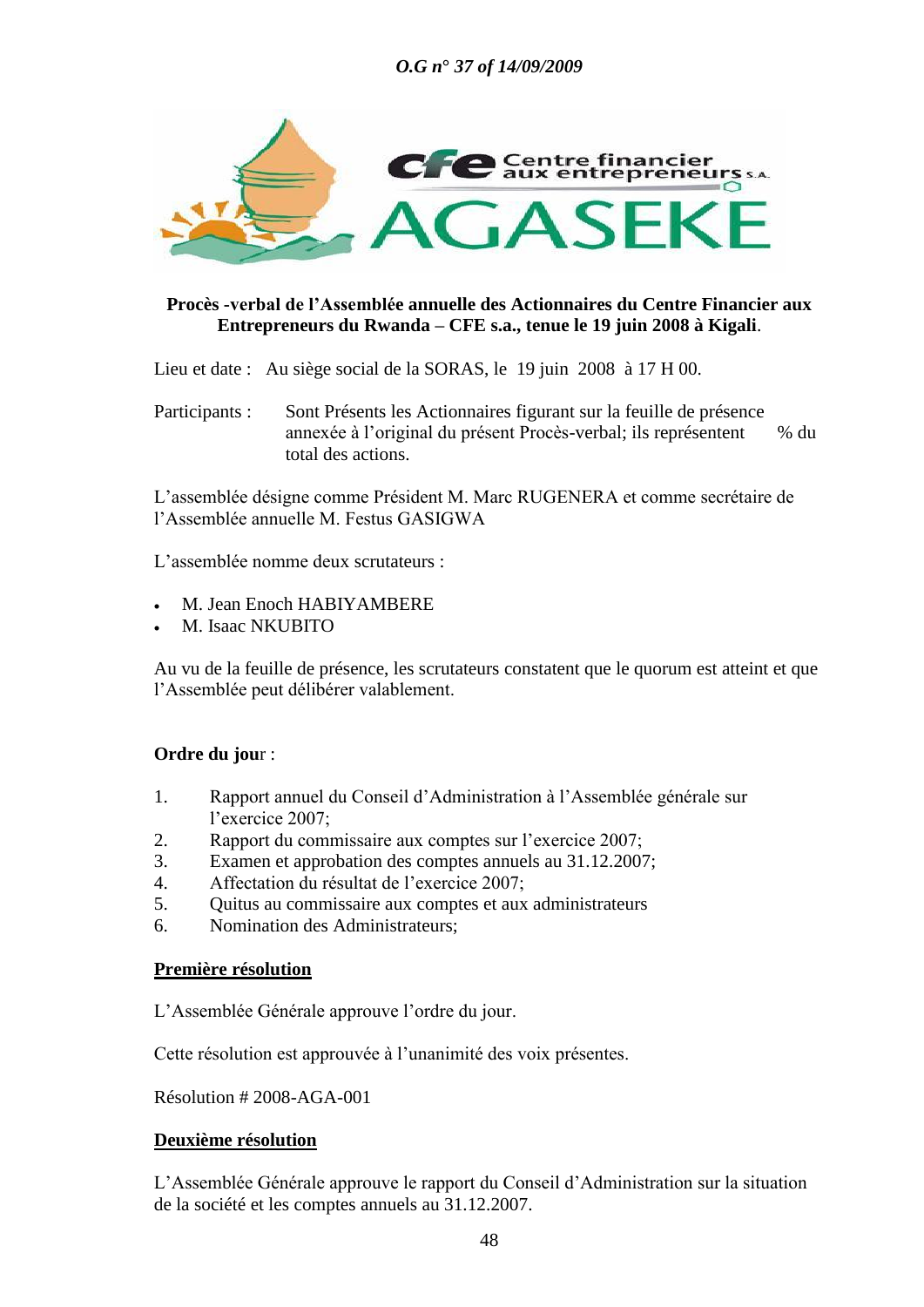Cette résolution est approuvée à l"unanimité des voix présentes.

Résolution # 2008-AGA-002

# **Troisième résolution**

L"Assemblée Générale approuve le rapport du commissaire aux comptes pour l"exercice 2007.

Cette résolution est approuvée à l"unanimité des voix présentes.

Résolution # 2008-AGA-003

# **Quatrième résolution**

L'assemblée générale approuve le compte d'exploitation, le compte des pertes et profits et le bilan au 31.12.2007.

Cette résolution est approuvée à l"unanimité des voix présentes.

Résolution # 2008-AGA-004

# **Cinquième résolution**

L"Assemblée Générale constate que le résultat de l"exercice 2007 s"élève à – 17.471.916 FRW et décide de son affectation comme suit :

Exercise Report à nouveau :  $-17.471.916$  FRW

Cette résolution est approuvée à l"unanimité des voix présentes.

Résolution # 2008-AGA-005

### **Sixième résolution**

L"Assemblée Générale donne quitus au Conseil d"Administration et au commissaire aux comptes pour l"exercice clôturé au 31.12.2008.

Cette résolution est approuvée à l"unanimité des voix présentes.

Résolution # 2008-AGA-006

### **Septième résolution**

L"Assemblée Générale appelle aux fonctions d"Administrateurs les personnes suivantes :

1) Monsieur Charles MHORANYI pour un mandat de trois ans qui expirera à l'issue de l'Assemblée Générale ordinaire de 2011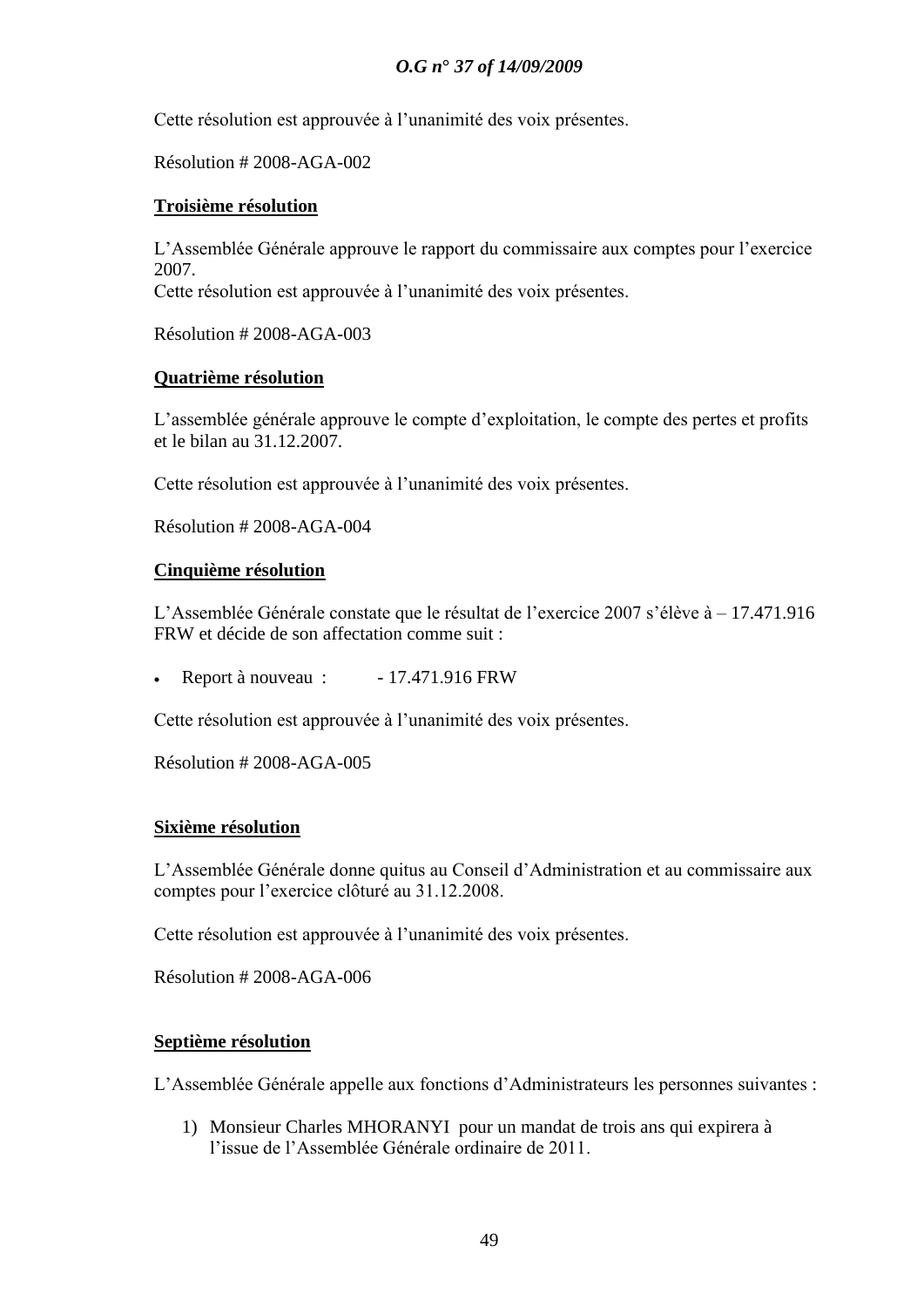- 2) Monsieur Valence RURANGWA pour un mandat de trois ans qui expirera à l"issue de l"Assemblée Générale ordinaire de 2011.
- 3) Monsieur Jean Enoch HABIYAMBEREI pour un mandat de deux ans qui expirera à l"issue de l"Assemblée Générale ordinaire de 2010.
- 4) Monsieur François Régis KABAKA pour un mandat de un an qui expirera à l'issue de l'Assemblée Générale ordinaire de 2009

Cette résolution est approuvée à l"unanimité des voix présentes.

Résolution # 2008-AGA-007

La séance est levée à 17H

#### **ACTE NOTARIE NUMERO 4679, VOLUME CIII/DK**

L"an deux mille huit, le troisième jour du mois de Décembre, Nous **RUZINDANA Landrine**, Notaire du District de KICUKIRO, étant et résidant à Kigali, certifions, que l"acte dont les clauses sont reproduites ci avant, nous a été présenté par Monsieur Marc RUGENERA, Monsieur Jean Enoch et Monsieur Isaac NKUBITO:

En présence de Messieurs Festus GASIGWA et de Olivier RUKUNDO, témoins instrumentaires à ce requis et réunissant les conditions exigées par la loi,

Lecture du contenu de l'acte ayant été faite aux comparants et aux témoins, les comparants ont déclaré devant Nous, Notaire, et en présence desdits témoins, que l"acte tel qu"il est rédigé renferme bien l"expression de leur volonté.

En foi de quoi, le présent acte a été signé par les comparants, les témoins et Nous, Notaire, et revêtu du sceau du District de KICUKIRO

#### **LES COMPARANTS**

| <b>Jean Enoch HABIYAMBERE</b> | <b>Marc RUGENERA</b> | <b>Isaac NKUBITO</b> |
|-------------------------------|----------------------|----------------------|
| $(s\acute{e})$                | $(s\acute{e})$       | $(s\acute{e})$       |

#### **LES TEMOINS**

**Festus GASIGWA Olivier RUKUNDO (sé) (sé)**

#### **LE NOTAIRE RUZINDANA Landrine** (sé)

**DROITS PERCUS** : FRAIS D"ACTE : Deux mille cinq cent francs rwandais, Enregistré par Nous, RUZINDANA Landrine, Notaire du District de KICUKIRO, étant et résidant à KIGALI, sous le numéro 4679, Volume CIII/DK, dont le coût de deux mille cinq cent francs rwandais perçus suivant quittance n° 81404 du 03/12/2008, délivrée par le comptable du District de Kicukiro.

# **LE NOTAIRE RUZINDANA Landrine**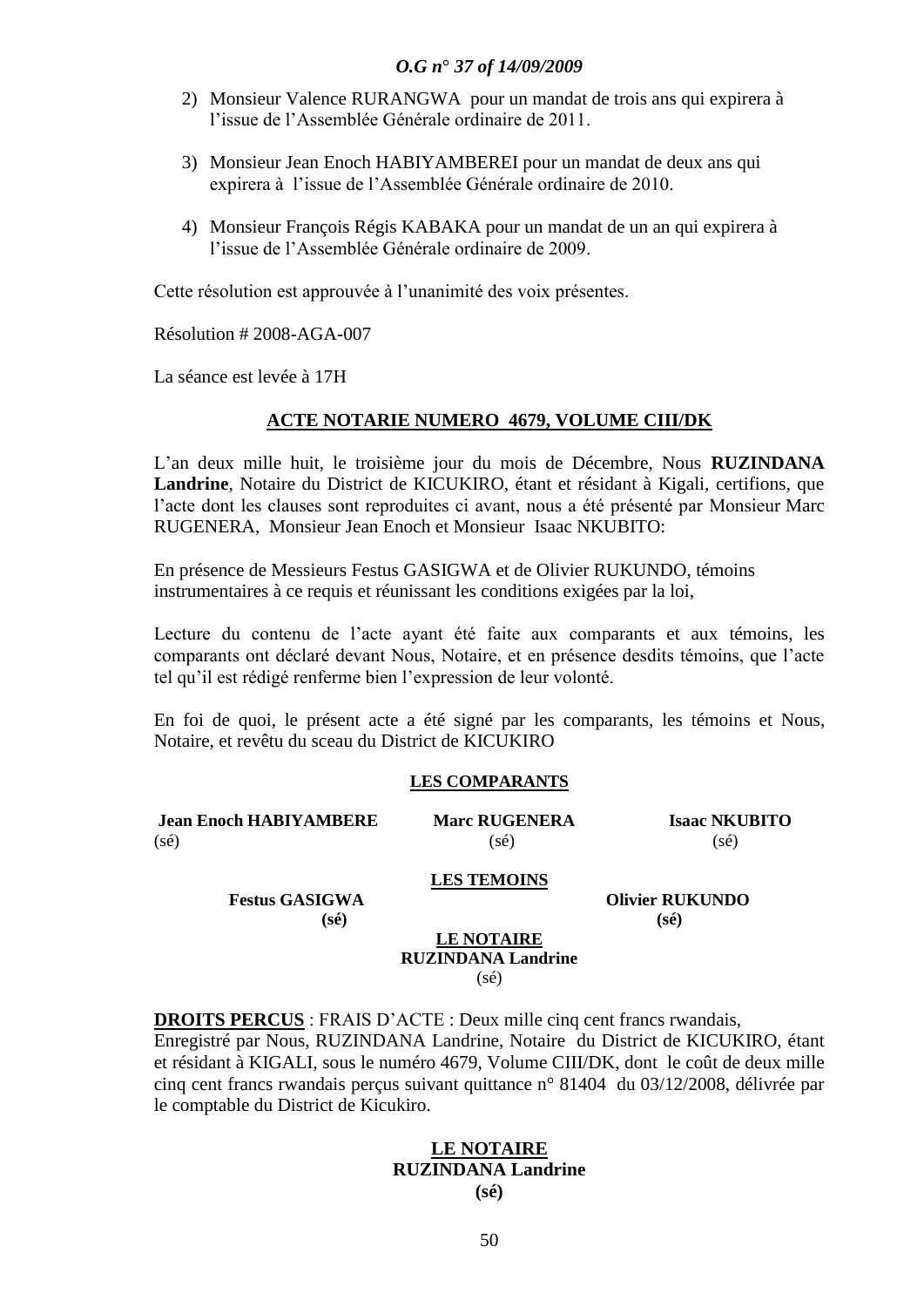# **FRAIS D"EXPEDITION : POUR L"EXPEDITION AUTHENTIQUE DONT LE COUT EST DE TROIS MILLE DEUX CENT FRANCS RWANDAIS PERCUS POUR UNE EXPEDITION AUTHENTIQUE SUR LA MEME QUITTANCE.**

### **LE NOTAIRE RUZINDANA Landrine (sé)**

# **A.S. n° 181**

Reçu en dépôt au Bureau de l"Agence Nationale d"Enregistrement Commercial, le 06/04/2009 et inscrit au registre ad hoc des actes de sociétés sous le n° RCA 2898/Kig, le dépôt de P-V de l"Assemblée Annuelle des Actionnaires du Centre Financier aux Entrepreneurs du Rwanda-CFE s.a.tenue le 19/06/2008 à Kigali.

#### **Droit perçus :**

-Droit de dépôt : 5000 Frw -Amande pour dépôt tardif : -Frw -Suivant quittance n° 2059/09 du 02/04/2009

> $(s\acute{e})$ **Le Registraire Général KABERA Eraste**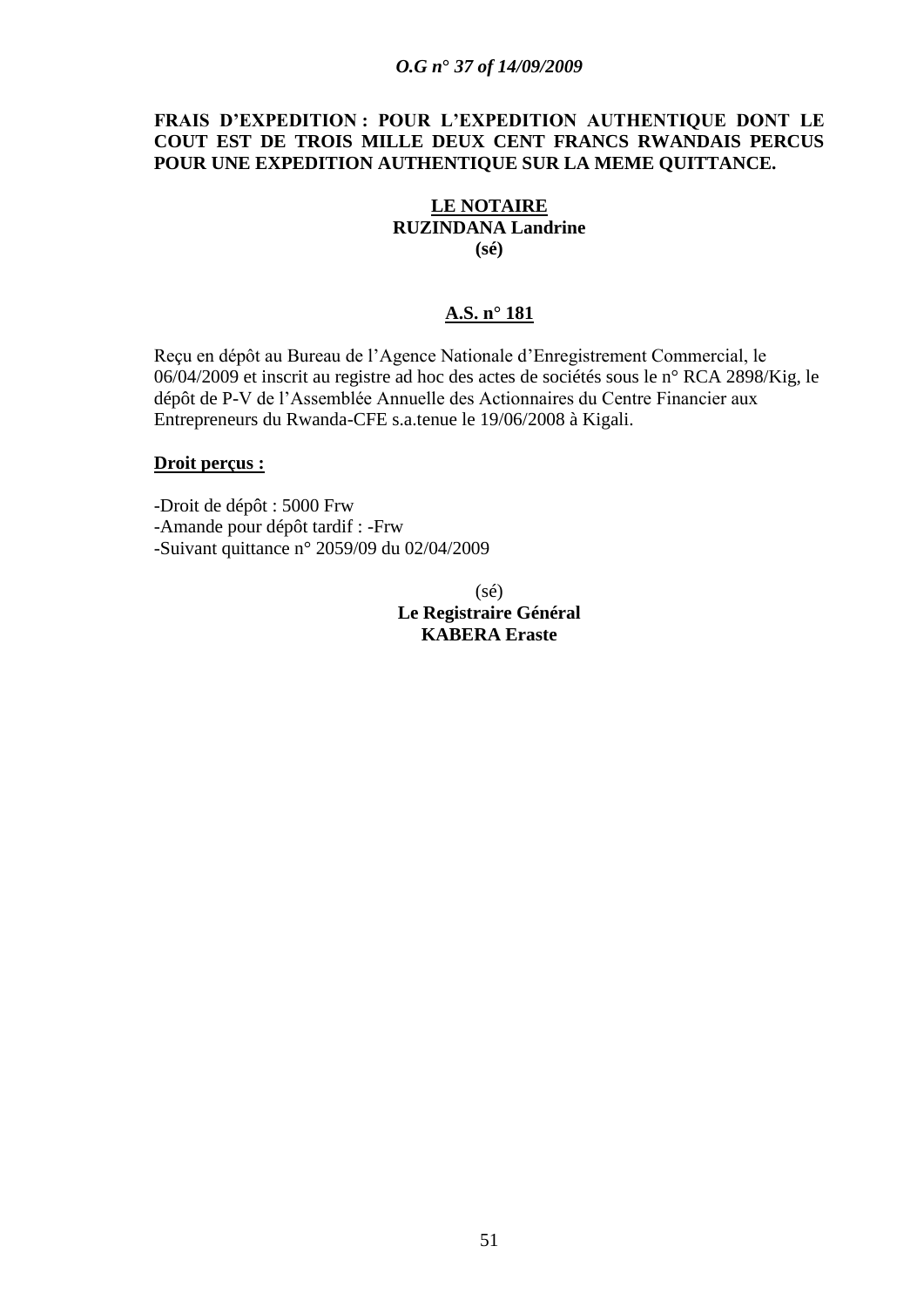

## **Procès -verbal de l"Assemblée Extraordinaire des Actionnaires du Centre Financier aux Entrepreneurs du Rwanda – CFE S.A. AGASEKE, tenue le 02 Octobre 2008 à Kigali**.

Lieu et date : Au siège social de la SORAS, le 02 Octobre 2008 à 17H 00.

Participants : Sont Présents les Actionnaires figurant sur la feuille de présence annexée à l"original du présent Procès-verbal et qui représentent 99,978 % du total des actions.

La séance est présidée par Monsieur Marc RUGENERA

L'assemblée nomme deux scrutateurs :

- Madame KANAMUGIRE Ingrid;
- Monsieur Isaac NKUBITO

Elle désigne comme Secrétaire de l"Assemblée annuelle M. Festus GASIGWA.

Au vue de la feuille de présence, les scrutateurs constatent que le quorum est atteint et que l"Assemblée peut délibérer valablement.

A l"ordre du jour figure un seul point à savoir la modification des statuts du CFE S.A. AGASEKE:

Le président expose que les statuts doivent être modifiés principalement pour deux raisons à savoir le retrait de Développement International Desjardins comme actionnaire et l"introduction dans les statuts du CFE S.A. AGASEKE des normes modernes en matière de gouvernance d"entreprises.

L"assemblée générale approuve à l"unanimité des voix présentes et représentées, les statuts du CFE S.A. AGASEKE.

Résolution # 2008-AGE-002

M. Marc RUGENERA M. Festus GASIGWA  $(s\acute{e})$  (sé)

 **Le Président Le Secrétaire**

**Les Scrutateurs** Ingrid KANAMUGIRE **Isaac NKUBITO**  $(s\acute{e})$  (sé)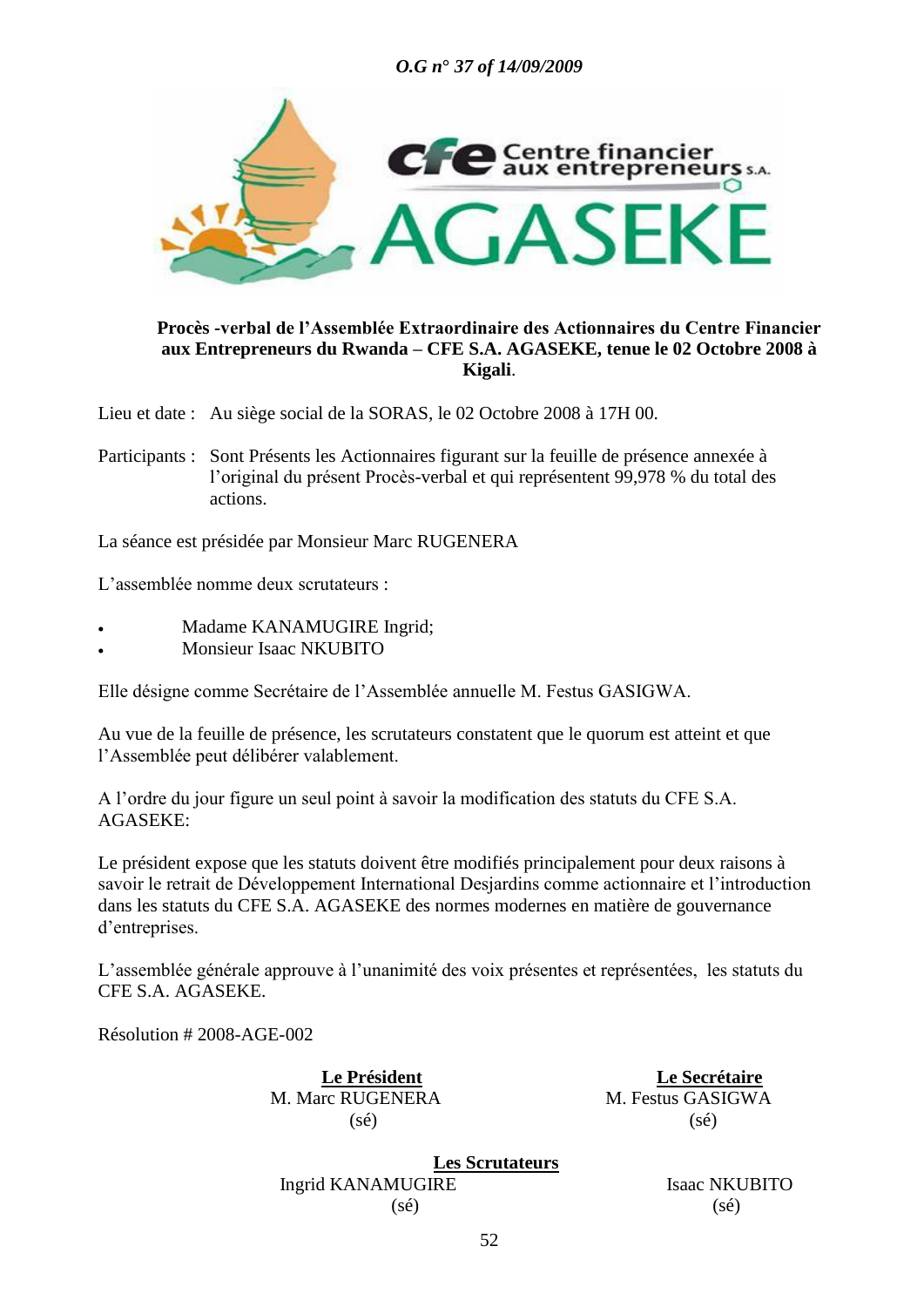## **STATUTS DU CFE S.A. AGASEKE**

### **TABLE DES MATIERES**

#### **TITRE I : DENOMINATION – SIEGE – OBJET – DUREE**

Article 1 : Dénomination Article 2 : Siège social Article 3 : Objet Article 4 : Durée

# **TITRE II : DU CAPITAL**

Article 5 : Capital actions Article 6 : Nature des actions Article 7 : Souscription et libération des actions Article 8 : Conditions préalables à la souscription et à la libération des actions Article 9 : Droits et obligations rattachés aux actions Article 10 : Registre des actionnaires et certificats d"actions Article 11 : Transferts d"actions Article 12 : Droit de préemption sur les actions de la société

# **TITRE III : ORGANISATION – GOUVERNANCE – GESTION CORPORATIVE**

Article 13 : Assemblée générale Article 14 : Assemblée annuelle Article 15 : Assemblée Extraordinaire Article 16 : Conseil d"Administration Article Commissaire aux comptes Article 18 : Crédit Article 19 : Politiques d"opérations Article 20 : Dividendes Article 21 : Réserves Article 22 : Responsabilité Article 23 : Garantie Article 24 : Exercice financier Article 25 : Frais Article 26 : Résolution des conflits Article 27 : Communication Article 28 : Entrée en vigueur Article 29 : Modifications Article 30 : Autonomie des dispositions Article 31 : Renonciation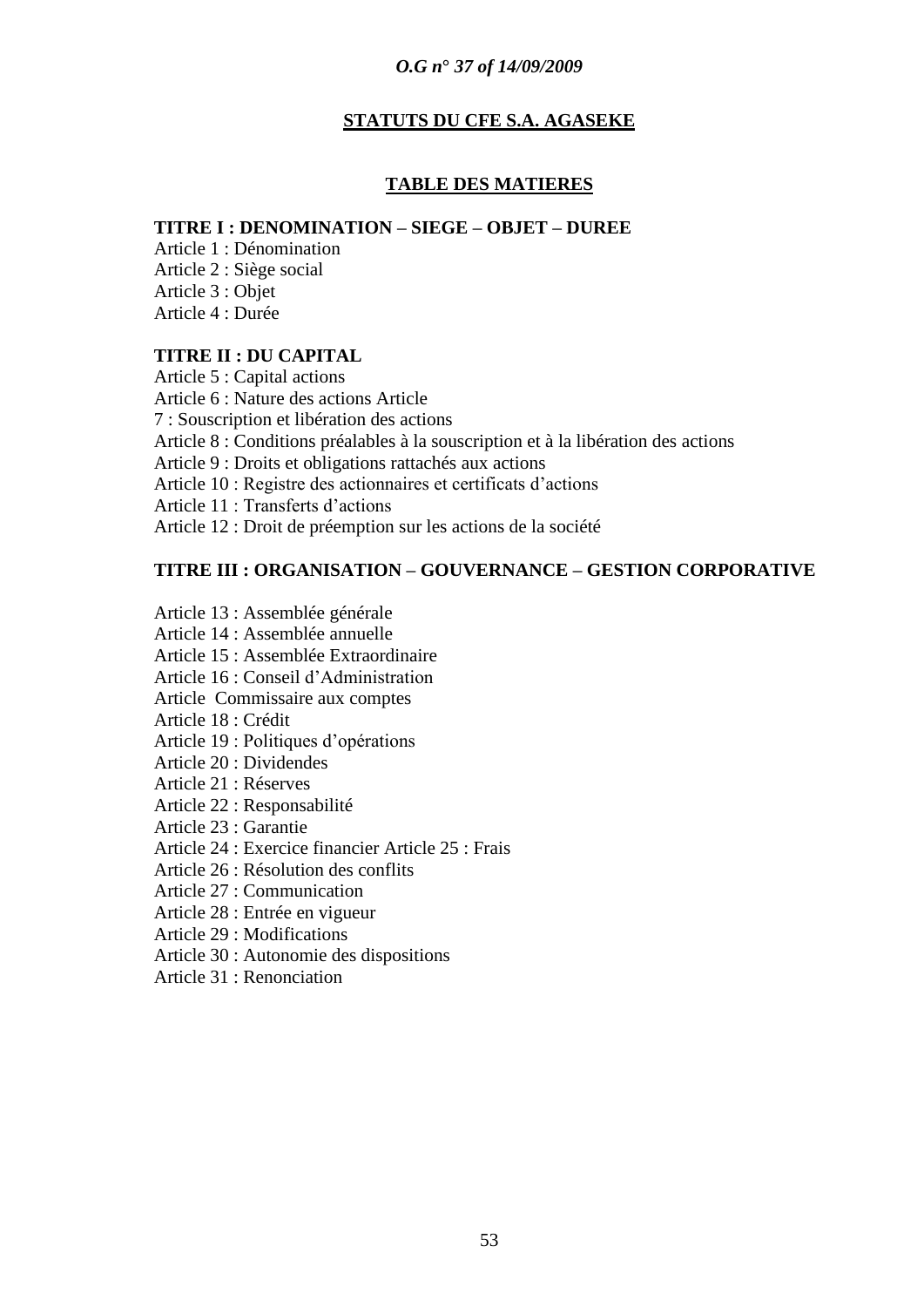# **DÉFINITIONS ET INTERPRÉTATION**

Partout où ils sont utilisés dans les présents statuts, les mots et expressions qui suivent ont la signification qui leur est attribuée :

- « **Actions** » désigne tant les actions ordinaires que les actions privilégiées;
- « **Actionnaires** » désigne collectivement les actionnaires ordinaires et les actionnaires privilégiés;
- « **Capital ordinaire** » désigne le capital composé uniquement des actions ordinaires en circulation;
- « **Capital privilégié** » désigne le capital composé uniquement des actions privilégiées en circulation;
- « Loi » désigne la Loi numéro 06/1988 du 12 février 1988 portant organisation des sociétés commerciales, la Loi numéro 08/99 du 18 juin 1999 portant réglementation des banques et autres établissements financiers, l"Instruction numéro 06/2002 de la Banque Nationale du Rwanda relative à la réglementation des activités de micro finance de même que toute autre loi, instruction ou réglementation à laquelle la société, le conseil d"administration ou, selon le cas, le commissaire aux comptes pourrait être soumis dans le cadre de ses opérations;
- « Organes » désigne l"assemblée générale, le conseil d"administration et le commissaire aux comptes de la société;
- « Société » désigne le Centre Financier aux Entrepreneurs S.A. Agaseke.

# **STATUTS**

# **TITRE I : DÉNOMINATION – SIÈGE – OBJET – DURÉE**

## **Article 1er : Dénomination**

Il est constitué une société anonyme de droit rwandais, sous la dénomination « **CENTRE FINANCIER AUX ENTREPRENEURS S.A. AGASEKE »**, **« CFE S.A. AGASEKE »**, en abrégé. Les deux dénominations pourront être utilisées séparément ou ensemble.

La société est constituée conformément à la Loi numéro 06/1988 du 12 février 1988 portant organisation des sociétés commerciales pour être régie par la Loi numéro 06/1988 du 12 février 1988 portant organisation des sociétés commerciales, la Loi numéro 08/99 du 18 juin 1999 portant réglementation des banques et autres établissements financiers et par l"Instruction numéro 06/2002 de la Banque Nationale du Rwanda relative à la réglementation des activités de micro finance.

### **Article 2 : Siège social**

Le siège social est établi à Kigali. Il peut être transféré dans toute autre localité du Rwanda, sur décision de l"assemblée générale statuant dans les conditions et les formes prévues pour la modification des statuts de la société.

Des sièges d"exploitation, des succursales, bureaux, agences ou dépôts peuvent être établis sur décision du conseil d"administration, en tout endroit où celui-ci le jugera utile, tant au Rwanda qu"à l"étranger.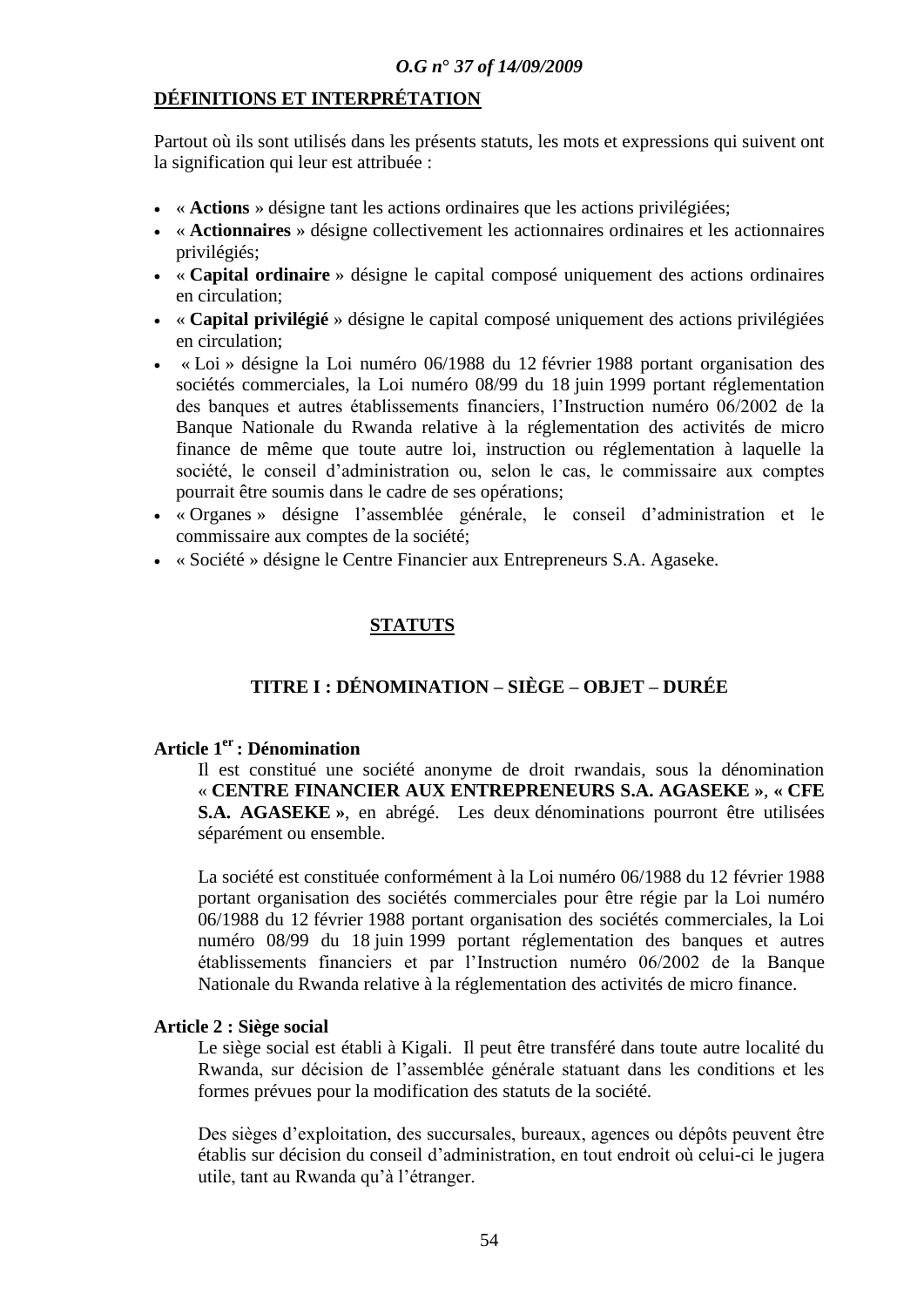# **Article 3 : Objet**

La société a pour objet de fournir des services financiers à la population rwandaise, notamment aux entrepreneurs dont l"accès aux services financiers conventionnels est limité.

La société peut, de façon générale, faire au Rwanda ou à l"étranger tout acte, transaction et opération commerciale, industrielle, financière, mobilière ou immobilière se rapportant, directement ou indirectement, en tout ou en partie, à son objet social ou qui serait de nature à favoriser, faciliter ou développer la réalisation de cet objet.

La société peut aussi s'intéresser, par voie d'apport, de fusion ou de souscription ou de toute autre manière, dans toute entreprise, association ou société ayant un objet analogue, similaire ou de nature à favoriser celui de la société.

### **Article 4 : Durée**

Sous réserve des limitations prévues par la loi, la société est constituée pour une durée indéterminée prenant cours à compter de son immatriculation au registre du commerce.

# **TITRE II : DU CAPITAL**

### **Article 5 : Capital-actions**

Le capital-actions est constitué d"actions ordinaires et d"actions privilégiées.

Le capital-actions ordinaire est fixé à cinq cent millions de francs rwandais. Il est représenté par cinquante mille actions d"une valeur nominale de dix mille francs rwandais chacune, numérotées de un à cinquante mille.

| Le capital-actions ordinaire est entièrement souscrit et réparti comme suit : |  |
|-------------------------------------------------------------------------------|--|
|                                                                               |  |

|                           | <b>Nombre</b><br>d'actions | <b>Montant souscrit</b> | Pourcentage<br>du capital |
|---------------------------|----------------------------|-------------------------|---------------------------|
| SORAS, S.A.               | 37 390                     | 373 900                 | 74,7800 %                 |
|                           |                            | 000 Frw                 |                           |
| <b>DOKOS Holding Ltd</b>  | 12 500                     | 125 000                 | 25,0000 %                 |
|                           |                            | 000 Frw                 |                           |
| <b>Monsieur NKUBITO</b>   | 16                         | 160 000 Frw             | 0,0320 %                  |
| Mme NYIRANEZA Chantal     | 15                         | 150 000 Frw             | 0,0300 %                  |
| Mme NKUNDA Médiatrice     | 15                         | 150 000 Frw             | 0,0300 %                  |
| Mme KANAMUGIRE Ingrid     | 7                          | 70 000 Frw              | 0,0140 %                  |
| Mr KARAMBIZI Patrick      | 7                          | 70 000 Frw              | 0,0140 %                  |
| Mme UWAMBAYINGABIRE       | 6                          | 60 000 Frw              | 0,0120 %                  |
| Claudine                  |                            |                         |                           |
| Mr KARIBU Jean Marie      | 6                          | 60 000 Frw              | 0,0120 %                  |
| Mme MUNGANYIKI Euphrosine | 6                          | 60 000 Frw              | 0,0120 %                  |
| Mme IZERE KAMANZI         | 6                          | 60 000 Frw              | 0,0120 %                  |
| Christelle                |                            |                         |                           |
| Mme MUSHIMIMANA Henriette | 3                          | 30 000 Frw              | 0,0060 %                  |
| Mr MUKWIYE Gilbert        | 3                          | 30 000 Frw              | 0,0060%                   |
| Mr BYARUHANGA Godfrey     | $\overline{2}$             | 20 000 Frw              | 0,0040%                   |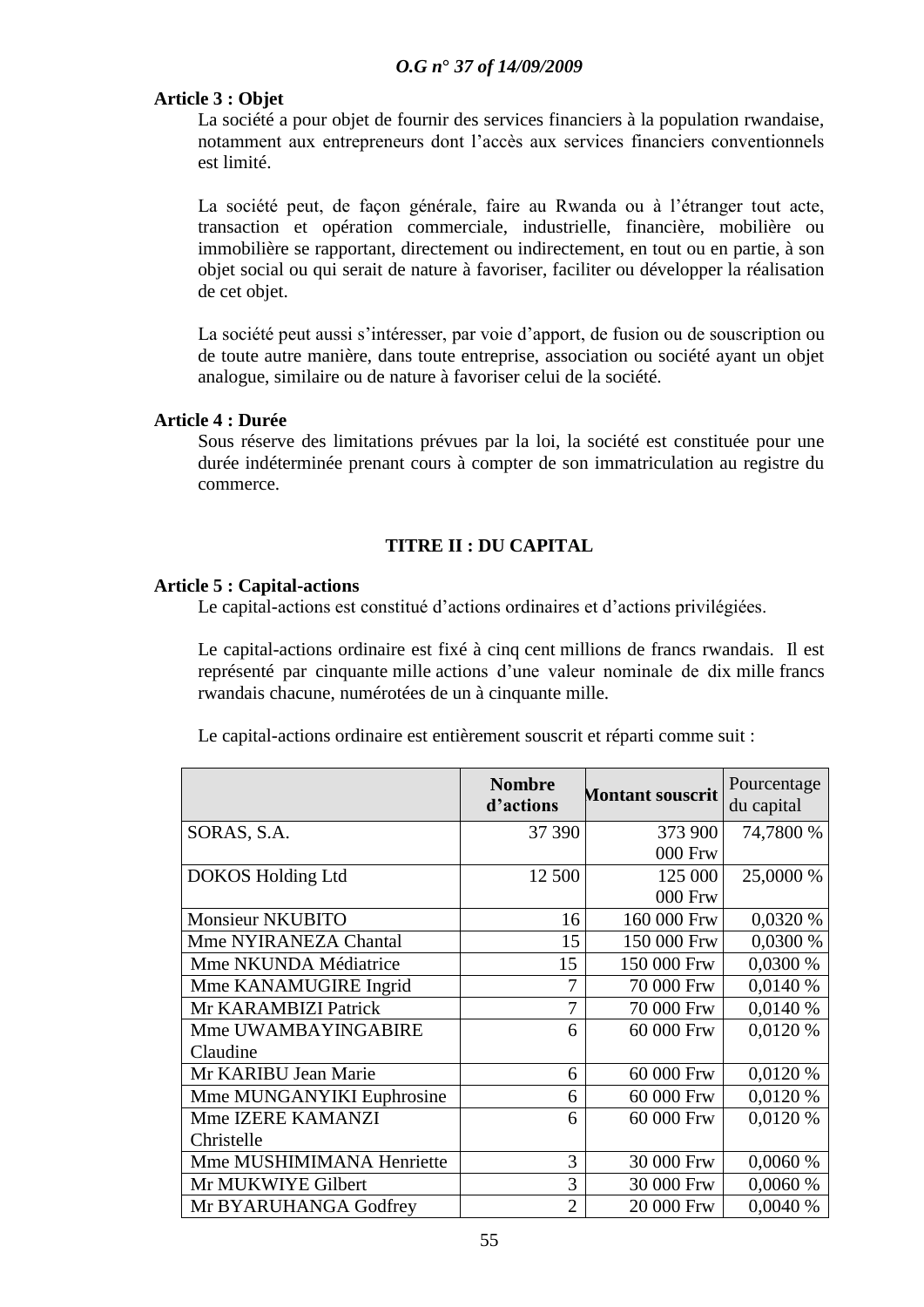| Mr. NZABAMWITA J.M.V.       | $\overline{2}$ | 20 000 Frw  | 0,0040%  |
|-----------------------------|----------------|-------------|----------|
| Mr MWUNGUZI Léonard         | $\overline{2}$ | 20 000 Frw  | 0,0040%  |
| Mr NDATEBA Nevens Floribert | $\overline{2}$ | 20 000 Frw  | 0,0040%  |
| Mme UMWIZA Adeline          | $\overline{2}$ | 20 000 Frw  | 0.0040%  |
| Mr HAVUGIMANA Augustin      | $\overline{2}$ | 20 000 Frw  | 0,0040%  |
| Mr GATETE Olivier           | $\overline{2}$ | 20 000 Frw  | 0,0040%  |
| Mme NYIRABAZUNGU Grâce      | $\overline{2}$ | 20 000 Frw  | 0.0040%  |
| Mr UWAMAHORO Gibril         |                | 10 000 Frw  | 0,0020 % |
| Mme UWIMBABAZI Patricia     |                | 10 000 Frw  | 0,0020 % |
| Mme MUNYARUGERERO           |                | 10 000 Frw  | 0,0020 % |
| Jeannine                    |                |             |          |
| Mr SEBAGABO Christophe      |                | 10 000 Frw  | 0.0020%  |
| <b>TOTAL</b>                | 50 000         | 500 000 000 | $100\%$  |
|                             |                | Frw         |          |

Le capital-actions privilégié est fixé sur décision de l"assemblée générale extraordinaire selon les besoins de la société.

### **Article 6 : Nature des actions**

Seules sont émises des actions ordinaires nominatives de même que des actions privilégiées, ces dernières pouvant être, selon la décision de l"assemblée générale extraordinaire, soit convertibles ou non convertibles, soit rachetables ou non rachetables au gré de la société ou de leur détenteur, soit portant dividende cumulatif ou non cumulatif, soit avec ou sans valeur nominale.

L"achat d"actions est fait séparément, non conjointement, et chaque achat constitue une transaction séparée.

Les actions sont indivisibles à l"égard de la société. Les héritiers copropriétaires indivis d'une action sont tenus de se faire représenter auprès de la société par un seul d'entre eux, considéré comme le seul propriétaire vis-à-vis de la société.

S"il y a plusieurs propriétaires d"une même action, la société a le droit de suspendre l"exercice des droits y afférents jusqu"à ce que l"une de ces personnes ait été désignée, pour l"exercice de ces droits, comme représentante des autres propriétaires.

### **Article 7 : Souscription et libération des actions**

(i) Chacune des actions doit être libérée à concurrence d"au moins le tiers de sa valeur nominale au moment de sa souscription. Tous les paiements pour l"acquisition d"actions de la société doivent être faits en liquide, chèques certifiés ou en bons du Trésor.

Tous les versements ultérieurs ayant pour objet de libérer les actions doivent être faits au plus tard dans un délai de deux ans à compter de leur souscription, suite à une demande de paiement de la société.

(ii) Le conseil d"administration fait, au nom de la société, les appels de fonds sur les actions non entièrement libérées, par un avis écrit envoyé au souscripteur au moins quinze jours avant la date fixée pour le versement et au plus tard quinze jours avant la date d"expiration du délai de deux ans à compter de la souscription des actions concernées.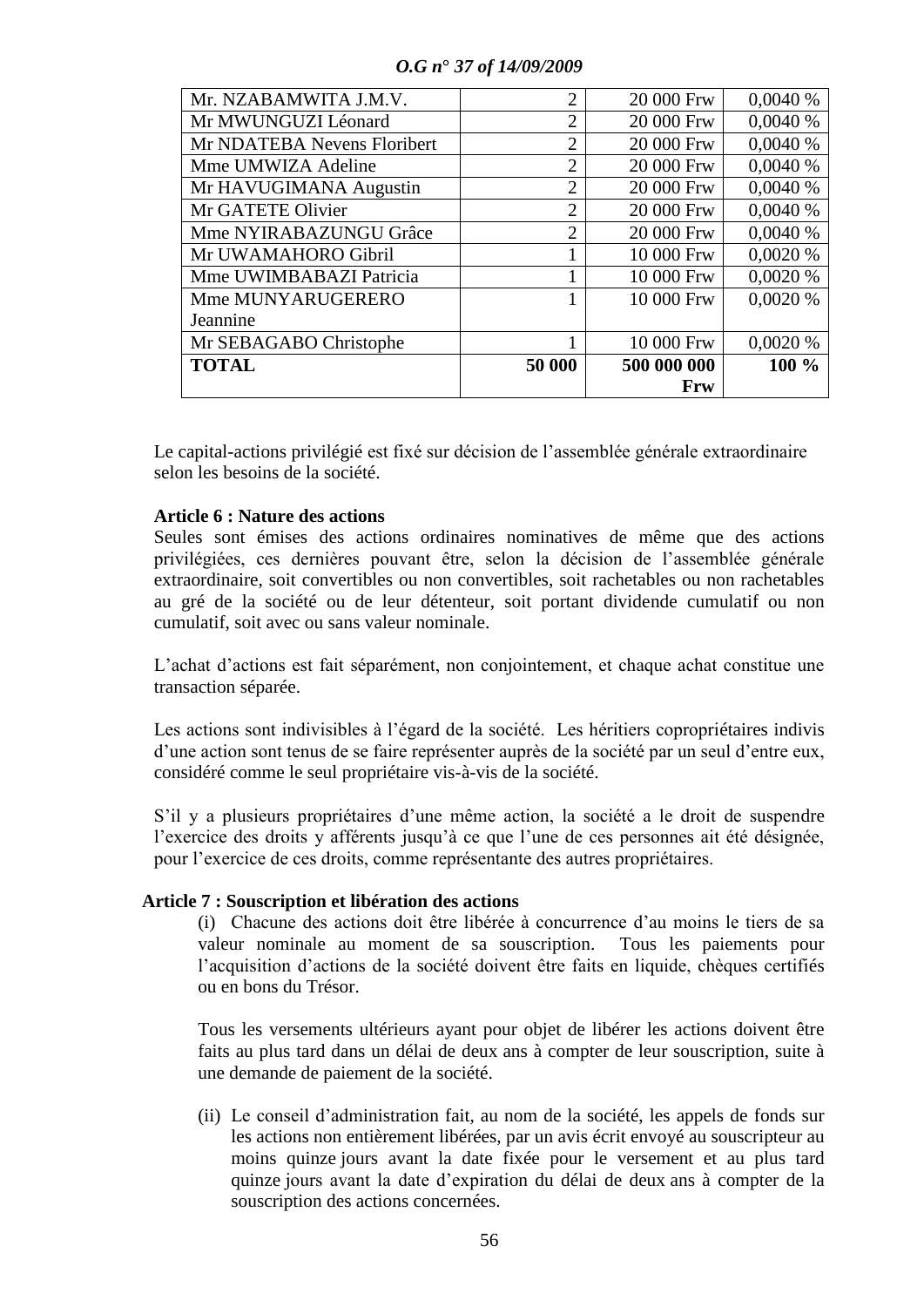Quinze jours après l'envoi d'un second avis resté infructueux, la société pourra disposer des actions aux frais et risques de l"actionnaire défaillant, conformément à l"article 12 des présents statuts.

(iii) Un actionnaire qui fait défaut de payer à temps ce qu"il doit pour ses actions est, sans mise en demeure, débiteur d"intérêts calculés à compter de la date à laquelle le paiement était échu, au taux mentionné dans l"appel de fonds, jusqu"à paiement ou, selon le cas, jusqu"à ce que la société ait disposé de ses actions conformément à l"article 11 des présents statuts. S"il s"agit d"actions ordinaires non entièrement libérées, l"exercice du droit de vote rattaché à ces actions est suspendu.

#### **Article 8 : Conditions préalables à la souscription et à la libération des actions**

Avant souscription et libération des actions visées à l"article 6, les conditions suivantes devront être respectées :

- a) Maintien de documents organisationnels à jour et en ordre;
- b) Absence de toute circonstance extraordinaire ou de changement d"ordre légal de nature à affecter négativement la société.

#### **Article 9 : Droits et obligations rattachés aux actions**

Les droits des actionnaires sont représentés par des actions. Les actions représentent une fraction du capital social de la société et, s"il s"agit d"actions ordinaires, elles donnent droit :

- a) de voter à l"assemblée, le droit de vote étant proportionnel à la partie du capital qu"elles représentent;
- b) de partager les bénéfices;
- c) de partager le produit de liquidation.

S"il s"agit d"actions privilégiées, elles confèrent à leurs détenteurs les droits portés aux certificats qui les constatent.

Les actionnaires ne sont tenus, à l'égard des tiers, que jusqu'à concurrence du montant de leurs actions.

Aucun actionnaire ne peut être exempté de participer aux pertes de la société et une disposition prévoyant qu"un seul ou certains des actionnaires seulement ont droit à tous les bénéfices est réputée non écrite.

#### **Article 10 : Registre des actionnaires et certificats d"actions**

Un registre des actionnaires est tenu au siège social de la société et indique :

- a) la désignation précise de chaque actionnaire;
- b) le nombre et les caractéristiques des titres détenus par chaque actionnaire;
- c) les versements faits par l"actionnaire et la date à laquelle ils ont été faits;
- d) les transferts de titres, signés et datés par les parties au transfert ou par un administrateur;
- e) les transferts pour cause de mort, de liquidation ou de dissolution et les attributions par suite de partage, signés et datés par un administrateur et le bénéficiaire ou seulement par un administrateur;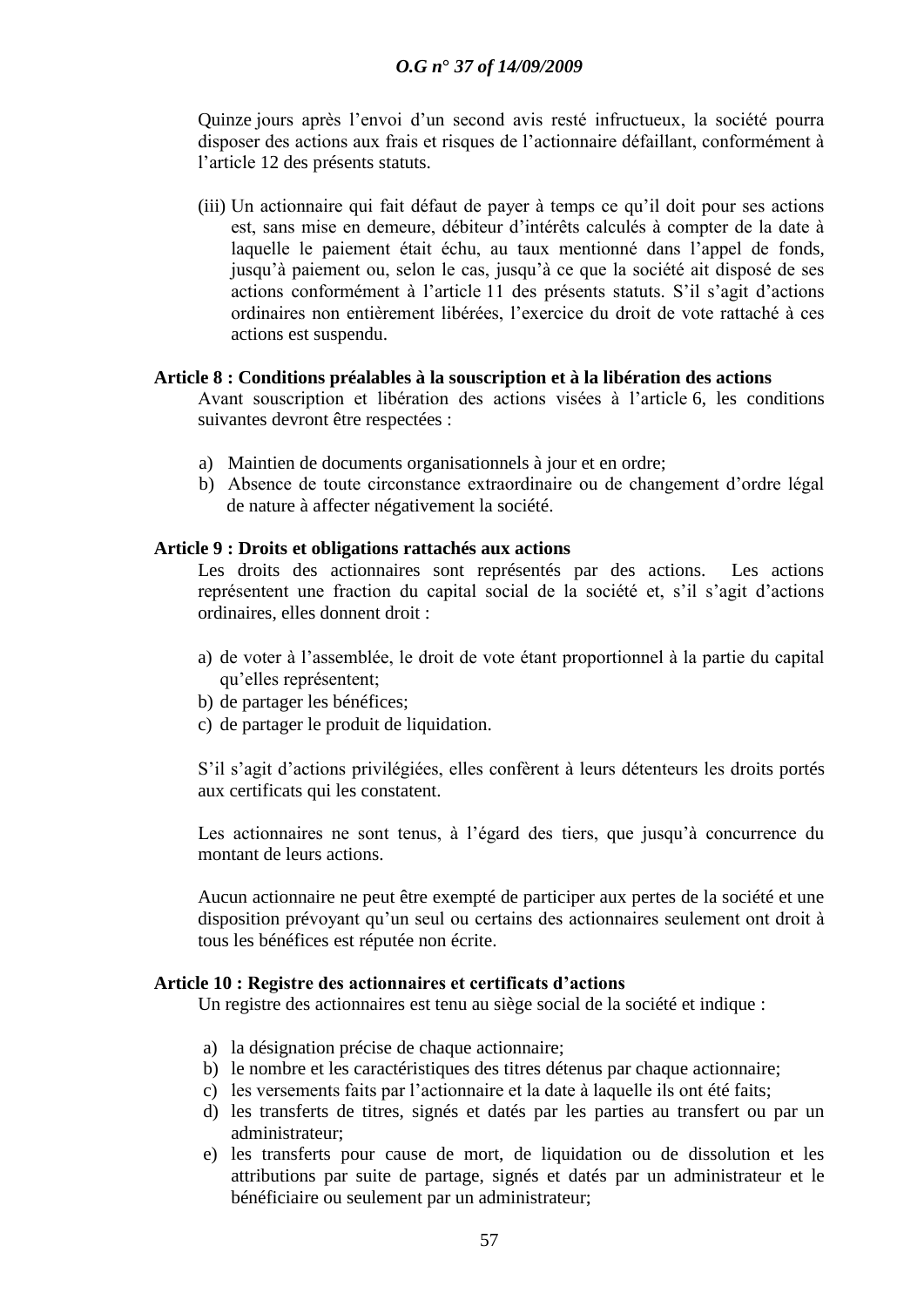f) les restrictions éventuelles à la négociabilité des titres.

Une copie conforme des inscriptions au registre des actionnaires est, dans le mois de leur date, déposée par la société au greffe du tribunal compétent pour y être versée au dossier de la société.

Chaque actionnaire et tout intéressé peut examiner le registre des actionnaires, sans déplacement.

Il est délivré aux actionnaires un certificat non transmissible constatant toute inscription au registre des actions dont ils sont titulaires, dans le mois suivant une telle inscription. Ce certificat contient les mêmes mentions que celles apparaissant au registre des actionnaires et est signé par le président du conseil d"administration de la société.

# **Article 11 : Transfert d"actions**

- (i) Aucun transfert d"actions ne peut être opposé à la société ou à un tiers, bien qu"ils puissent s"en prévaloir, aussi longtemps qu"il n"a pas été inscrit au registre des actionnaires. L"inscription est faite par le Secrétaire de la Société ou par un administrateur au vu d"un document établissant le transfert.
- (ii) En cas de transfert, l"acquéreur répond du paiement des actions transférées. Toutefois, le vendeur demeure solidairement responsable avec l"acquéreur pour le solde dû, avant l"inscription du transfert au registre des actionnaires. Quinze jours après une infructueuse demande formelle, la société peut disposer des actions aux frais et risques de l"actionnaire en défaut.
- (iii) Tout actionnaire a le droit d"aliéner librement tout ou partie de ses actions moyennant l"exercice de leur droit de préemption par les autres actionnaires.
- (iv) Lors de la rupture de son lien d"emploi, la société rachètera à leur demande les actions ordinaires d"employés de la société. Le prix d"achat de ces actions ordinaires correspond alors à la valeur aux livres des actions ordinaires offertes figurant au dernier état vérifié de la société, à savoir le quotient obtenu en divisant :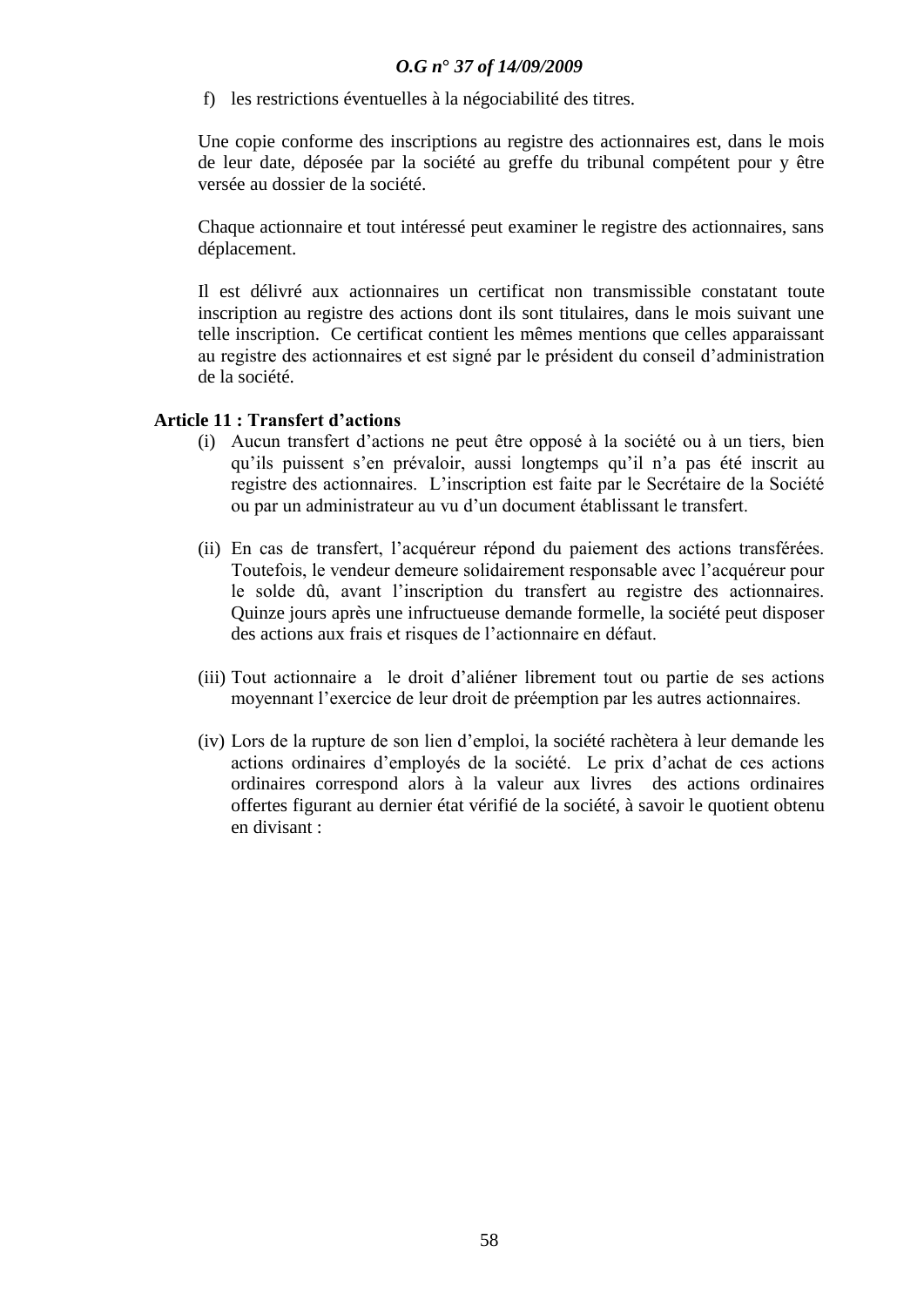- a) la somme de la valeur nominale du capital ordinaire payé en circulation, des primes d"émission payées par les actionnaires ordinaires, des bénéfices accumulés, de la réserve légale de même que des réserves optionnelles, des subventions capitalisées, des dons reçus par la société et de tous les autres investissements faits par les actionnaires dans la société, en argent ou en nature; Par
- b) le nombre d"actions ordinaires payées en circulation.
- . (v) Lorsque la société est obligée d"acquérir des actions ordinaires, cette acquisition est faite soit à même son capital, soit au moyen d"une réserve facultative créée à cet effet. Si l"acquisition est faite à même son capital, celuici est réduit d"autant et les actions ordinaires acquises par elle sont annulées. En aucun cas, l"acquisition par la société à même son capital ne peut avoir pour effet de réduire celui-ci à un niveau inférieur à celui prescrit par la Banque Nationale du Rwanda conformément à la loi. Si l"acquisition est faite par la constitution d"une réserve facultative, les actions ordinaires ainsi acquises par la société peuvent être aliénées par elle dans les deux ans de son acquisition en respectant strictement l"égalité entre les actionnaires ordinaires. Les actions ordinaires non aliénées dans ce délai sont annulées de plein droit sans qu"il n"en résulte une réduction du capital social. Les droits afférents aux actions ordinaires détenues par la société sont suspendus jusqu"à ce que les actions ordinaires aient été vendues ou annulées.

### **Article 12 : Droit de préemption sur les actions de la société**

En cas d"émission de nouvelles actions par la société, celles-ci sont offertes par préférence aux actionnaires ordinaires au prorata du nombre d"actions ordinaires détenues par chacun d"eux, pour un prix et autres conditions déterminés par le conseil d"administration.

En cas de transfert d"actions de la société, celles-ci sont d"abord offertes par préférence aux actionnaires ordinaires, aux mêmes conditions que celles librement négociées entre le détenteur des actions et un acheteur potentiel et ce, au prorata du nombre d"actions ordinaires détenues par chacun d"eux. Le détenteur des actions doit informer par écrit le président de la société en lui fournissant l"ensemble des détails de la transaction projetée, notamment le prix, le nombre d"actions, la prime payable, etc. Le président, dans les 15 jours de la réception de l"écrit, avise par écrit tous les actionnaires ordinaires de la société des détails de la transaction projetée et ces derniers ont un délai de 15 jours à compter de la réception de l"avis provenant du président pour lui faire parvenir un avis de leur intention de se prévaloir de leur droit de préemption. Faute par le président du conseil d"administration d"avoir reçu un avis d"intention de la part d"un actionnaire ordinaire dans le délai prévu, celui-ci ne peut plus se prévaloir de son droit.

Le droit de préemption ne s'applique pas lorsqu'il s'agit d'un transfert en faveur d"un conjoint, des descendants ou des ascendants d"un actionnaire ou en cas de transfert pour cause de mort, de liquidation ou de dissolution d"un actionnaire.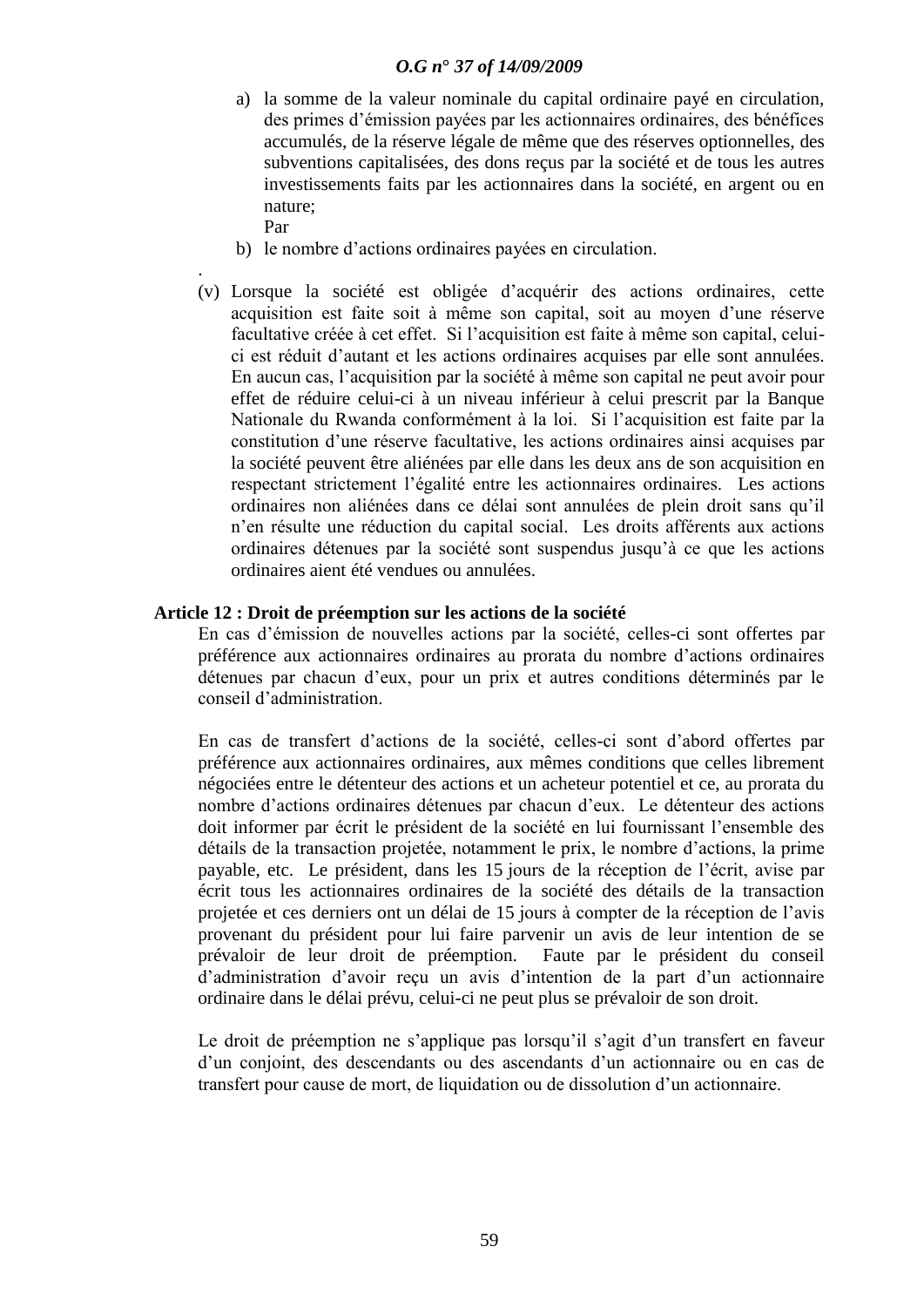# **TITRE III : ORGANISATION – GOUVERNANCE – GESTION CORPORATIVE**

#### **Article 13 : Assemblée générale**

- (i) Les actionnaires ordinaires, qu"ils soient convoqués en assemblée annuelle ou en assemblée extraordinaire, constituent l"assemblée générale de la société.
- (ii) L"avis de convocation à une assemblée générale doit être adressé aux actionnaires ordinaires par courrier au moins quinze jours francs avant la date fixée pour l"assemblée, à leur adresse indiquée au registre des actionnaires. L"avis doit indiquer le lieu, la date et l"heure de l"assemblée, ainsi que les questions à y être débattues. Le cas échéant, il est accompagné d"une copie du bilan, de l"état des résultats, du rapport du conseil d"administration et du rapport du commissaire aux comptes.
- (iii) L"assemblée générale délibère sur les sujets à l"ordre du jour. Toutefois, elle peut prendre des décisions sur des sujets ne figurant pas à l"ordre du jour ou se réunir sans avis, si plus de 90% des actionnaires ordinaires y consentent. L"assemblée générale peut prendre toute décision concernant tout sujet non expressément réservé au conseil d"administration.
- (iv) L"assemblée générale est régie par les règles suivantes :
	- a) l"assemblée est dirigée par un bureau composé du Président du Conseil d"Administration, du secrétaire de la société et de scrutateurs désignés par le Président;
	- b) une feuille de présence indiquant le nombre d"actions ordinaires et de votes dont dispose chaque actionnaire ordinaire est établie par le secrétaire et signée par le président, le secrétaire et un scrutateur;
	- c) chaque résolution est décidée séparément;
	- d) les votes ayant trait aux nominations, révocations, rémunération et quitus sont pris au scrutin secret;
	- e) le conseil d"administration peut, s"il estime que les intérêts de la société sont en jeu, demander à l"assemblée générale de surseoir à l"exécution d"une décision et de reporter la question à une nouvelle assemblée convoquée à intervalle de trois semaines pour prendre une décision finale;
	- f) les actionnaires ordinaires détenant un dixième du capital ordinaire peuvent demander, une fois, de reporter une question s"ils ne se sentent pas suffisamment informés.
- (v) Le procès verbal est établi par le bureau et soumis immédiatement à l"assemblée. Après adoption, le procès verbal est signé par le président et le secrétaire et est consigné dans le registre de la société. Une copie conforme correspondant à l"original est adressée par le président à tout participant qui le requiert.
- (vi) Peuvent être annulées à la demande d"un actionnaire ordinaire qui ne les a pas approuvées mais sans préjudice pour les tiers de bonne foi :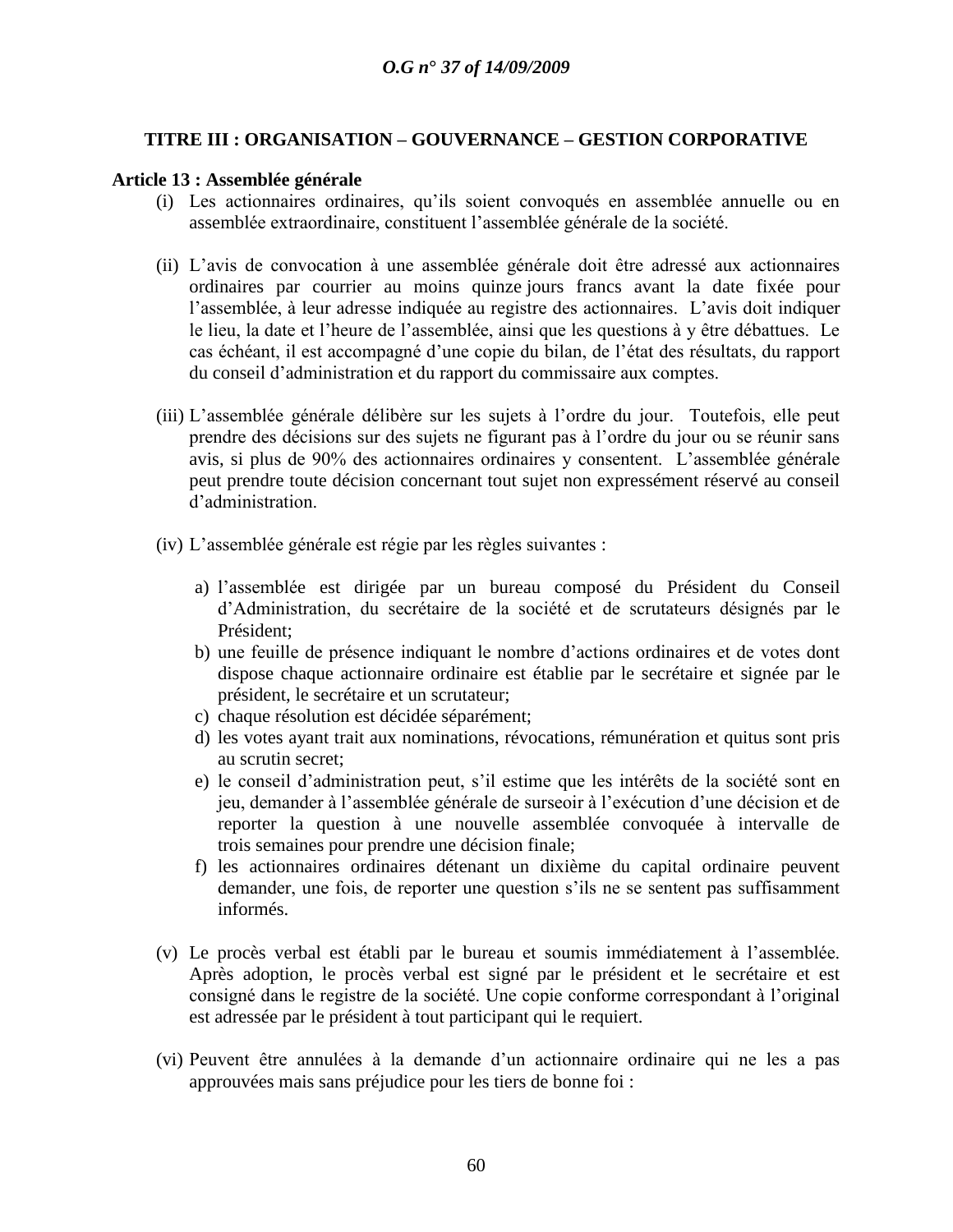- a) les décisions prises en violation de la loi ou des statuts, si l"irrégularité peut avoir influencé le vote;
- b) les décisions entachées d"excès ou d"abus de pouvoir.
- (vii)Une action ordinaire représente un vote.
- (viii) Un actionnaire ordinaire qui est sur un sujet, directement ou indirectement, en conflit d"intérêts avec la société ne peut voter sur ce sujet. Ses votes sont toutefois pris en considération aux fins du calcul du quorum.
- (ix) Toute convention de vote de même que tout mandat irrévocable sont nuls. Un mandat ordinaire ne vaut que pour un ordre du jour. Tout actionnaire ordinaire peut se faire représenter par mandataire lors d"une assemblée générale.
- (x) Les décisions régulièrement adoptées lient tous les actionnaires.

#### **Article 14 : Assemblée annuelle**

L"assemblée annuelle de la société doit être tenue dans les six mois de la clôture de son exercice financier, sur convocation du conseil d"administration.

L'assemblée annuelle :

- a) nomme et remplace les administrateurs et le commissaire aux comptes de la société;
- b) examine le rapport du conseil d"administration, du commissaire aux comptes et délibère sur les questions qui y sont soulevées;
- c) décide quant au bilan, à l"état des résultats et à l"allocation des bénéfices tels que présentés par le conseil d"administration;
- d) donne quitus aux administrateurs et au commissaire aux comptes;
- e) prend toute décision non réservée au conseil d"administration ou à l"assemblée extraordinaire.

Le quorum à l'assemblée annuelle est de la moitié du capital ordinaire. Si cette condition n"est pas rencontrée, une deuxième assemblée peut être convoquée au cours du mois suivant et cette dernière peut valablement délibérer pourvu qu"un quart du capital ordinaire soit alors représenté.

Les décisions à une assemblée annuelle sont prises à la majorité simple des voix exprimées par les actionnaires ordinaires présents ou représentés sauf si la loi ou les statuts en prévoient autrement.

### **Article 15 : Assemblée extraordinaire**

(i) Une assemblée extraordinaire doit être tenue à la demande du conseil d"administration, du commissaire aux comptes ou d"un représentant nommé par la cour à la demande d"actionnaires ordinaires détenant au moins un dixième des droits de vote. La demande faite par le commissaire aux comptes de même que celle faite par un représentant des actionnaires ordinaires doit préciser les sujets pour lesquels la tenue d"une assemblée extraordinaire est demandée.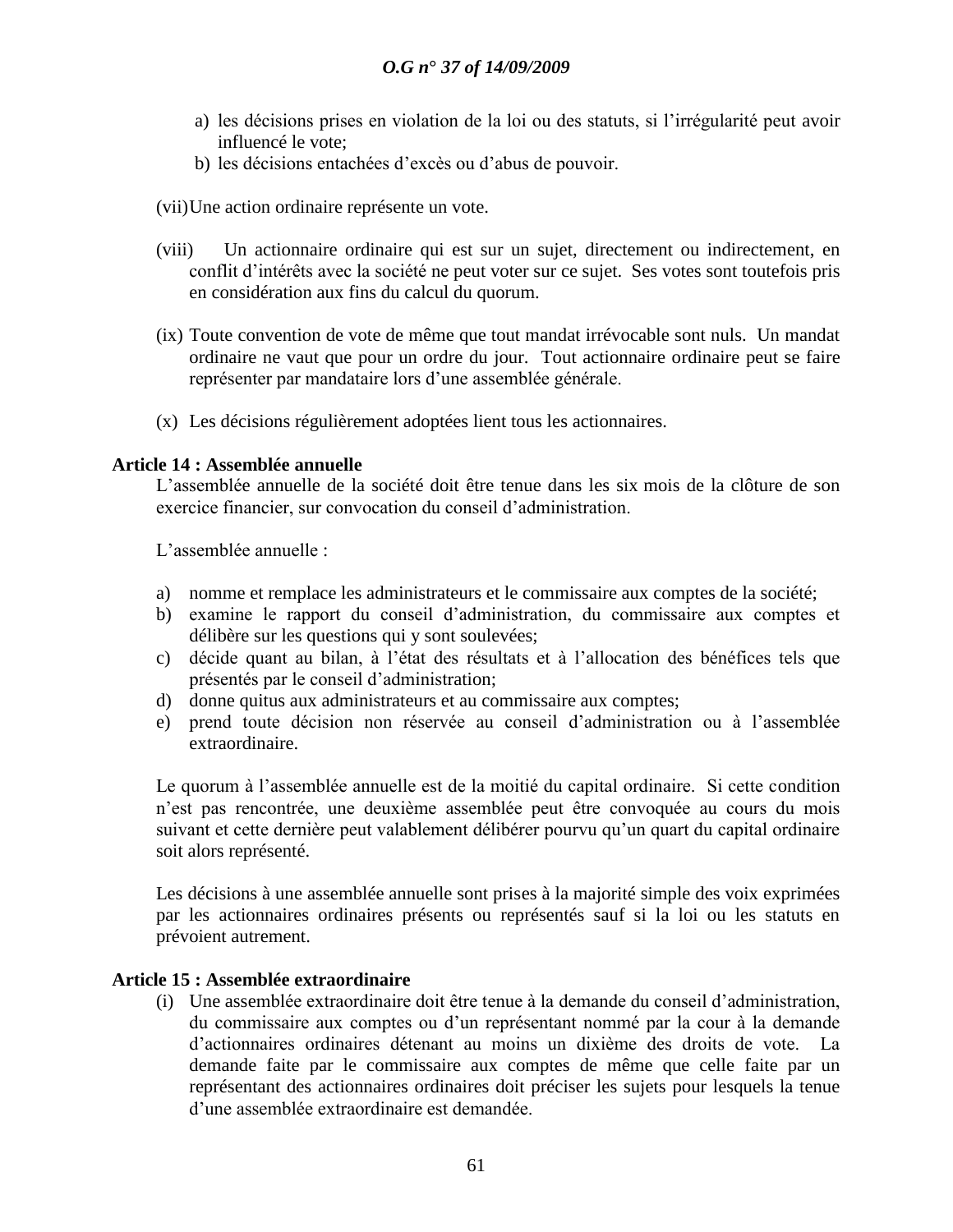- (ii) Seule l"assemblée extraordinaire est compétente pour modifier les statuts, pour augmenter ou réduire le capital ou pour tout autre sujet considéré important et urgent en fonction de la vie de la société.
- (iii) Une assemblée extraordinaire est convoquée par le secrétaire de la société. En cas d"empêchement ou de refus d"agir du secrétaire, le président de la société convoque l"assemblée.
- (iv) Si l"assemblée n"est pas convoquée dans les quinze jours de la demande faite par le commissaire aux comptes ou de la demande faite par un représentant des actionnaires ordinaires, les requérants peuvent alors convoquer l"assemblée extraordinaire par voie judiciaire. À moins que les membres ne s"y opposent par résolution lors de l"assemblée, la société rembourse à ceux qui l"ont convoquée les frais utiles qu"ils ont encourus pour tenir l"assemblée.
- (v) Le quorum à l"assemblée extraordinaire est de la moitié du capital ordinaire. Si cette condition n"est pas rencontrée, une deuxième assemblée peut être convoquée au cours du mois suivant et cette dernière peut valablement délibérer pourvu qu"un quart du capital ordinaire soit alors représenté. Cependant, lorsqu"une assemblée extraordinaire doit prendre une décision au sujet d"une modification essentielle, les trois quarts du capital ordinaire doivent être représentés lors de la première assemblée et si cette condition n"est pas remplie, une deuxième assemblée peut être convoquée et cette dernière peut valablement délibérer si la moitié du capital ordinaire est alors représentée.
- (vi) Les décisions à une assemblée extraordinaire sont prises à la majorité des trois quarts des voix qui participent au vote sauf sur des modifications essentielles. Les décisions sur des modifications essentielles sont prises à la majorité des quatre cinquièmes des voix qui participent au vote.
- (vii)Sont réputées être des modifications essentielles :
	- a) les modifications sur l"objet de la société;
	- b) la fusion ou la division de la société;
	- c) tout autre sujet considéré comme tel par la loi et dans les présents statuts. .
- (viii) Lorsque le vote porte sur une modification essentielle, le conseil d"administration établit un rapport justificatif, l"annonce dans l"ordre du jour, le communique à tous les actionnaires ordinaires et le soumet à l"assemblée extraordinaire.

# **Article 16 : Conseil d"administration**

(i) Le conseil d"administration gère les affaires de la société. Il est investi des pouvoirs les plus étendus pour agir en toutes circonstances au nom de la société. Le conseil d"Administration détermine les orientations de l"activité de la société et veille à leur mise en application. Il se saisit de toute question intéressant la bonne marche de la société et règle par ses délibérations les affaires la concernant.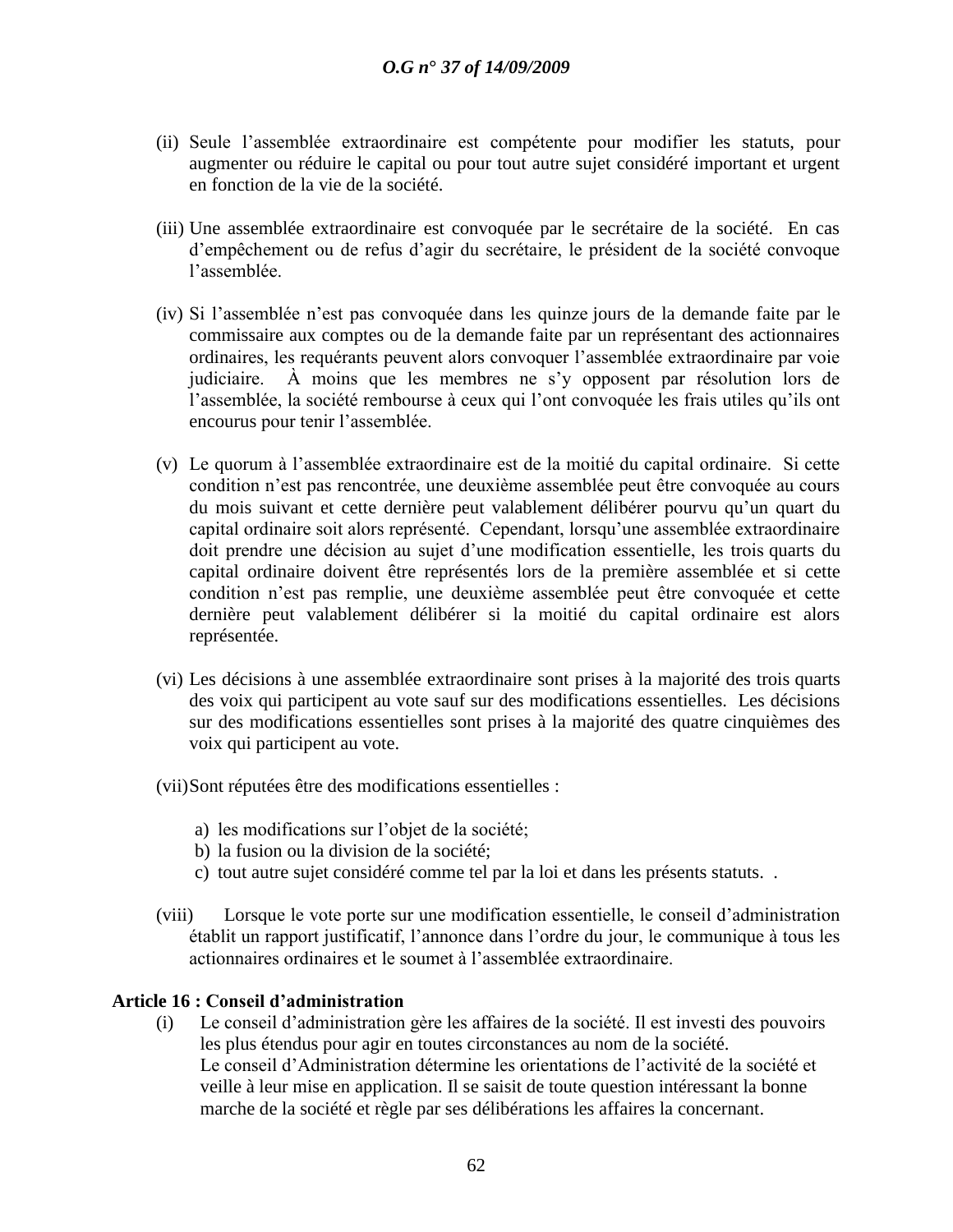- (ii) Il est composé de cinq personnes, élues pour un mandat d"un maximum de trois ans. Un tiers des administrateurs, à une unité près, est remplacé chaque année. À l'expiration de leur mandat, les administrateurs sortants sont rééligibles. Malgré l"expiration de leur mandat, ils demeurent en fonction jusqu"à ce qu"ils soient réélus ou remplacés.
- (iii) Le nombre d"actions ordinaires requises pour proposer un candidat au conseil d"administration est établi comme suit :

$$
N = \left[\frac{C}{A}\right] + 1
$$

- $\sim N =$  nombre d'actions ordinaires requises pour proposer un administrateur
- $\degree$  C = nombre total d'actions ordinaires en circulation
- $\overline{A}$  = nombre total d'administrateurs
- (iv) Tout actionnaire ordinaire peut proposer autant de candidats au conseil d"administration qu"il détient de multiples entiers du nombre établi conformément à la formule visée au paragraphe (iii).
- (v) Les administrateurs peuvent ne pas être actionnaires ordinaires de la société. Ils peuvent être des personnes physiques ou des personnes morales. Une personne ne peut être élue comme administrateur de la société si elle en a été commissaire aux comptes au cours des trois dernières années. Un employé de la société ne peut également en être administrateur. En pareil cas, le contrat d"emploi est automatiquement résolu lorsque l"administrateur entre en fonctions.
- (vi) L"assemblée générale détermine les émoluments des administrateurs.
- (vii) Le Conseil d"administration choisit parmi ses membres un président et un viceprésident qui exercent ces fonctions pour la durée de leur mandat. Le Conseil d"Administration désigne le Secrétaire de la Société parmi les cadres de la société.
- (viii) Le conseil d"administration se réunit, aussi souvent que nécessaire mais au moins cinq fois par année, sur convocation du président ou de 60 % des administrateurs. Les réunions sont convoquées par avis écrit donné au moins quinze jours francs avant la date prévue. L"avis doit indiquer le lieu, la date et l"heure de la réunion ainsi que les questions à y être débattues.
- (ix) Le quorum aux réunions du conseil d"administration est de la majorité des administrateurs. Les décisions du conseil d"administration sont prises à la majorité des voix exprimées.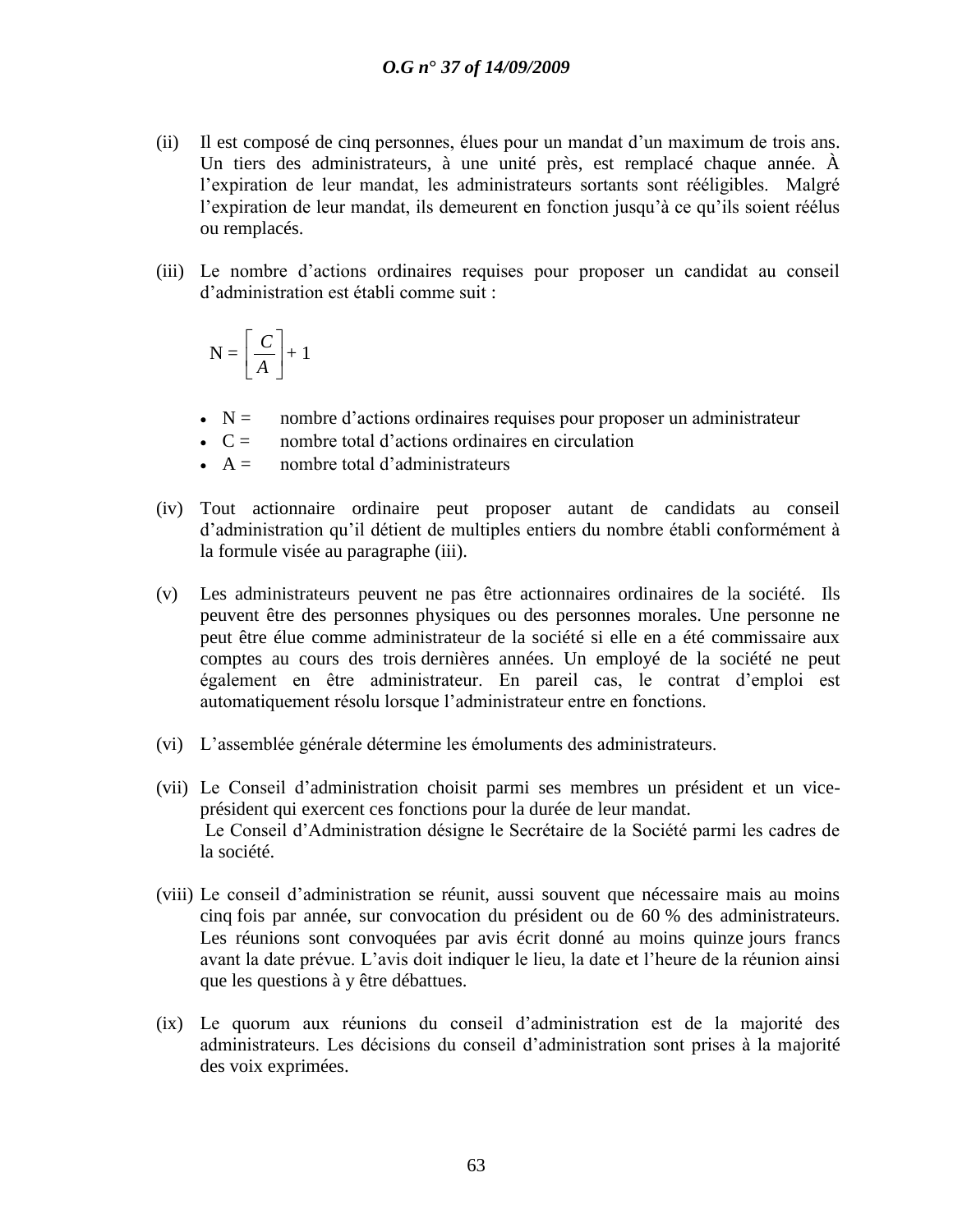- (x) Les résolutions écrites, signées par tous les administrateurs, ont la même valeur que si elles avaient été adoptées au cours d"une réunion. Ces résolutions sont conservées avec les procès-verbaux des délibérations et décisions du conseil.
- (xi) Les délibérations et décisions du conseil d"administration sont constatées dans un procès-verbal rédigé par le secrétaire de la société et consigné dans le registre de la société. Après adoption, ce procès-verbal est signé par le président et le secrétaire.
- (xii) Le conseil d"administration a tous les pouvoirs pour accomplir les actes que la réalisation de l"objet de la société implique et pour représenter la société en justice. Le conseil d"administration peut déléguer tout ou partie de ses pouvoirs. Même lorsqu"il délègue tous ses pouvoirs, le conseil d"administration doit encore définir la politique générale de la société et en surveiller l"application. En cas de délégation de pouvoirs ratifiée par l"assemblée générale et dûment publiée, les administrateurs qui ne sont pas parties à la délégation sont responsables uniquement pour la définition de la politique générale ou pour un manque de surveillance de son application.
- (xiii) Les administrateurs ont une responsabilité collective des décisions qu"ils ont régulièrement pris. Ils sont individuellement responsables envers la société des fautes commises dans l"exercice de leurs fonctions, même s"ils ont réparti leurs fonctions entre eux. Ils sont aussi personnellement responsables, autant envers la société qu"envers les tiers, pour tout dommage résultant d"infractions à la loi ou aux statuts. Ils sont déchargés de cette responsabilité à l"égard d"actes auxquels ils n"ont pas participé s"ils prouvent qu"aucune faute ne peut leur être attribuée et qu"ils ont dénoncé les faits à la prochaine assemblée, aussitôt qu"ils en ont eu connaissance.
- (xiv) Le droit de la société de poursuivre les administrateurs appartient à l"assemblée générale qui peut en décider même si le sujet n"est pas mentionné à l"ordre du jour. Les actionnaires détenteurs d'un dixième du capital ordinaire et qui n'ont pas voté le quitus peuvent aussi poursuivre les administrateurs, même si l"assemblée a abandonné son droit. Si les actionnaires gagnent leur poursuite, les dépenses encourues leur sont remboursées par la société et s"ils perdent, ils assument leurs dépenses sans préjudice à d"éventuels dommages et intérêts.
- (xv) En cas de faillite, tout administrateur, ancien administrateur et toute autre personne qui ont participé effectivement à la gestion des affaires de la société peuvent, à la demande des syndics ou d"un créancier, être déclarés personnellement responsables, solidairement ou non, de tout ou partie des dettes sociales. Ils sont libérés de cette responsabilité s'ils démontrent qu'ils ont été aussi prudents qu'un représentant salarié dans la gestion des affaires de la société.
- (xvi) Les administrateurs peuvent être révoqués pour cause légitime par l"assemblée générale à la majorité des votes représentant plus de la moitié du capital ordinaire.
- (xvii)En cas de vacance, les administrateurs demeurant en poste et le commissaire aux comptes doivent ensemble choisir, avant la tenue de la réunion du conseil d"administration suivant immédiatement la vacance, un administrateur provisoire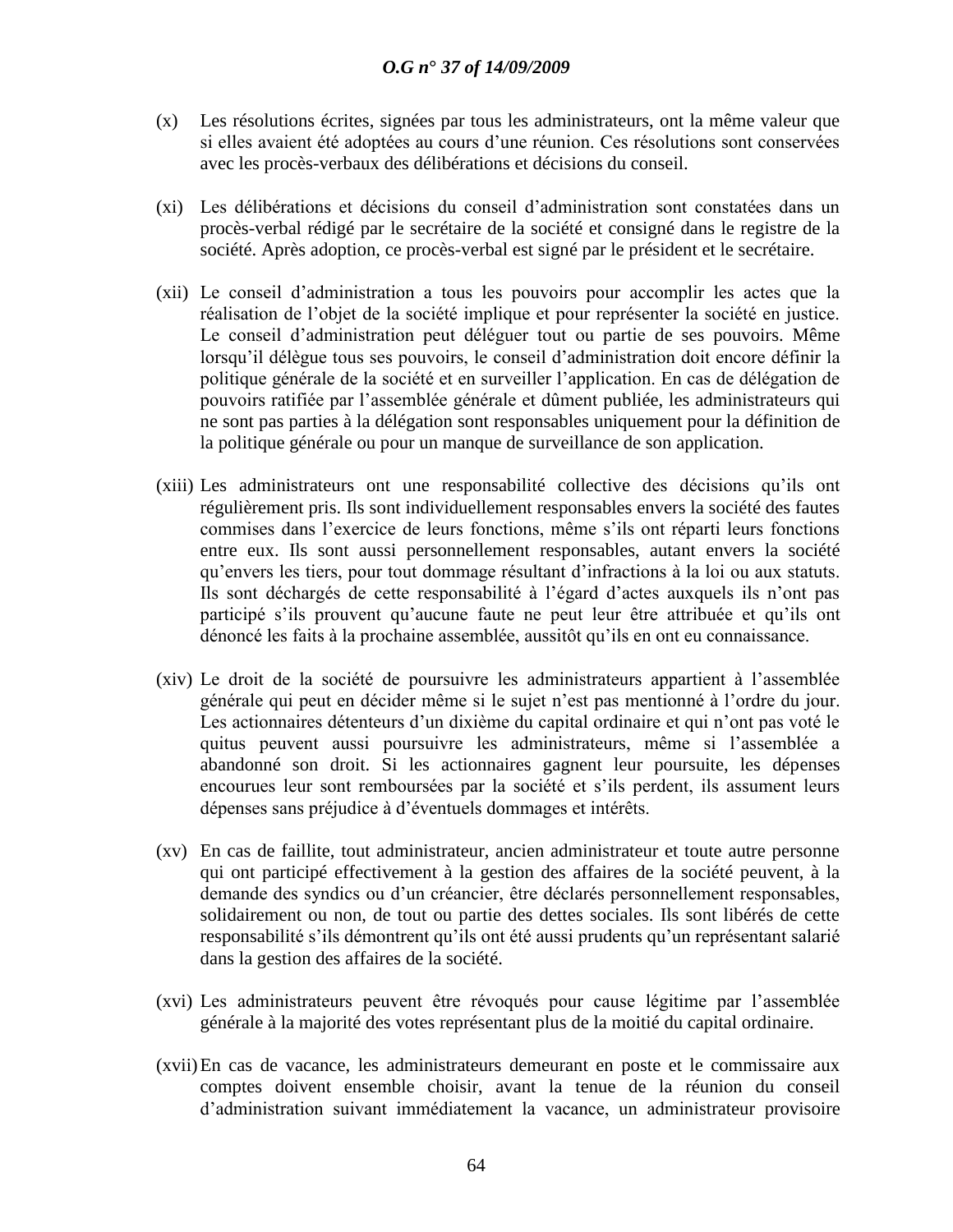dont l"élection définitive a lieu au cours de la prochaine assemblée générale. Toutes mesures prises par le conseil d"administration incomplet sont valides, même si l"assemblée générale ne ratifie pas la nomination provisoire.

- (xviii) Le conseil doit préparer chaque année les comptes de l"exercice de même qu"un rapport sur l"activité de la société pour l"exercice écoulé. Ces comptes et rapports doivent être soumis à l"assemblée dans une période de six mois suivant la clôture de l"exercice.
- (xix) À la clôture de l"exercice, le conseil d"administration établit et communique au commissaire aux comptes au moins quarante-cinq jours avant la date de l"assemblée :
	- a) le bilan;
	- b) l"état des résultats;
	- c) la liste des titres qui constituent le portefeuille de la société;
	- d) la liste des actionnaires qui n"ont pas entièrement payé leurs actions;
	- e) un rapport sur l"exercice écoulé, sur les perspectives d"avenir et sur les mesures à prendre pour la gestion future de la société; ce rapport contient un compte détaillé du bilan et de l"état des résultats, des indications exactes quant à la totalité des rémunérations et autres avantages accordés aux organes de la société et, le cas échéant, des propositions pour la répartition des bénéfices.
- (xx) Les administrateurs doivent agir en toute circonstance dans l"intérêt social de l"entreprise. Ils ne peuvent, sans l"autorisation de l"assemblée générale, exercer pour leur propre compte ou pour le compte de quelqu"un d"autre une activité semblable à celle de la société.
- (xxi) Aucun crédit ne peut être accordé aux administrateurs à moins que l"assemblée générale en accepte le principe. Aucun crédit ne peut être accordé aux administrateurs à des conditions plus favorables que celles applicables dans le cours ordinaire des affaires de la société.
- (xxii)Un administrateur qui a, dans une opération, un conflit d"intérêt direct ou indirect avec la société doit en informer ses collègues et faire noter sa déclaration dans les minutes de la réunion; il ne peut participer aux délibérations ni au vote se rapportant à cette opération. Un compte rendu est spécialement donné à la prochaine assemblée, avant tout vote, des opérations dans lesquelles un administrateur serait en conflit d"intérêt avec la société.
- (xxiii) Les Administrateurs ainsi que toute personne appelée à assister aux réunions du Conseil d"Administration sont tenus à la discrétion à l"égard des informations présentant un caractère confidentiel et données comme telles par le Président du Conseil.
- (xxiv) Le conseil d"administration peut mettre en place des comités du conseil qui l"assistent dans des domaines spécifiques qu"ils traitent dans le détail nécessaire, et lui adressent des recommandations. Toutefois, seul le Conseil d"Administration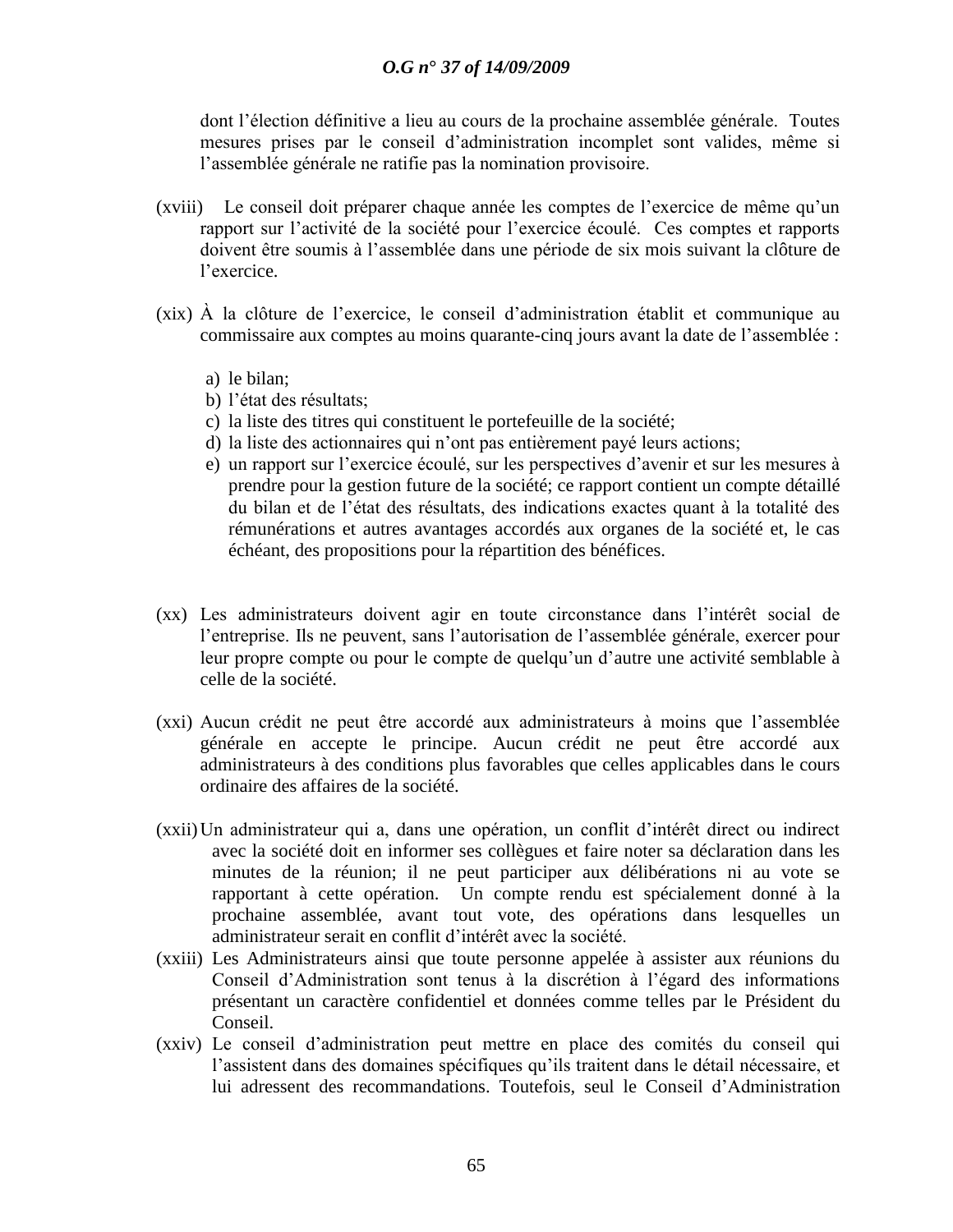dispose du pouvoir de décision. Le conseil d"Administration détermine les rôle et responsabilités de chaque comité.

(xxv) Le directeur général exerce ses fonctions sous la direction et la supervision du conseil d"administration.

#### **Article 17 : Commissaire aux comptes**

- (i) Un commissaire aux comptes est élu par l"assemblée des actionnaires, sur proposition du conseil d"administration, pour un mandat de trois ans et a pour fonctions de contrôler toutes les opérations de la société.
- (ii) À l"expiration de son mandat, le commissaire sortant est rééligible. Il ne peut cependant être réélu plus d"une fois. Malgré l"expiration de son mandat, il demeure en fonction jusqu"à ce qu"il soit réélu ou remplacé.
- (iii) Le commissaire peut ne pas être actionnaire de la société. Il peut être une personne physique ou morale. Une personne ne peut être élue comme commissaire de la société si elle en est administrateur, si elle est le conjoint, le parent ou une personne liée par le mariage jusqu'au quatrième degré d'un administrateur de la société ou d'un administrateur d'une société apparentée ou si elle est une personne exerçant la fonction d"agent pour la société ou a exercé cette fonction au cours des trois dernières années.
- (iv) L"assemblée générale détermine la rémunération du commissaire aux comptes.
- (v) Le commissaire a un pouvoir illimité de contrôle de toutes les opérations de la société. Il peut prendre connaissance, sans les déplacer, de tous les documents de la société et peut demander toute explication additionnelle aux administrateurs et agents de la société. Il peut être assisté, à ses frais, par des experts dont il est responsable. Il peut également convoquer l"assemblée générale en cas de défaut du conseil d"administration.
- (vi) Le commissaire fait rapport par écrit à l"assemblée générale :
	- a) quant à la manière dont il a exercé son contrôle au cours du dernier exercice et quant à la manière dont le conseil d"administration et les agents de la société ont facilité son contrôle;
	- b) quant à l"exactitude du bilan, de l"état des résultats et du rapport du conseil d"administration;
	- c) quant à l"existence d"éventuelles opérations contraires à la loi ou aux statuts de la société;
	- d) quant à la régularité de la répartition des bénéfices, le cas échéant;
	- e) quant à l"opportunité des changements faits, d"un exercice à l"autre, soit à la présentation du bilan ou de l"état des résultats, soit à la façon d"évaluer les actifs et passifs;
	- f) quant à la gestion du conseil d"administration et aux réformes éventuelles qui devraient être adoptées.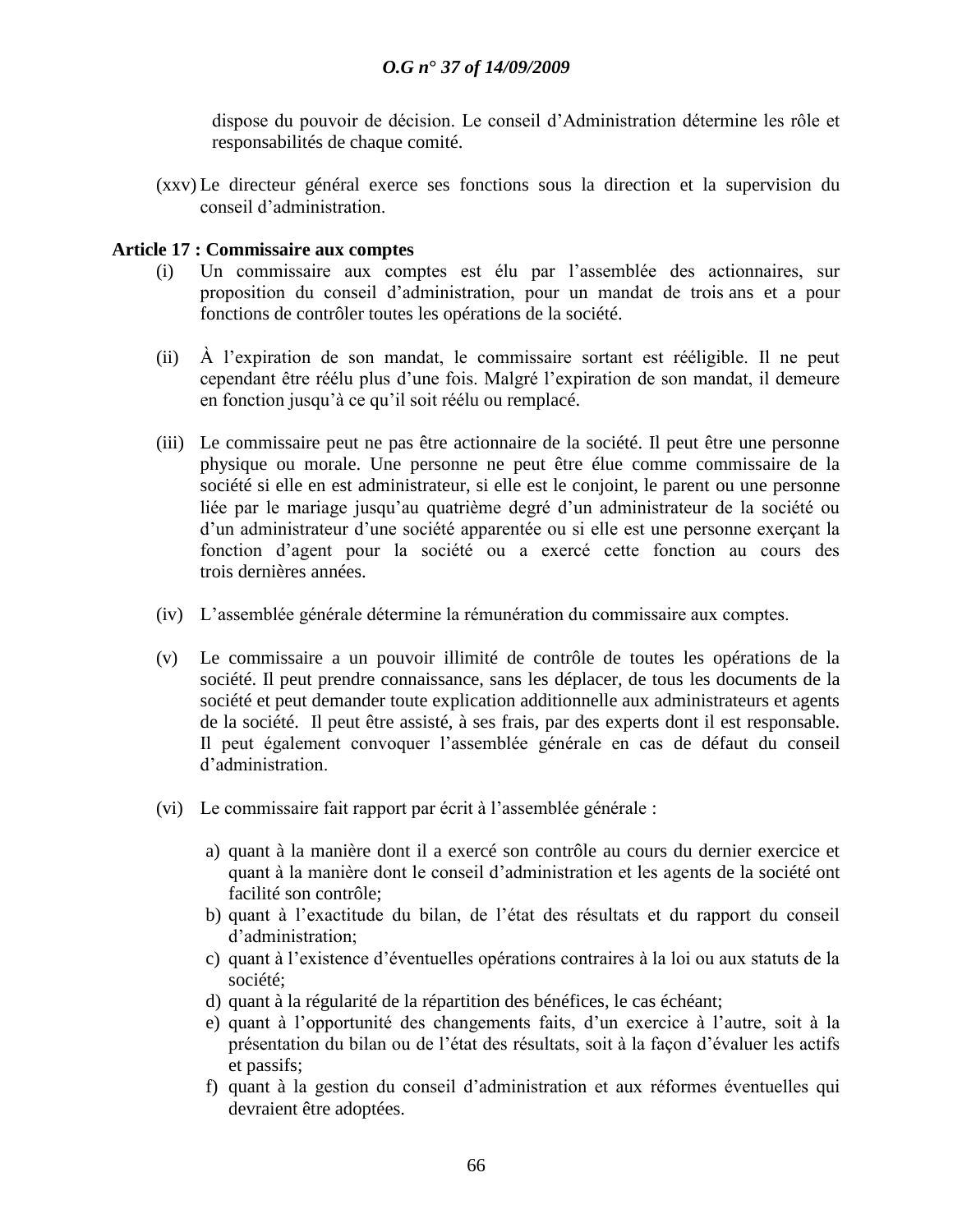- (vii) Le commissaire établit son rapport et le dépose au siège social de la société au moins quinze jours avant l"assemblée annuelle, avec le rapport du conseil d"administration, le bilan, l"état des résultats, la liste des titres qui composent le portefeuille de la société et la liste des actionnaires qui n'ont pas complètement payé leurs actions.
- (viii) L"évaluation des actifs et passifs de la société est faite avec prudence et sincérité :
	- a) les immeubles, l"outillage, le mobilier et les droits incorporels ne peuvent être inscrits pour une valeur supérieure à leur prix d"acquisition, sauf s"ils sont réévalués;
	- b) ils doivent être amortis de façon appropriée; les matières premières et marchandises ne peuvent être inscrites pour une valeur supérieure à leur prix d"acquisition ou à leur valeur de prix de revient;
	- c) les titres inscrits en bourse ne peuvent être inscrits pour une valeur supérieure au cours de bourse moyen du dernier trimestre, les autres titres ne peuvent être inscrits pour une valeur supérieure au dernier prix obtenu en ventes publiques;
	- d) les créances doivent être inscrites à leur valeur probable de réalisation;
	- e) les frais de premier établissement doivent être amortis par tranches annuelles d"au moins un dixième.
- (ix) Aucun crédit ne peut être accordé au commissaire aux comptes à moins que l"assemblée générale en accepte le principe. Aucun crédit ne peut être accordé au commissaire aux comptes à des conditions plus favorables que celles applicables dans le cours ordinaire des affaires de la société.
- (x) Tout actionnaire peut dénoncer au commissaire les actes des administrateurs qui semblent répréhensibles. Le commissaire dénonce le fait à l"assemblée générale et s"il trouve les critiques bien fondées et urgentes, il convoque l"assemblée immédiatement.
- (xi) Le commissaire aux comptes est personnellement responsable envers la société pour les fautes commises dans l"exercice de ses fonctions. Il est aussi personnellement responsable, tant envers la société qu"envers les tiers, de tous dommages résultant d"infractions à la loi ou aux statuts. Il est déchargé de cette responsabilité à l"égard d'actes auxquels il n'a pas participé s'il établit qu'aucune faute ne peut lui être attribuée et qu"il a dénoncé les faits à la prochaine assemblée générale, aussitôt qu"il en a pris connaissance.
- (xii) Le droit de la société de poursuivre le commissaire aux comptes appartient à l"assemblée générale qui peut en décider même si le sujet n"est pas mentionné à l"ordre du jour. Les actionnaires détenteurs d"un dixième du capital ordinaire et qui n"ont pas voté le quitus peuvent aussi poursuivre le commissaire aux comptes, même si l"assemblée a abandonné son droit. Si les actionnaires gagnent leur poursuite, les dépenses encourues leur sont remboursées par la société et s"ils perdent, ils assument leurs dépenses sans préjudice à d"éventuels dommages et intérêts.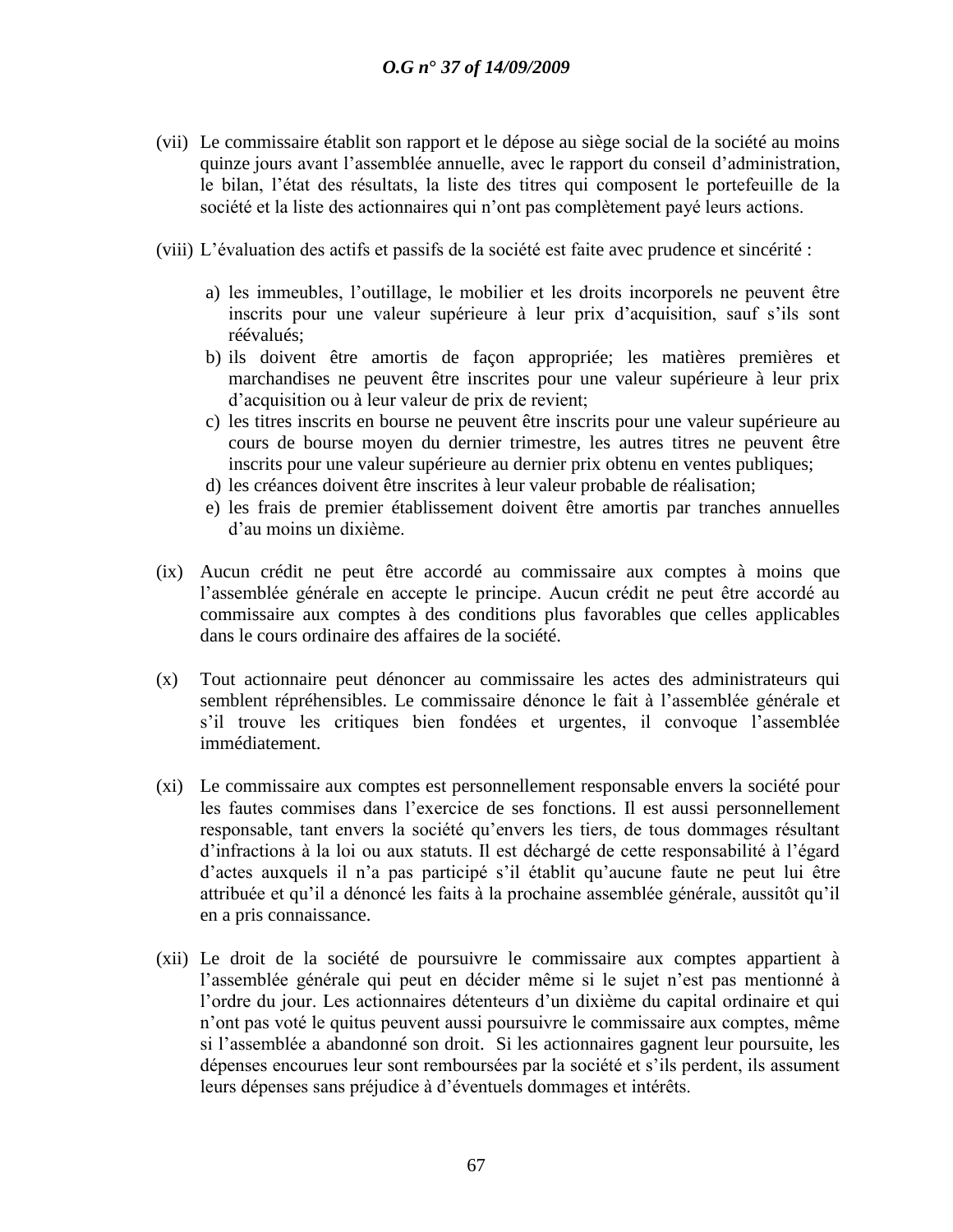- (xiii) En cas de faillite, tout commissaire aux comptes, ancien commissaire aux comptes et toute autre personne qui ont participé effectivement à la surveillance des affaires de la société peuvent, à la demande des syndics ou d'un créancier, être déclarés personnellement responsables, solidairement ou non, de tout ou partie des dettes sociales. Ils sont libérés de cette responsabilité s"ils démontrent qu"ils ont été aussi prudents qu"un représentant salarié dans la surveillance des affaires de la société.
- (xiv) Le commissaire aux comptes ne peut être révoqué par l"assemblée générale que pour une cause légitime.
- (xv) En cas de vacance, le président du tribunal compétent désigne à la demande du conseil d"administration ou de toute personne intéressée un commissaire intérimaire. L"assemblée générale suivante procède à l"élection définitive du nouveau commissaire.

#### **Article 18 : Crédit**

Aucun crédit ne peut être accordé aux actionnaires de la société à moins que l"assemblée générale en accepte le principe. Aucun crédit pareil ne peut être accordé à des conditions plus favorables que celles applicables dans le cours ordinaire des affaires de la société.

Aucun crédit supérieur au maximum autorisé par les instructions de l"autorité de contrôle des institutions financières ne peut être consenti.

#### **Article 19 : Politiques d"opérations**

Les politiques d"opération de la société doivent être revues et approuvées annuellement par le conseil d"administration.

### **Article 20 : Dividendes**

- **(i)** Aucun dividende ne peut être déclaré et distribué en l"absence de bénéfices. Dans le cas d"une diminution de la valeur nette du capital attribuable à une perte, aucun dividende ne peut être déclaré et distribué soit aussi longtemps que le capital n"a pas été constitué à nouveau, soit aussi longtemps que le capital n"a pas été légalement réduit, selon le cas.
- (ii) Peuvent seulement être distribués :
	- a) les bénéfices nets de l"exercice diminués des pertes antérieures, du report à nouveau et de la réserve légale mais augmentés des reports bénéficiaires;
	- b) les montants débités des réserves optionnelles, auquel cas la décision doit mentionner expressément les items desquels les montants proviennent.
- (iii) Les montants inclus dans le capital ou provenant des primes d"émission ne peuvent être considérés dans le calcul des dividendes.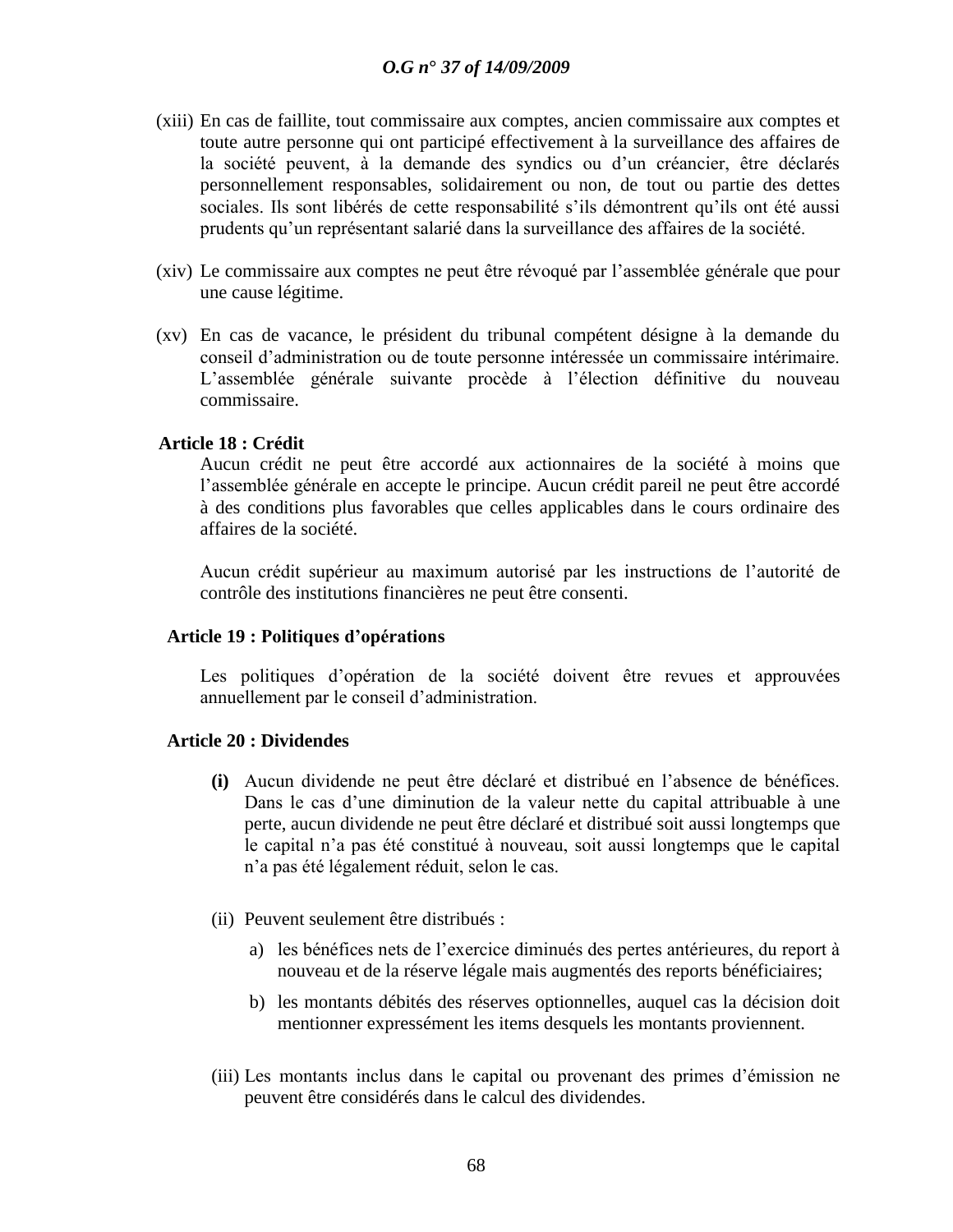(iv) Les actionnaires ne sont pas tenus de rembourser des dividendes reçus de bonne foi sur la base d"un bilan régulièrement approuvé.

# **Article 21 : Réserves**

- **(i)** Annuellement, au moins 5 % des bénéfices nets sont affectés à une réserve légale. Cette affectation cesse d"être obligatoire aussitôt que le montant de cette réserve est égal à 10 % du capital.
- (ii) De même, annuellement, au moins 20 % des bénéfices sont affectés à une réserve fiscale. Cette affectation cesse d"être obligatoire aussitôt que le montant de cette réserve est égal à 10 % du non exigible.
- (iii) L"assemblée peut créer des réserves optionnelles.

# **Article 22 : Responsabilité**

La société est responsable à l'égard des tiers pour tous les actes faits par ses agents, même si ces actes excèdent son objet, à moins qu"elle n"établisse que le tiers savait ou aurait dû savoir que l"acte excédait l"objet de la société, la seule publication des statuts de la société n"étant pas suffisante à cette fin.

### **Article 23 : Garantie**

### **(i) La société prend les engagements suivants :**

- a) la société doit soumettre annuellement, à l"assemblée générale de ses actionnaires, des états financiers vérifiés dans les six mois suivant la fin d"un exercice et trimestriellement, à tous ses actionnaires, des états financiers non vérifiés dans les quarante-cinq jours suivant la fin d'un trimestre;
- b) la méthode d"évaluation des différents items du bilan de même que les règles suivies pour établir les amortissements et la constitution des réserves seront notées à la suite du bilan. Tout changement à cette méthode ou à ces règles devra être justifié par le conseil d"administration, sera soumis pour avis au commissaire aux comptes et sera également soumis à l"assemblée générale des actionnaires pour approbation;
- c) à la suite du bilan, sous le titre « comptes d"ordre », seront mentionnés les engagements et responsabilités de la société lui résultant de garanties, réelles ou personnelles, assumées en faveur de tiers;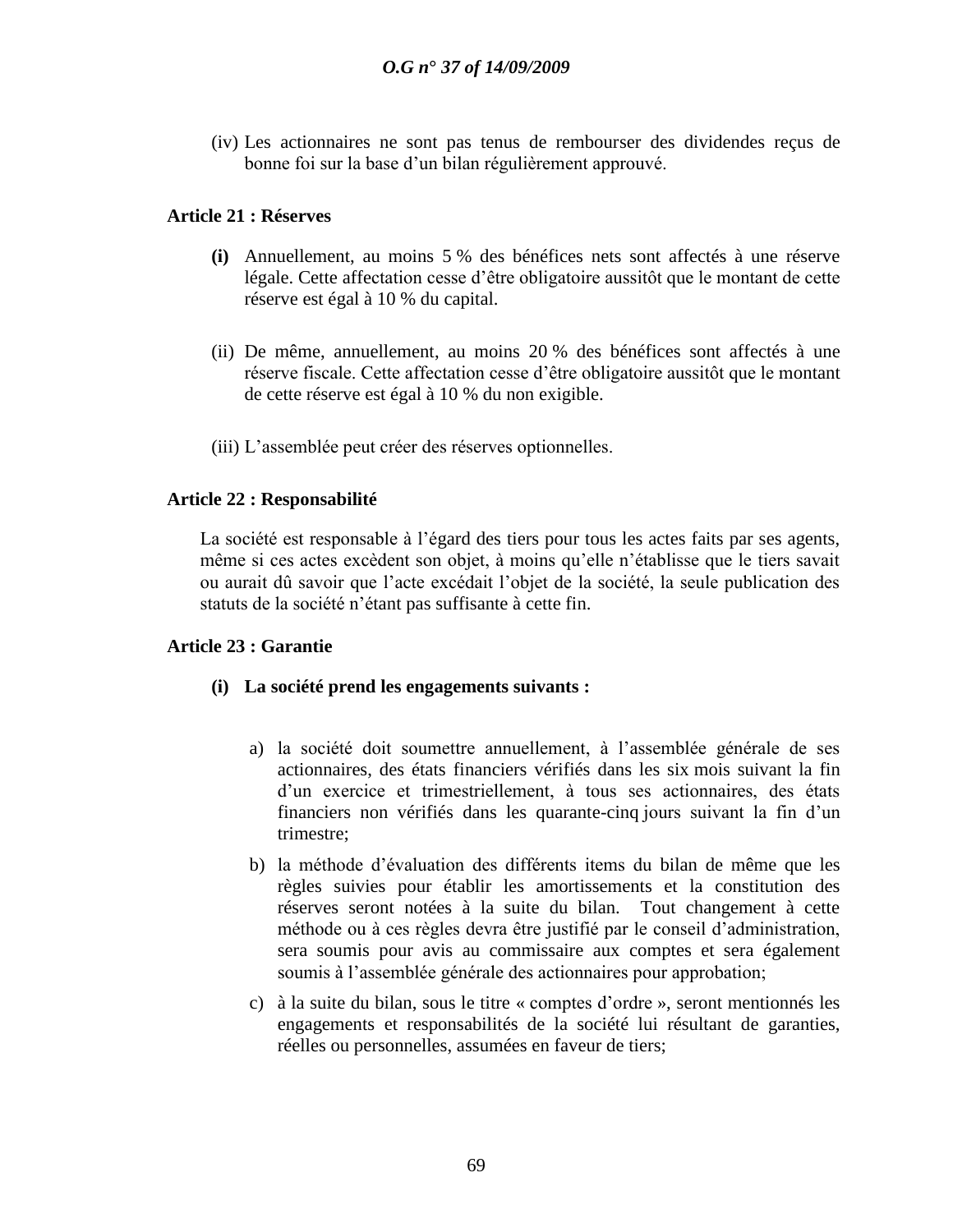- d) le bilan de même que l"état des résultats seront présentés et tenus conformément aux dispositions légales et statutaires applicables de même que conformément aux usages du commerce;
- e) tout actionnaire pourra obtenir livraison sans frais d"une copie du bilan, de l"état des résultats, du rapport du conseil d"administration et du rapport du commissaire aux comptes. Ces documents seront joints à l"avis de convocation à l"assemblée annuelle;
- f) tout actionnaire pourra, en tout temps, prendre connaissance et obtenir livraison sans frais des mêmes documents pour les trois derniers exercices de même que des minutes de l"assemblée générale pour chacun de ces exercices;
- g) la société soumettra à l"approbation du conseil d"administration, quinze jours avant la fin de chaque exercice, son budget pour le prochain exercice;
- h) la société tiendra à son siège social des documents organisationnels en tout temps à jour et en vigueur, dont notamment un registre contenant entre autres ses statuts, les procès-verbaux et résolutions des assemblées de ses actionnaires, les procès-verbaux des réunions et les résolutions de son conseil d"administration de même que ceux de tout comité spécial, le cas échéant, les avis émis par le commissaire aux comptes, les rapports de son conseil d"administration et du commissaire aux comptes, une liste mentionnant les noms et dernière adresse connue des actionnaires;
- i) les actionnaires auront accès en tout temps durant les heures d"affaires aux livres, registres, comptes de la société et toute personne en ayant la garde devra leur en faciliter l"examen;
- j) la société assurera et maintiendra assurés ses biens et ses affaires contre les pertes et dommages auprès d"assureurs financièrement sains et de bonne réputation, de manière et pour une couverture considérée de coutume pour un commerce semblable;
- k) la société se conformera à toutes les lois, règles, règlements, statuts applicables de même qu"aux termes et conditions des présents statuts;
- l) la société fera vérifier ses livres et comptes annuellement par un commissaire aux comptes;
- m) la société tiendra à son siège social les livres, registres et autres écritures comptables nécessaires à la préparation de ses états financiers de même que des états de compte indiquant, pour chaque jour et pour chaque déposant, les transactions entre lui et la société ainsi que son solde créditeur ou débiteur. Ces livres, registres et autres écritures comptables peuvent être entrés ou enregistrés sur tout support d"information permettant de reproduire toute information d"une manière écrite et intelligible.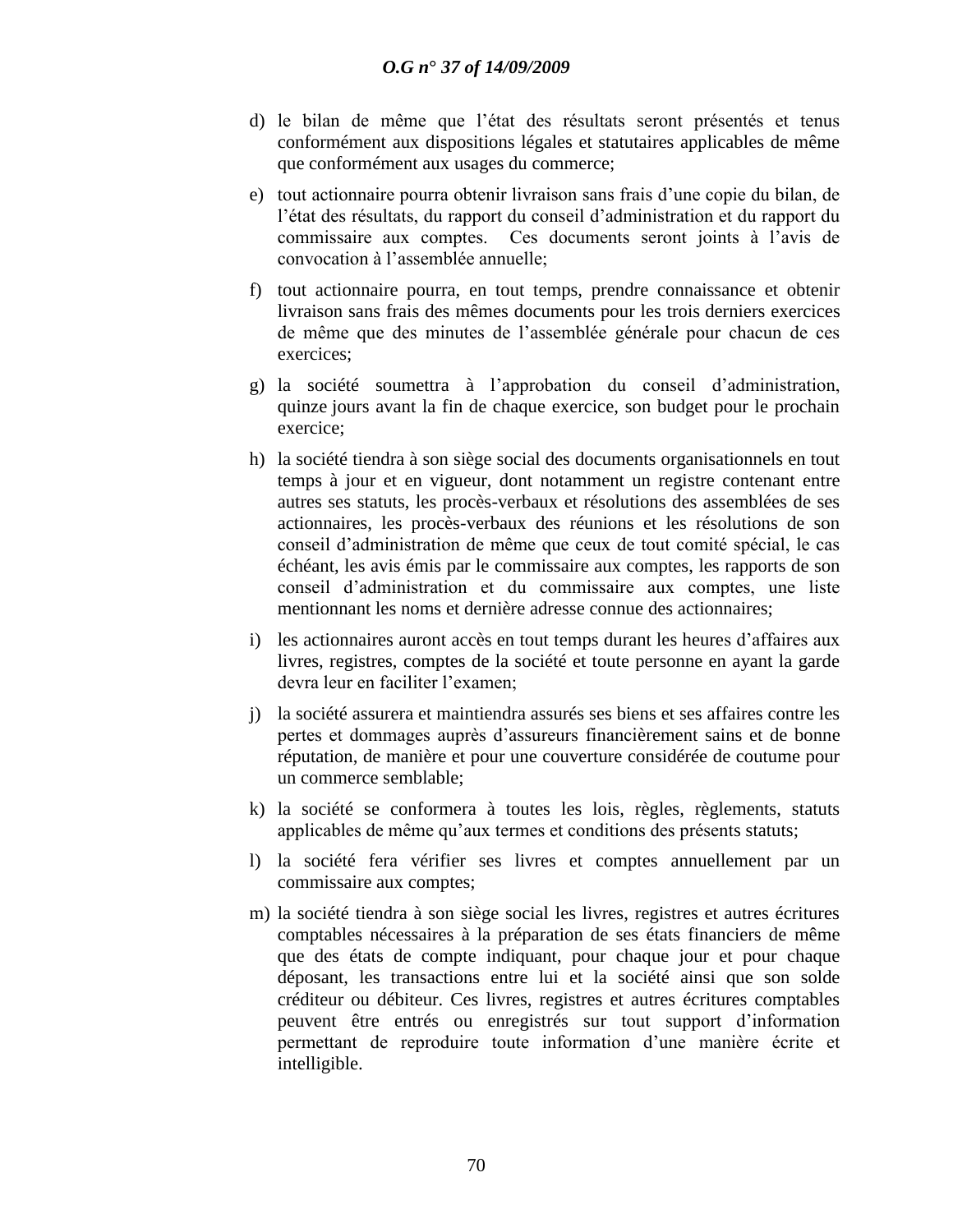- (ii) Chacun des actionnaires garantit qu"il ne concurrence ni ne concurrencera directement ou indirectement la société.
- (iii) Toute information figurant dans les présents statuts et toute information dont un actionnaire prend connaissance ou qui est portée à sa connaissance dans le cadre des affaires de la société est confidentielle et chaque actionnaire garantit qu"il la traitera de manière à en conserver la confidentialité.
- (iv) Chaque actionnaire ordinaire certifie qu"il a la capacité nécessaire et que, le cas échéant, son représentant est dûment autorisé de telle sorte que, sur signature, le présent acte constitutif liera valablement chacun d"entre eux.

### **Article 24 : Exercice financier**

L'exercice financier de la société s'étend du  $1<sup>er</sup>$  janvier au 31 décembre de chaque année.

#### **Article 25 : Frais**

Tous frais, droits et dépenses, incluant sans s"y limiter, toutes taxes, droits de timbrage, charges d"enregistrement, de publication, tous frais légaux et notariaux, tous frais bancaires encourus en relation avec toutes modifications des statuts de la société aussi bien qu"en relation avec l"émission et la livraison des certificats d"actions seront supportés et payés par la société.

#### **Article 26 : Résolution de conflits**

Les lois du Rwanda régissent les présents statuts et tout conflit à leur sujet est soumis à la juridiction des tribunaux rwandais. Les présents statuts sont interprétés conformément aux lois du Rwanda.

### **Article 27 : Communication**

Toute information, tous avis et toute demande et autre communication à être donnés conformément aux présents statuts doivent être envoyés à l"adresse apparaissant pour chacun des actionnaires, administrateurs ou commissaire aux comptes aux documents organisationnels maintenus par la société à son siège social.

#### **Article 28 : Entrée en vigueur**

Les présentes modifications des statuts entrent en vigueur lors de leur adoption par l"assemblée extraordinaire de la société.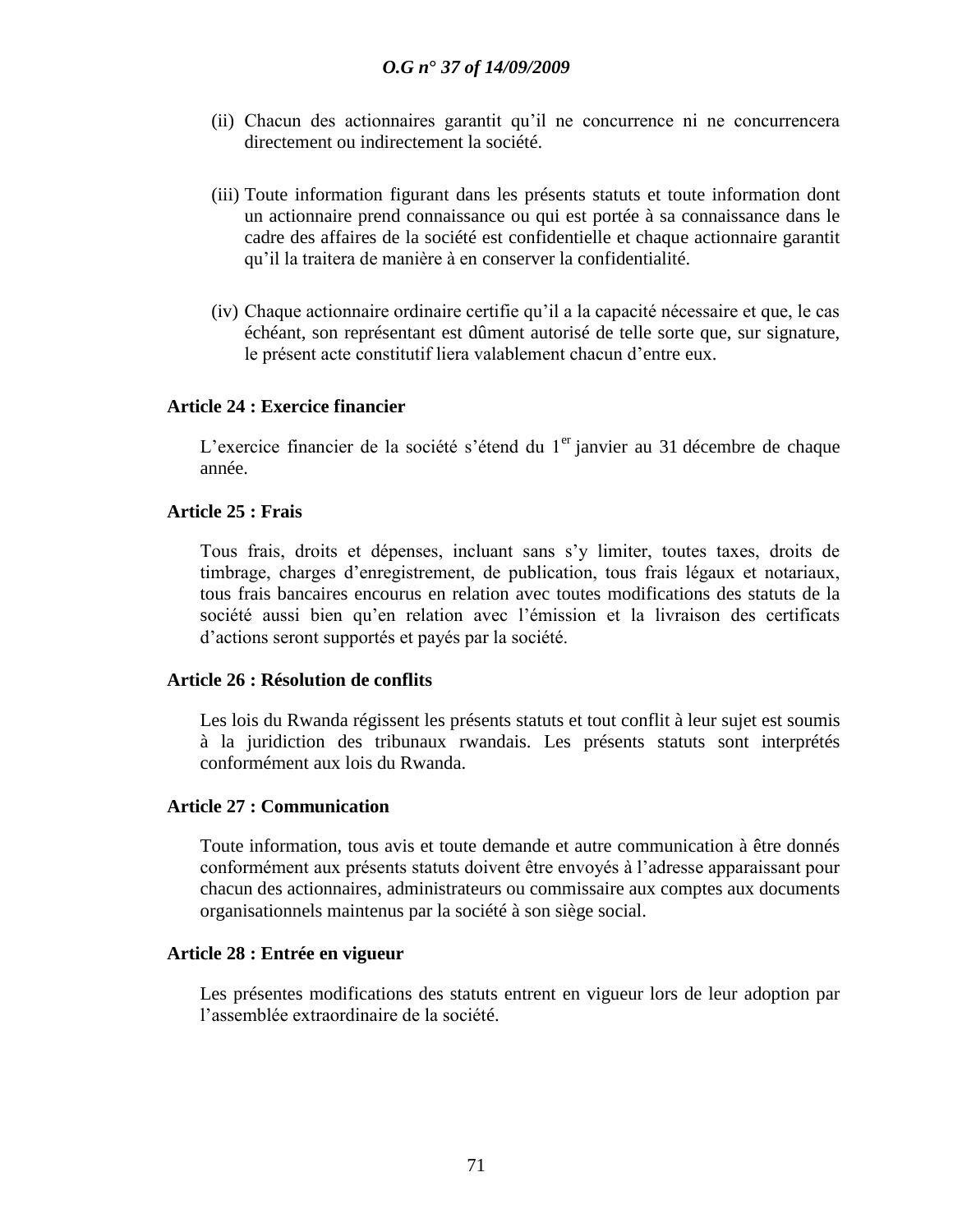#### **Article 29 : Modifications**

Toute modification aux présents statuts doit être décidée par l"assemblée générale des actionnaires de la société conformément à la loi.

#### **Article 30 : Autonomie des dispositions**

Si les présents statuts sont déclarés en partie nuls et de nul effet, leurs autres dispositions continueront de s"appliquer et de lier les parties.

#### **Article 31 : Renonciation**

Aucun défaut ou délai dans l"exercice d"un droit, pouvoir ou recours ne devra être interprété comme une renonciation ou un empêchement à l"exercice de ce droit, pouvoir ou recours. Aucun droit, pouvoir ou recours conféré par les présents statuts ne devra être considéré comme excluant tout autre droit, pouvoir ou recours auquel il est référé ou qui est ou deviendra disponible en loi, équité, par statut ou autrement.

# **ACTE NOTARIE NUMERO 4680, VOLUME**\_**CIII/DK**

L"an deux mille huit, le troisième jour du mois de décembre, Nous **RUZINDANA Landrine**, Notaire du District de KICUKIRO, étant et résidant à Kigali, certifions, que l"acte dont les clauses sont reproduites ci avant, nous a été présenté par Monsieur Marc RUGENERA, Madame Ingrid KANAMUGIRE et Monsieur Isaac NKUBITO:

En présence de Messieurs Festus GASIGWA et de Olivier RUKUNDO, témoins instrumentaires à ce requis et réunissant les conditions exigées par la loi,

Lecture du contenu de l"acte ayant été faite aux comparants et aux témoins, les comparants ont déclaré devant Nous, Notaire, et en présence desdits témoins, que l"acte tel qu"il est rédigé renferme bien l"expression de leur volonté.

En foi de quoi, le présent acte a été signé par les comparants, les témoins et Nous, Notaire, et revêtu du Sceau du District de KICUKIRO.

| <b>LES COMPARANTS</b>         |                          |                      |  |
|-------------------------------|--------------------------|----------------------|--|
| <b>Monsieur Marc RUGENERA</b> | <b>Ingrid KANAMUGIRE</b> | <b>Isaac NKUBITO</b> |  |
| $(s\acute{e})$                | $(s\acute{e})$           | $(s\acute{e})$       |  |

### **LES TEMOINS**

| <b>Monsieur Festus GASIGWA</b> | <b>Monsieur Olivier RUKUNDO</b> |
|--------------------------------|---------------------------------|
| $(s\acute{e})$                 | $(s\acute{e})$                  |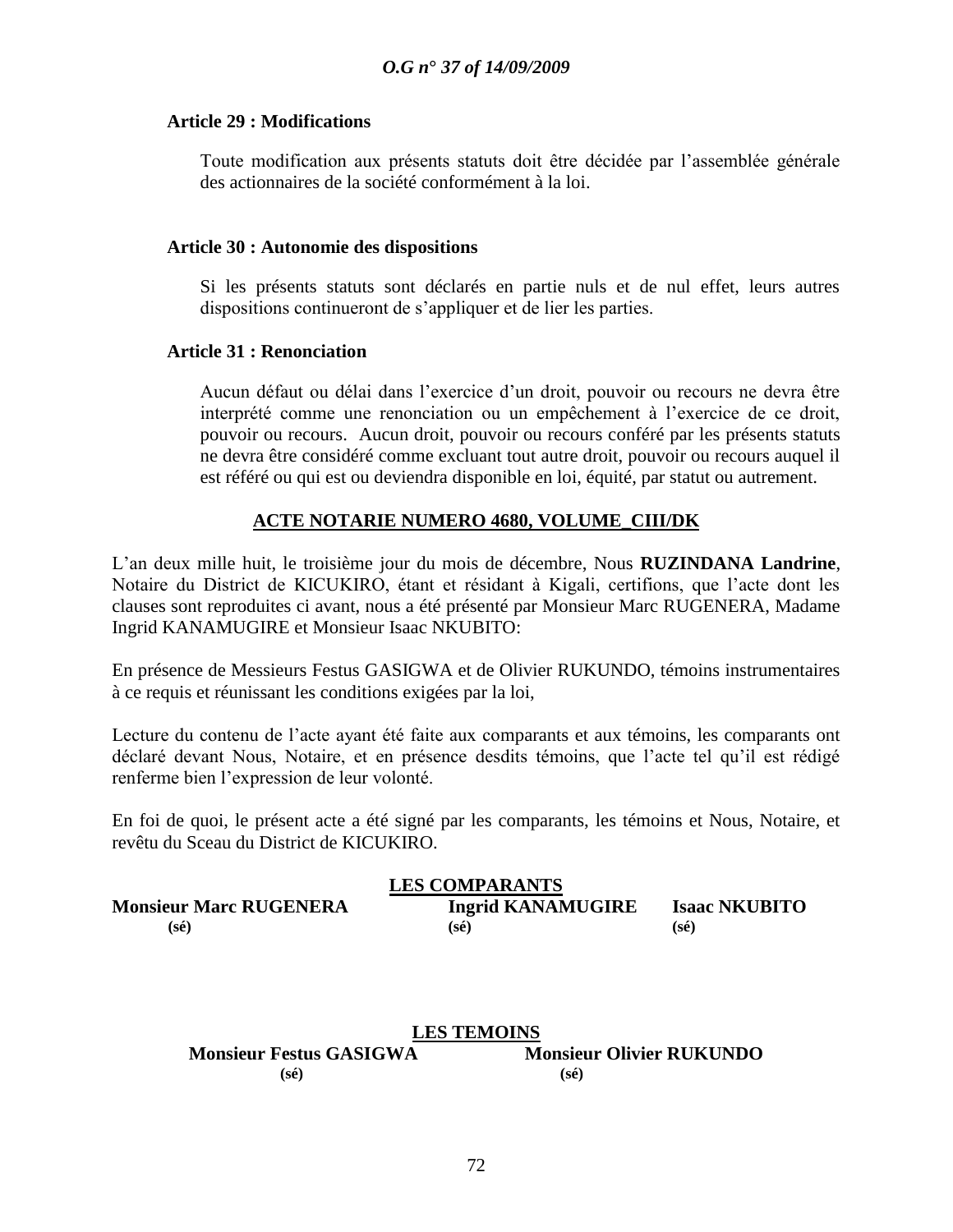#### **LE NOTAIRE RUZINDANA Landrine (sé)**

**DROITS PERCUS :** FRAIS D"ACTE : Deux mille cinq cent francs rwandais,

Enregistré par Nous, RUZINDANA Landrine, Notaire du District de KICUKIRO, étant et résidant à KIGALI, sous le numéro 4680, Volume CIII/DK, dont le coût de deux mille cinq cent francs rwandais perçus suivant quittance n° 81403 du 03/12/2008, délivrée par le comptable du District de Kicukiro;

#### **LE NOTAIRE RUZINDANA Landrine (sé)**

### **FRAIS D"EXPEDITION : POUR L"EXPEDITION AUTHENTIQUE DONT LE COUT EST DE TREIZE MILLE SIX CENT FRANCS RWANDAIS PERCUS POUR UNE EXPEDITION AUTHENTIQUE SUR LA MEME QUITTANCE.**

#### **LE NOTAIRE RUZINDANA Landrine**

**(sé)**

### **A.S. n° 228**

Reçu en dépôt au Bureau de l"Agence Nationale d"Enregistrement Commercial, le 21/04/2009 et inscrit au registre ad hoc des actes de sociétés sous le n° RCA 239/Kig, le dépôt de Statuts +P-V de l"AGE du 02/10/2008 de la société AGASEKE S.A..

#### **Droit perçus :**

-Droit de dépôt : 5000 Frw

-Amande pour dépôt tardif : -Frw

-Suivant quittance n° 2306/09 du 20/04/2009

 $(s\acute{e})$ **Le Registraire Général KABERA Eraste**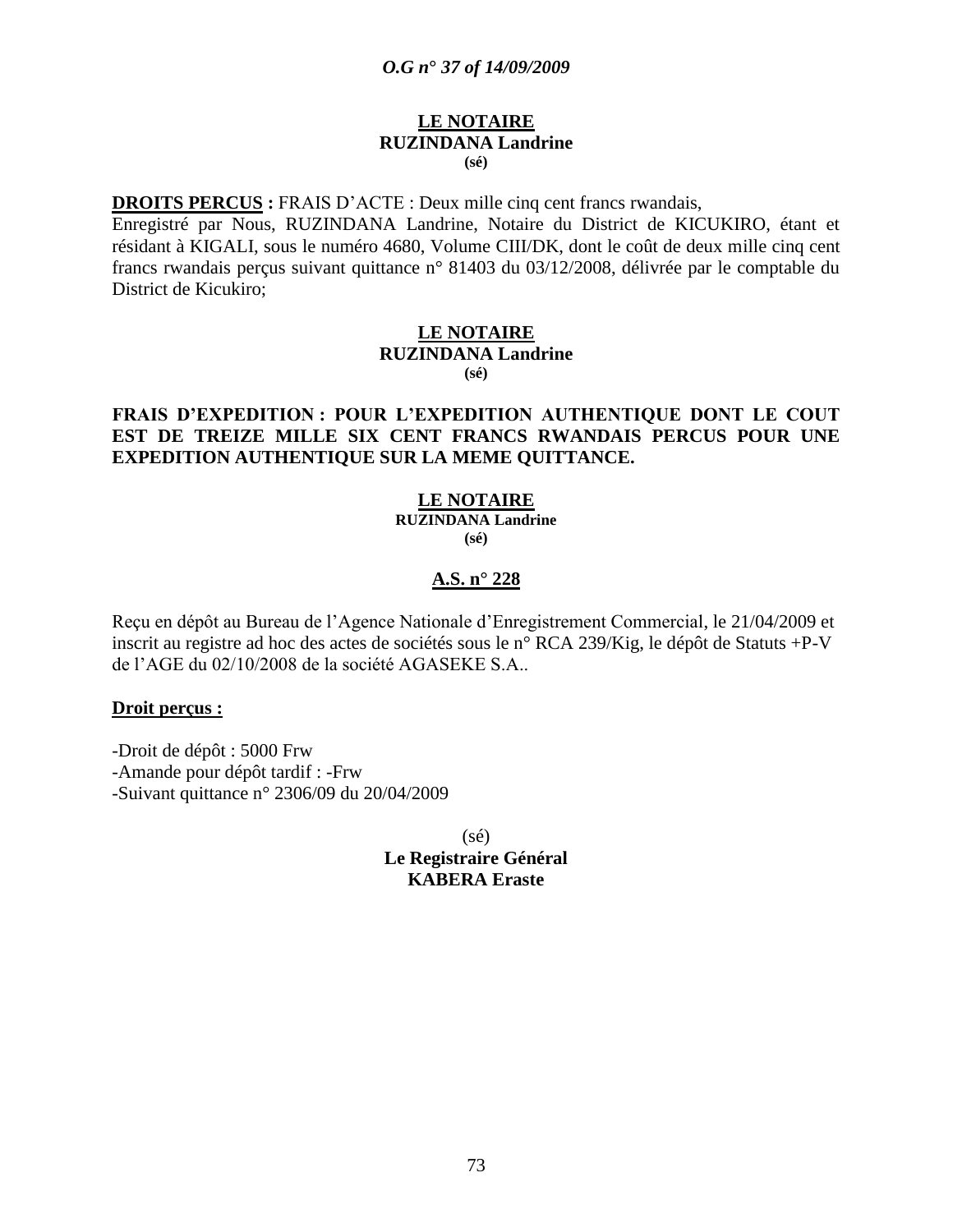# **The Republic of Rwanda**

**Company limited by shares**

# **Memorandum and Articles of Association**

**of**

**Furniture Plus Limited**

**Incorporated on the 10th day of April, 2008**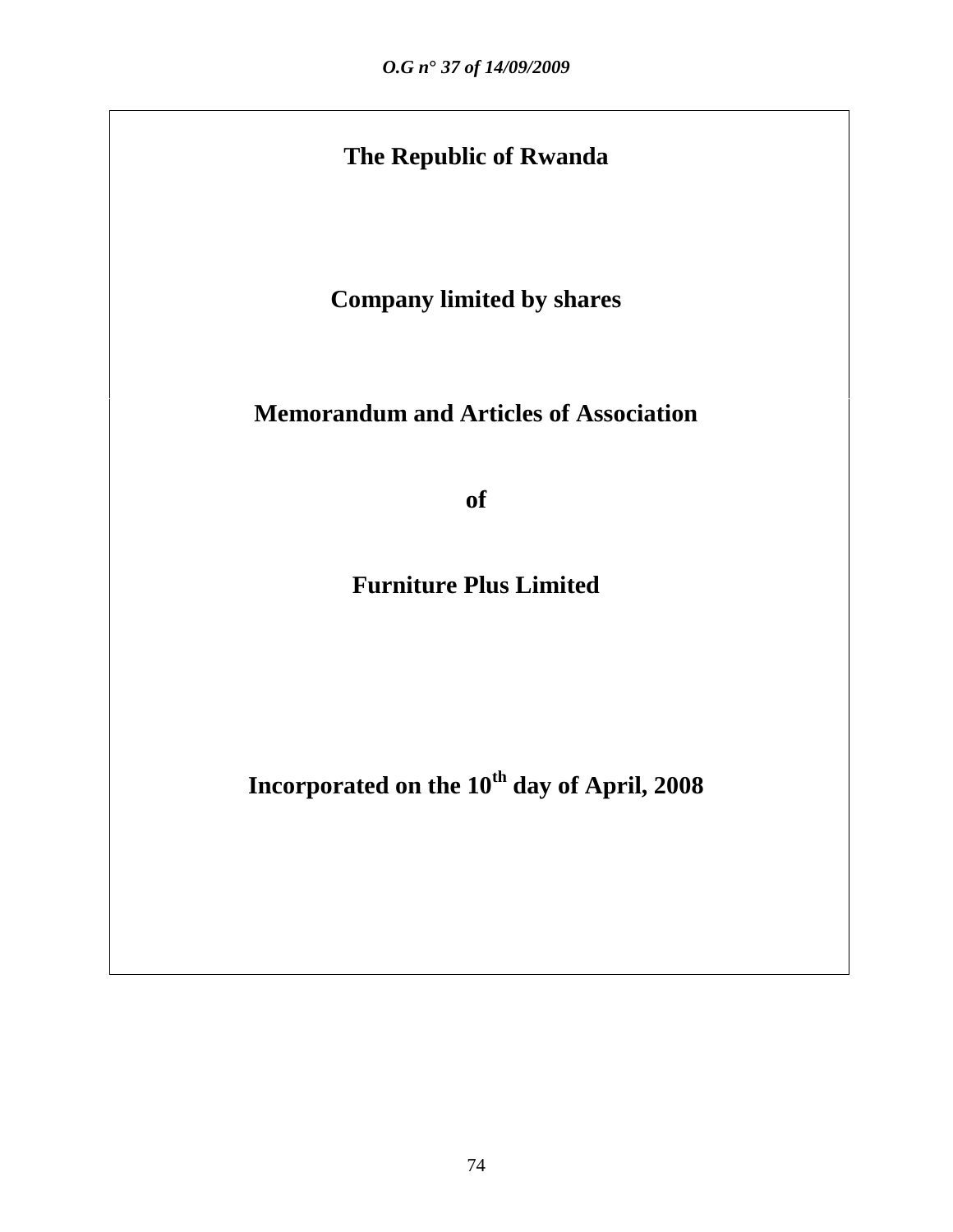# **Furniture Plus Limited :**

# **Memorandum and Articles of Association**

### **The undersigned:**

- 1. Mr. Noorali Mohan Manji, of Canadian Nationality resident in Nairobi, with Passport n°. BA 485988 delivered in Nairobi;
- 2. Mr. Rahim Manji of Canadian Nationality resident in Kinshasa, with Passport n°. BA 502237 delivered in Nairobi;
- 3. Mr. Khwaja Tahir Nazir of Kenya Nationality resident in Pakistan, with Passport n°. A 901159 delivered in Nairobi.

### **Do hereby agree on the following:**

# **CHAPTER ONE**

### **Name, Objectives, Head-Office, Duration.**

### **Article 1:**

A limited liability company to be known as Furniture Plus Limited is hereby established. It shall be governed by the laws in force in Rwanda and by the Memorandum and Articles of Association of the company.

### **Article 2:**

### **The objectives for which the company is established is to: -**

- 1. Carry out import and Export;
- 2. To carry out general trade;
- 3. Carry out hire purchase.

### **Article 3:**

The head-office of the company shall be situated in Kigali, the capital city of the Republic of Rwanda. It may be transferred to any other place in the Republic of Rwanda when the Board meeting so decides.

### **Article 4:**

The company may upon decision by the Board, establish branches or subsidiaries in the Republic of Rwanda as well as elsewhere in the world.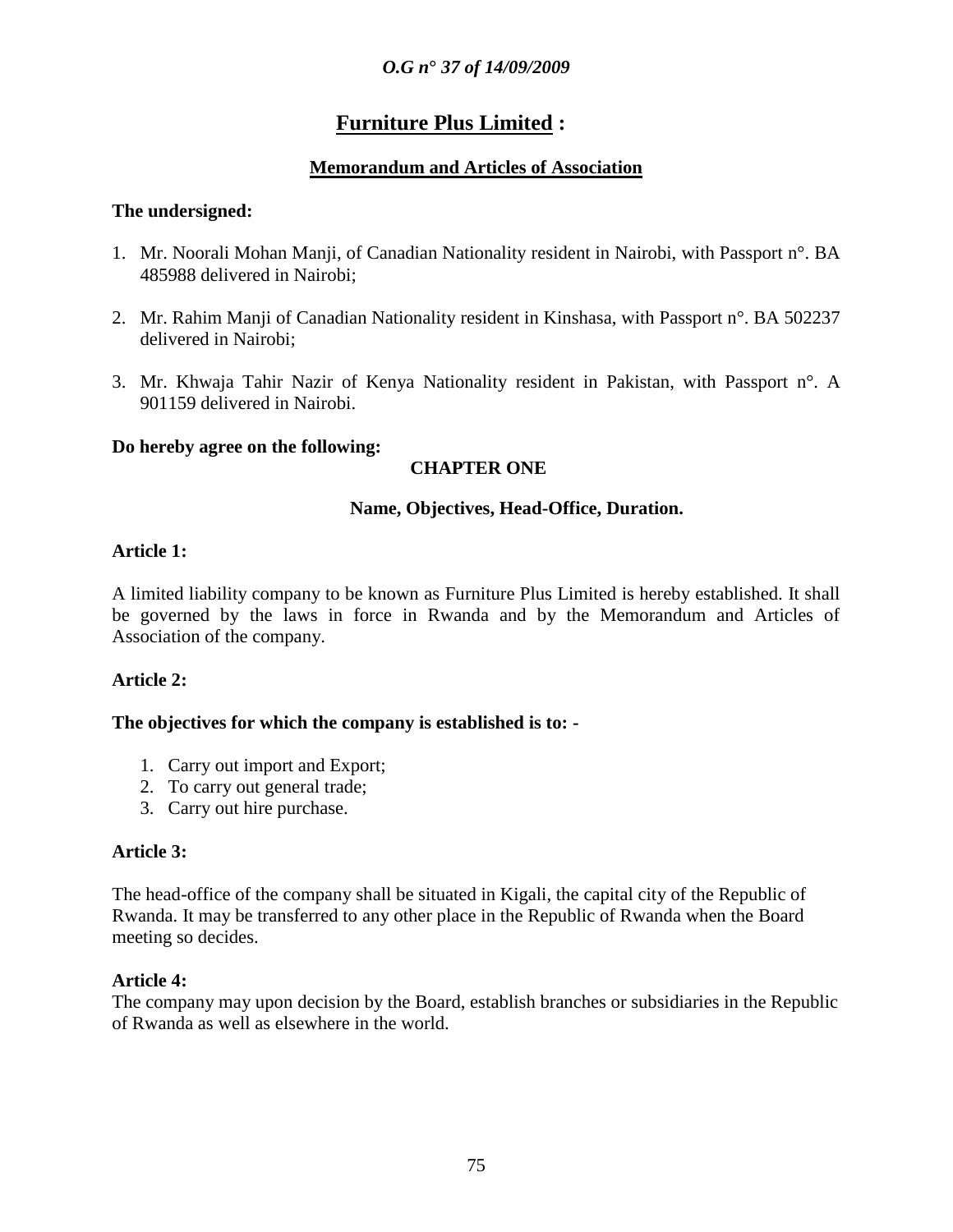### **Article 5:**

The registration of the Company shall be completed upon entering its name in the register of companies. The Company shall continue to exist for an unknown period of time. It may however be dissolved by the Board Meeting.

# **CHAPTER TWO: SHARE CAPITAL- SHARES**

### **Article 6:**

The authorised share capital of the company is Thirty Million Rwandan Francs (30,000,000 RWF) divided into three thousand (3,000) shares of ten thousand Rwandese Francs (10,000 RWF) each.

The shares are fully paid for in the following manner:

- 1. Mr. Noorali Mohan Manji, with one thousand five hundred shares (1,500) valued at fifteen million Rwandan francs (15,000,000 FRW) equivalent to 50% of the initial capital.
- 2. Mr. Rahim Manji, with seven hundred and fifty shares (750) valued at seven million five hundred thousand francs (15,000,000 FRW) equivalent to 25% of the initial capital.
- 3. Mr. Khwaja Tahir Nazir with with seven hundred and fifty shares (750) valued at seven million five hundred thousand francs (15,000,000 FRW) equivalent to 25% of the initial capital.

### **Article 7:**

Subject to the approval of the general meeting, shares may be issued or transferred to new shareholders in the company provided that they abide by the terms and conditions determined by the existing shareholders as well as provisions of these Memorandum and Articles of Association.

### **Article 8:**

The company has power from time to time to increase the authorised capital. The company may not issue or offer to issue any shares without the approval of the Board and the Shareholders.

If the authorized capital is increased and new shares are issued by the company, the shareholders shall approve the terms and conditions of subscription for the new shares and the allocation of the new shares.

#### **Article 9:**

The liability of the shareholders is limited by their shares.

#### **Article 10:**

In accordance with legal provisions, a register of shareholders shall be kept at the head –office. This register shall indicate the name, address, and number of shares of every shareholder. It shall show the amount of money invested into the company or shares transferred to other persons. Any shareholder and any other interested party shall have **access to the register without moving it.**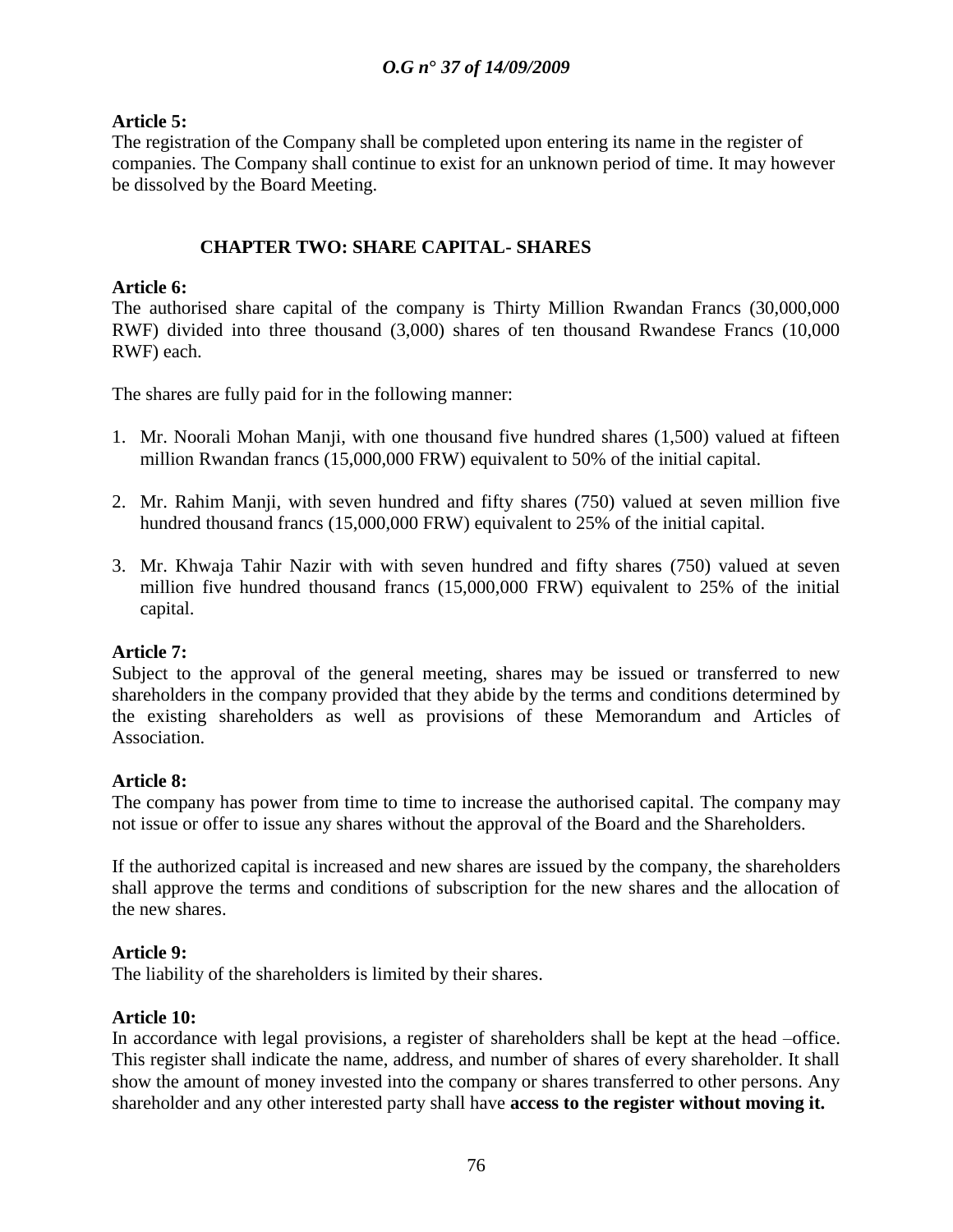### **Article 11:**

Any shares may be transferred at any time by a member to any other member, child, son- in- law, daughter- in- law, father, mother, brother, sister, husband, wife, nephew, niece or such other family members.

Shares of a deceased member may be transferred by his successor or to any of the said relations of the deceased member to whom the deceased may have specifically bequeathed the same.

For a transfer of shares to be registered, the following documents must be produced at the company"s registered office:

- (a) The share transfer form;
- (b) The share certificate (if there is one) or evidence satisfactory to the Directors of its loss or destruction;
- (c) Any other information the directors require to establish the transferor"s right to transfer the ownership of the shares.

#### **Article 12:**

Not withstanding what is provided for in article ten (10) above, Furniture Plus Limited shall have unfettered discretion to transfer all or any of its shares to any person of its choice.

#### **Article 13:**

The successor of the deceased shareholder shall be the only person recognised by the company as having title to the share of the deceased.

#### **CHAPTER THREE : DIRECTORS**

#### **Article 14:**

The business of the company shall be managed by the Board of Directors who may exercise such powers in line with the Companies" Act and these regulations.

A Director may appoint any person to act on his behalf as an alternate director for any period the Director deems fit. The appointment must be in writing and copied to the Company.

An Alternate Director is entitled to notice of Directors" meetings and, if the appointing Director is not present at a meeting, the Alternate is entitled to attend, be counted in a quorum and vote as a Director.

An Alternate Director is personally responsible to the Company for his or her conduct.

An Alternate Director may resign by delivering a written notice to the company at its head office. An appointing Director may terminate the appointment of his or her alternate, or suspend the appointment, by a written notice to the company at its head office. The appointment of an Alternate Director terminates automatically if the appointing Director ceases to be a Director.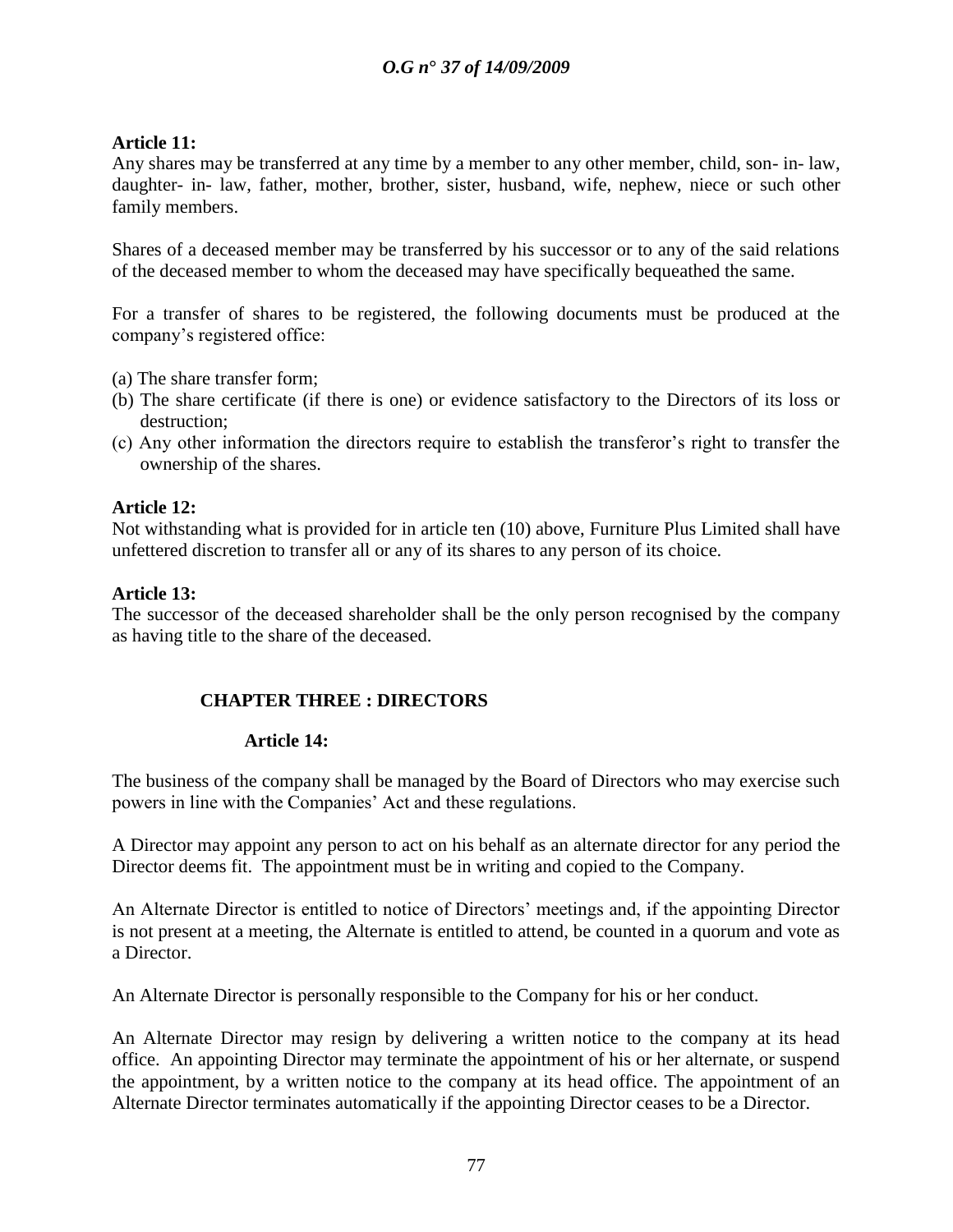# **Article 15:**

The Board of Directors shall not be less than three and not more than twelve.

The Board shall be comprised of three Directors, namely:

- (1) Mr. Noorali Mohan Manji
- (2) Mr. Rahim Manji
- (3) Mr. Khwaja Tahir Nazir CHAPTER FOUR

# **Article 16: REMUNERATION OF BOARD OF DIRECTORS.**

The General Assembly shall from time to time determine the remuneration of the Board of Directors.

### **Article 17: DIRECTORS" INTERESTS.**

- (a) A director who to his knowledge is in any way, whether directly or indirectly, interested in contract or proposed contract with the company shall declare his interest at a meeting of the Board.
- (b) A director shall not vote in respect of any contract or arrangement in which to his knowledge is materially interested, and if he shall do so, his vote shall not be counted nor shall he be counted in the quorum present at the meeting.

# **Article 18: PROCEEDINGS OF THE BOARD.**

Subject to the provisions of these Articles, the board may meet for the despatch of business, adjourn and otherwise regulate its meetings as it deems fit. Matters arising at any meeting shall be decided by majority vote. In the case of an equality of votes, the chairman shall have a casting vote. A Director may, and the Secretary upon the request of a Director shall at any time convene a meeting of the Board.

The quorum necessary for the transaction of the Board shall be fixed by the Board and, unless so fixed, shall be the presence in person of three Directors appointed by these Articles.

The Board may elect a chairman of its meetings and determine the period for which he is to hold office; but if no such Chairman is elected, or if at any meeting the Chairman is not present within fifteen minutes after convening, the Directors present may choose one among themselves.

The Board may delegate any of its powers to committees consisting of such members as it deems fit. Any committee so formed shall, in the exercise of the powers so delegated, conform to any regulations that may be imposed on it by the Board.

The meetings and proceedings of any committee shall be governed by the provisions of these Articles.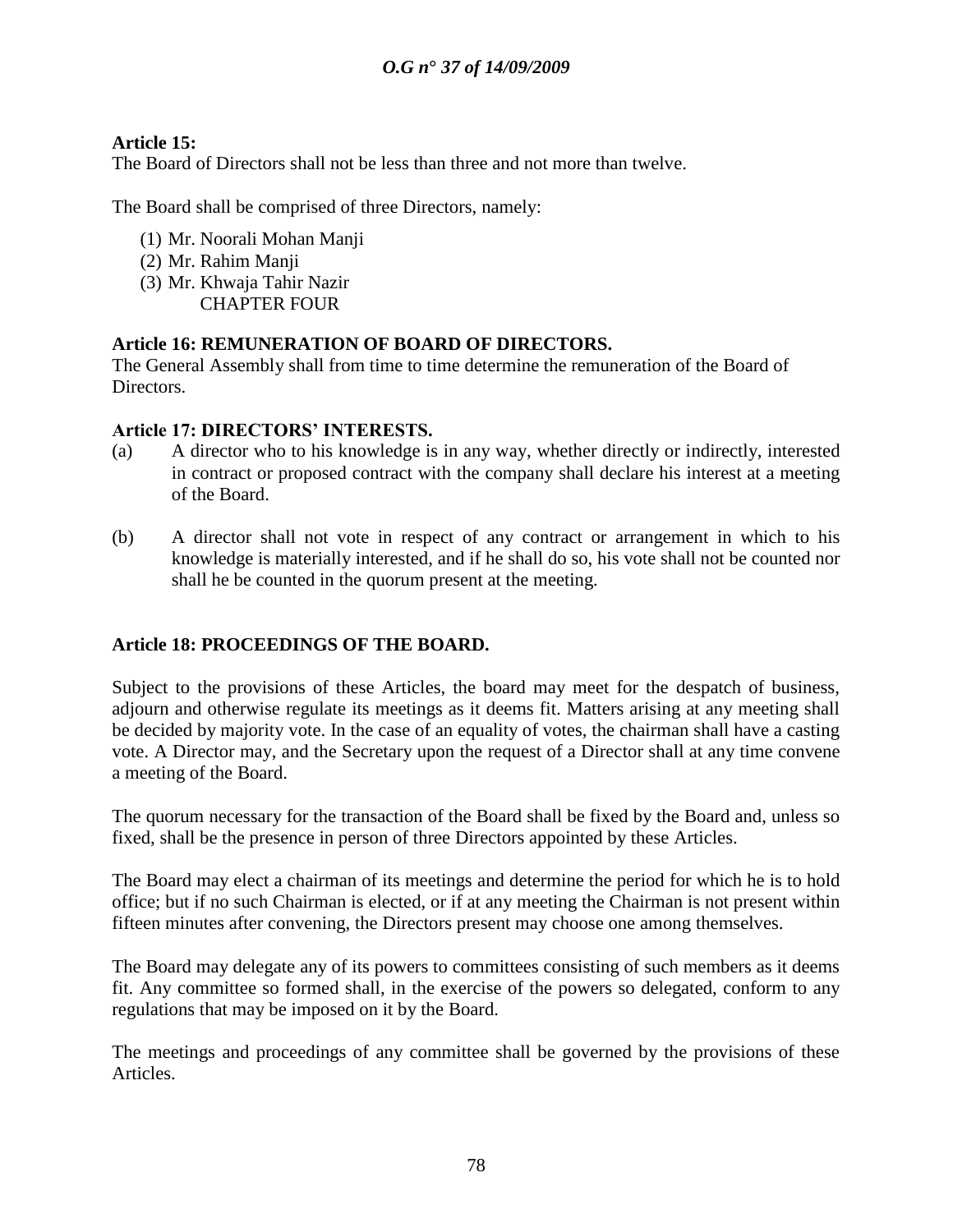# **Article: 19: MANAGING DIRECTOR**

The Managing Director shall be Mr. Khwaja Tahir Nazir and shall be the signatory to all financial transactions.

The Board shall from time to time appoint a Managing Director for such period and on such terms as it deems fit.

A managing Director shall receive remuneration in terms of salary, commission or participation in profits as the Board may determine.

The Board may entrust the Managing Director with powers exercisable by it.

### **Article: 20: SECRETARY.**

The Board shall appoint a Secretary to the Board.

### **Art. 21: MINUTES.**

The Board shall cause minutes to be written of:

- (a) All appointments of the officers appointed by the Board;
- (b) The names of the Directors present at each meeting of the Board;
- (c) All resolutions and proceedings of the Board.

### **CHAPTER FIVE**

#### **Article 22: GENERAL ASSEMBLY:**

The General Assembly shall convene once a year at the head-office or at any other place deemed fit.

#### **Article 23:**

All General Assemblies other than the annual General Assembly shall be called extraordinary General Assemblies.

#### **Article 24:**

A fully constituted General Assembly shall represent the interest of shareholders" interests.

### **Article 25:**

The General Assembly shall appoint Auditors to audit the Company"s books of accounts for one year term renewable.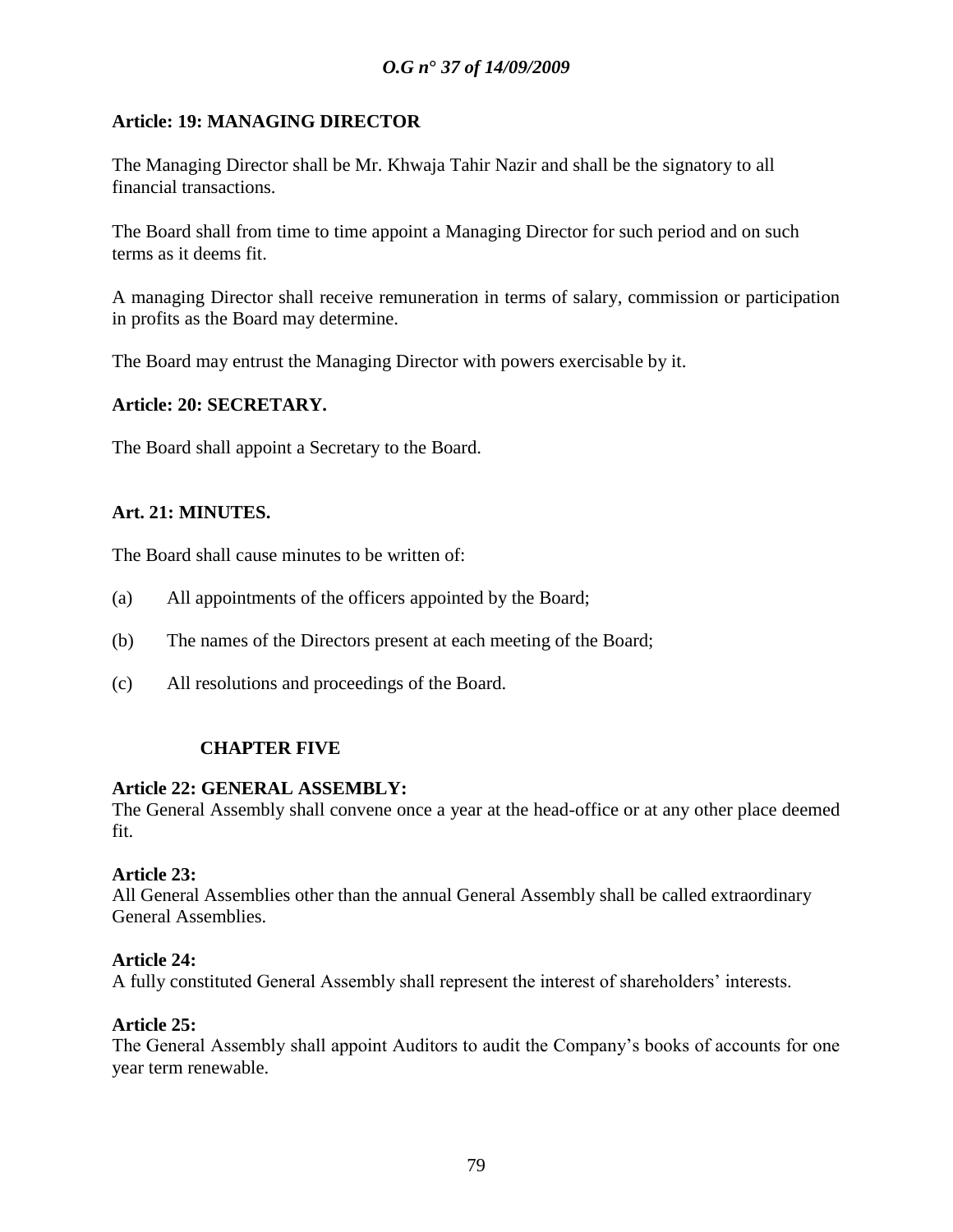### **Article 26:**

Resolutions of the General Assembly shall be signed by the Chairman and the Secretary. In absence of the Chairman, the Vice-Chairman of the Board shall sign on his behalf. The resolutions shall be kept in a special register at the Company"s head-office.

### **CHAPTER SIX**

#### **Article 27: FINANCIALS**

The financial year starts on the  $1<sup>st</sup>$  January and ends on the  $31<sup>st</sup>$  of December of the same year. The first financial year starts on the day the Company is incorporated into the Register of Companies and ends  $31<sup>st</sup>$  December of the same year.

The Board shall cause proper accounts to be kept with respect to:

- (a) All sums of money received and spent by the Company;
- (b) All sales and purchase of goods by the Company, and
- (c) The assets and liabilities of the Company.

### **Article 28: DIVIDENDS**

The company in a General Assembly shall declare dividends payable to share holders.

# **Article 29: PUBLICATION OF THE BALANCE SHEET AND THE PROFIT AND LOSS ACCOUNT**

After approval by the General Assembly, the balance sheet and the profits and loss account shall be sent to the Registrar of companies for publication in the official gazette.

### **CHAPTER SEVEN: WINDING UP**

#### **Article 30:**

If it is resolved that the company shall be wound up, the members shall appoint a liquidator to carry out the liquidation of the company. The costs of liquidation shall be borne by the company.

#### **Article 31:**

Debts of the Company and the costs of the liquidation shall be paid first before distributing the income in proportion to their shares.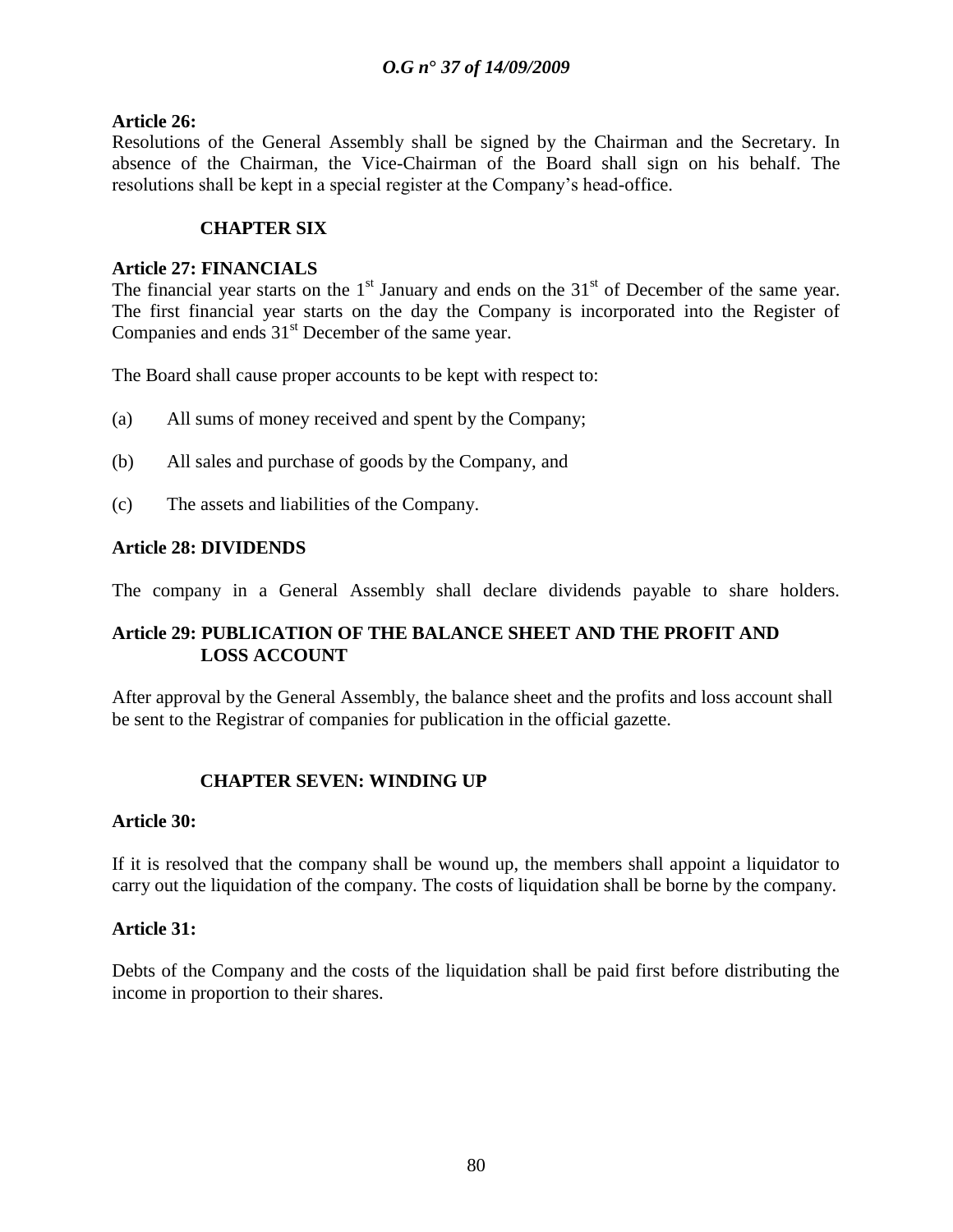#### **CHAPTER EIGHT : MISCELLANEOUS PROVISIONS**

#### **Article 32:**

For any matter not taken care of by the Articles of Association, Laws governing companies in the Republic of Rwanda shall bind the Share holders.

#### **Article 33:**

The shareholders declare that the company's incorporation charges are 670,000 FRW (Six hundred and seventy thousand Rwandese Francs).

#### **Article 34:**

All disputes involving the company shall first be brought to the attention of the General Assembly and when it fails to resolve the matter; shall be referred to the arbitrator agreed upon by the parties.

This is done in Kigali, on the  $10^{th}$  /04/2008.

### **AUTHENTIC DEED, THE NUMBER 188 VOLUME V.**

The year two thousand and eight, the  $10<sup>th</sup>$  day of March, We, Tushabe Karim, the Rwandan state Notary being and living in Kigali certify that the deed, the clauses of which are here before reproduced were presented to us by:

#### **1- Mr Noorali Mohan Manji 2- Mr Rahim Manji 3 - Mr. Khwaja Tahir Nazir**

Present were Mr. Calvin Mitali living in Kigali and Ms. Jeanne Umutesiwase living in Kigali as witnesses to the deed and fulfill the legal requirements.

Having read to the shareholders and witnesses the content of the deed, the shareholders have declared before us and in the presence of the aforesaid witnesses that the deed as it is written down includes their will. In witness whereof, the hereby deed was signed by the shareholders and us. Authenticated and stamped with the seal of RIEPA Notary office.

#### **SHAREHOLDERS**

**1- Mr Noorali Mohan Manji 2- Mr Rahim Manji 3 - Mr. Khwaja Tahir Nazir**

#### **WITNESSES**

**1- Mr. Calvin Mitali 2- Ms. Jeanne Umutesiwase**

#### **The Notary Tushabe Karim (sé)**

#### **Derived rights**:

The deed fees: Two thousand five hundred Rwandese francs registered by us, Tushabe Karim, the Rwanda State Notary being and living in Kigali, under number 188 volume V the price of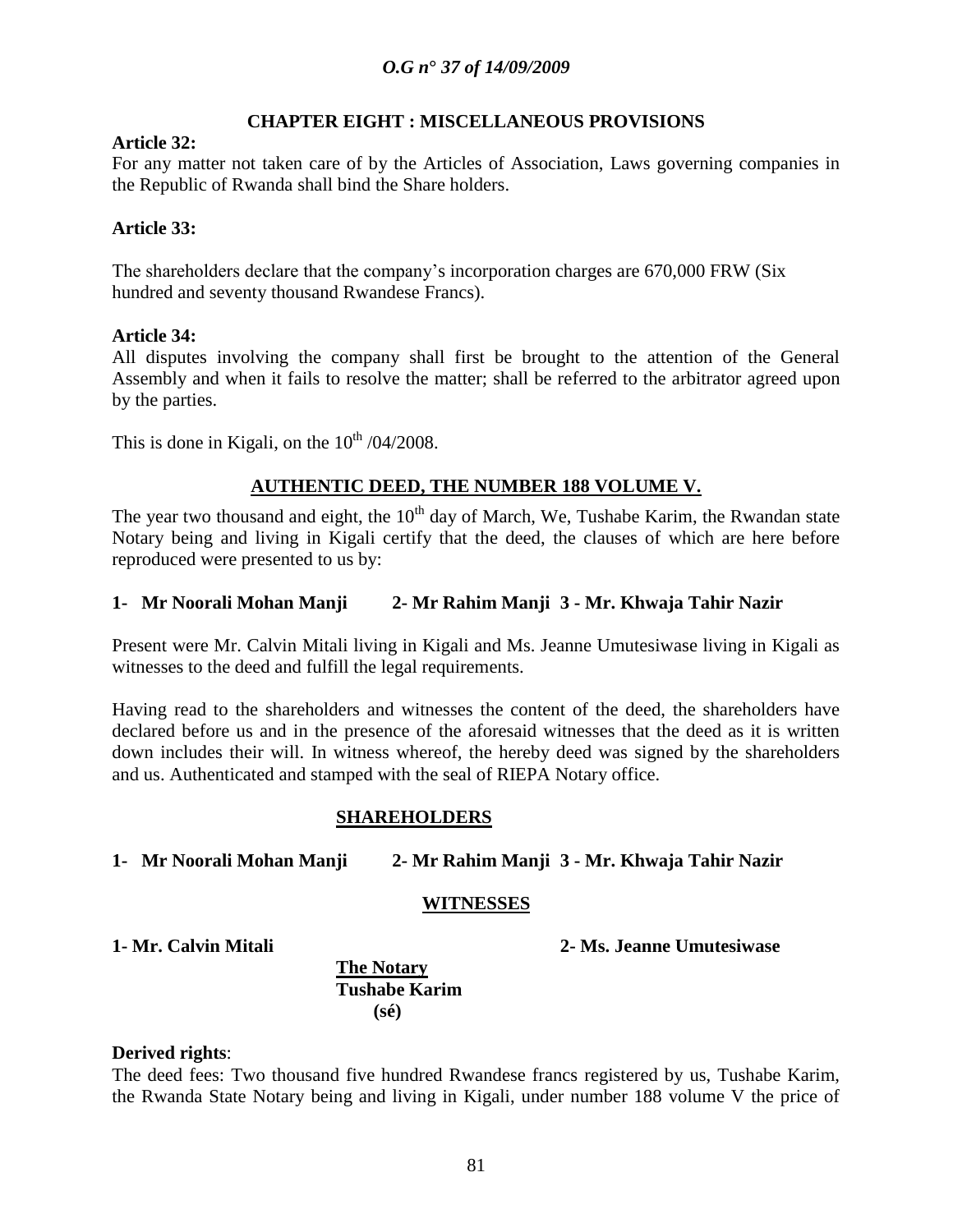which amounts to 2500 francs derived under receipt n° 3058817 as of the 10./04/08 and issued by the Rwanda Revenue Authority.

### **The Notary Tushabe Karim (sé)**

### **EXECUTION FEES: FOR EXECUTION OF THIS DOCUMENT, THE PRICE AMOUNTS TO THIRTY THOUSAND FIVE HUNDRED RWANDESE FRANCS DERIVED UNDER RECIEPT NUMBER 3058817.**

### **A.S. n° 43127**

Reçu en dépôt au greffe du Tribunal de grande Instance de Nyarugenge, le 10/10/2008 et inscrit au registre ad hoc des actes de sociétés sous le n° RCA 348/08/Kig, le dépôt de Statut de la société FURNITURE PLUS LTD.

#### **Droit perçus :**

-Droit de dépôt : 5000 Frw -Amande pour dépôt tardif : -Frw -Suivant quittance n° 3038817 du 10/04/2008

# **LE GREFFIER DU TRIBUNAL DE GRANDE INSTANCE DE NYARUGENGE MUNYENTWALI Charles**

(sé)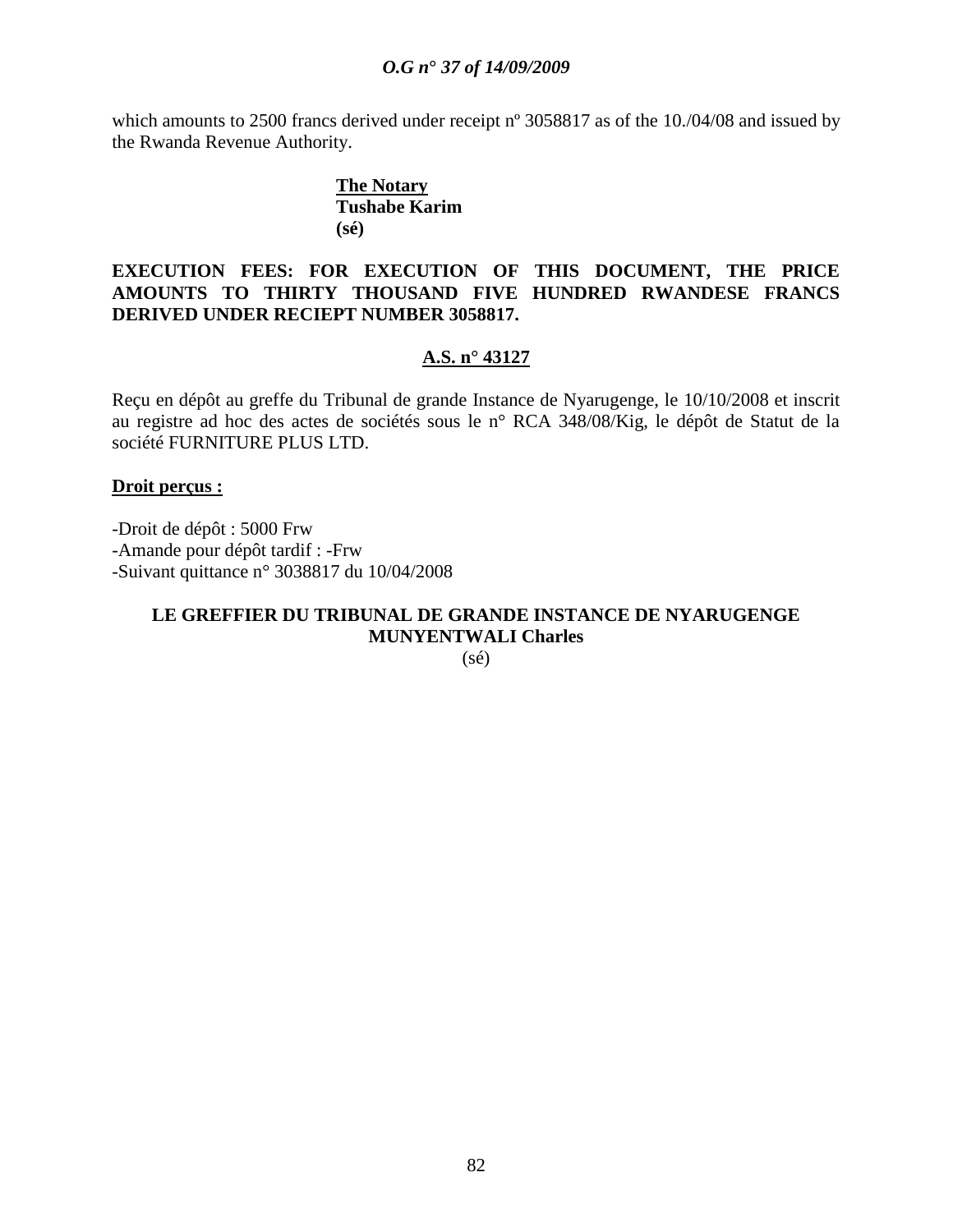#### **SOCIETE A RESPONSABILITE LIMITEE « GLOBAL VISION SARL ».**

## **STATUTS**

#### **Entre les soussignés :**

1. NTAWANGAKE Paul, de nationalité rwandaise, résidant à Kigali, BP 5256 KIGALI 2. TABURA SEBIREZI Callixte, de nationalité rwandaise, résidant à Kigali, BP 6820 KIGALI

Il est constitué une société dont les statuts sont arrêtés comme suit :

### **TITRE PREMIER : DENOMINATION- SIEGE –DUREE –OBJET**

#### **Article Premier**

Il est formé entre les soussignés et ceux qui adhèreront aux présents statuts une société à responsabilité limitée régie par les lois en vigueur au Rwanda et par les présents statuts ; dénommée : « **GLOBAL VISION S.A.R.L** »

#### **Article 2 :**

Le siège social est établi à Kigali, il peut être transféré en toute autre localité du Rwanda par décision de l"Assemblée Générale des associés, qui peut également établir des sièges administratifs, des succursales, agences ou simples bureaux tant au Rwanda qu"à l"étranger.

#### **Article 3:**

La Société est constituée pour une durée indéterminée, prenant cours le jour de l"immatriculation au registre de commerce. Elle pourra être dissoute à tout moment par la décision de l" Assemblée Générale des associés.

#### **Article 4 :**

La société a pour objet notamment :

La société a pour objet de fournir des prestations dans le domaine du commerce général et autres services.

La société peut par ailleurs s"investir dans d"autres opérations se rattachant directement ou indirectement à son domaine et visant son développement.

La société peut accomplir tout autre opération financière, mobilière, immobilière de nature à favoriser son développement. En cas de nécessité, elle peut constituer des associations momentanées avec d"autres sociétés oeuvrant dans le même domaine ou domaines connexes.

### **TITRE DEUX : CAPITAL SOCIAL - PARTS SOCIALES**

#### **Article 5 :**

Le capital social est fixé à somme de *quarante millions de francs rwandais* (40 000 000 Frws) représenté par 400 parts sociales .Une part sociale est arrêtée une somme de 100.000FRW. Les parts sont souscrites et entièrement libérées comme suit :

### **1. NTAWANGAKE Paul 200 parts sociales soit 20 000 000 FRW**

#### **3. TABURA SEBIREZI Calixte 200 parts sociales soit 20 000 000 FRW**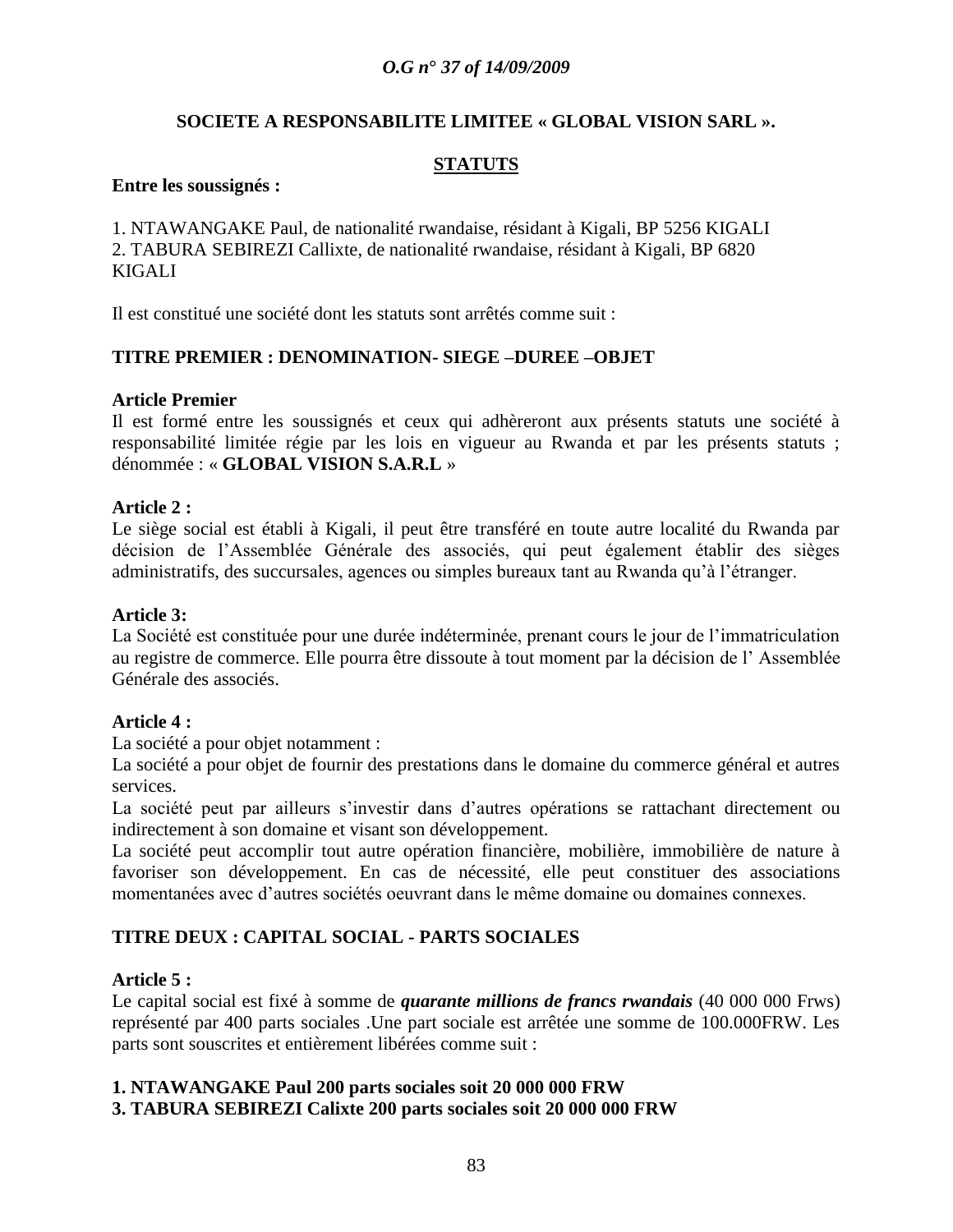## **Article 6 :**

Le Capital peut être augmenté ou réduit en une ou plusieurs fois par la décision de l"Assemblée Générale, statuant dans les conditions requises pour la modification des statuts. En cas d"augmentation du capital social par apports de fonds, l"Assemblée Générale fixe le taux et les conditions de souscriptions et de libération de nouvelles parts sociales.

### **Article 7 :**

Les parts sociales sont nominatives. Elles sont inscrites dans le registre des associés tenu au siège de la société. Il y est mentionné le nom, l"adresse complète et le nombre de parts de chaque associé ainsi que l"indication des versements effectués. Ce registre peut être consulté par les associés ou leurs ayants droit. Les associés ne sont responsables que jusqu"à concurrence de leurs parts souscrites.

### **Article 8 :**

Chaque part sociale confère un droit égal dans l"exercice des prérogatives d"associé notamment dans la participation aux décisions et les répartitions des bénéfices et des produits de liquidation et chaque part est indivisible.

### **Article 9 :**

Les parts d'un associé ne peuvent être cédées entre vifs ou transmises à cause de mort qu'avec l"accord unanime des autres associés. Si la société refuse de consentir à la transmission ou à la cession ou au retrait d"un associé, elle devra décider dans un délai de trois mois à compter du refus, soit de réduire son capital social du montant de la valeur nominale des parts de l"associé cédant pour les remettre à qui de droit ; soit de les racheter. La valeur de rachat est celle qui résulte du dernier bilan ou du dernier exercice fiscal. Les cessions ou transmission n"ont d"effet vis-à-vis de la société et des tiers qu"à dater de leur inscription dans le registre social.

### **TITRE III : ADMINISTRATION- SURVEILLANCE**

### **Article 10 :**

La gestion de la société est confiée à un Gérant, associé ou non, nommé pour 3 ans par l"Assemblée Générale. Son mandat est renouvelable. Il peut être révoqué avant l"expiration de ce terme dans les mêmes formes que sa nomination.

### **Article 11 :**

Le Gérant ne peut exercer une activité qui pourrait concurrencer les activités de la société.

### **Article 12 :**

Le Gérant a les pouvoirs les plus étendus pour assurer la Gestion Journalière de la Société. Toutefois tous actes engageant la société notamment pour effectuer des retraits à la banque, signer des titres de dettes ou de créances, signer tous contrats, doivent requérir deux signatures, celle du gérant et d"un membre associé.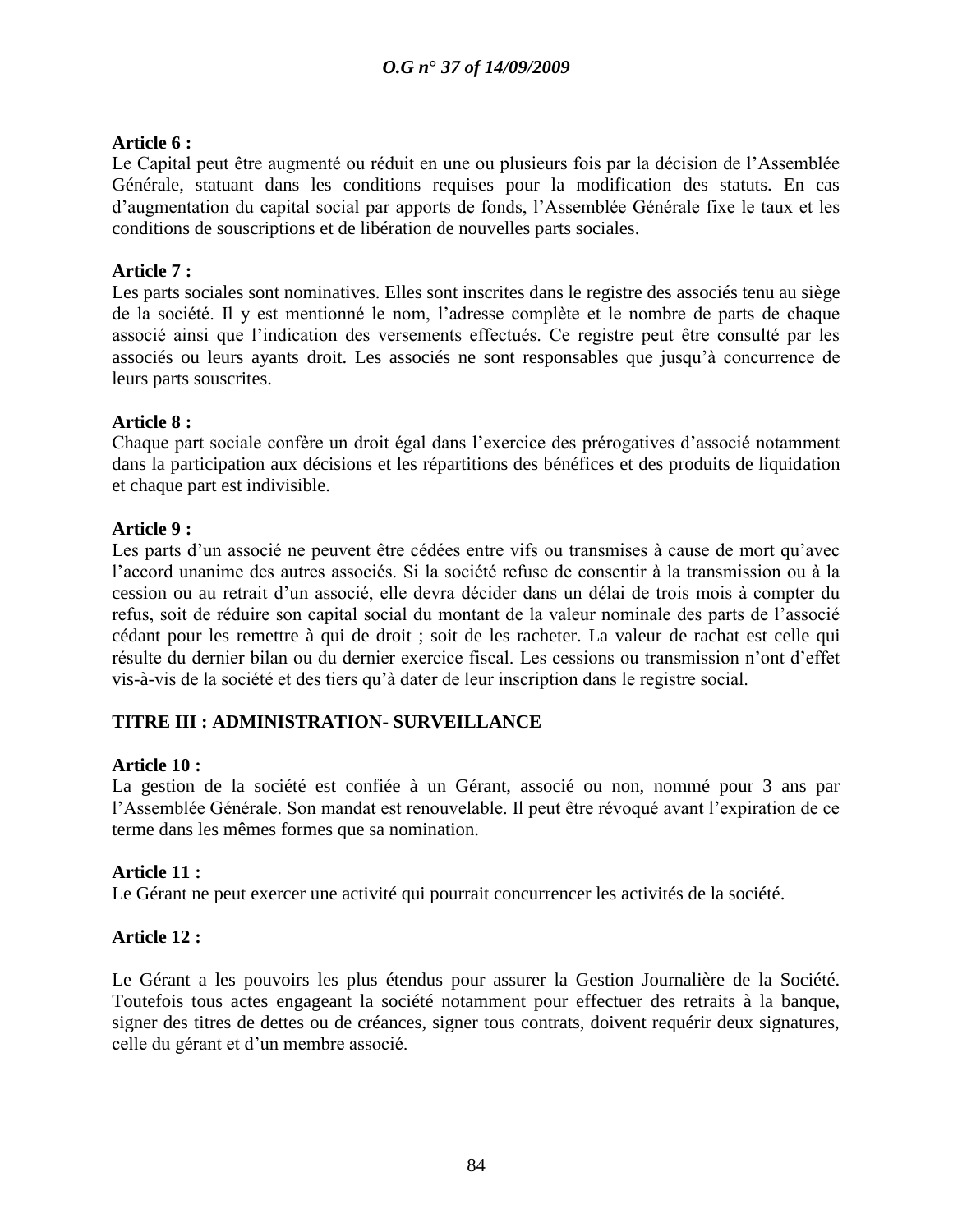# **Article 13 :**

Le Gérant peut démissionner à tout moment. Cette démission doit être remise à l"Assemblée Générale Ordinaire.

## **Article 14 :**

Le Gérant est responsable devant l" Assemblée Générale. Il doit faire un rapport détaillé à chaque Assemblée Générale ordinaire et répondre à toutes questions posées par les associés relativement à la marche de la société, à l"occasion ou en dehors des séances de l" Assemblée Générale.

### .**Article 15 :**

Le contrôle financier de la société appartient à tout associé .Les associés ont accès à toutes les archives de la société et peuvent vérifier la comptabilité ainsi que tout document intéressant la société.

### **Article 16 :**

Est nommée pour la 1 ère fois Gérant Monsieur MUHUTU Jean Léon pour une durée de 3 années.

# **Article 17 :**

Les opérations financières de la société sont surveillées par un commissaire aux comptes nommé par l" Assemblée Générale pour un mandat de 2 ans renouvelable. Le commissaire aux comptes établit au moins 2 fois par an un rapport résumant la situation active et passive accompagnée de ses observations. A la fin de l"exercice social, il établit un rapport général sur les opérations de l"année écoulée, accompagné de ses commentaires. Il est révocable à tout moment par l"Assemblée Générale et il peut démissionner à tout moment après l"accord de l"Assemblée Générale. Son mandat peut être rémunéré par un montant forfaitaire annuel fixé par l" Assemblée Générale.

# **TITRE IV : ASSEMBLEE GENERALE**

### **Article 18 :**

L"assemblée Générale régulièrement constituée représente l"universalité des associés. Elle a les pouvoirs les plus étendus pour faire ou ratifier les actes qui intéressent la société. Elle se réserve notamment les pouvoirs suivants :

• approuver et modifier les statuts de la société ; nommer le Gérant et le commissaire aux comptes ;

- fixer les émoluments du Gérant et des commissaires aux comptes ;
- décider la destination à donner aux résultats ;
- approuver tout emprunt assorti de garanties solidaires des associés ;
- décider de l"adhésion, fusion avec une autre entreprise ;
- Décider la dissolution de la société.

# **Article 19 :**

L' Assemblée Générale élit son président parmi les associés pour une durée d'un an renouvelable. Il peut démissionner en adressant à chaque associé une lettre recommandée ou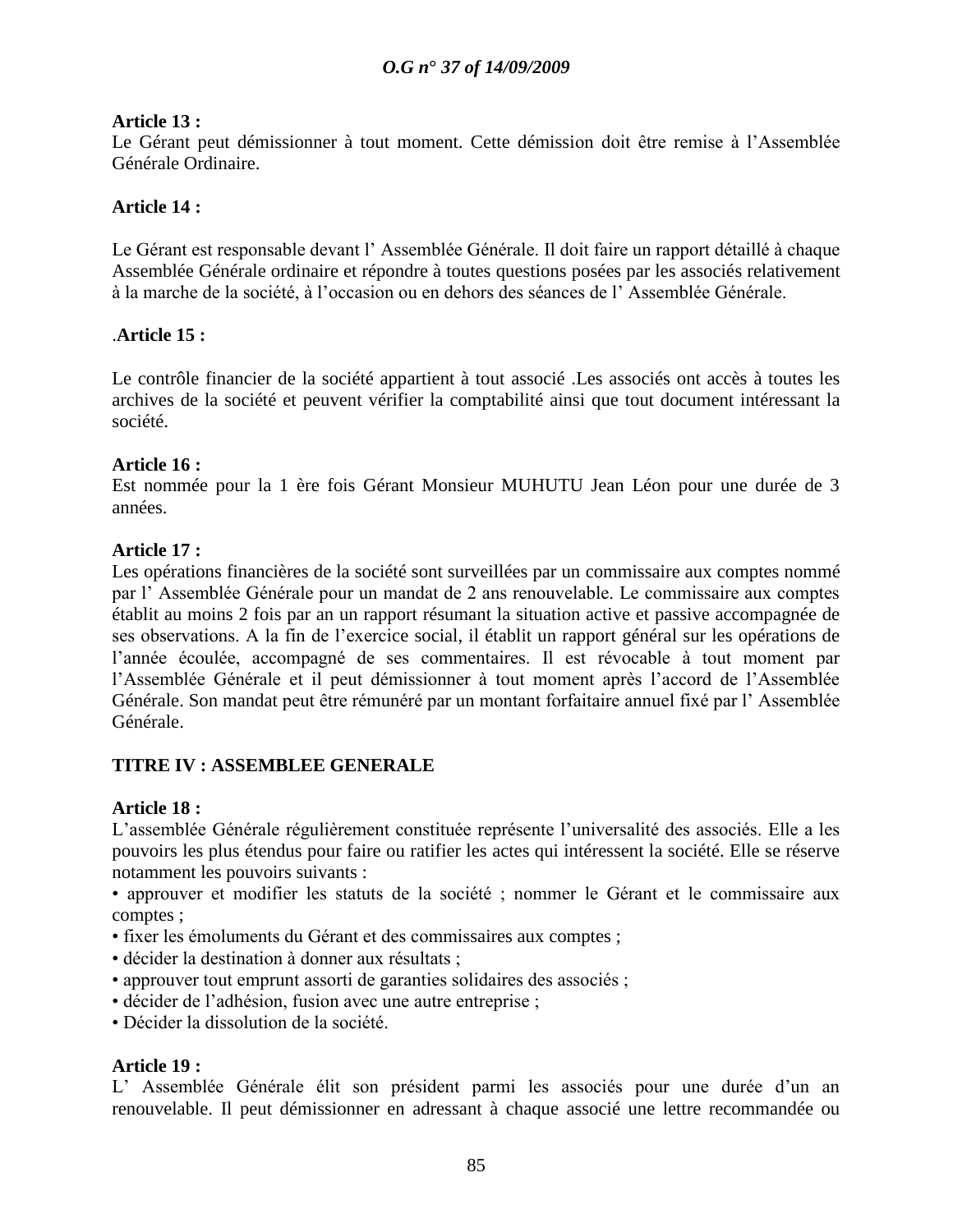remise avec accusé de réception, mais sa démission ne devient effective qu"après approbation de l"Assemblée Générale réunie en séance ordinaire ou extraordinaire.

### **Article 20 :**

L" Assemblée Générale ordinaire se réunit une fois par an sur convocation écrite et recommandée du Président. Le Gérant peut demander la convocation des Assemblées Générales Extraordinaires autant de fois que l'intérêt de la société l'exige ou chaque fois qu'un ou plusieurs associés représentant vingt pour cent du capital social le demande. Chaque convocation de l"Assemblée Générale doit être adressée aux associés au moins quinze jours avant la date prévue de la réunion, le cachet de la poste faisant foi. Elle doit préciser l"ordre du jour, le lieu de la réunion et, en cas de modification des statuts, l"exposé des motifs, le texte à modifier et le texte proposé. Tout associé pourra se faire représenter à toute assemblée Générale par un mandataire associé ou non muni d"une procuration écrite. Chaque part donne droit à une voix.

### **Article 21 :**

Pour siéger valablement l"Assemblée Générale ordinaire ou extraordinaire doit réunir au moins deux tiers (2/3) des associés représentant au moins trois cinquième (3/5) des parts. Les décisions sont prises à la majorité des (2/3) de voix. Toutefois, lorsqu'il s'agit d'une modification des statuts, les décisions seront prises par la totalité des associés. Si le quorum n"est pas atteint à la première convocation une nouvelle convocation sera nécessaire et la nouvelle Assemblée Générale délibérera et décidera valablement quelle que soit la portion du capital représenté. Les décisions sont alors prises à la majorité des trois quarts (3/4) des voix représentée.

### **Article 22 :**

Les procès-verbaux de l"Assemblée Générale sont signés par les associés ou mandataires ayant participé à la réunion. Les copies conformes, les expéditions et les extraits à produire en justice ou ailleurs sont signés par le Gérant.

### **Article 23 :**

Les associés ont les droits et les devoirs ci-après :

- les associés sont tenus à la sauvegarde du secret des affaires ;

- Les associés s'abstiennent de tout ce qui peut porter préjudice aux intérêts de la société ;

- Ils ne peuvent pas en particulier gérer les affaires qui leur procureraient un avantage particulier et qui seraient préjudiciables à l"objet de la société ;

- Les associés ne peuvent exercer des activités qui font concurrence à la société.

# **TITRE V. DISPOSITIONS FINANCIERES**

### **Article 24 :**

L"exercice social commence le premier janvier de chaque année et se termine le trente et un décembre. Toutefois, le premier exercice commence à la date de l"immatriculation au registre de commerce pour se terminer le 31 décembre suivant.

### **Article 25 :**

Les livres sont arrêtés chaque année au 31 décembre. L'exercice est clôturé et l'inventaire dressé par le Gérant. Il contient l"indication des valeurs mobilières et immobilières, le tableau des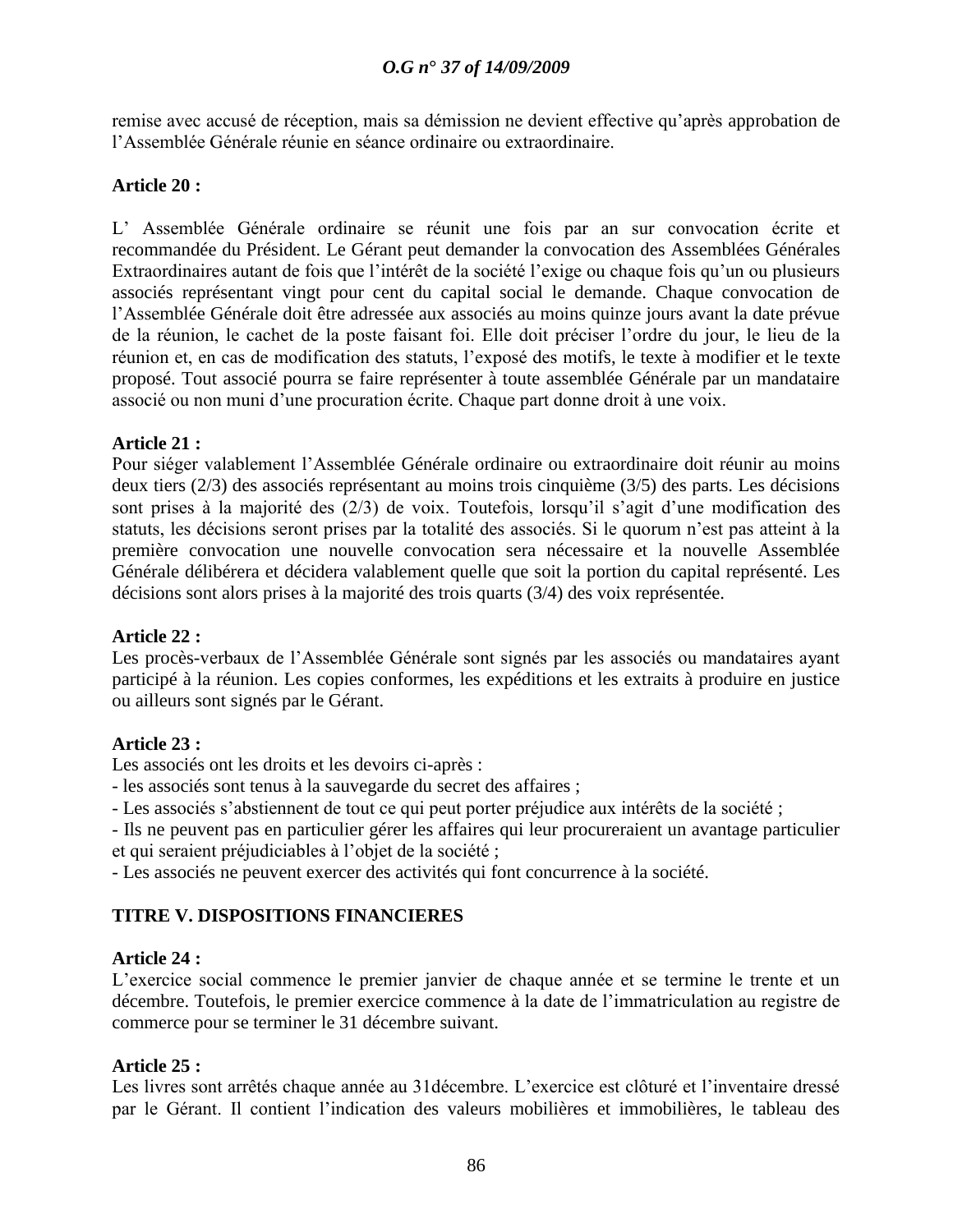amortissements, la liste des créances et des dettes de la société, un résumé de toutes les opérations d"engagement, de cautionnement, de garantie, ainsi que la situation active et passive de chaque associé. Le Gérant établit ensuite le compte de pertes et profits, ainsi que le bilan. La situation comptable de l"exercice doit être à la disposition des associés au siège social au plus tard le 25 février de chaque année. L" Assemblée Générale ordinaire statue sur l"adoption du compte de perte, de profits et du bilan. Après l"adoption du bilan, l"Assemblée Générale se prononce à la majorité des deux tiers (2/3) des voix sur la décharge du Gérant et des commissaires aux comptes.

#### **Article 26 :**

L"excèdent favorable du bilan, déduction faite de toutes les charges, frais généraux et amortissements nécessaires, constitue le bénéfice de la société. Sur ce bénéfice, il sera prélevé une provision pour impôt et pour la réserve légale. Le solde sera partagé entre les associés au prorata de leurs parts.

Toutefois, l"Assemblée Générale pourra décider que tout ou partie de ce solde soit affecté à un fonds de réserve spéciale ou provision, ou reporté à nouveau. Les dividendes sont payées aux endroits et époques à fixer par l"Assemblée Générale.

#### **TITRE VI : DISSOLUTION–LIQUIDATION**

#### **Article 27 :**

En cas de perte d"un tiers du capital social, le Gérant et Commissariat aux comptes sont tenus de convoquer l"Assemblée Générale Extraordinaire à l"effet de statuer sur la question de dissolution de la société.

#### **Article 28 :**

En cas de dissolution, l"Assemblée Générale règle le mode de liquidation et nomme un ou plusieurs liquidateurs dont elle détermine les pouvoirs et les émoluments. Cette nomination met fin aux pouvoirs du Gérant. Les liquidateurs ont les pouvoirs les plus étendus pour réaliser tout l"actif de la société et éteindre son passif. L" Assemblée Générale, régulièrement constituée, conserve, pendant la liquidation, les mêmes attributions que pendant le cours de la société. Elle est convoquée par le ou les liquidateurs et présidée par une personne désignée par l"assemblée. L" Assemblée Générale peut toujours révoquer et remplacer les liquidateurs, étendre ou restreindre leurs pouvoirs. Le solde bénéficiaire est partagé entre les associés.

#### **TITRE VII. DISPOSITIONS FINALES**

#### **Article 29 :**

Toute contestation qui résulterait de l"interprétation des présents statuts sera soumise à l"Assemblée Générale pour un règlement à l"amiable. Si cela est impossible, le différend sera porté devant les Tribunaux du lieu du siège social de la société.

#### **Article 30 :**

Pour tout ce qui n"est pas prévu aux présents statuts, les associés déclarent se conformer à la législation en vigueur au Rwanda.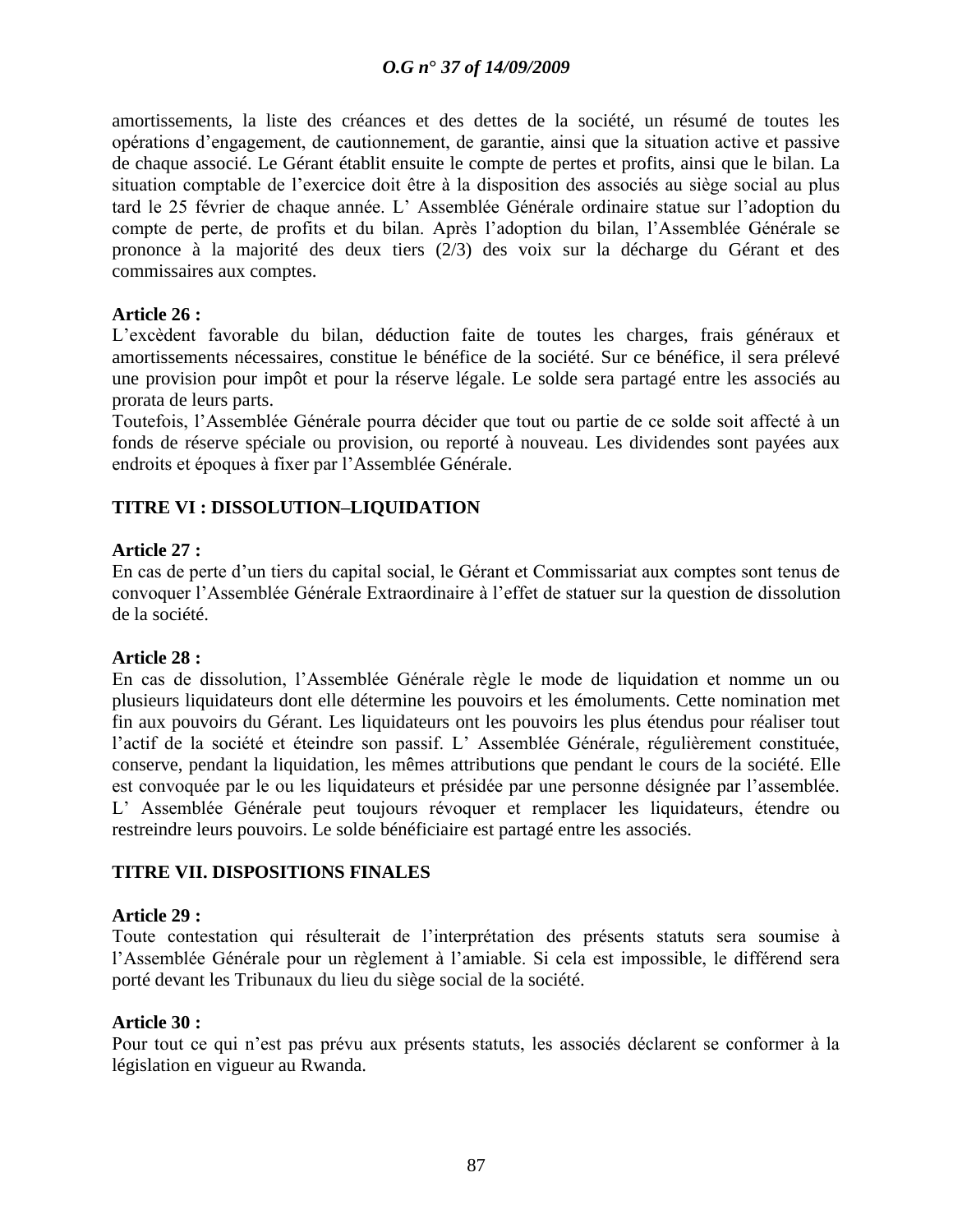#### **Article 31 :**

Les frais de constitution de la société sont estimés à cinq cent mille francs rwandais (500.000FRW).

Ainsi fait à Kigali, le 26/05/2008

#### **LES ASSOCIES** :

1. NTAWANGAKE Paul (sé)

2 .TABURA SEBIREZI Calixte (sé)

#### **ACTE NOTARIE N° 03534 VOLUME LI**

L"an deux mille huit, le 28 ème jour du mois de Mai, Nous **NYIRABIHOGO Jeanne d"Arc** , Notaire

Officiel de l"Etat Rwandais, étant et résidant à Kigali, certifions que l"acte dont les clauses reproduites ci-avant nous a été présenté par :

#### **1. NTAWANGAKE Paul 2. TABURA SEBIREZI Callixte**

En présence de **MUREKATETE Jeanne** et **HAMZA Kalas**i, témoins instrumentaires à ce requis et réunissant les conditions exigées par la loi.

Lecture du contenu de l"acte ayant été faite aux comparants et aux témoins, les comparants ont déclaré devant Nous et en présence desdits témoins que l"acte tel qu"il est rédigé renferme bien l"expression de leur volonté.

En foi de quoi, le présent acte a été signé par les comparants, les témoins et Nous, Notaire et revêtu du sceau de l"Office Notarial de Gasabo.

### **LES COMPARANTS**

**(sé) (sé)**

**1. NTAWANGAKE Paul 2. TABURA SEBIREZI Callixte**

### **LES TEMOINS**

**1. MUREKATETE Jeanne 2. HAMZA Kalasi (sé) (sé)**

**LE NOTAIRE NYIRABIHOGO Jeanne d"Arc (sé)**

#### **DROITS PERCUS**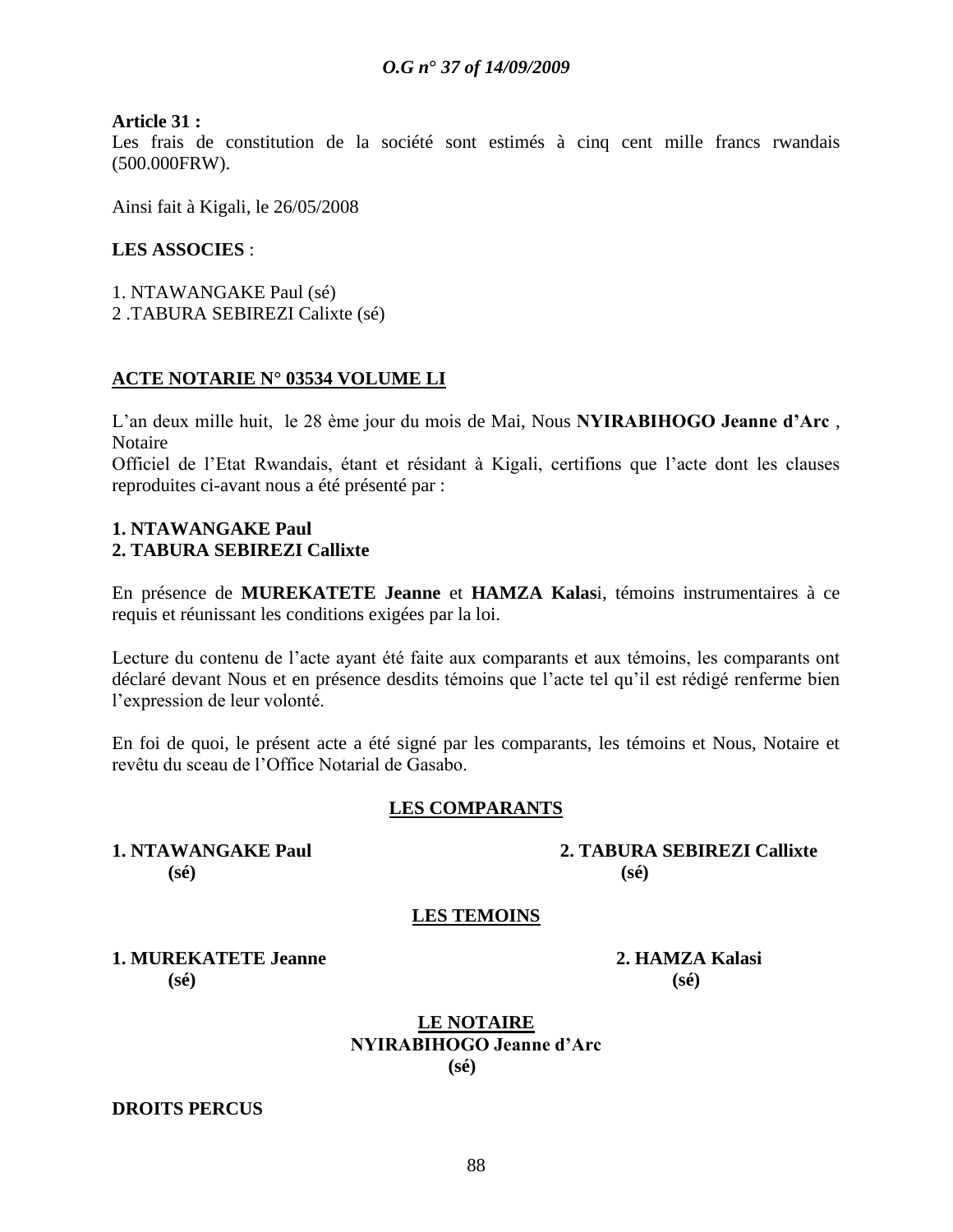**Frais d"acte** : *Deux mille cinq cents francs Rwandais* (2 500 Frws), enregistré par Nous **NYIRABIHIGO Jeanne d"Arc** , Notaire du District de Gasabo étant et résidant à Kigali, sous le numéro *03534* , *volume LI* dont le coût de 36100 Francs Rwandais perçus suivant quittance N°321047/01/02, délivré par le comptable du District de Gasabo.

#### **LE NOTAIRE NYIRABIHOGO Jeanne d"Arc (sé)**

**Frais d"expédition** : Pour l"expédition authentique dont le coût est de 33 600 Francs Rwandais, perçu pour une expédition authentique sur la même quittance.

### **LE NOTAIRE NYIRABIHOGO Jeanne d"Arc (sé)**

#### **A.S. N° 51**

Reçu en dépôt au Bureau de l"Agence Nationale d"Enregistrement Commercial, le 02/6/2008 et inscrit au registre ad hoc des actes de sociétés sous le n° RC 0042/08/NYR, le dépôt de Statuts de la Société **GLOBAL VISION SARL**.

#### **Droit perçus :**

-Droit de dépôt : 5000 Frw -Amande pour dépôt tardif : -Frw -Suivant quittance n° 3206564 du 30/05/2008

> (sé) **Le Registraire Général KABERA Eraste**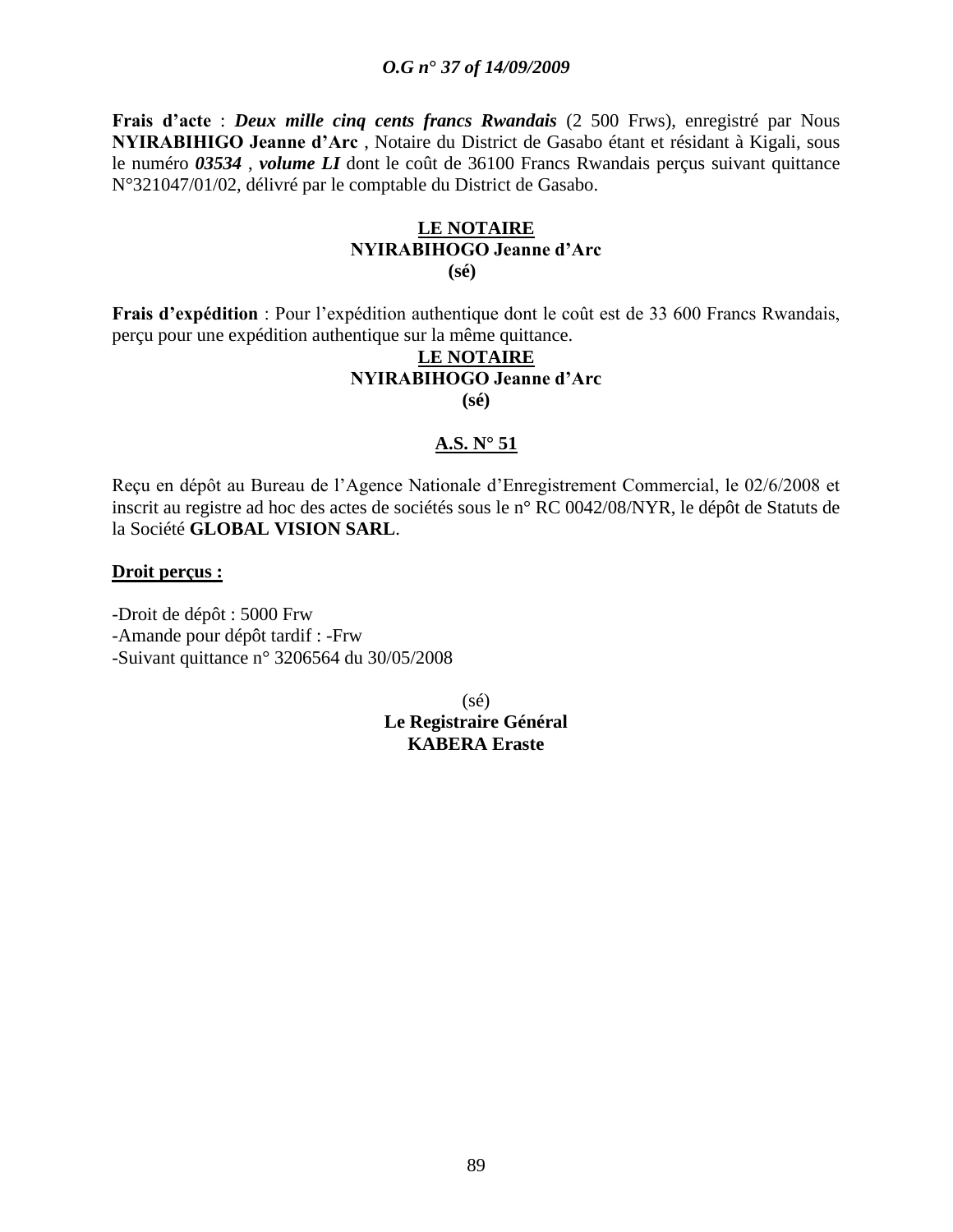### **STATUTS DE « KIGALI TRADERS » SARL**

Entre les soussignés,

**Daniel KABUREMBO,** ayant la nationalité rwandaise, résidant dans la ville de Kigali,

**Véronique NYIRABAKUNGU** ayant la nationalité rwandaise, résidant dans la ville de Kigali,

**Thérèse KANGABIRE** ayant la nationalité rwandaise, résidant dans la ville de Kigali

**Josiane MUTONI** ayant la nationalité rwandaise, résidant dans la ville de Kigali

**UMULISA Liliane** ayant la nationalité rwandaise, résidant dans la ville de Kigali

**Joseline MUGENI** ayant la nationalité rwandaise, résidant dans la ville de Kigali

**Yvan MUGISHA** ayant la nationalité rwandaise, résidant dans la ville de Kigali

**Olive MUREKATETE** ayant la nationalité rwandaise, résidant dans la ville de Kigali

**Elysée MUGWANEZA** ayant la nationalité rwandaise, résidant dans la ville de Kigali

**Nestor MAHORO** ayant la nationalité rwandaise, résidant dans la ville de Kigali

Il est constitué une société à responsabilité limitée qui est régie par les statuts ci-après et par la législation rwandaise en la matière.

# **TITRE I : DENOMMINATION, OBJET, SIEGE, DUREE.**

### **Article premier**

La société adopte la forme de société à responsabilité limitée dénommée **KIGALI TRADERS**.

### **Article 2**

La société a pour objet d'effectuer toutes les opérations commerciales.

La société peut effectuer toutes opérations juridiques, financières, économiques et industrielles se rattachant directement ou indirectement à son objet.

Elle pourra s"intéresser par voie d"apport, de fusion, de souscription, d"intervention financière ou de toute autre manière à toute entreprise ayant un objet similaire ou connexe, de nature à favoriser son plein développement.

L"objet de la société ainsi défini pourra, à tout moment, être modifié par l"Assemblée Générale.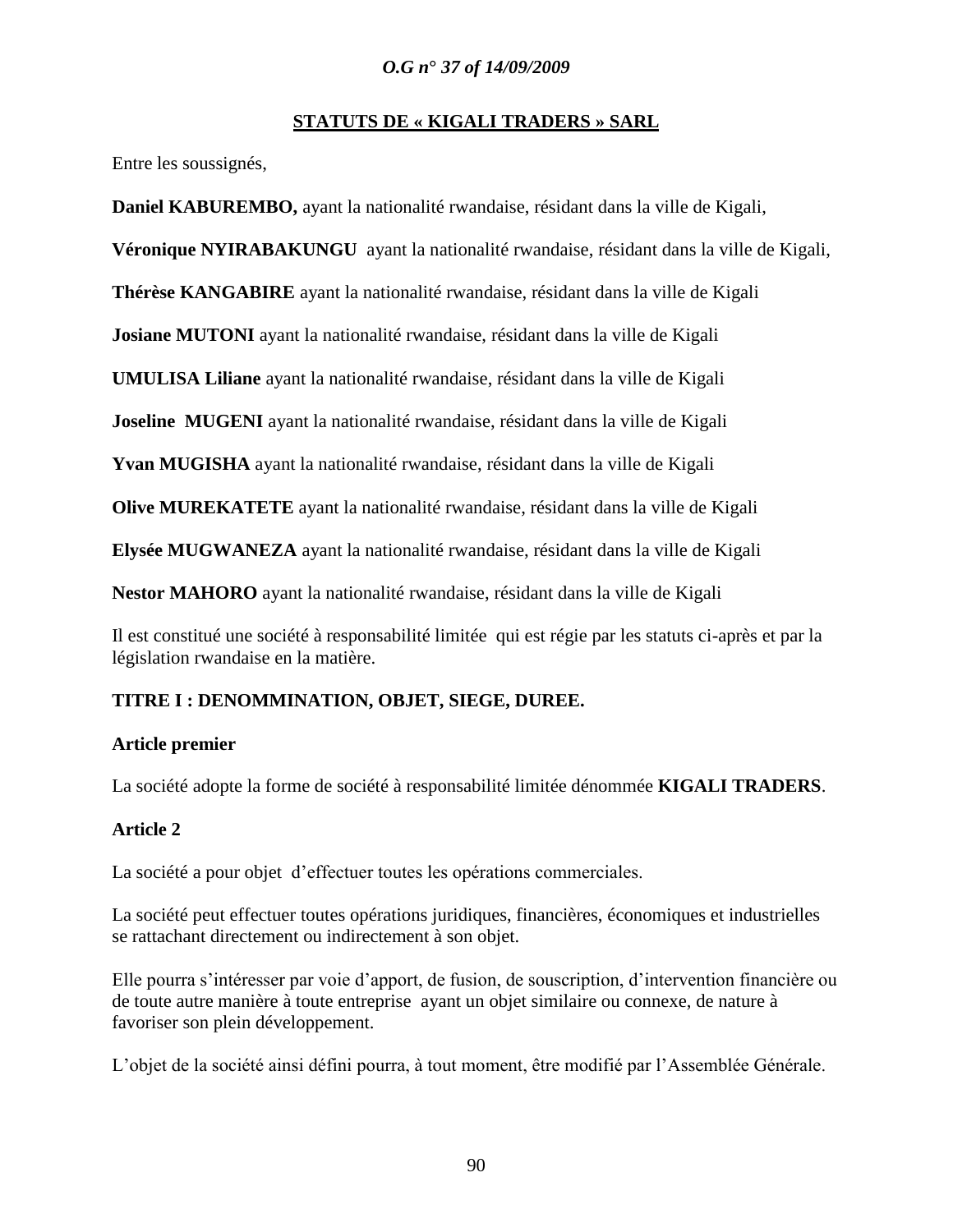# **Article 3**

Le siège social de la société est établi à Kigali. Il pourra être transféré en tout autre endroit de la République sur décision de l"Assemblée Générale des associés.

La société pourra établir des agences, succursales, centres d"exploitation en différents lieux de la République ou à l"étranger.

## **Article 4**

La société est créée pour une durée indéterminée à dater du jour de son immatriculation au registre de commerce.

# **TITRE II : CAPITAL SOCIAL, PARTS SOCIALES**

# **Article 5**

Le capital social est fixé à cent millions de francs rwandais (Frw 100.000 000) représenté par 1000 parts sociales d"une valeur nominale de 100.000 francs rwandais par chacune.

| Le capital social est souscrit et entièrement libéré comme suit : |  |  |  |  |
|-------------------------------------------------------------------|--|--|--|--|
|-------------------------------------------------------------------|--|--|--|--|

| <b>Noms et Prénoms</b>  | Nombre de      | Valeur en FRW |
|-------------------------|----------------|---------------|
|                         | parts sociales |               |
| <b>Daniel KABUREMBO</b> | 500            | 50.000.000    |
| <b>Olive MUREKATETE</b> | 155            | 15.500.000    |
| Véronique NYIRABAKUNKU  | 40             | 4.000.000     |
| <b>Josiane MUTONI</b>   | 50             | 5.000.000     |
| <b>UMULISA Liliane</b>  | 50             | 5.000.000     |
| <b>Joseline MUGENI</b>  | 50             | 5.000.000     |
| <b>Yvan MUGISHA</b>     | 50             | 5.000.000     |
| <b>Nestor MAHORO</b>    | 50             | 5.000.000     |
| Elysée MUGWANEZA        | 50             | 5.000.000     |
| Thérèse KANGABIRE       | 5              | 500.000       |
| <b>TOTAL</b>            | 1000           | 100.000.000   |

### **Article 6**

Le capital peut être augmenté ou réduit par la décision de l'Assemblée Générale statuant dans les conditions prévues par la loi relative aux sociétés commerciales.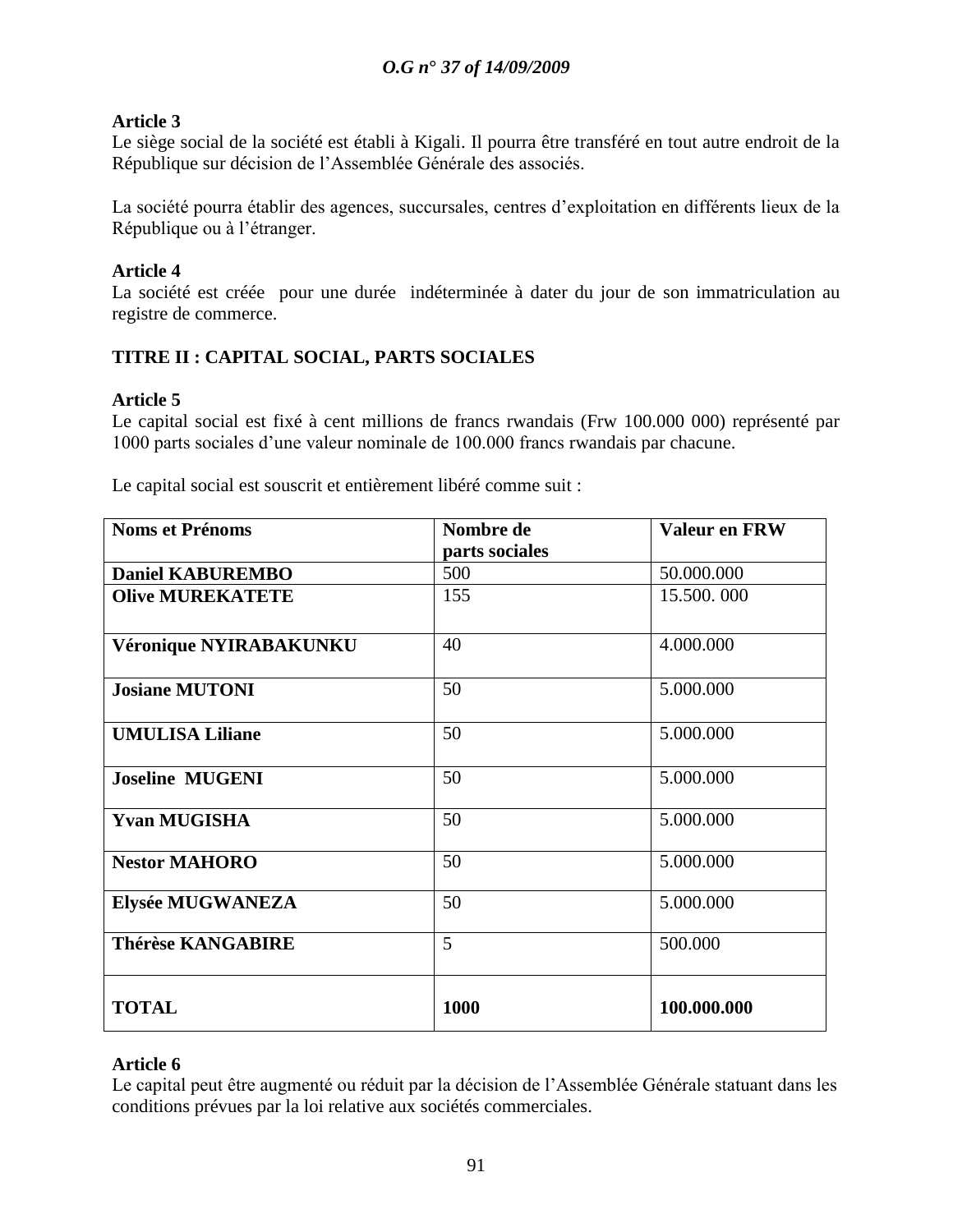# **Article 7**

Les parts sociales sont nominatives et indivisibles et ne peuvent être cédées qu'avec l'agrément de l"Assemblée Général, siégeant et délibérant dans les conditions prévues pour la modification des statuts. Les associés jouissent d"un droit de préemption sur les parts cédées par les autres associées.

Les parts sociales de chaque associé sont représentées par une inscription sur le registre des associées.

Aucune transmission de part n"est opposable à la société et aux tiers aussi longtemps qu"elle n"a pas fait l"objet d"une inscription sur le même registre.

# **Article 8**

Les certificats constatant les inscriptions au registre, sont délivrées aux associés et, dans le mois de toute inscription qui les concerne.

### **Article 9**

Chaque part confère un droit égal dans la répartition des bénéfices et des produits de la liquidation. Il ne peut être créé en surplus des parts non représentatives du capital.

### **Article 10**

La possession d'une part emporte adhésion aux statuts et aux décisions des Assemblées Générales. Les Associés ne sont responsables des engagements de la société que jusqu'à concurrence du montant de leurs parts respectives.

Les héritiers, ou ayants droit d'un associé ne peuvent, pour quelque motif que ce soit, provoquer l"apposition de scellés sur les livres,les biens ou valeurs de la société, frapper ces derniers d"opposition, en demander le partage ou la licitation, ni s"immiscer en aucune manière dans l"administration de la société.

Ils doivent pour l"exercice de leurs droits s"en rapporter aux inventaires sociaux et aux délibérations de l"Assemblée Générale.

### **Article 11**

La société n'est pas dissoute par le décès d'un associé. En cas de décès d'un associé, la société continuera avec un ou plusieurs héritiers du défunt agréés par l"Assemblée Générale. En cas de retrait de la succession, la valeur de la part remboursable ou cessible est celle qui résulte du dernier bilan.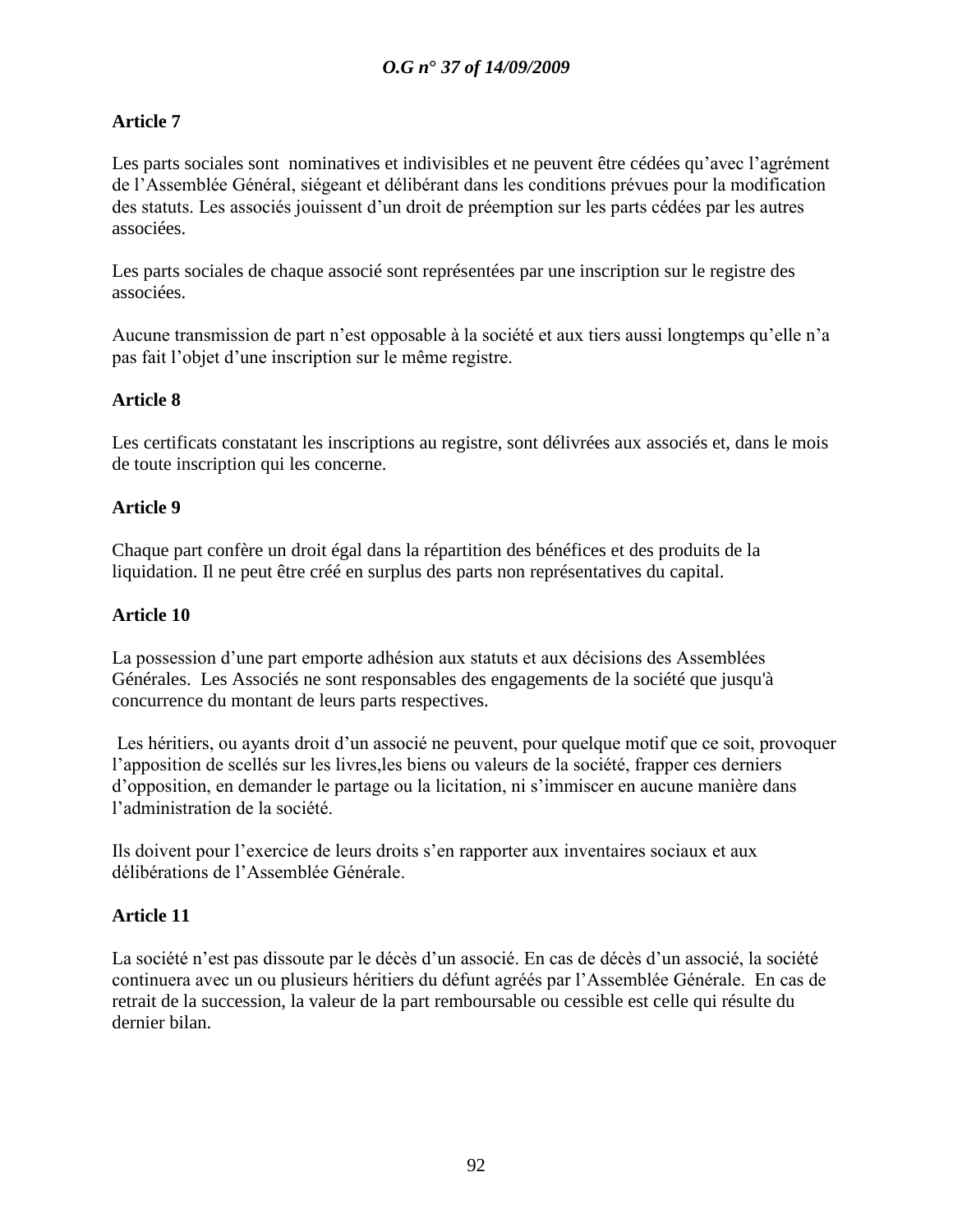# **TITRE III. ADMINISTRATION, DIRECTEUR, SURVEILLANCE.**

# **Article 12**

La société est administrée par un Directeur Général nommé par l"Assemblée Général, pour un mandat de trois ans renouvelables.

Le Directeur Général est révocable avant la fin de son mandat dans les conditions prévues par la loi sur les sociétés commerciales.

# **Article 13**

Le Directeur Général a tous pouvoirs pour agir en toutes circonstances au nom de la société et pour accomplir tous actes d"administration qui intéressent la Société. Il accomplit, dans sa compétence, tous les actes qui ne sont pas réservés à l"Assemblée Générale.

Il répond de sa gestion devant l"Assemblée Générale.

# **Article 14**

La surveillance de la société est confiée à un ou plusieurs commissaires aux comptes nommés par l"Assemblée Générale et révocables par elle. La durée de leur mandat est d"un an renouvelable par décision de l"Assemblée Générale des associés.

### **Article 15**

Chaque commissaire a un droit illimité de surveillance et de contrôle sur toutes les opérations de la société. Il peut prendre connaissance des livres, de la correspondance, des procès- verbaux et généralement de toutes les écritures de la société.

Les commissaires aux comptes doivent soumettre à l"Assemblée Générale le résultat de leur mission avec les propositions qu"ils croient convenables pour l"amélioration de la gestion de la société.

### **Article 16**

Les rémunérations du ou des commissaires aux comptes consistent en une somme fixe déterminée par l"Assemblée Générale au début et pour la durée du mandat.

En aucun cas, les commissaires aux comptes ne peuvent recevoir d"autres avantages de la société, ni exercer aucune autre fonction.

### **Article 17**

Le Directeur Générale et les commissaires aux comptes sont responsables, conformément au droit commun, de l"exécution de leur mandat et des fautes commises dans leur gestion.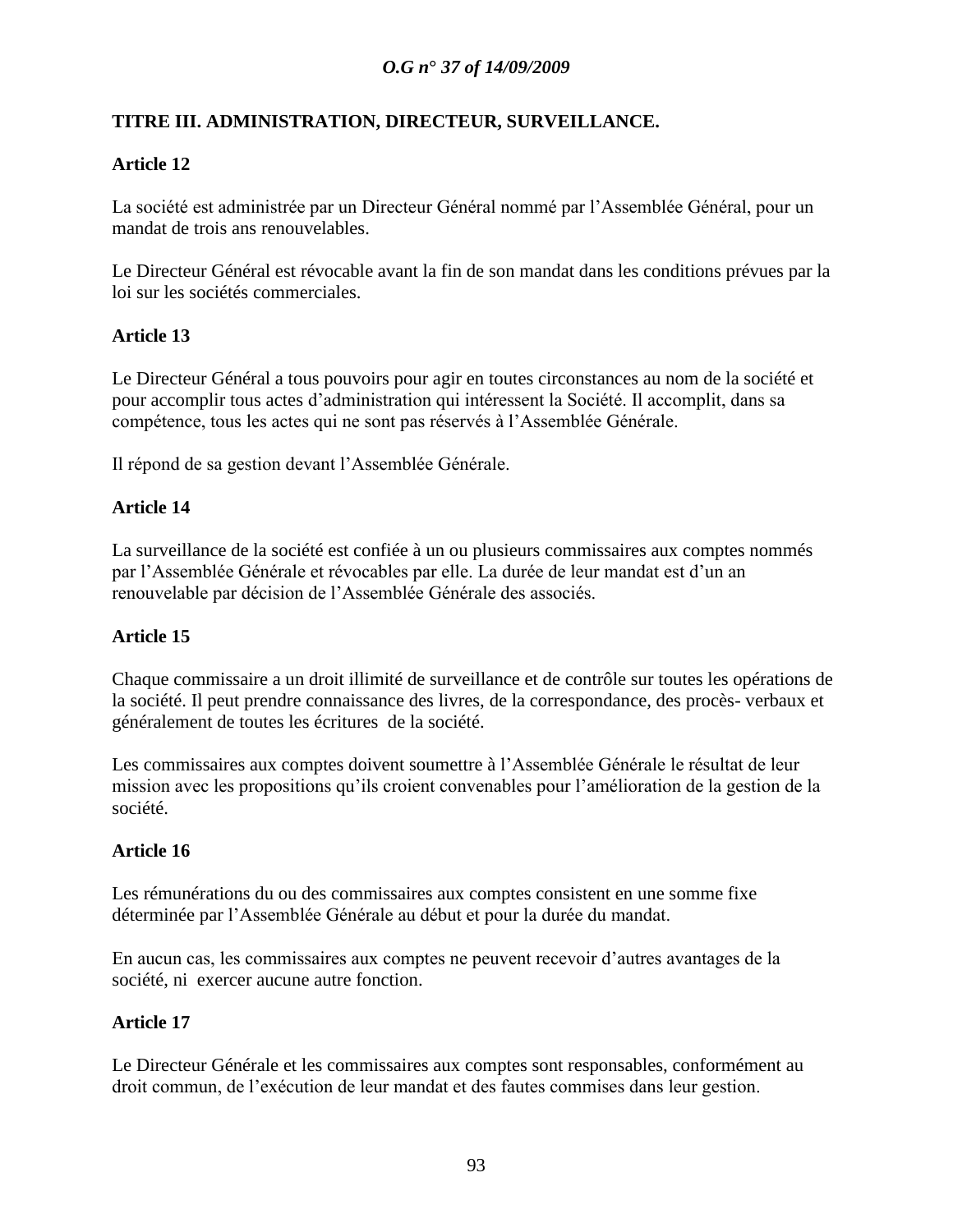### **TITRE IV. ASSEMBLEE GENERALE**

## **Article 18**

L"Assemblée Générale, régulièrement constituée, représente l"universalité des associés. Elle a les pouvoirs les plus étendus pour prendre toute décision ou ratifier les actes accomplis dans l"intérêt de la société. Les décisions prises par l"Assemblée Générale sont obligatoires pour tous les associés.

### **Article 19**

L"Assemblée Générale ordinaire a lieu le dernier samedi du mois de Février de chaque année, à 10 heures.

L"Assemblée Générale doit réunir les 2/3 des parts sociales. Si cette condition n"est pas remplie, un procès- verbal de carence est dressé, et une nouvelle convocation à laquelle est joint le procès- verbal de carence est alors nécessaire. L"Assemblée Générale a lieu dans les 30 jours qui suivent la date de la nouvelle convocation. Elle délibère valablement quel que soit le nombre des parts sociales représentées.

# **Article 20**

L"Assemblée Générale tant ordinaire qu"extraordinaire, se réunit sur convocation du Directeur Général ou des commissaires aux comptes.

Les convocations contiennent l'ordre du jour et sont adressées, sous pli fermé avec accusé de réception ou par lettre recommandée, adressée individuellement aux associés au moins 15 jours conformément aux dispositions légales régissant la tenue des Assemblées Générales des Sociétés Commerciales.

# **Article 21**

L"Assemblée Générale est présidée par un associé élu au début de la séance. Le président de la séance est assisté d'un secrétaire, également élu. Ils constituent le bureau de l'Assemblée Générale.

Tout associé a le droit de vote et jouit d"une seule voix par part sociale libérée.

Les associés peuvent se faire représenter par un mandataire de son choix, associé ou non.

### **Article 22**

L"Assemblée générale entend le rapport de la direction générale et celui des commissaires aux comptes. Elle délibère et statue sur le bilan, le compte des profits et pertes et sur l"affectation des bénéfices. Elle se prononce sur la décharge de la direction générale et des commissaires aux comptes. Elle procède éventuellement au remplacement du Directeur Générale et des commissaires aux comptes sortants, démissionnaires ou décédés.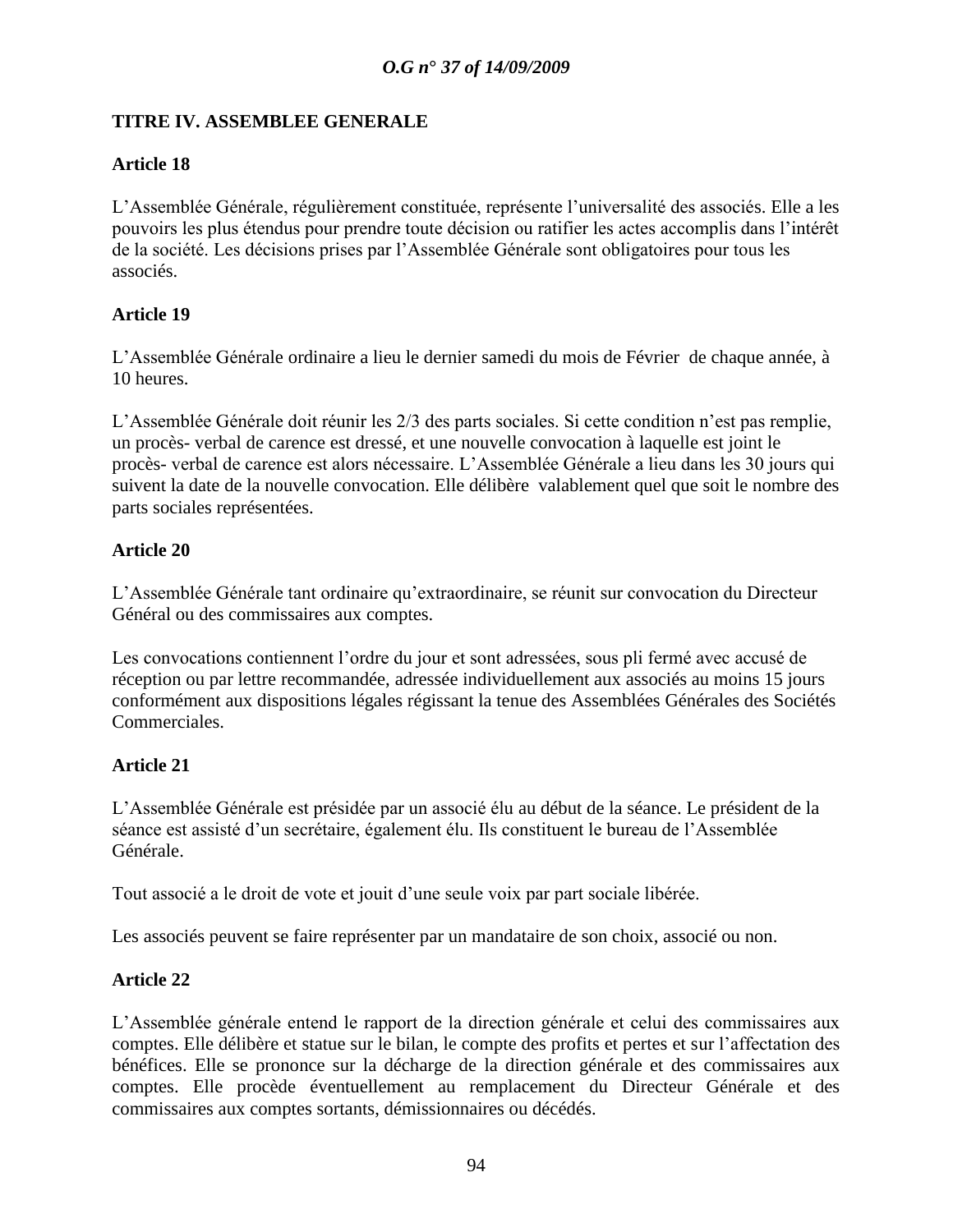# **Article 23**

Les décisions de l"Assemblée Générale sont prises conformément aux dispositions légales en la matière.

### **Article 24**

Lorsque l"Assemblée est appelée à décider une modification des statuts, la convocation doit indiquer spécialement l"objet de la modification proposée. Si la modification proposée se rapporte à l"objet social, la Direction Générale joindra à la convocation un rapport spécial contenant l"état récent de la situation active et passive de la société. Toute modification des statuts ne peut être décidée qu"à la majorité de ¾ des voix exprimées.

### **Article 25**

Les délibérations des Assemblées Générales sont constatées par des procès- verbaux signés par le président de séance et les autres membres du bureau.

### **TITRE V : INVENTAIRE, BILAN, REPARTITION DES BENEFICES, RESERVES.**

### **Article 26**

L"exercice commercial commence le premier janvier et finit le trente et un décembre. Exceptionnellement, le premier exercice commence le jour de la constitution de la société pour se terminer le trente et un décembre de la même année.

A la fin de chaque exercice, le Directeur Général établit :

- le Bilan ;
- le Compte des pertes et profits ;

- Un rapport sur l"exercice révolu, sur les perspectives d"avenir et sur les mesures a prendre pour la gestion ultérieure de la société ; ce rapport contient un exposé détaillé du bilan et du compte, des indications précises sur l"ensemble des rémunérations ou autres avantages allouées aux organes de la société et la proposition pour la distribution des bénéfices.

### **Article 27**

La Direction Générale remet aux commissaires aux comptes les documents de gestion et un rapport sur les opérations de la société quarante-cinq jours au moins avant l"Assemblée Générale ordinaire. Le ou les commissaires aux comptes établissent leur rapport contenant les documents mentionnés à l"article 26 et le déposent au siège de la Société au moins 15 jours avant la tenue de l"Assemblée Générale.

### **Articles 28**

L"excédent favorable du bilan, déduction faite des frais généraux, charges sociales et amortissements nécessaires, constitue le bénéfice net.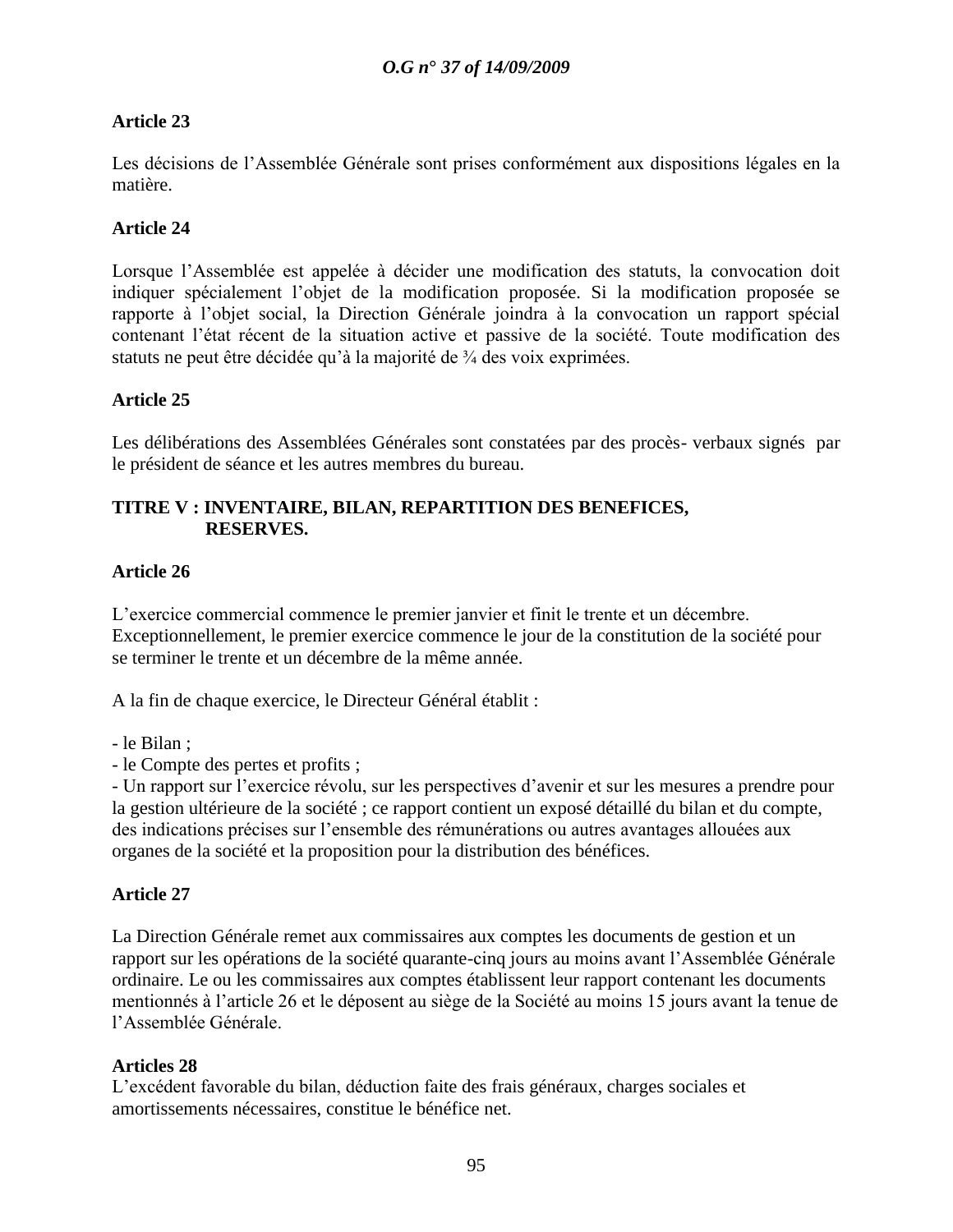Il est fait au bénéfice net des prélèvements obligatoires pour la constitution des réserves légales et statutaires.

Le bénéfice distribuable est constitué par le bénéfice net de l"exercice diminué des pertes antérieures, du report à nouveau et des prélèvements prévus à l"alinéa précédent.

Le solde disponible est réparti entre les associés proportionnellement à leurs mises aux époques et aux endroits fixés par le Directeur Général. **Article 29**

Le bilan et le compte de profits et pertes sont publiés par les soins de la Direction Générale qui procède à la déclaration fiscale.

# **TITRE VI : DISSOLUTION, LIQUIDATION**

### **Article 30**

En cas de perte du quart du capital social, la Direction Générale doit soumettre à l"Assemblée Générale, délibérant dans les conditions prescrites pour la modification des statuts, les mesures de redressement.

Si la perte dépasse le quart du capital, la dissolution peut être prononcée dans les conditions prévues par la loi.

### **Article 31**

Après la réalisation de l"actif et apurement du passif, le solde bénéficiaire est ensuite réparti entre les associés à concurrence de leurs parts.

### **TITRE VII : DISPOSITIONS FINALES**

### **Article 32**

Pour l"exécution des présents statuts, les associés font élection de domicile au siège social de la société avec attribution de juridiction aux tribunaux du Rwanda.

### **Article 33**

Pour la signature des présents statuts tout comme pour d"autres actes relatifs à la société, les enfants mineurs seront représentés par leur père Daniel KABUREMBO.

### **Article 34**

Toute disposition des présents statuts qui serait contraire à une disposition impérative de la loi est réputée non écrite Fait à Kigali, le 23/09/2008.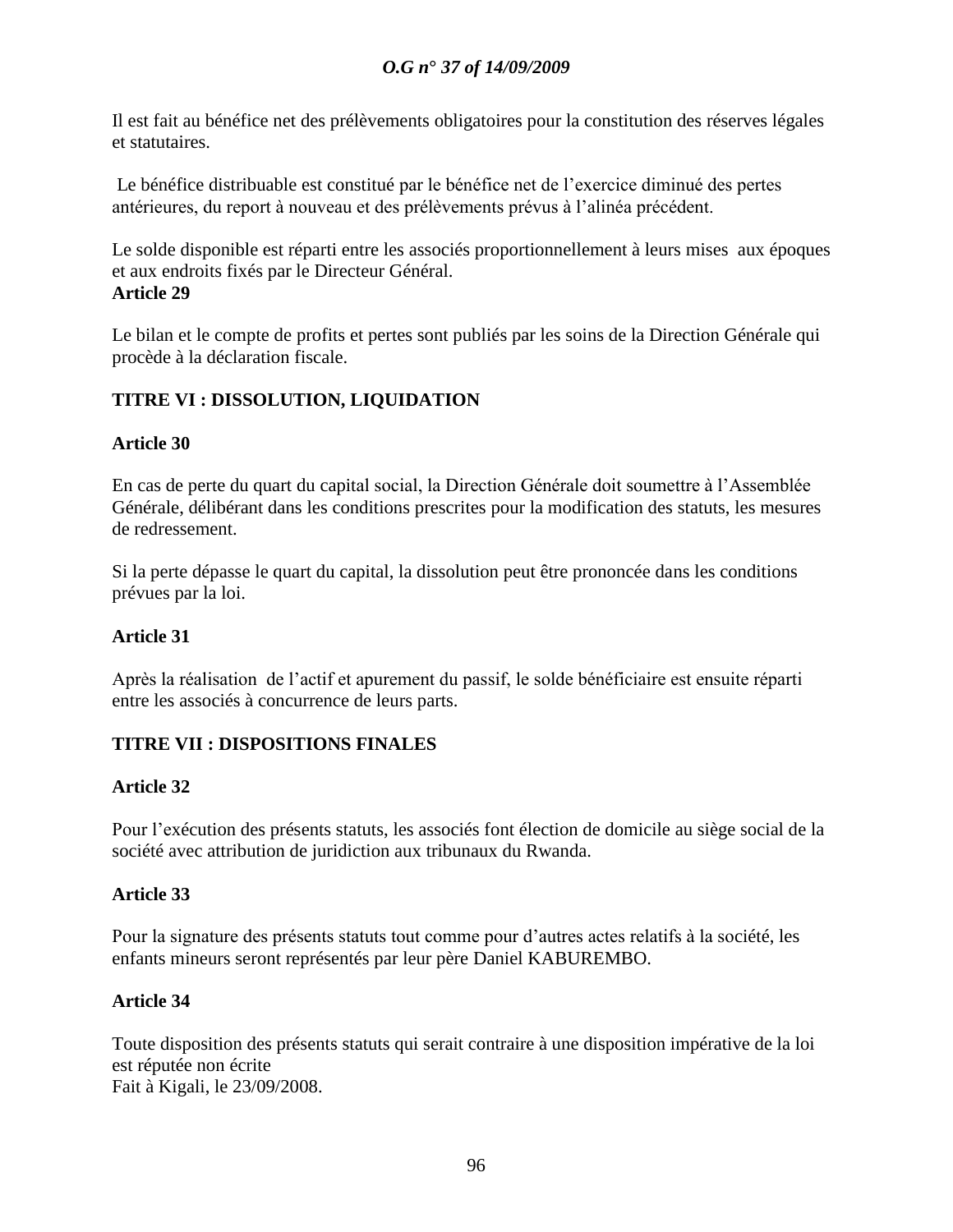# **LES ASSOCIES** :

- **- Daniel KABUREMBO (sé)**
- **- Véronique NYIRABAKUNGU (sé)**
- **- Thérèse KANGABIRE (sé)**
- **- Josiane MUTONI (sé)**
- **- UMULISA Liliane (sé)**
- **- Joseline MUGENI (sé)**
- **- Yvan MUGISHA (sé)**
- **- Olive MUREKATETE (sé)**
- **- Elysée MUGWANEZA (sé)**
- **- Nestor MAHORO (sé)**

#### **ACTE NOTARIE NUMERO 5390 Vol LXXXVII**

L"an deux mille huit, le 20e jour du mois de Septembre Nous, **UWITONZE Nasira**, Notaire officiel de l'Etat Rwandais, étant et résidant à Kigali, certifions que l'acte dont les clauses sont reproduites ci-avant Nous a été présenté ce jour par :

- **1. Daniel KABUREMBO (sé)**
- **2. Véronique NYIRABAKUNGU (sé)**
- **3. Thérèse KANGABIRE** (sé)
- **4. Josiane MUTONI (sé)**
- **5. UMULISA Liliane (sé)**
- **6. Joseline MUGENI (sé)**
- **7. Yvan MUGISHA (sé)**
- **8. Olive MUREKATETE (sé)**
- **9. Elysée MUGWANEZA (sé)**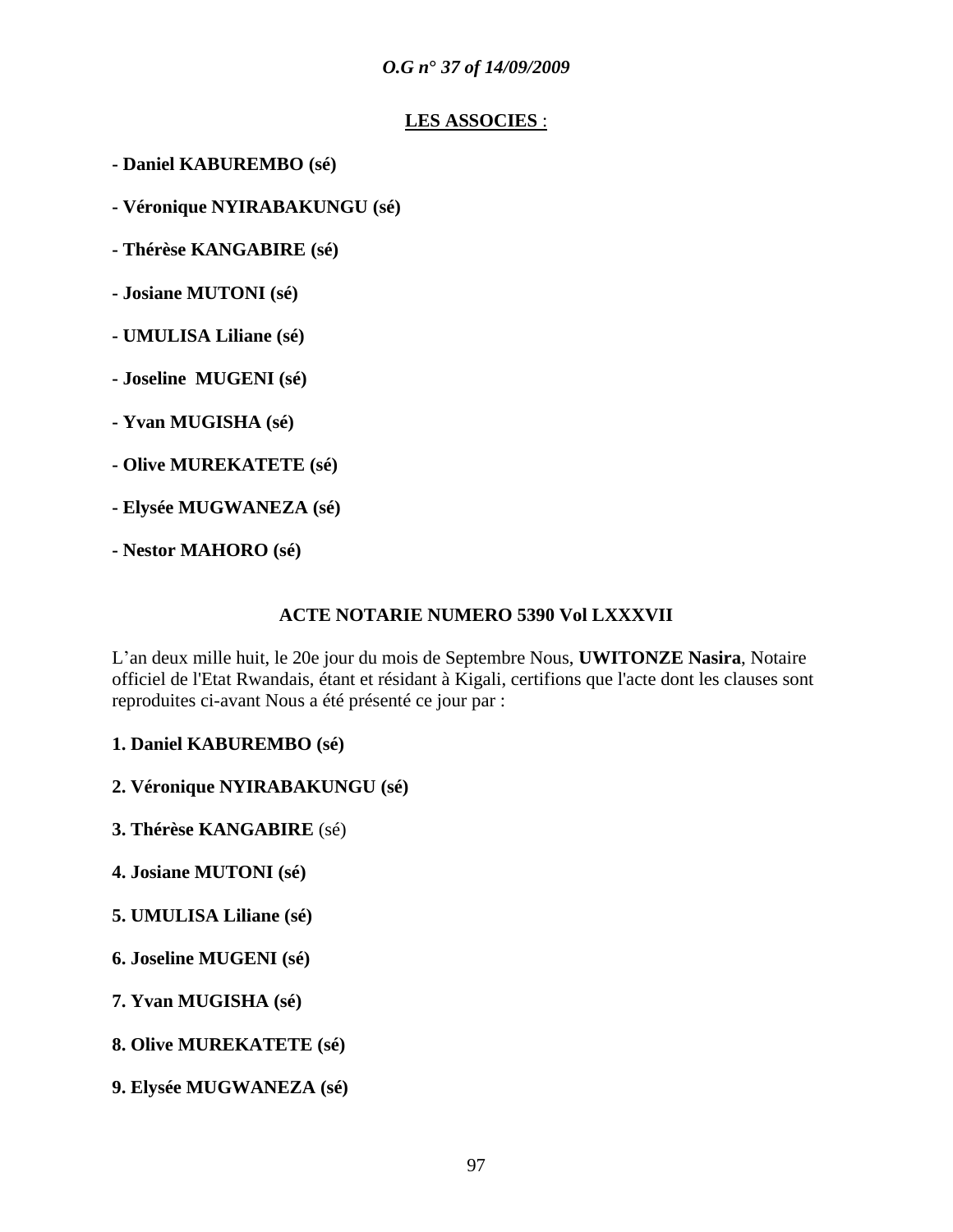### **10. Nestor MAHORO (sé)**

En présence de **Vedaste HABIMANA** et **MUCYO Paul Emile**, tous deux résidant à Kigali, témoins instrumentaires à ce requis et réunissant les conditions exigées par la loi.

Lecture du contenu de l'acte susdit ayant été faite aux comparants et aux témoins, les comparants ont déclaré devant Nous et en présence des dits-témoins que l"acte tel qu"il est rédigé renferme bien l'expression de leur volonté.

En foi de quoi, le présent acte a été signé par les comparants, les témoins et Nous, Notaire, et revêtu du sceau de l"Office Notarial de Kigali.

-------------------------------------**LES COMPARANTS** ---------------------------------

**1. Daniel KABUREMBO (sé)**

**2. Véronique NYIRABAKUNGU (sé)**

**3. Thérèse KANGABIRE (sé)**

**4. Josiane MUTONI (sé)**

**5. UMULISA Liliane (sé) 6. Joseline MUGENI (sé) 7. Yvan MUGISHA (sé) 8. Olive MUREKATETE (sé) 9. Elysée MUGWANEZA (sé) 10. Nestor MAHORO (sé)**

| <b>Vedaste HABIMANA</b> | <b>Paul Emile MUCYO</b> |  |
|-------------------------|-------------------------|--|
| (sé)                    | (sé)                    |  |
|                         |                         |  |
|                         | <b>UWITONZE Nasira</b>  |  |
|                         | (sé)                    |  |

-------------------------------------DROITS PERCUS------------------------------------- Frais d'acte : Deux Mille cinq cents francs rwandais. ---------------------------------

Enregistrés par Nous, **UWITONZE NASIRA, Notaire Officiel de l'Etat Rwandais,** étant et résidant à Kigali, Le vingt deuxième jour du mois de Février, Deux Mille Huit**,** sous le numéro 5390 Volume LXXXVII de l"Office Notarial de Kigali, dont coût **Deux Mille Cinq Cent**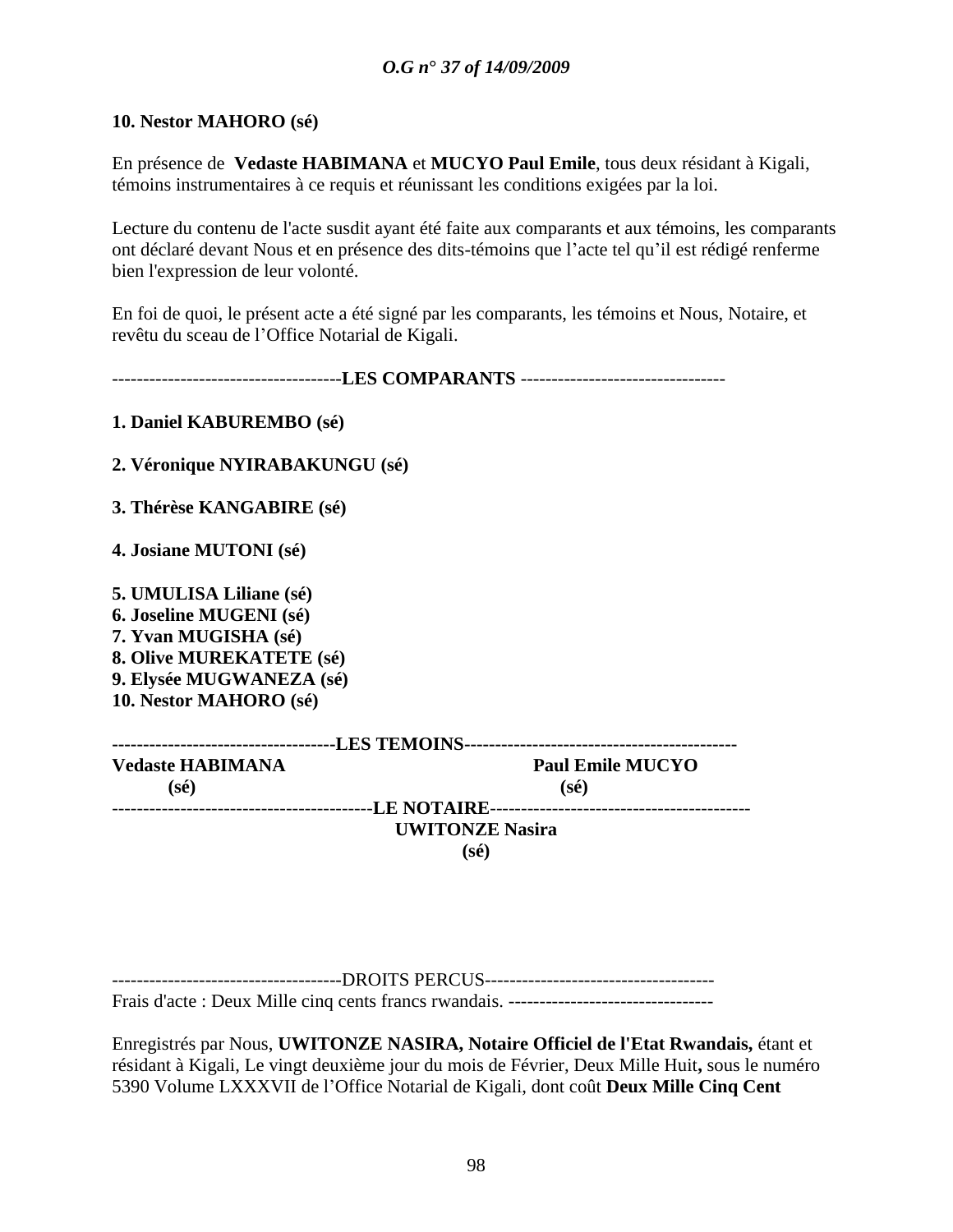**Francs Rwandais**, perçus suivant le Reçu **n°287896/01/01** du 23/09/008 délivrée par **District de NYARUGENGE**.

### **AINSI FAIT A KIGALI, LE VINGTIEME DEUXIEME JOUR DU MOIS DE SEPTEBRE DEUX MILLE HUIT.**

------------------------------------------Le Notaire-----------------------------------------  **UWITONZE Nasira (sé)**

**Frais d"expédition** POUR EXPEDITION AUTHENTIQUE DONT COUT **Six Mille Quatre Cents Francs Rwandais**, PERCUS POUR UNE EXPEDITION AUTHENTIQUE SUR LE MEME BORDEREAU.

> **LE NOTAIRE UWITONZE Nasira (sé)**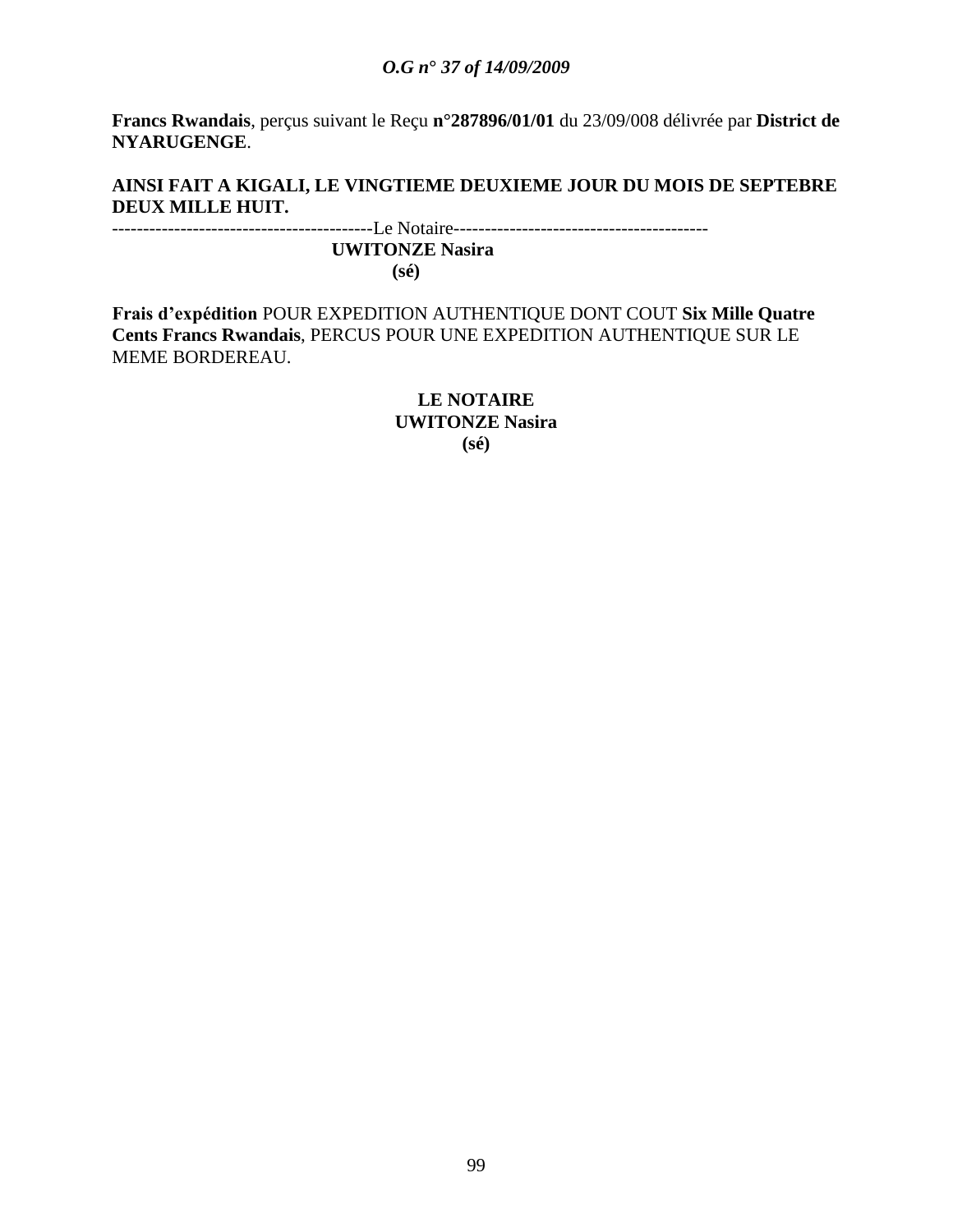# **RWACOF EXPORTS (2006) S.A.RL.**

# **PROCES VERBAL D"ASSEMBLEE GENERALE EXTRAORDINAIRE**

L"An Deux Mil Huit, le Quatorzième Jour du Mois d"Avril, s"est tenue au siège social l"Assemblée Générale Extraordinaire de la société RWACOF EXPORT (2006) S.A.R.L, société créée par acte notarié n° 30.715 Vol. DCVII passé devant le Notaire NDIBWAMI Alain de Kigali le 06 Janvier 2006 et inscrite au registre des sociétés de Kigali le 17/01/2006 sous le numéro RCA 035/06/KIG.

Etaient présents :

- 1. AFRIPRODUCE LTD, associé détenant 54.450 parts sociales, soit 54.450.000 Frw soit 99%, représentée par Maître Toy NZAMWITA sur procuration spéciale ;
- 2. François BERCHER, associé détenant 550 parts sociales, soit 550.000 Frw soit 1% représentée par NDUSHABANDI Jean sur procuration spéciale ;

Deux points figuraient à l'ordre du jour, à savoir :

- La modification de la dénomination sociale
- La désignation des signataires sur les comptes de la société

Le quorum étant atteint, l'assemblée s'est déclarée régulièrement constituée et apte à délibérer sur l"unique point inscrit à l"ordre du jour.

Après débats et délibérations, l"Assemblée Générale a adopté les résolutions suivantes :

### **PREMIERE RESOLUTION**

L"assemblée décide à l"unanimité de modifier le nom de la société qui était RWACOF EXPORTS (2006) S.A.R.L, et qui devient désormais **RWACOF EXPORTS S.A.R.L**.

### **DEUXIEME RESOLUTION**

Messieurs ANBALAGAN D. SWAMY, François BERCHER, PATRUNI V.S et NDUSHABANDI Jean sont désignés comme signataires sur les comptes de la société.

L"ordre du jour étant épuisé, la séance qui avait débuté à 10h00 a été levée à 10h30.

Ainsi fait à Kigali, au Jour, Mois et An que dessus.

#### **Les Associés** :

1. AFRIPRODUCE Ltd \_\_\_\_\_\_\_\_(sé)\_\_\_\_\_\_\_\_\_\_\_\_\_\_\_\_\_\_

2. François BERCHER \_\_\_\_\_\_\_\_\_\_\_(sé)\_\_\_\_\_\_\_\_\_\_\_\_\_\_\_\_\_\_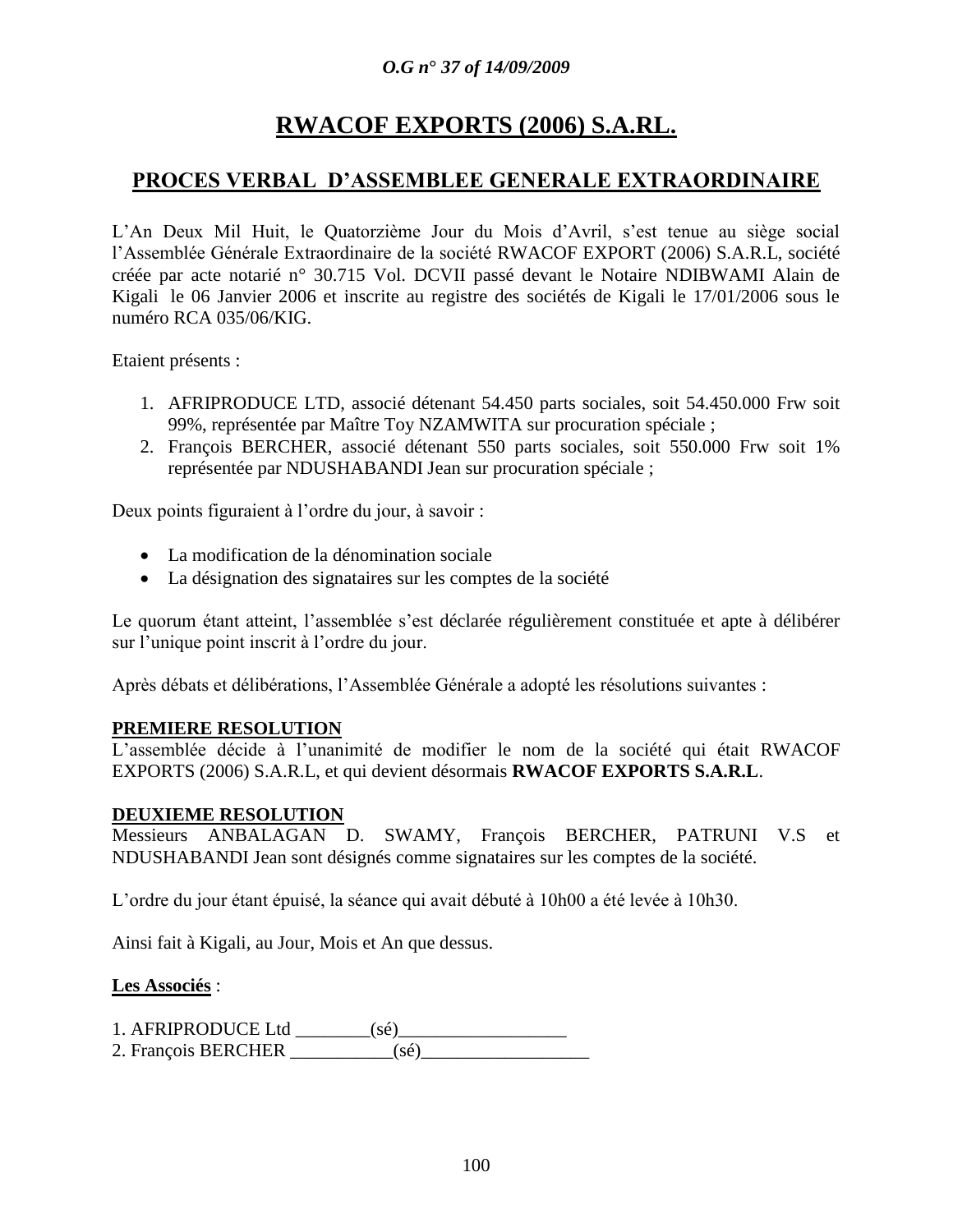#### **ACTE NOTARIE NUMERO TROIS MILLE SEPT CENT QUARANTE SIX VOLUME LXXXIII / D.K**

L'An Deux Mille Huit, le Dix Septième Jour du Mois de M"Avril, Nous RUZINDANA Landrine, Notaire Officiel de l'Etat Rwandais, étant et résidant à Kigali, certifions que l'acte dont les clauses sont reproduites ci avant Nous a été présenté par:

- 1. La société AFRIPRODUCE LTD, représentée par Maître Toy NZAMWITA sur procuration spéciale ;
- 2. Mr. François BERCHER, représentée par NDUSHABANDI Jean sur procuration spéciale ;

En présence de MAALOUF Sleiman et ANBALAGAN D. SWAMY témoins instrumentaires à ce requis et réunissant les conditions exigées par la loi.

Lecture du contenu de l'acte ayant été faite aux comparants et aux témoins, les comparants ont déclaré devant Nous et en présence des dits témoins que l'acte tel qu'il est rédigé renferme bien l'expression de leur volonté.

En foi de quoi, le présent acte a été signé par les comparants, les témoins et Nous, Notaire et revêtu du sceau de l'Office Notarial de Kigali.

#### **LES COMPARANTS**

1. La société AFRIPRODUCE LTD 2. François BERCHER  $(s\acute{e})$  (sé)

#### **LES TEMOINS**

 $(s\acute{e})$  (sé)

1. MAALOUF Sleiman 2. ANBALAGAN D. SWAMY

#### **LE NOTAIRE**

RUZINDANA Landrine (sé)

- **DROITS PERCUS** : Frais d'acte: Deux Mille Cinq Cent Francs Rwandais, enregistrés par Nous RUZINDANA Landrine, Notaire Officiel de l'Etat Rwandais étant et résidant à Kigali, sous le numéro 3746, volume LXXXIII dont le coût Deux Mille Cinq Cent Francs Rwandais perçus suivant quittance n° 7890 K/08 du Seize Avril Deux Mil Huit délivrée par le comptable public du District de Kicukiro.

#### **LE NOTAIRE**

#### RUZINDANA Landrine (sé)

- **FRAIS D'EXPEDITION** : POUR EXPEDITION AUTHENTIQUE DONT COUT TROIS MILLE DEUX CENT FRANCS RWANDAIS, PERCUS POUR UNE EXPEDITION AUTHENTIQUE SUR LES MEMES QUITTANCES.

#### **LE NOTAIRE**

RUZINDANA Landrine (sé)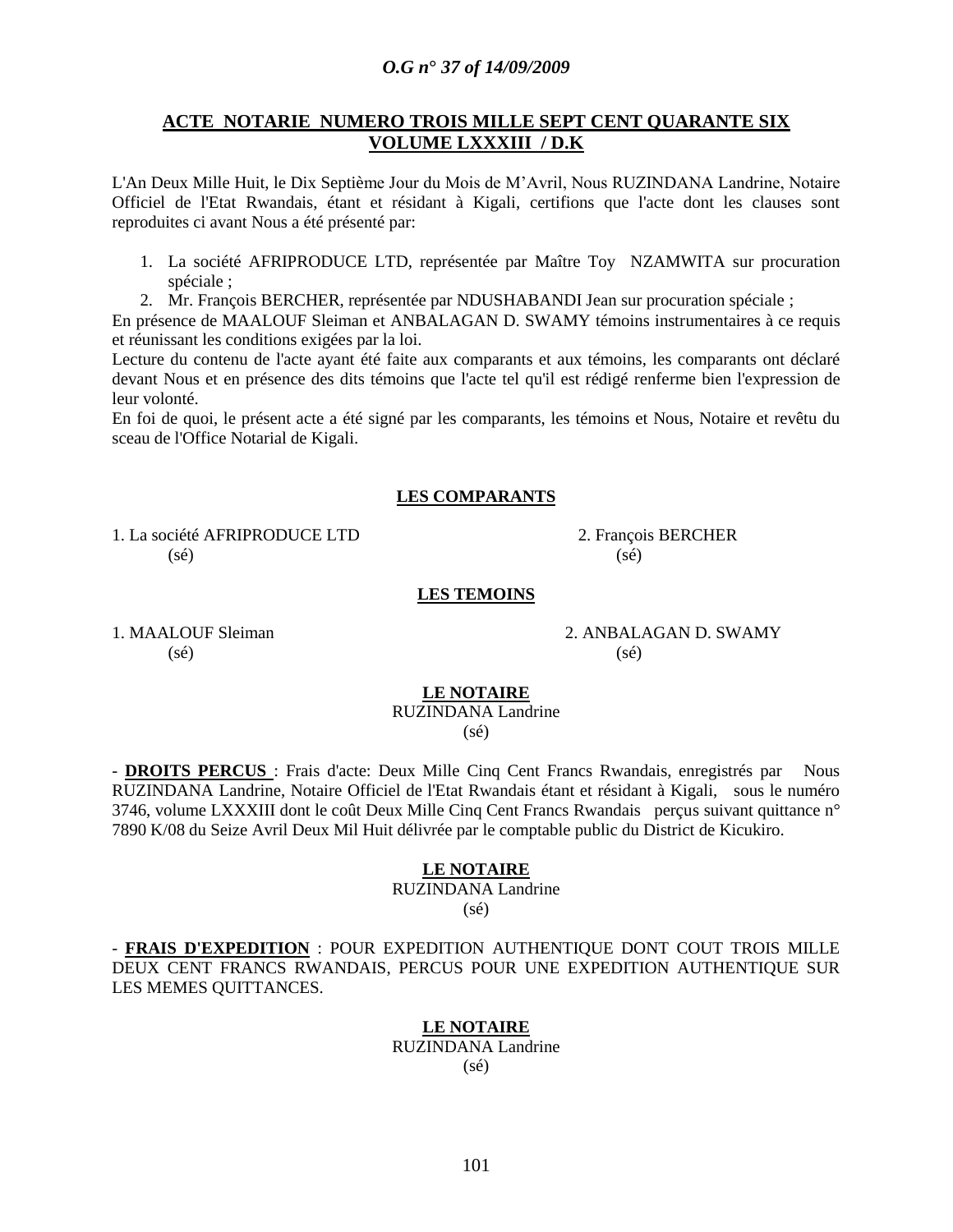#### **PROCURATION SPECIALE**

La société AFRIPRODUCE Ltd, titulaire de 5.445 parts sociales dans la société RWACOF EXPORTS (2006)° sarl , donne par la présente procuration spéciale mandat à Me Toy NZAMWITA, Avocat résidant et exerçant à Kigali, BP 1894 Kigali ;

#### **POUR**

En ses lieu et place, la représenter à l"Assemblée Générale Extraordinaire de la société RWACOF EXPORTS (2006) sarl qui se tiendra le 14 Avril 2008 et qui aura les points suivant à l"ordre du jour :

- La modification de la dénomination sociale ;
- La désignation des signataires sur les comptes de la société.

A cet effet, faire ce qui est nénessaire pour le bon accomplissement du présent mandat.

Fait à Achrafieh, le 9 avril 2008/

#### **AFRIPRODUCE LTD (Sé)**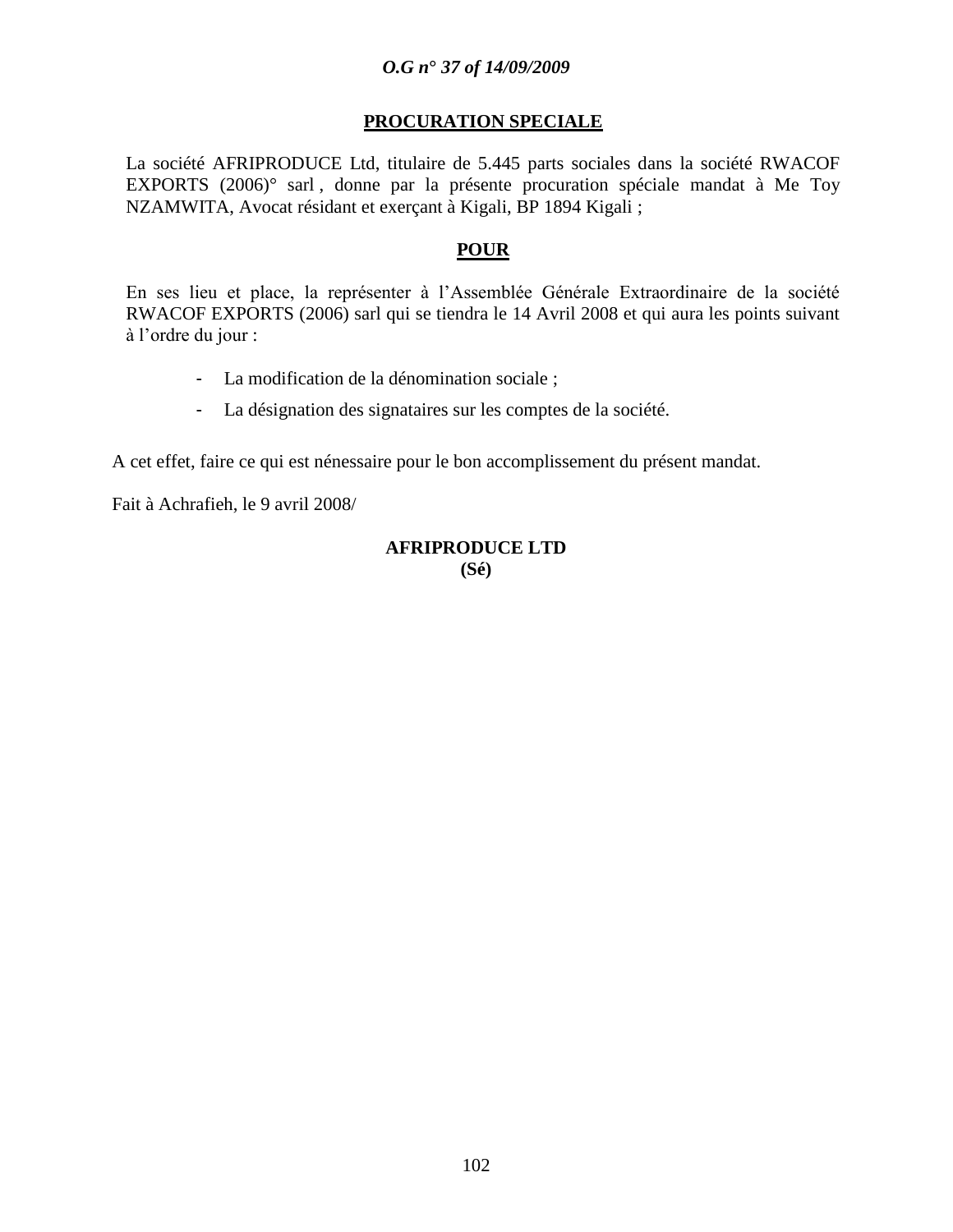### **PROCURATION SPECIALE**

Je soussigné François BERCHER, titulaire de 550 parts sociales dans la société RWACOF EXPORTS (2006)° sarl , donne par la présente procuration spéciale mandat à M. NDUSHABANDI Jean, résidant à Kigali, BP 1894 Kigali ;

#### **POUR**

En ses lieu et place, la représenter auxAssemblées Générales Extraordinaires de la société RWACOF EXPORTS (2006) sarl qui se tiendront le 14 Avril 2008.

A cet effet, faire ce qui est nénessaire pour le bon accomplissement du présent mandat.

Fait à Kampala, le 10 avril 2008/

#### **François BERCHER** (Sé)

### **A.S. n° 106**

Reçu en dépôt au Bureau de l"Agence Nationale d"Enregistrement Commercial, le 18/06/2008 et inscrit au registre ad hoc des actes de sociétés sous le n° RC 035/06/Kig, le dépôt de procès verbal de l"Assemblée Générale Extraordinaire de la Société **RWACOF EXPORTS SARL** du 14/04/2008.

#### **Droit perçus :**

-Droit de dépôt : 5000 Frw -Amande pour dépôt tardif : 5000 Frw -Suivant quittances n°3136556 du 25/4/2008 et 3212905 du 13/06/2008

> (sé) **Le Registraire Général KABERA Eraste**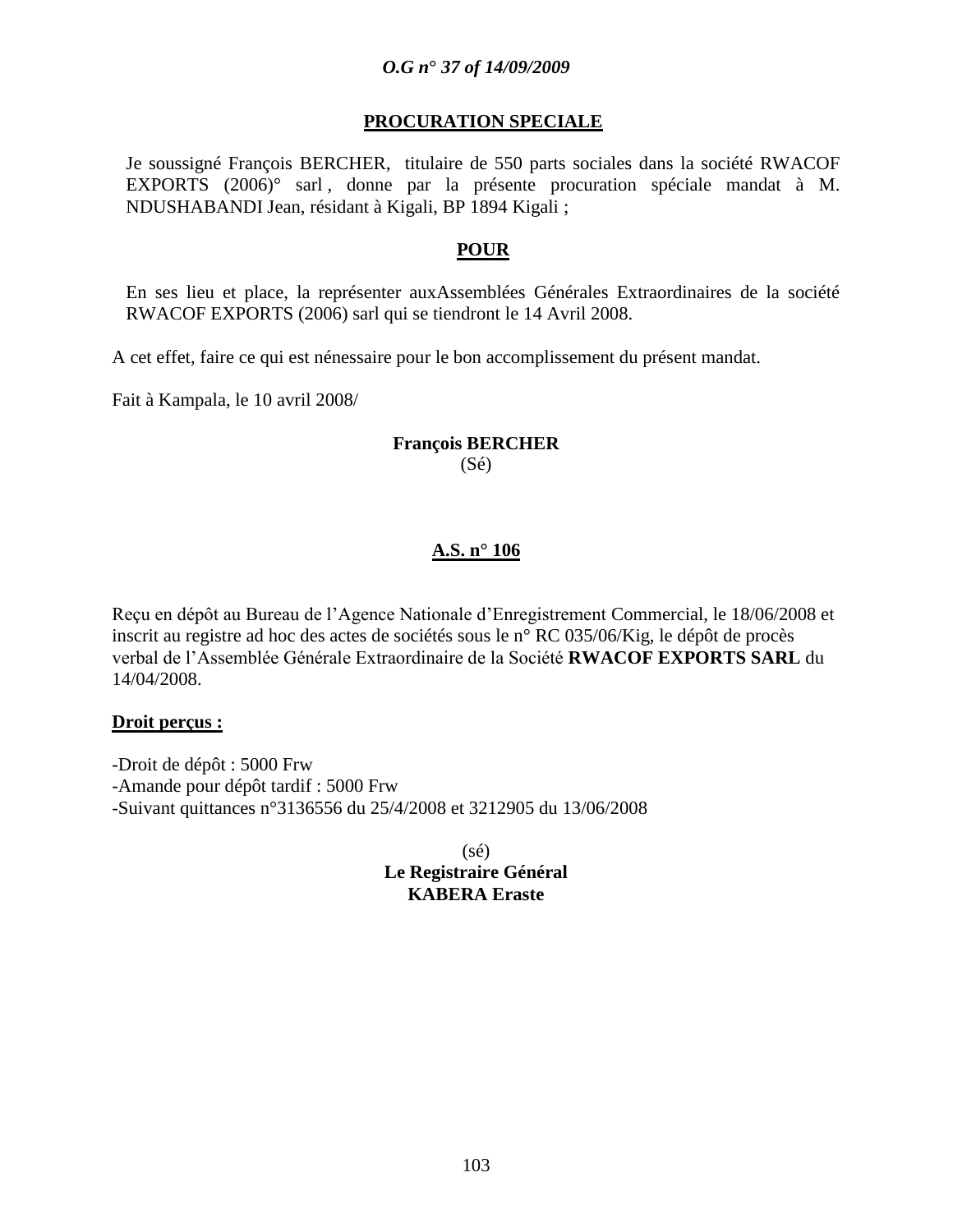### **RWACOF EXPORTS S.A.RL.**

#### **PROCES VERBAL D"ASSEMBLEE GENERALE EXTRAORDINAIRE**

L"An Deux Mil Huit, le Deuxième Jour du Mois de Juillet, s"est tenue au siège social l"Assemblée Générale Extraordinaire de la société RWACOF EXPORT S.A.R.L, société créée par acte notarié n° 30.715 Vol. DCVII passé devant le Notaire NDIBWAMI Alain de Kigali le 06 Janvier 2006, inscrite au registre des sociétés de Kigali le 17/01/2006 sous le numéro RCA 035/06/KIG, et dont les statuts ont été modifiés par acte notarié n° 3746 Vol. LXXXIII passé devant le notaire RUZINDANA Landrine de Kigali le 17 Avril 2008.

Etaient présents :

1.AFRIPRODUCE LTD, associé détenant 54.450 parts sociales, soit 54.450.000 Frw soit 99%, représentée par Maître Toy NZAMWITA sur procuration spéciale ; 2.François BERCHER, associé détenant 550 parts sociales, soit 550.000 Frw soit 1% représentée par NDUSHABANDI Jean sur procuration spéciale ;

Un seul point figurait à l'ordre du jour, à savoir :

L"augmentation du capital social de la société

Le quorum étant atteint, l'assemblée s'est déclarée régulièrement constituée et apte à délibérer sur l"unique point inscrit à l"ordre du jour.

Après débats et délibérations, l"Assemblée Générale a adopté les résolutions suivantes :

#### **PREMIERE RESOLUTION**

L"assemblée décide à l"unanimité d"augmenter le capital social de la société, en convertissant le prêt de 215.000 \$ accordé à la société en actions ou parts sociales. Ainsi, le capital social initialement fixé à 55.000.000 Frw est porté à 315.000\$, soit 173.250.000 Frw au taux de 550 Frw le dollar.

#### **DEUXIEME RESOLUTION**

Les articles 5 et 6 des statuts sont modifiés comme suit :

#### **Article 5 : Capital social**

Le capital social est fixé à Cent Septante Trois Millions Deux Cent Cinquante Mille Francs Rwandais (173.250.000 Frw). Il est représenté par 173.250 parts sociales d"une valeur de 1000 Frw chacune.

#### **Article 6 : Souscription - Libération**

Les 173.250 parts sont intégralement souscrites et entièrement libérées comme suit :

1. AFRIPRODUCE LTD : 171.517,5 parts sociales, soit 171.517.500 Frw, soit 99%

2. François BERCHER : 1.732,5 parts sociales, soit 1.732.500 Frw, soit 1%

Total : 173.250 parts sociales, soit 173.250.000 Frw ; soit 100%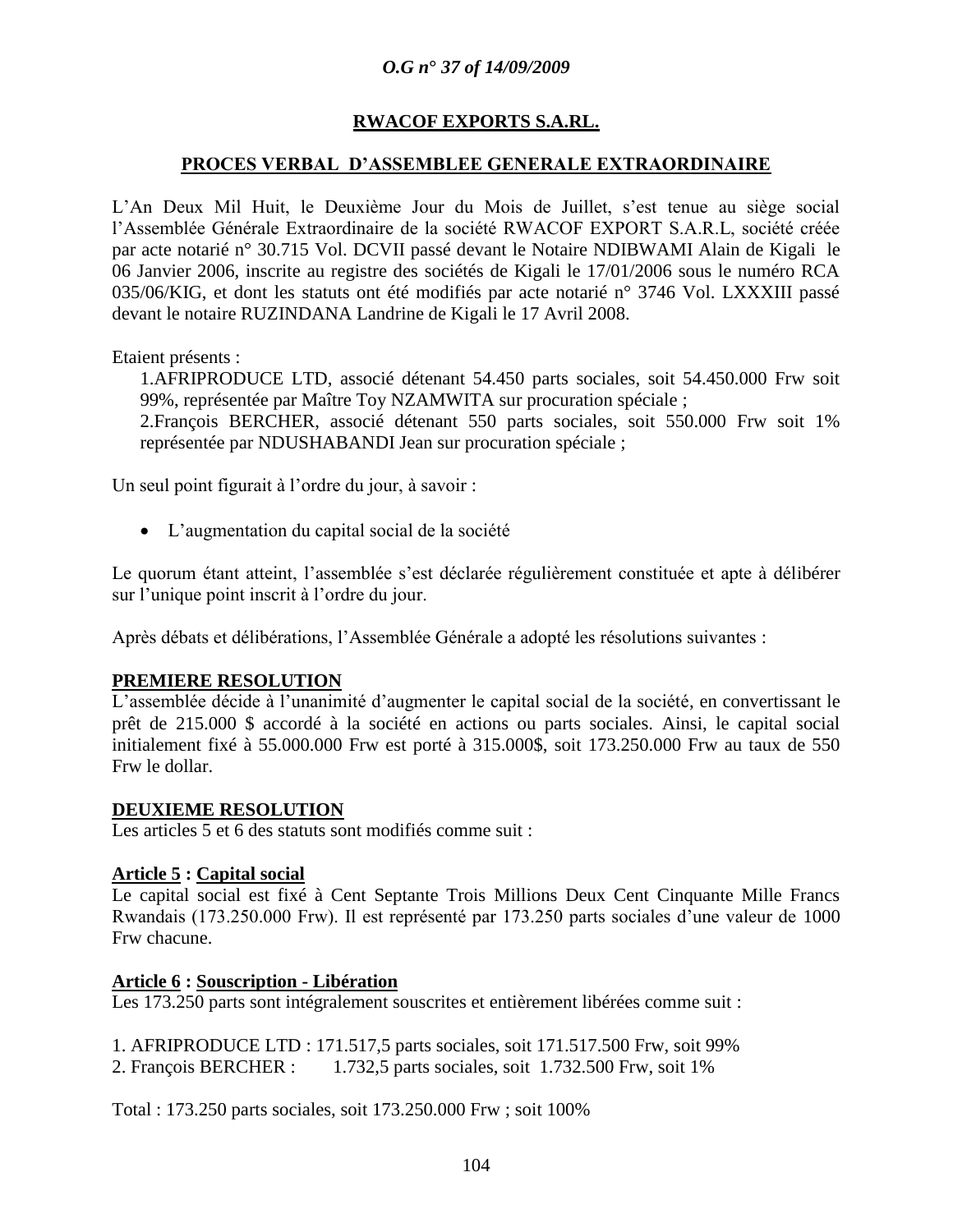L"ordre du jour étant épuisé, la séance qui avait débuté à 10h00 a été levée à 10h30.

Ainsi fait à Kigali, au Jour, Mois et An que dessus.

### **Les Associés** :

1. AFRIPRODUCE Ltd \_\_\_\_\_\_\_\_\_(sé)\_\_\_\_\_\_\_\_\_\_\_\_\_\_\_\_\_

2. François BERCHER \_\_\_\_\_\_\_\_\_\_\_\_(sé)\_\_\_\_\_\_\_\_\_\_\_\_\_\_\_\_\_

# **ACTE NOTARIE NUMERO QUATRE MILLE TROIS CENT SEPTANTE DEUX VOLUME XCVI / D.K**

L'An Deux Mille Huit, le Dix Septième Jour du Mois de M"Avril, Nous RUZINDANA Landrine, Notaire Officiel de l'Etat Rwandais, étant et résidant à Kigali, certifions que l'acte dont les clauses sont reproduites ci avant Nous a été présenté par:

1.La société AFRIPRODUCE LTD, représentée par Maître Toy NZAMWITA sur procuration spéciale ;

2.Mr. François BERCHER, représentée par NDUSHABANDI Jean sur procuration spéciale ;

En présence de MAALOUF Sleiman et ANBALAGAN D. SWAMY témoins instrumentaires à ce requis et réunissant les conditions exigées par la loi.

Lecture du contenu de l'acte ayant été faite aux comparants et aux témoins, les comparants ont déclaré devant Nous et en présence des dits témoins que l'acte tel qu'il est rédigé renferme bien l'expression de leur volonté.

En foi de quoi, le présent acte a été signé par les comparants, les témoins et Nous, Notaire et revêtu du sceau de l'Office Notarial de Kigali.

#### **LES COMPARANTS**

1. La société AFRIPRODUCE LTD 2. François BERCHER  $(s\acute{e})$  (sé)

### **LES TEMOINS**

1. MAALOUF Sleiman 2. ANBALAGAN D. SWAMY  $(s\acute{e})$  (sé)

> **LE NOTAIRE** RUZINDANA Landrine (sé)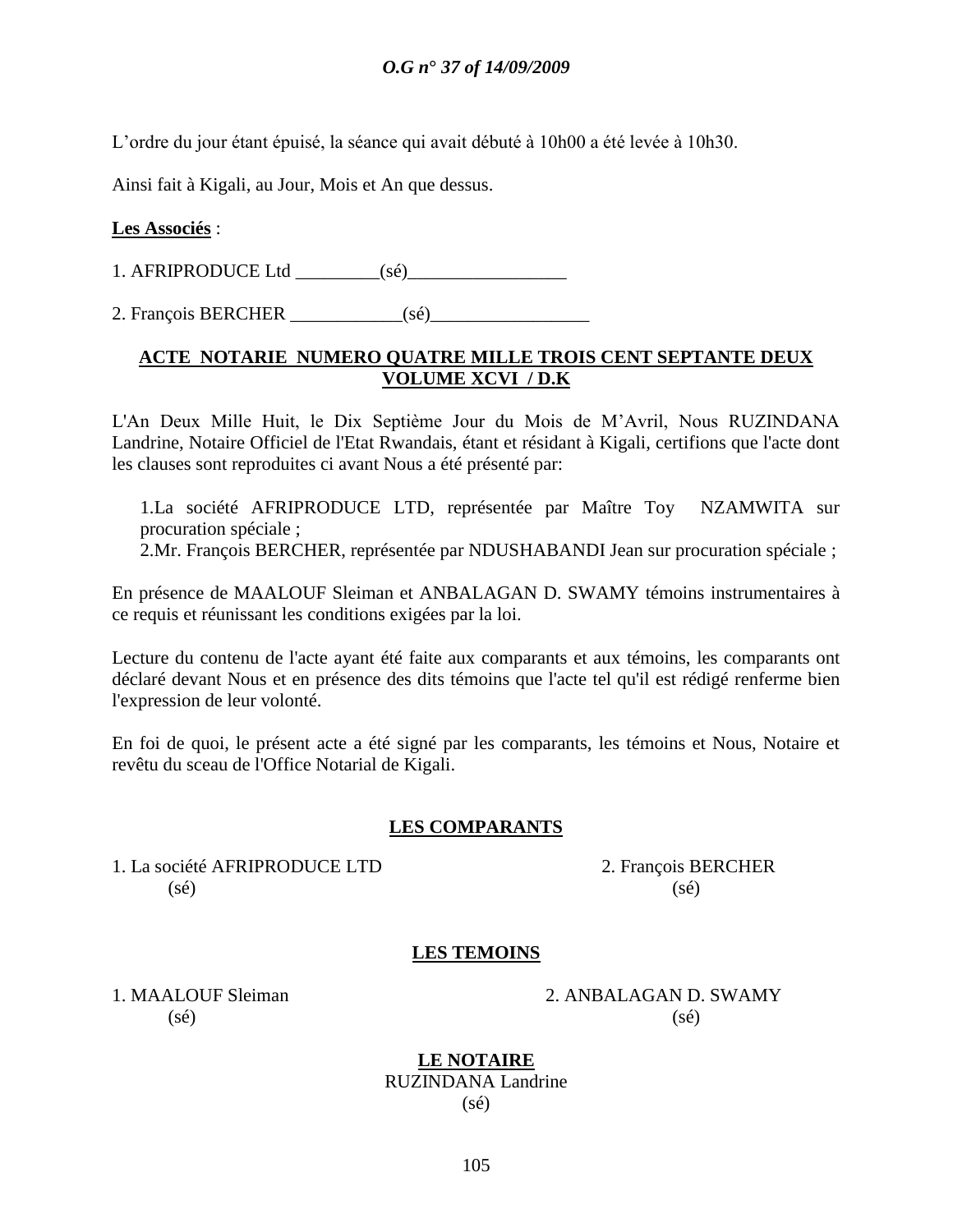- **DROITS PERCUS** : Frais d'acte: Deux Mille Cinq Cent Francs Rwandais, enregistrés par Nous RUZINDANA Landrine, Notaire Officiel de l'Etat Rwandais étant et résidant à Kigali, sous le numéro 4372, volume XCVI dont le coût Deux Mille Cinq Cent Francs Rwandais perçus suivant quittance n° 057686 K/08 du Neuf Septembre Deux Mil Huit délivrée par le comptable public du District de Kicukiro.

#### **LE NOTAIRE**

#### RUZINDANA Landrine  $(s\acute{e})$

- **FRAIS D'EXPEDITION** : POUR EXPEDITION AUTHENTIQUE DONT COUT TROIS MILLE DEUX CENT FRANCS RWANDAIS, PERCUS POUR UNE EXPEDITION AUTHENTIQUE SUR LES MEMES QUITTANCES.

#### **LE NOTAIRE**

RUZINDANA Landrine (sé)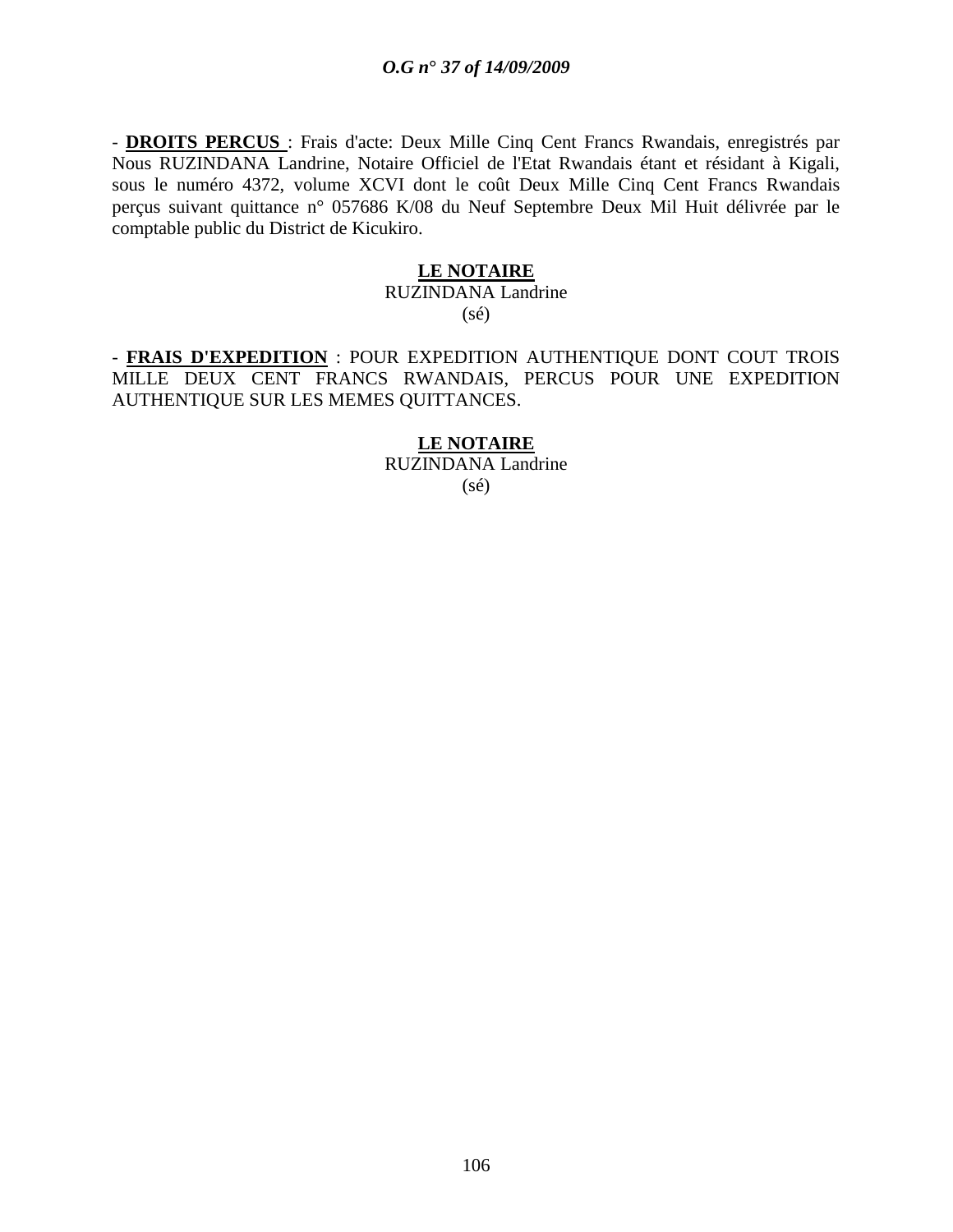### **PROCURATION SPECIALE**

La société AFRIPRODUCE Ltd, titulaire de 54.450 parts sociales dans la société RWACMF EXPORT SARL, donne par la présente procuratiof mandat à Maître Toy NZAMWITA, Avncat au barreau de Kigalh, B.P 1894 Kigali ;

#### **POUR**

En ses lieu et place, la représenter à l"Assemblée Générale Extraordinaire de la société RWACOF EXPORT SARL qui se tiendra le 02 Juillet 2008 à Kigali, et prendre part aux délibérations dans le processus d"augmentation du capital social de ladite société par la conve2sion du prêt consentie à cette société en parts sociales ;

A cet effet, faire tout ce qui est nécessaire pour le bon accomplissement du présent mandat.

Fait à Achrafieh, le 16/06/2008

# **AFRIPRODUCE Ltd (sé)**

…………………………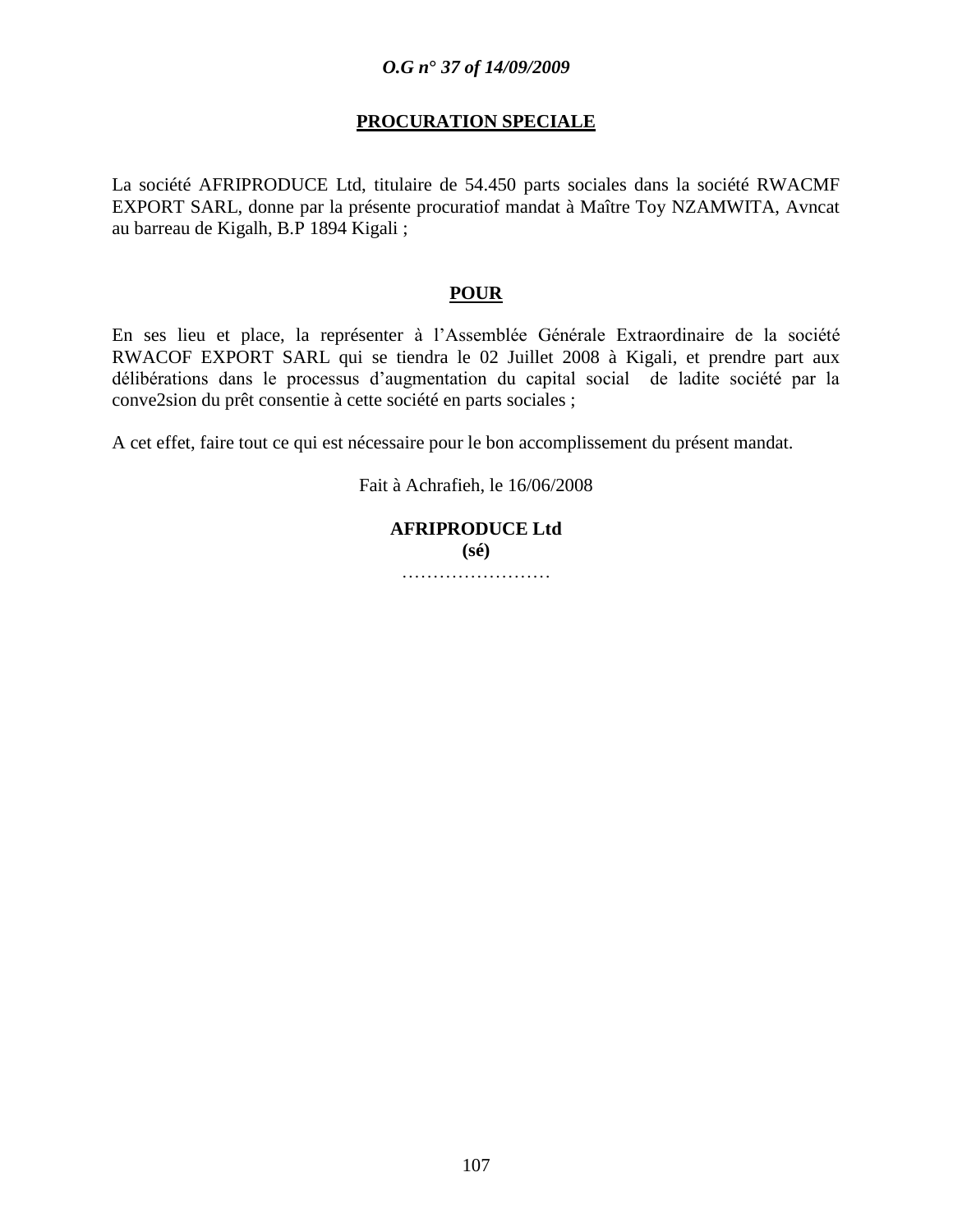#### **POWER OF ATTORNEY**

I Francois Bercher, legal owner of 550 (Five Hundred Fifty) shares of RWACOF EXPORT SARL, hereby authorise to Jean NDUSHABANDI, resident of Kigali,

To act on my behalf for the purpose of:

Participating to the Extraordinary General Meeting of RWACOF EXPORT SARL to take place on July  $2^{nd}$  2008 in Kigali.

Being involved in decision and votes in the process of increasing share capital of the company issued against the loan given to this company.

Doing whatever is required for that purpose in order to fulfill duties as per this letter.

Done in Kampala, on June  $16^{th}$  2008-09-11

**(sé) Francois Bercher**

#### **A.S. n° 505**

Reçu en dépôt au Bureau de l"Agence Nationale d"Enregistrement Commercial, le 10/10/2008 et inscrit au registre ad hoc des actes de sociétés sous le n° RC 035/06/Kig, le dépôt de procès verbal de l"Assemblée Générale Extraordinaire de la Société **RWACOF EXPORTS SARL** du 12/07/2008.

#### **Droit perçus :**

-Droit de dépôt : 5000 Frw -Amande pour dépôt tardif : -Frw -Suivant quittance n° 1172 du 19/09/2008

> (sé) **Le Registraire Général KABERA Eraste**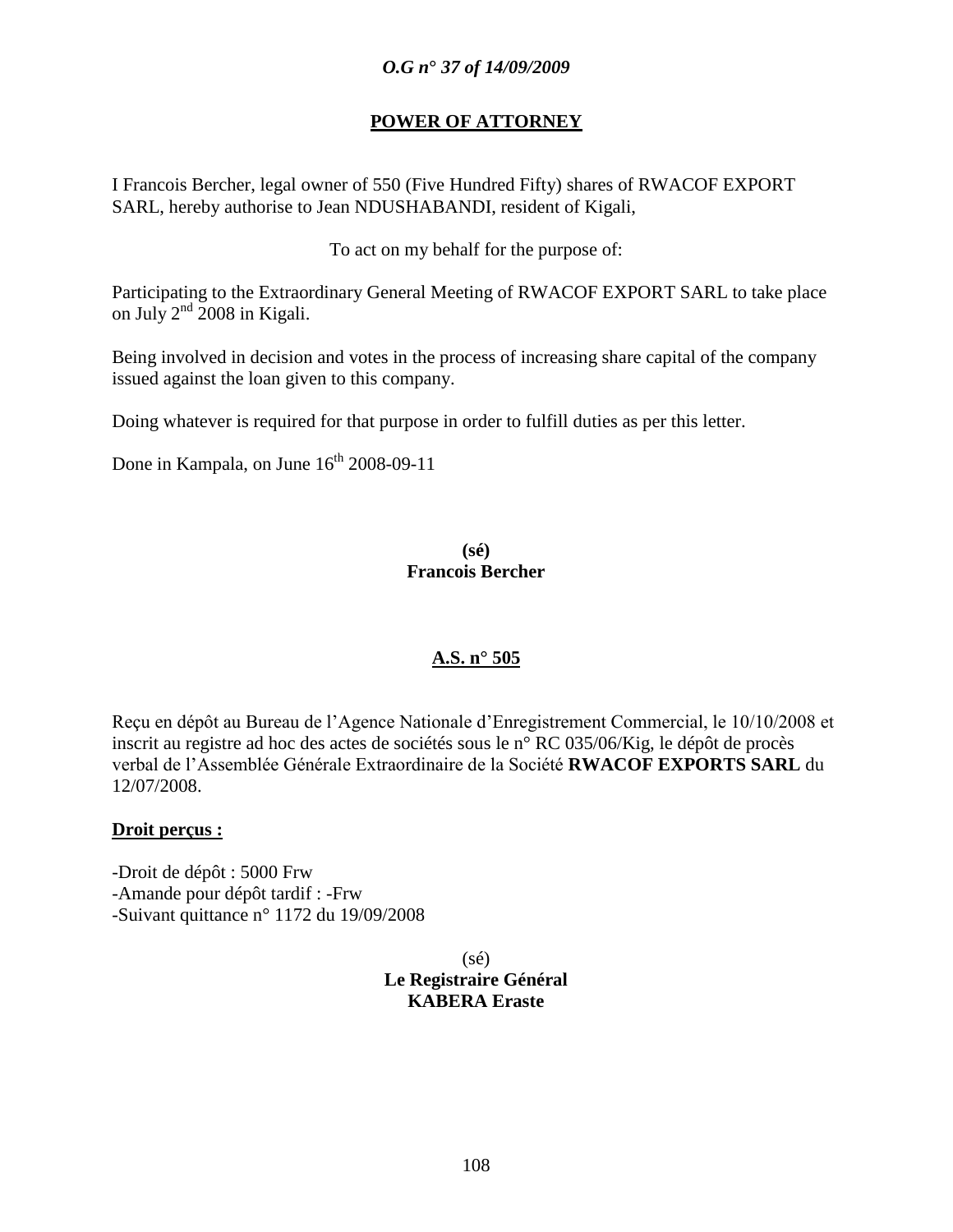# **The Republic of Rwanda**

**Company limited by shares**

# **Memorandum and Articles of Association**

**of**

# **STEELRWA INDUSTRIES LIMITED**

**Incorporated on the 13th day of March, 2008**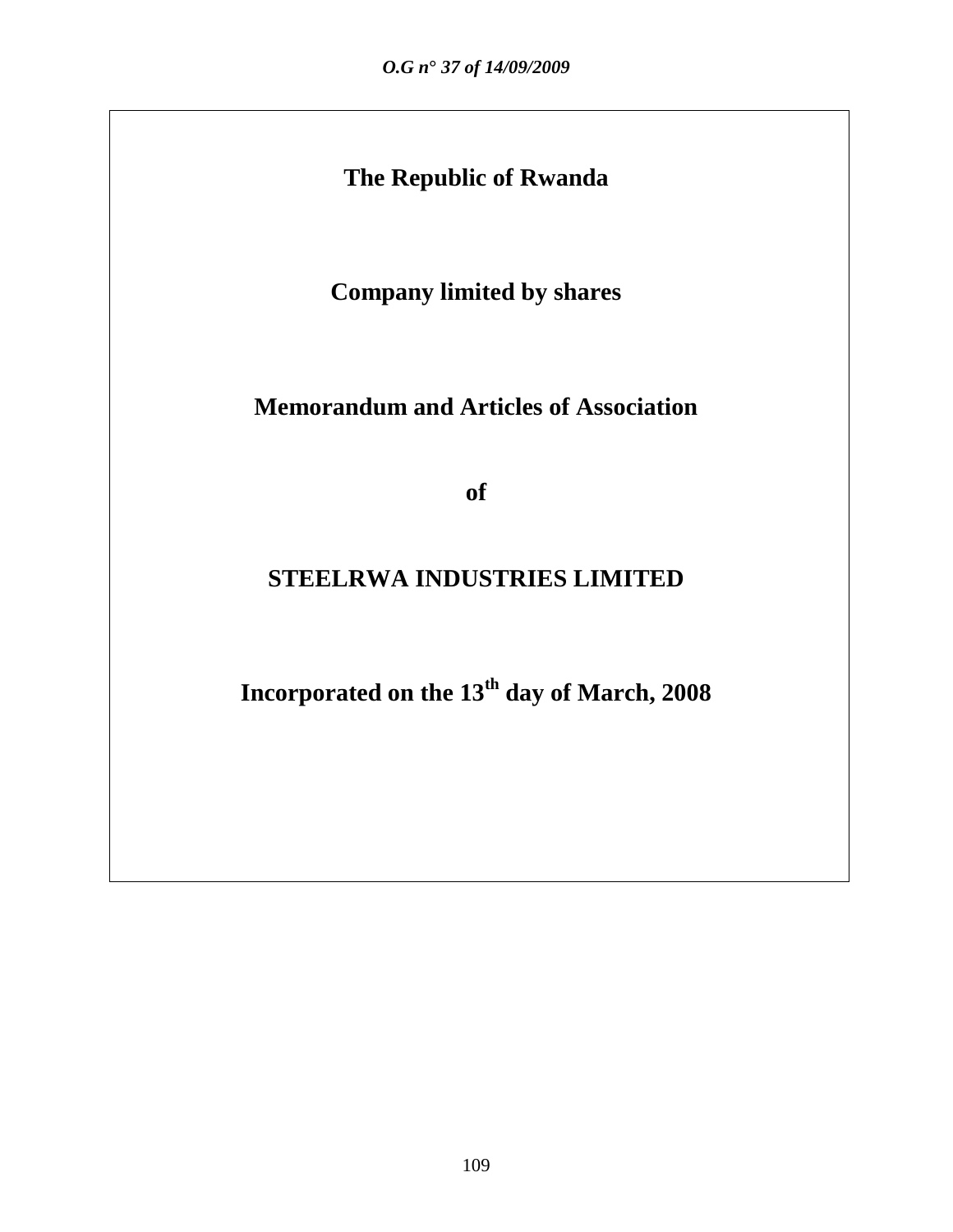# **STEELRWA INDUSTRIES LIMITED.**

# **Memorandum and Articles of Association**

#### **The undersigned:**

- 4. Mr. Noorali Mohan Manji, of Canadian Nationality resident in Nairobi, with Passport n°. BA 485988 delivered in Nairobi;
- 5. Mr. Ashakali Manji, of Canadian Nationality resident in the United Kingdom, with Passport n°. BA 303955 delivered in Nairobi;
- 6. Mr. Rahim Manji of Canadian Nationality resident in Kinshasa, with Passport n°. BA 502237 delivered in Nairobi;
- 7. Mr. Diamond Dhrolia of Canadian Nationality resident in the United Kingdom, with Passport n°. BA 308922 delivered in Nairobi.

#### **Do hereby agree on the following:**

# **CHAPTER ONE**

#### **Name, Objectives, Head-Office, Duration.**

#### **Article One:**

A limited liability company to be known as STEELRWA INDUSTRIES LIMITED is hereby established. It shall be governed by the laws in force in Rwanda and by the Memorandum and Articles of Association of the company.

#### **Article 2:**

#### **The objectives for which the company is established is to: -**

- 4. Carry out importation;
- 5. Export;
- 6. To carry out general trade;
- 7. To engage in mining activities;
- 8. To invest in Hotels and tourism related activities.

#### **Article 3:**

The head-office of the company shall be situated in Kigali, the capital city of the Republic of Rwanda. It may be transferred to any other place in the Republic of Rwanda when the Board meeting so decides.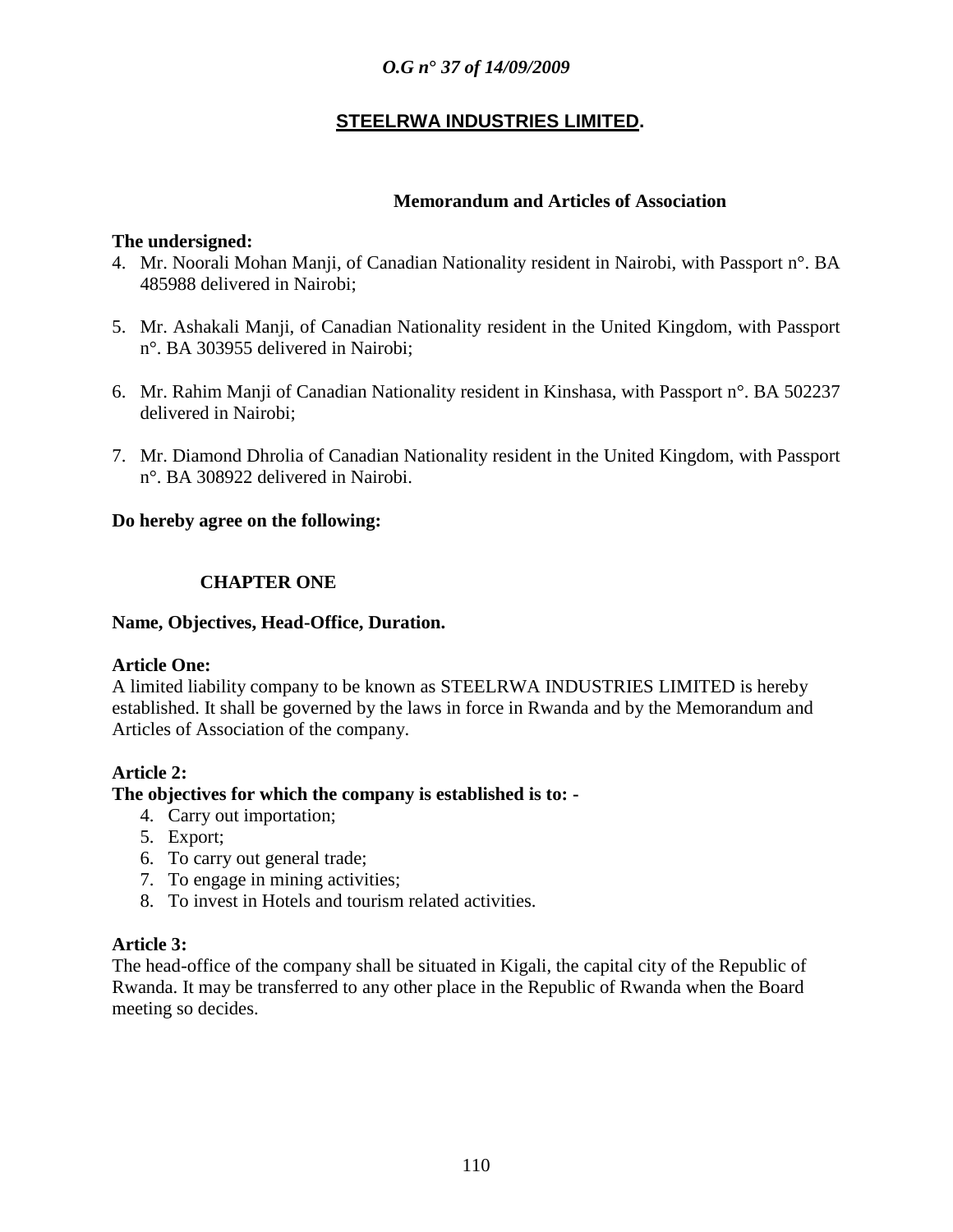# **Article 4:**

The company may upon decision by the Board, establish branches or subsidiaries in the Republic of Rwanda as well as elsewhere in the world.

# **Article 5:**

The registration of the Company shall be completed upon entering its name in the register of companies. The Company shall continue to exist for an unknown period of time. It may however be dissolved by the Board Meeting.

# **CHAPTER TWO**

# **SHARE CAPITAL- SHARES**

# **Articles 6:**

The authorised share capital of the company is Five Million Rwandan Francs (5,000,000 RWF) divided into ten thousand (10,000) shares of one thousand Rwandese Francs (1.000 RWF) each.

The shares are fully paid for in the following manner:

- 4. Mr. Noorali Mohan Manji, with one thousand two hundred and fifty shares (1250) valued at one million two hundred and fifty thousand francs (1,250,000 FRW) equivalent to 25% of the initial capital.
- 5. Mr. Ashakali Manji, with one thousand two hundred and fifty shares (1250) valued at one million two hundred and fifty thousand francs (1,250,000 FRW) equivalent to 25% of the initial capital.
- 6. Mr. Rahim Manji with one thousand two hundred and fifty shares (1250) valued at one million two hundred and fifty thousand francs (1,250,000 FRW) equivalent to 25% of the initial capital.
- 7. Mr. Diamond Dhrolia with one thousand two hundred and fifty shares (1250) valued at one million two hundred and fifty thousand francs (1,250,000 FRW) equivalent to 25% of the initial capital.

# **Article 7:**

Subject to the approval of the general meeting, shares may be issued or transferred to new shareholders in the company provided that they abide by the terms and conditions determined by the existing shareholders as well as provisions of these Memorandum and Articles of Association.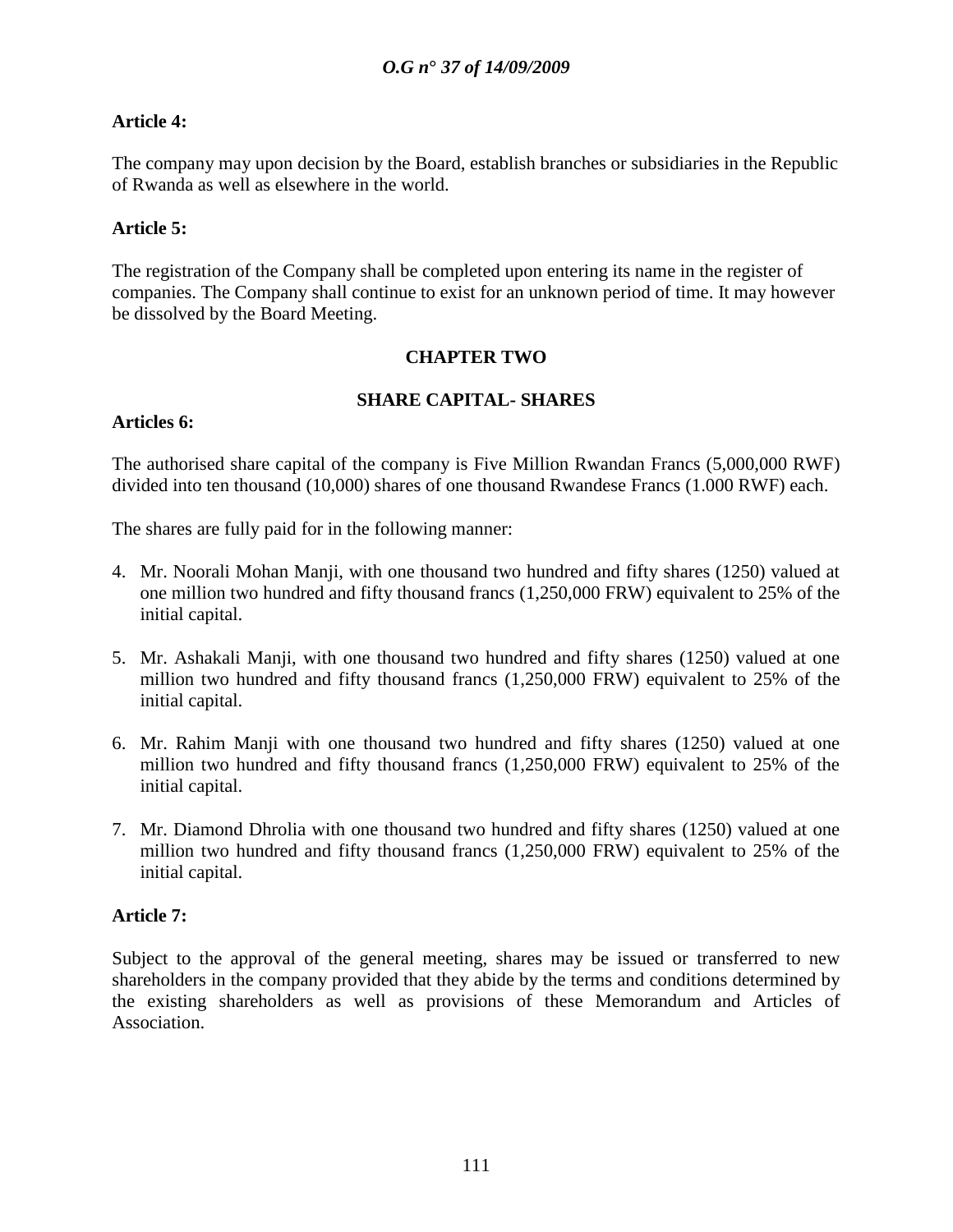# **Article 8:**

The company has power from time to time to increase the authorised capital. The company may not issue or offer to issue any shares without the approval of the Board and the Shareholders.

If the authorized capital is increased and new shares are issued by the company, the shareholders shall approve the terms and conditions of subscription for the new shares and the allocation of the new shares.

# **Article 9:**

The liability of the shareholders is limited by their shares.

# **Article 10:**

In accordance with legal provisions, a register of shareholders shall be kept at the head –office. This register shall indicate the name, address, and number of shares of every shareholder. It shall show the amount of money invested into the company or shares transferred to other persons. Any shareholder and any other interested party shall have access to the register without moving it.

# **Article 11:**

Any shares may be transferred at any time by a member to any other member, child, son- in- law, daughter- in- law, father, mother, brother, sister, husband, wife, nephew, niece or such other family members.

Shares of a deceased member may be transferred by his successor or to any of the said relations of the deceased member to whom the deceased may have specifically bequeathed the same.

For a transfer of shares to be registered, the following documents must be produced at the company"s registered office:

- (a) The share transfer form;
- (b) The share certificate (if there is one) or evidence satisfactory to the Directors of its loss or destruction;
- (c) Any other information the directors require to establish the transferor"s right to transfer the ownership of the shares.

# **Article 12:**

Not withstanding what is provided for in article ten (10) above, STEELRWA INDUSTRIES LIMITED shall have unfettered discretion to transfer all or any of its shares to any person of its choice.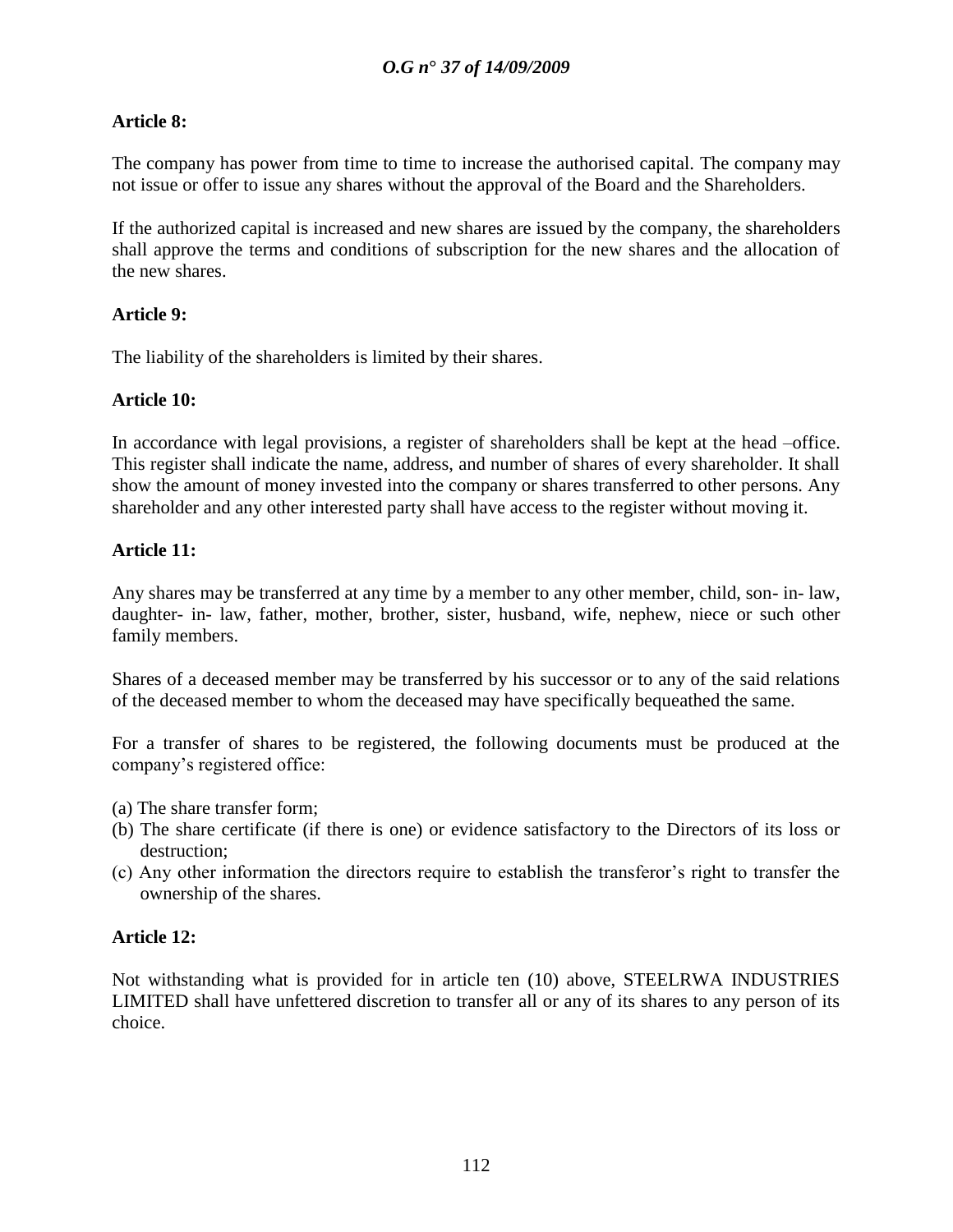# **Article 13:**

The successor of the deceased shareholder shall be the only person recognised by the company as having title to the share of the deceased.

# **CHAPTER THREE : DIRECTORS**

# **Article 14:**

The business of the company shall be managed by the Board of Directors who may exercise such powers in line with the Companies" Act and these regulations.

A Director may appoint any person to act on his behalf as an alternate director for any period the Director deems fit. The appointment must be in writing and copied to the Company.

An Alternate Director is entitled to notice of Directors' meetings and, if the appointing Director is not present at a meeting, the Alternate is entitled to attend, be counted in a quorum and vote as a Director.

An Alternate Director is personally responsible to the Company for his or her conduct.

An Alternate Director may resign by delivering a written notice to the company at its head office. An appointing Director may terminate the appointment of his or her alternate, or suspend the appointment, by a written notice to the company at its head office. The appointment of an Alternate Director terminates automatically if the appointing Director ceases to be a Director.

# **Article 15:**

The Board of Directors shall not be less than three and not more than twelve.

The Board shall be comprised of three Directors, namely:

- 1. Mr. Noorali Mohan Manji
- 2 Mr. Ashakali Manji
- 3 Mr. Rahim Manji

# **CHAPTER FOUR**

#### **Article 16: REMUNERATION OF BOARD OF DIRECTORS.**

The General Assembly shall from time to time determine the remuneration of the Board of Directors.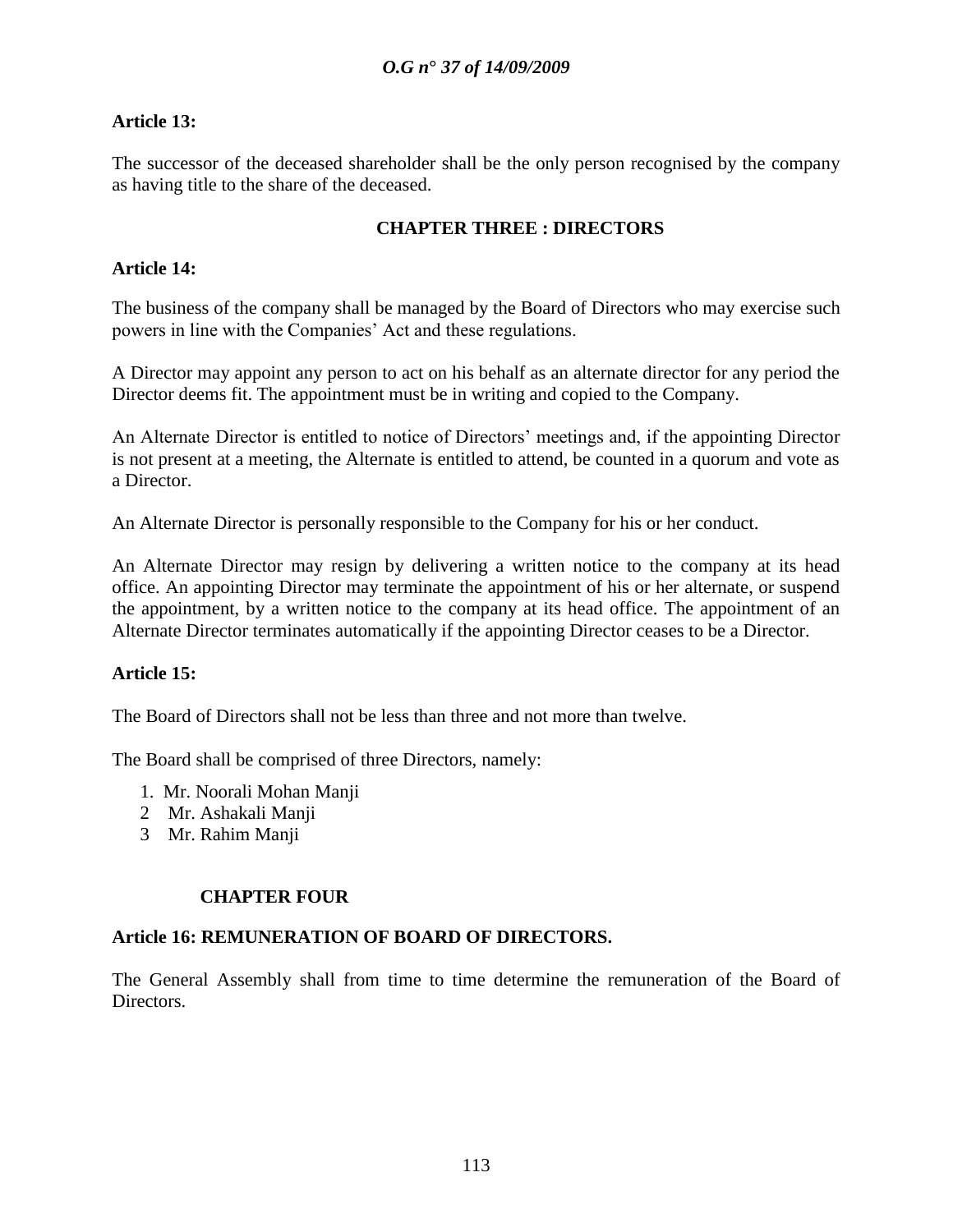# **Article 17: DIRECTORS" INTERESTS.**

- (c) A director who to his knowledge is in any way, whether directly or indirectly, interested in contract or proposed contract with the company shall declare his interest at a meeting of the Board.
- (d) A director shall not vote in respect of any contract or arrangement in which to his knowledge is materially interested, and if he shall do so, his vote shall not be counted nor shall he be counted in the quorum present at the meeting.

# **Article 18: PROCEEDINGS OF THE BOARD.**

Subject to the provisions of these Articles, the board may meet for the despatch of business, adjourn and otherwise regulate its meetings as it deems fit. Matters arising at any meeting shall be decided by majority vote. In the case of an equality of votes, the chairman shall have a casting vote. A Director may, and the Secretary upon the request of a Director shall at any time convene a meeting of the Board.

The quorum necessary for the transaction of the Board shall be fixed by the Board and, unless so fixed, shall be the presence in person of three Directors appointed by these Articles.

The Board may elect a chairman of its meetings and determine the period for which he is to hold office; but if no such Chairman is elected, or if at any meeting the Chairman is not present within fifteen minutes after convening, the Directors present may choose one among themselves.

The Board may delegate any of its powers to committees consisting of such members as it deems fit. Any committee so formed shall, in the exercise of the powers so delegated, conform to any regulations that may be imposed on it by the Board.

The meetings and proceedings of any committee shall be governed by the provisions of these Articles.

Article: 19: MANAGING DIRECTOR

The Managing Director shall be Mr. Rahim Manji and shall be the signatory to all financial transactions.

The Board shall from time to time appoint a Managing Director for such period and on such terms as it deems fit.

A managing Director shall receive remuneration in terms of salary, commission or participation in profits as the Board may determine.

The Board may entrust the Managing Director with powers exercisable by it.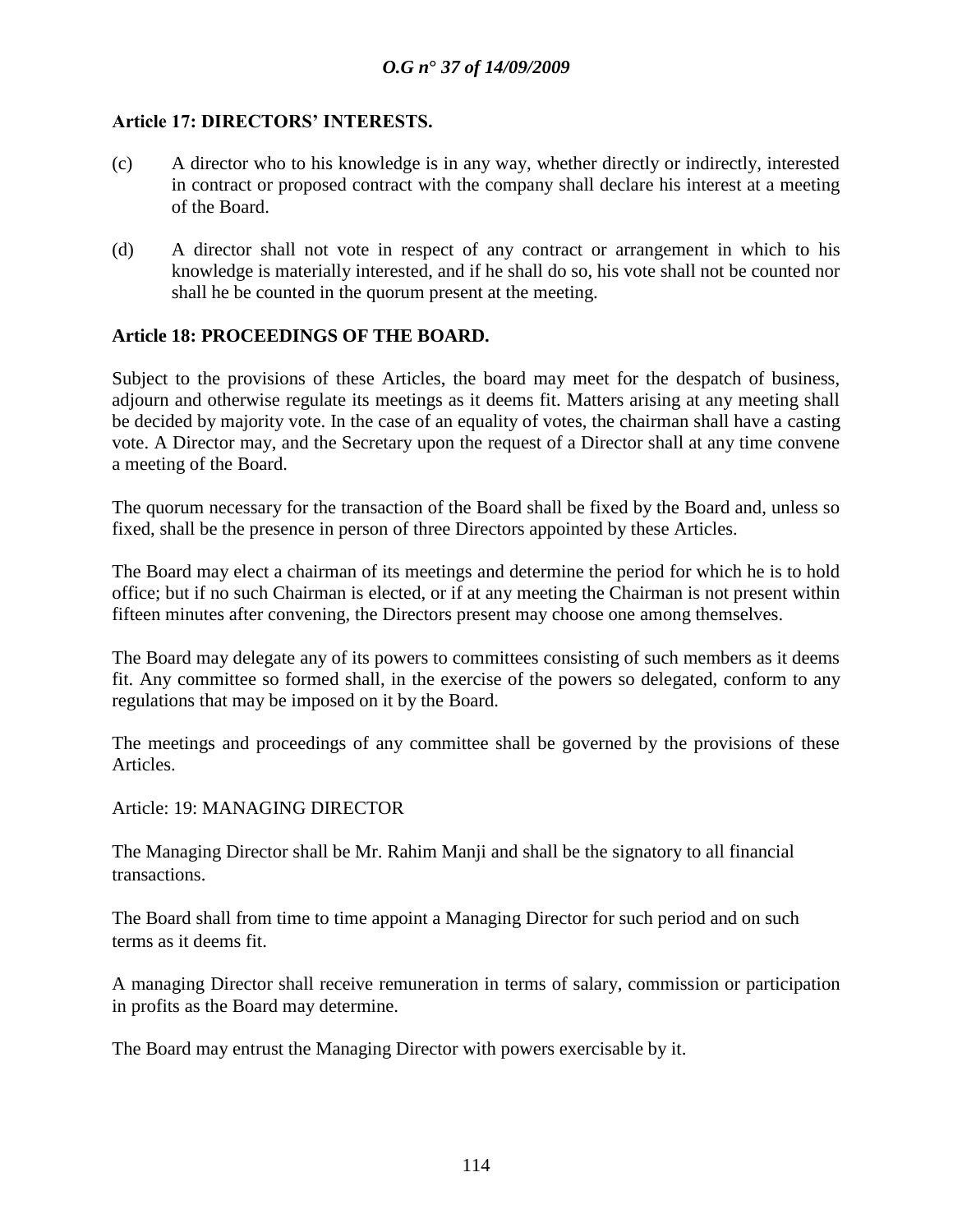# **Article: 20: SECRETARY.**

The Board shall appoint a Secretary to the Board.

# **Art. 21: MINUTES.**

The Board shall cause minutes to be written of:

- (d) All appointments of the officers appointed by the Board;
- (e) The names of the Directors present at each meeting of the Board;
- (f) All resolutions and proceedings of the Board.

# **CHAPTER FIVE**

#### **Article 22: GENERAL ASSEMBLY:**

The General Assembly shall convene once a year at the head-office or at any other place deemed fit.

#### **Article 23:**

All General Assemblies other than the annual General Assembly shall be called extraordinary General Assemblies.

#### **Article 24:**

A fully constituted General Assembly shall represent the interest of shareholders" interests. **Article 25:**

The General Assembly shall appoint Auditors to audit the Company"s books of accounts for a three year term renewable

#### **Article 26:**

Resolutions of the General Assembly shall be signed by the Chairman and the Secretary. In absence of the Chairman, the Vice-Chairman of the Board shall sign on his behalf. The resolutions shall be kept in a special register at the Company"s head-office.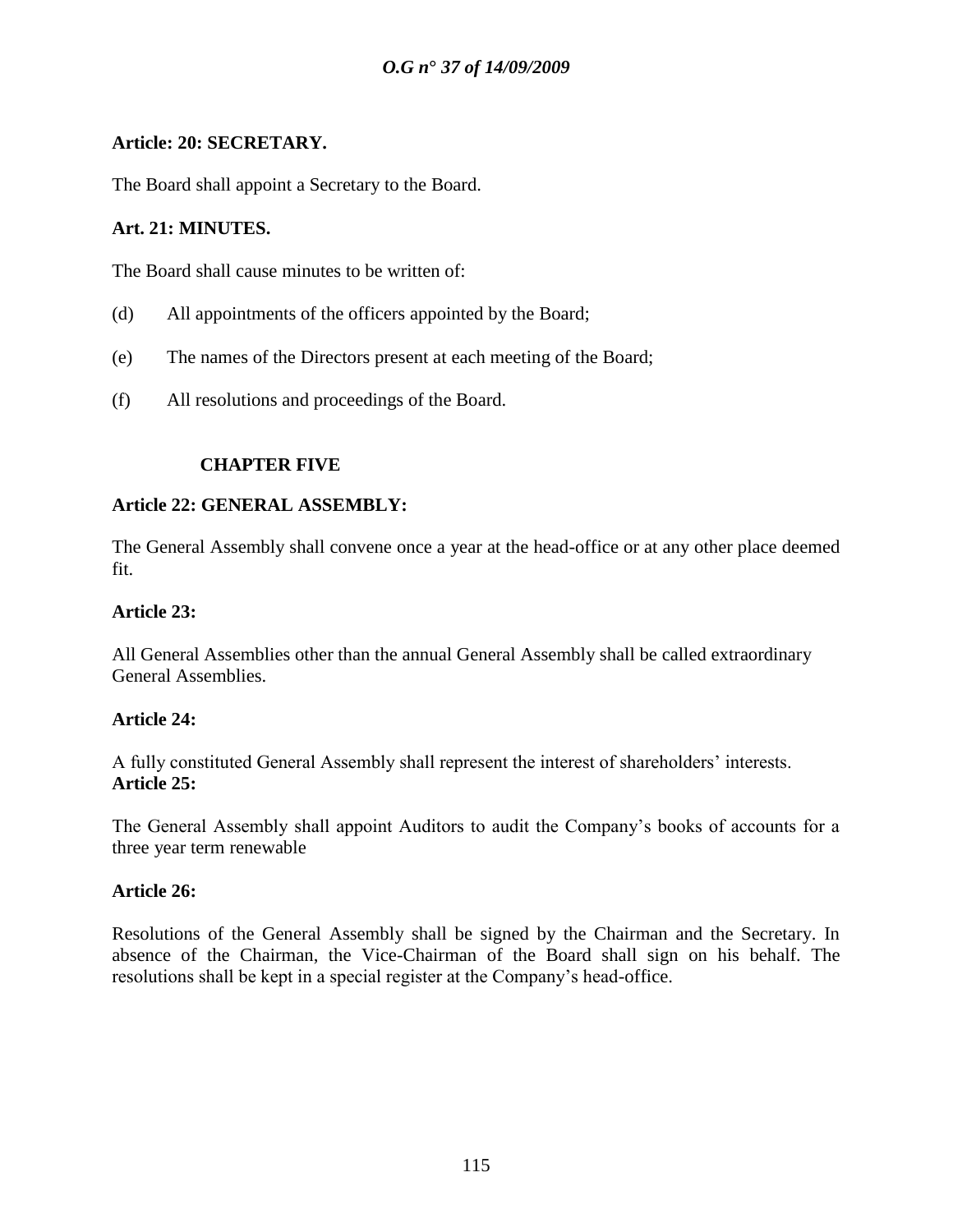#### **CHAPTER SIX**

# **Article 27: FINANCIALS**

The financial year starts on the  $1<sup>st</sup>$  January and ends on the  $31<sup>st</sup>$  of December of the same year. The first financial year starts on the day the Company is incorporated into the Register of Companies and ends 31<sup>st</sup> December of the same year.

The Board shall cause proper accounts to be kept with respect to:

- (d) All sums of money received and spent by the Company;
- (e) All sales and purchase of goods by the Company, and
- (f) The assets and liabilities of the Company.

# **Article 28: DIVIDENDS**

The company in a General Assembly shall declare dividends payable to share holders.

# **Article 29: PUBLICATION OF THE BALANCE SHEET AND THE PROFIT AND LOSS ACCOUNT**

After approval by the General Assembly, the balance sheet and the profits and loss account shall be sent to the Registrar of companies for publication in the official gazette.

# **CHAPTER SEVEN :WINDING UP**

#### **Article 30:**

If it is resolved that the company shall be wound up, the members shall appoint a liquidator to carry out the liquidation of the company. The costs of liquidation shall be borne by the company.

#### **Article 31:**

Debts of the Company and the costs of the liquidation shall be paid first before distributing the income in proportion to their shares.

#### **CHAPTER EIGHT: MISCELLANEOUS PROVISIONS**

#### **Article 32:**

For any matter not taken care of by the Articles of Association, Laws governing companies in the Republic of Rwanda shall bind the Share holders.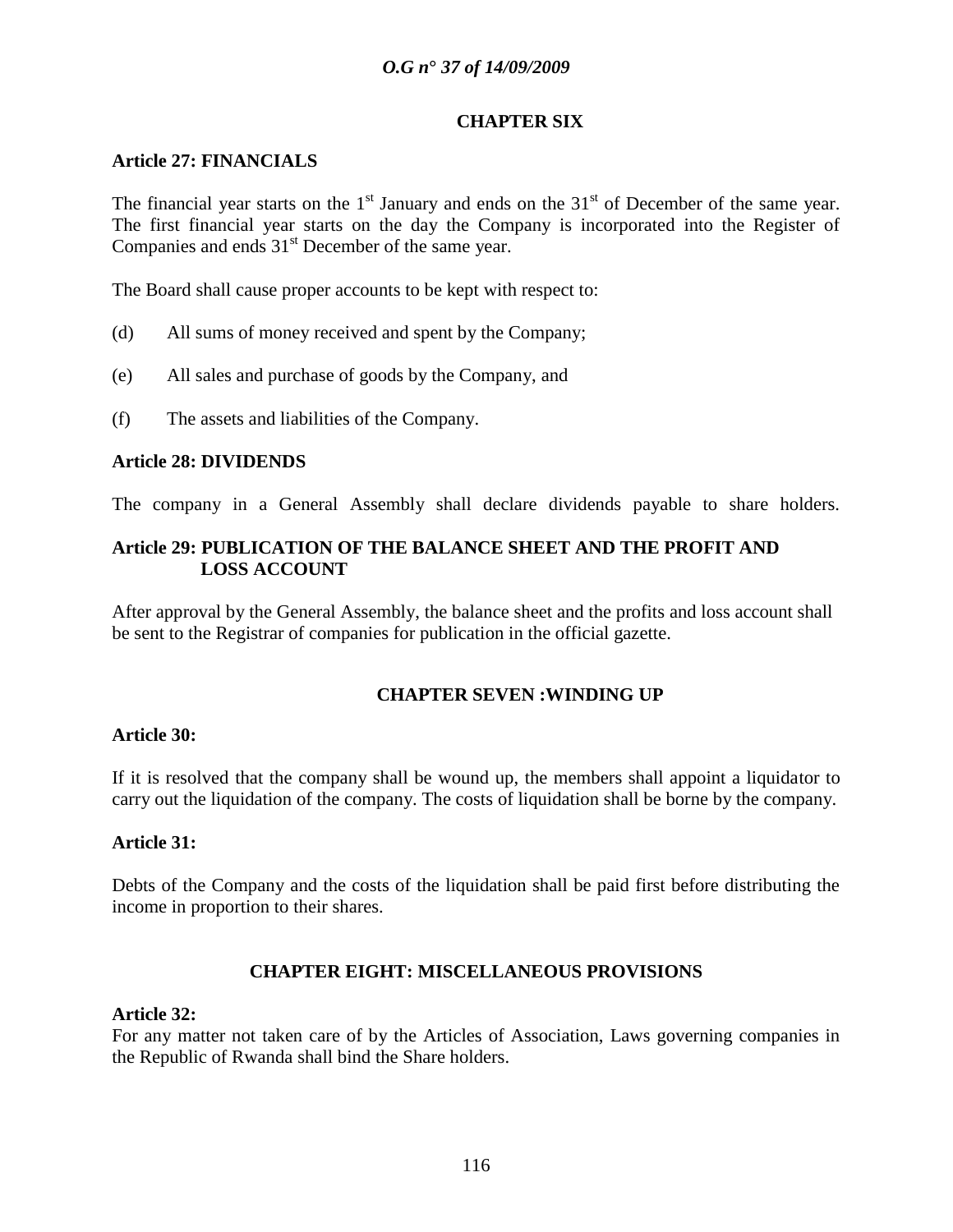#### **Article 33:**

The shareholders declare that the company"s incorporation charges are 200,000 FRW (Two hundred thousand Rwandese Francs).

#### **Article 34:**

All disputes involving the company shall first be brought to the attention of the General Assembly and when it fails to resolve the matter; shall be referred to the arbitrator agreed upon by the parties.

This is done in Kigali on the  $13<sup>th</sup> / 03/2008$ .

#### **AUTHENTIC DEED, THE NUMBER 175 VOLUME V.**

The year two thousand and eight, the  $13<sup>th</sup>$  day of March, We, Tushabe Karim, the Rwandan state Notary being and living in Kigali certify that the deed, the clauses of which are here before reproduced were presented to us by:

| 1- Mr Noorali Mohan Manji | 2- Mr Ashakali Manji   |
|---------------------------|------------------------|
| 3 - Mr Rahim Manji        | 4- Mr. Diamong Dhrolia |

Present were Mr. Calvin Mitali living in Kigali and Mr. Vinod Tharamal living in Kigali as witnesses to the deed and fulfill the legal requirements.

Having read to the shareholders and witnesses the content of the deed, the shareholders have declared before us and in the presence of the aforesaid witnesses that the deed as it is written down includes their will. In witness whereof, the hereby deed was signed by the shareholders and us. Authenticated and stamped with the seal of RIEPA Notary office.

#### **SHAREHOLDERS**

| 1- Mr Noorali Mohan Manji | 2 - Mr Ashakali Manji  |  |  |
|---------------------------|------------------------|--|--|
| $(s\acute{e})$            | $(s\acute{e})$         |  |  |
| 3 - Mr Rahim Manji        | 4- Mr. Diamong Dhrolia |  |  |
| $(s\acute{e})$            | $(s\acute{e})$         |  |  |
|                           | <b>WITNESSES</b>       |  |  |

 $(s\acute{e})$  (sé)

**1-** Mr. Calvin Mitali **2** – Mr. Karim Hudani

**The Notary Tushabe Karim (sé)**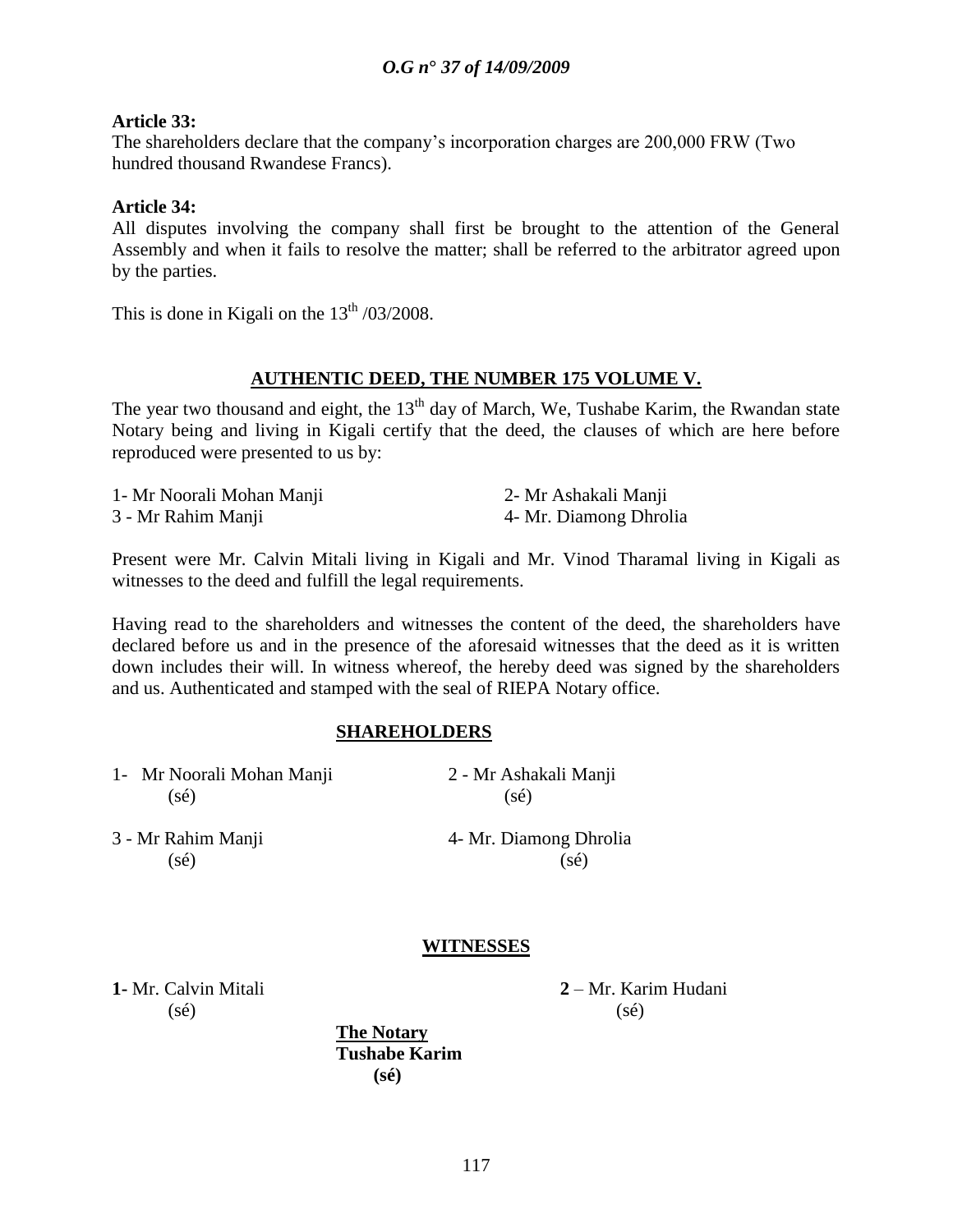#### **Derived rights:**

The deed fees: Two thousand five hundred Rwandese francs registered by us, Tushabe Karim, the Rwanda State Notary being and living in Kigali, under number 175 volume V the price of which amounts to 2500 francs derived under receipt n° 3041882 as of the 12./03/08 and issued by the Rwanda Revenue Authority.

> **The Notary Tushabe Karim (sé)**

# **EXECUTION FEES: FOR EXECUTION OF THIS DOCUMENT, THE PRICE AMOUNTS TO THIRTY THOUSAND FIVE HUNDRED RWANDESE FRANCS DERIVED UNDER RECIEPT NUMBER 3041882**

# **A.S. n° 43119**

Reçu en dépôt au greffe du Tribunal de grande Instance de Nyarugenge, le 03/04/2008 et inscrit au registre ad hoc des actes de sociétés sous le n° RCA 209/08/Kig, le dépôt de Statut de la société **STEELRWANDA INDUSTRIES LTD.**

#### **Droit perçus :**

-Droit de dépôt : 5000 Frw -Amande pour dépôt tardif : -Frw -Suivant quittance n° 3058803 du 03/04/2008

# **LE GREFFIER DU TRIBUNAL DE GRANDE INSTANCE DE NYARUGENGE MUNYENTWALI Charles**

 $(sé)$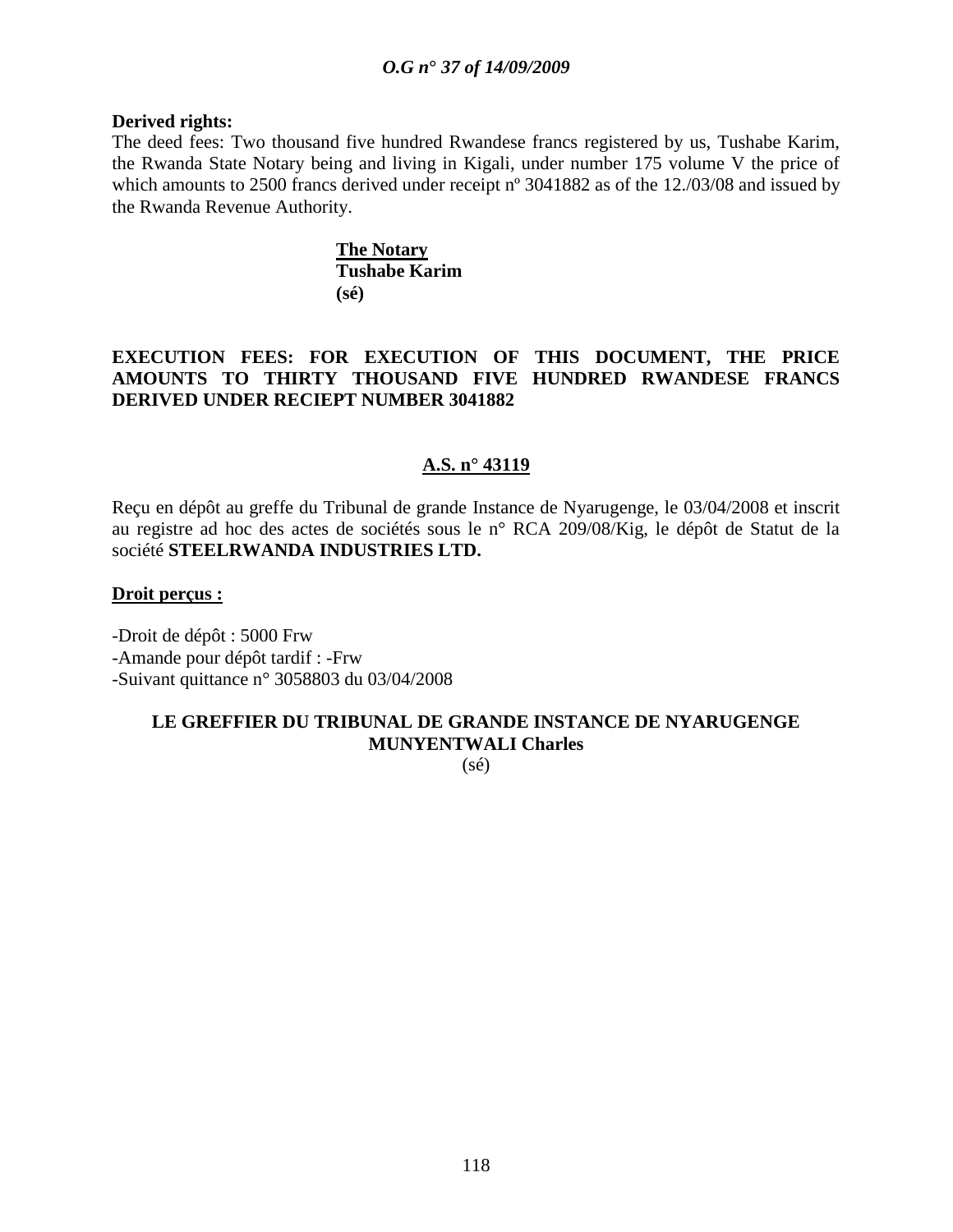#### **IKIGUZI CY"IGAZETI YA LETA YA REPUBULIKA Y"U RWANDA N"ICY"INYANDIKO ZIYITANGARIZWAMO SUBSCRIPTION AND RATES** ADVERTISING TARIF DES ABONNEMENTS ET DES **INSERTIONS**

Hakurikijwe Iteka rya Perezida n° 62/01 ryo By Presidential Order n° 62/01 of 05/12/2008 and Référence faite à l'Arrêté Présidentiel n° 62/01 du kuwa 05/12/2008 n'Iteka rya Minisitiri n° Ministerial Order n° 01/03.04 of 01/01/2009 05/12/2008 et à l'Arrêté Ministériel n° 01/03.04 01/03.04 ryo kuwa 01/01/2009 ashyiraho concerning subscription and advertising rates for du 01/01/2009 portant fixation du tarif des ikiguzi cy'Igazeti ya Leta ya Repubulika y'u the Official Gazette of the Republic of Rwanda; Rwanda n"icy"inyandiko ziyitangarizwamo ; abonnements et d"insertions au Journal Officiel de la République du Rwanda ;

Ikiguzi cy'Igazeti ya Leta ya Repubulika y'u The Subscription and advertising rates for the Le tarif des abonnements et insertions au Journal Rwanda n'icy'inyandiko ziyitangarizwamo Official Gazette of the Republic of Rwanda shall Officiel de la République du Rwanda est fixé gishyizweho ku buryo bukurikira : be fixed as follows: comme suit :

| A. Ikiguzi cy'umwaka wose                                                                                                      |                                                                                   | A. Annual subscription:                                                                                                                             |                                                                      | A. Abonnement annuel:                                                                              |                                                                                  |  |
|--------------------------------------------------------------------------------------------------------------------------------|-----------------------------------------------------------------------------------|-----------------------------------------------------------------------------------------------------------------------------------------------------|----------------------------------------------------------------------|----------------------------------------------------------------------------------------------------|----------------------------------------------------------------------------------|--|
| -Mu Rwanda<br>-Mu bihugu bidukikije<br>-Mu bindi bihugu by' Afurika<br>-Mu Burayi<br>-Muri Amerika na Aziya<br>-Muri Oseyaniya | 50 000 Frs<br>$60000$ Frs<br>61 000 Frs<br>65 000 Frs<br>68 000 Frs<br>72 000 Frs | - Rwanda<br>- Bordering Countries<br>- Other Countries in Africa<br>- European Countries<br>- American and Asian Countries 68, 000 Frw<br>- Oceania | 50,000 Frw<br>$60,000$ Frw<br>61,000 Frw<br>65,000 Frw<br>72,000 Frw | -Rwanda<br>-Pays limitrophes<br>-Autres pays d'Afrique<br>-Europe<br>-Amérique et Asie<br>-Océanie | 50 000 Frw<br>60 000 Frw<br>61 000 Frw<br>65 000 Frw<br>68 000 Frw<br>72 000 Frw |  |
| B. Ikiguzi cya buri numero: 1000 FRW                                                                                           |                                                                                   | <b>B.</b> Retail price per copy : 1000 FRW                                                                                                          |                                                                      | B. Prix de détail au numéro : 1000 FRW                                                             |                                                                                  |  |
| C.Ikiguzi cy'inyandiko ziyitangarizwamo                                                                                        |                                                                                   | C. Advertising rates:                                                                                                                               |                                                                      |                                                                                                    | C. Prix des insertions :                                                         |  |
| Amafaranga ibihumbi cumi na bine                                                                                               |                                                                                   | Fourteen Thousand (14,000) Rwandan Francs Quatorze mille (14,000) Francs chaque page                                                                |                                                                      |                                                                                                    |                                                                                  |  |

Amafaranga ibihumbi cumi na bine (14.000 Frw) kuri buri rupapuro rwandikishije per page typed, whether by computer or texte dactylographié ou écrit à l"ordinateur.imashini cyangwa orudinateri. Fourteen Thousand (14,000) Rwandan Francs typewriter. nque page de